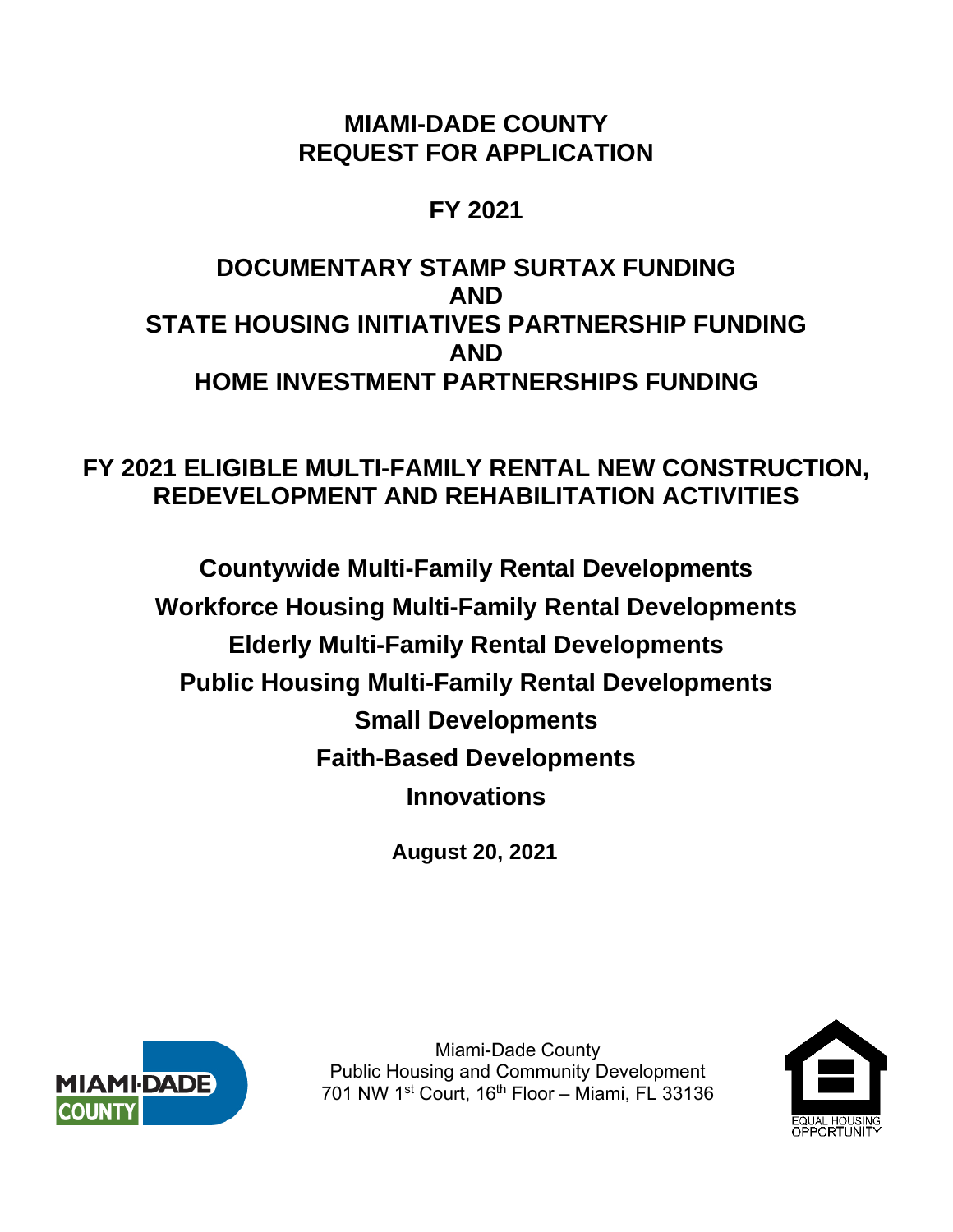**Daniella Levine Cava**  *Mayor* 

# **BOARD OF COUNTY COMMISSIONERS**

**Jose 'Pepe' Diaz** *Chairman* 

**Oliver G. Gilbert III** *Vice Chairman*

**Oliver G. Gilbert III**  *District 1*

**Jean Monestime**  *District 2*

**Keon Hardemon**  *District 3*

**Sally A. Heyman**  *District 4*

**Eileen Higgins**  *District 5*

**Rebeca Sosa**  *District 6*

**Raquel A. Regalado**  *District 7* 

 **Danielle Cohen-Higgins**  *District 8*

 **Kionne L. McGhee**  *District 9*

 **Senator Javier D. Souto**  *District 10*

 **Joe A. Martinez**  *District 11*

 **José "Pepe" Diaz**  *District 12*

 **Senator René Garcia**  *District 13*

**Harvey Ruvin**  *Clerk of Courts* 

**Pedro Garcia**  *Property Appraiser*

**Geri Bonzon Keenan**  *County Attorney*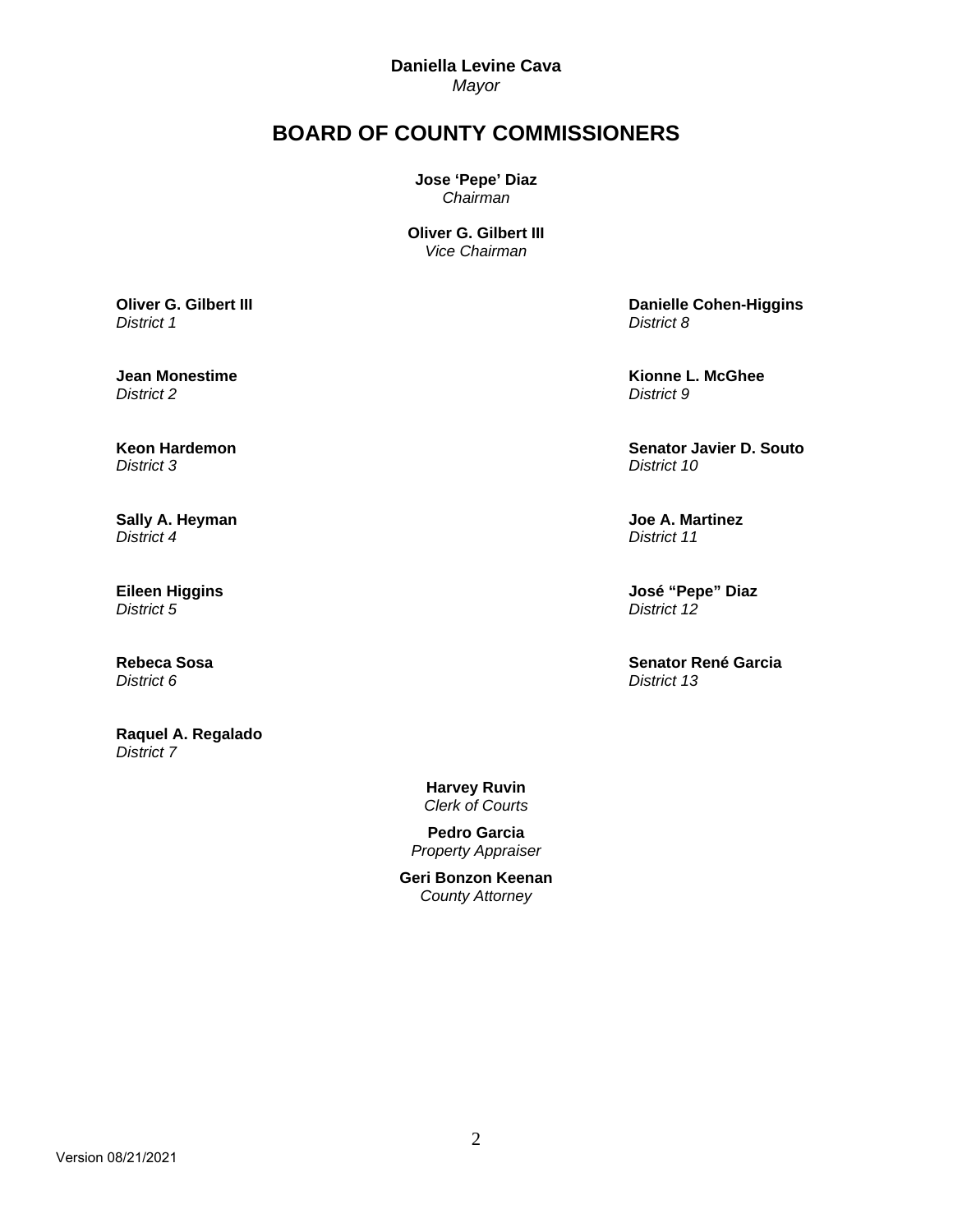# **\*\*\* APPLICATION DISCLAIMER \*\*\***

Updates to the FY 2021 RFA will be posted on the Department of Public Housing and Community Development (PHCD) website. Applicants should periodically check the website for potential changes in funding availability, submission dates or requirements: https://www8.miamidade.gov/global/housing/requests.page

Miami-Dade County and its Department of Public Housing and Community Development does not discriminate based on race, sex, color, religion, marital status, national origin, disability, ancestry, sexual orientation, age, pregnancy or familial status in the access to, admissions to, or employment in, housing programs or activities. If you need a sign language interpreter or materials in accessible format for this event, call 786-469-2155 at least five days in advance. TDD/TTY users may contact the Florida Relay Service at 800-955-8771.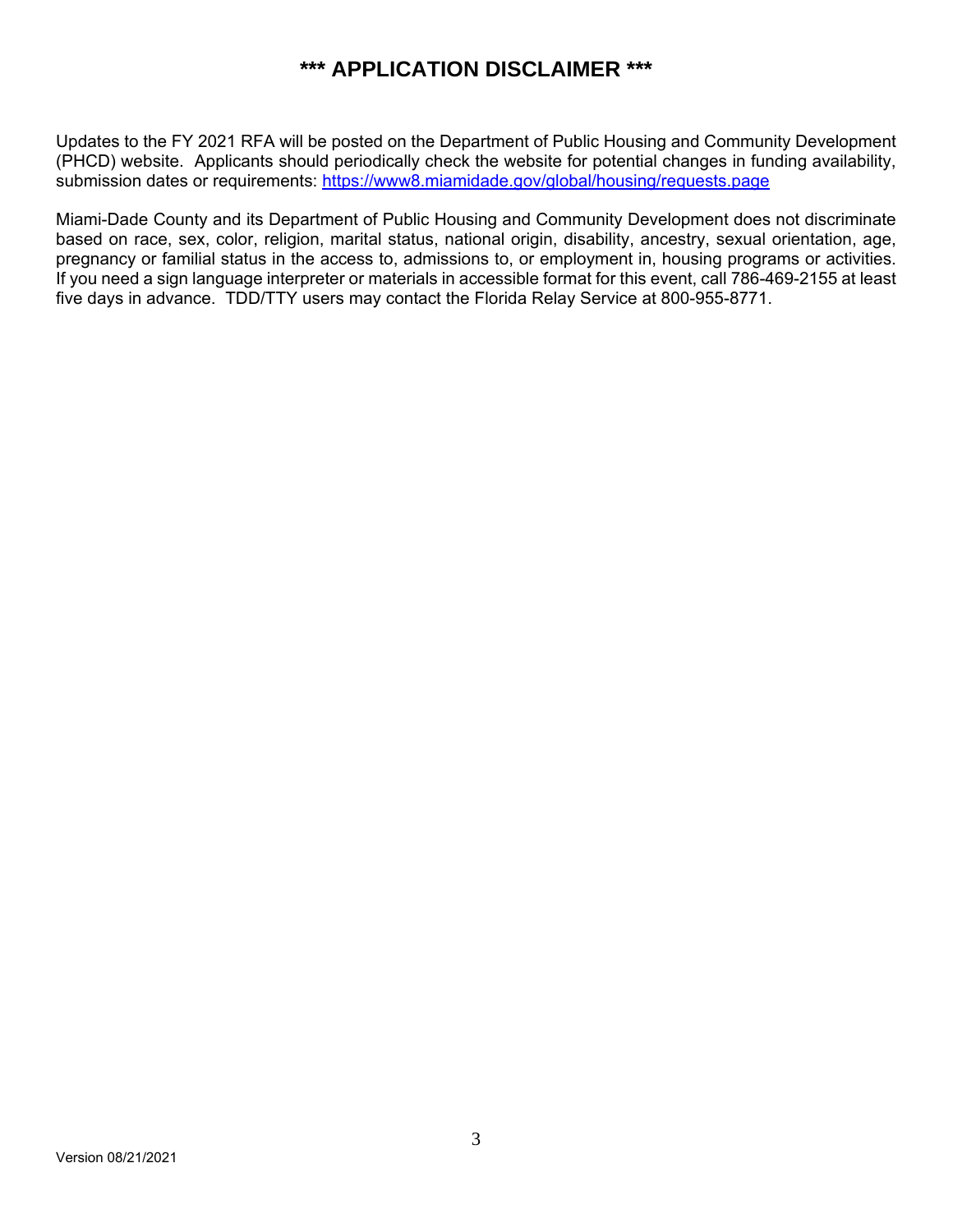# **MIAMI-DADE COUNTY**  FY 2021 REQUEST FOR APPLICATIONS (RFA) **SURTAX, SHIP AND HOME FUNDING**

# **TABLE OF CONTENTS**

|                                                  | Page 1  |
|--------------------------------------------------|---------|
|                                                  | Page 2  |
|                                                  | Page 3  |
|                                                  | Page 5  |
|                                                  | Page 6  |
|                                                  | Page 7  |
|                                                  | Page 18 |
|                                                  | Page 20 |
|                                                  | Page 22 |
|                                                  | Page 31 |
|                                                  | Page 33 |
|                                                  | Page 36 |
|                                                  | Page 38 |
| APPLICANT CERTIFICATION AND ACKNOWLEDGEMENT FORM | Page 40 |
|                                                  | Page 42 |
|                                                  | Page 43 |
|                                                  | Page 44 |
|                                                  | Page 47 |
|                                                  | Page 62 |
|                                                  | Page 62 |
|                                                  | Page 67 |
|                                                  | Page 71 |
|                                                  | Page 76 |
|                                                  | Page 81 |
|                                                  |         |
|                                                  |         |
|                                                  |         |
|                                                  | Page 95 |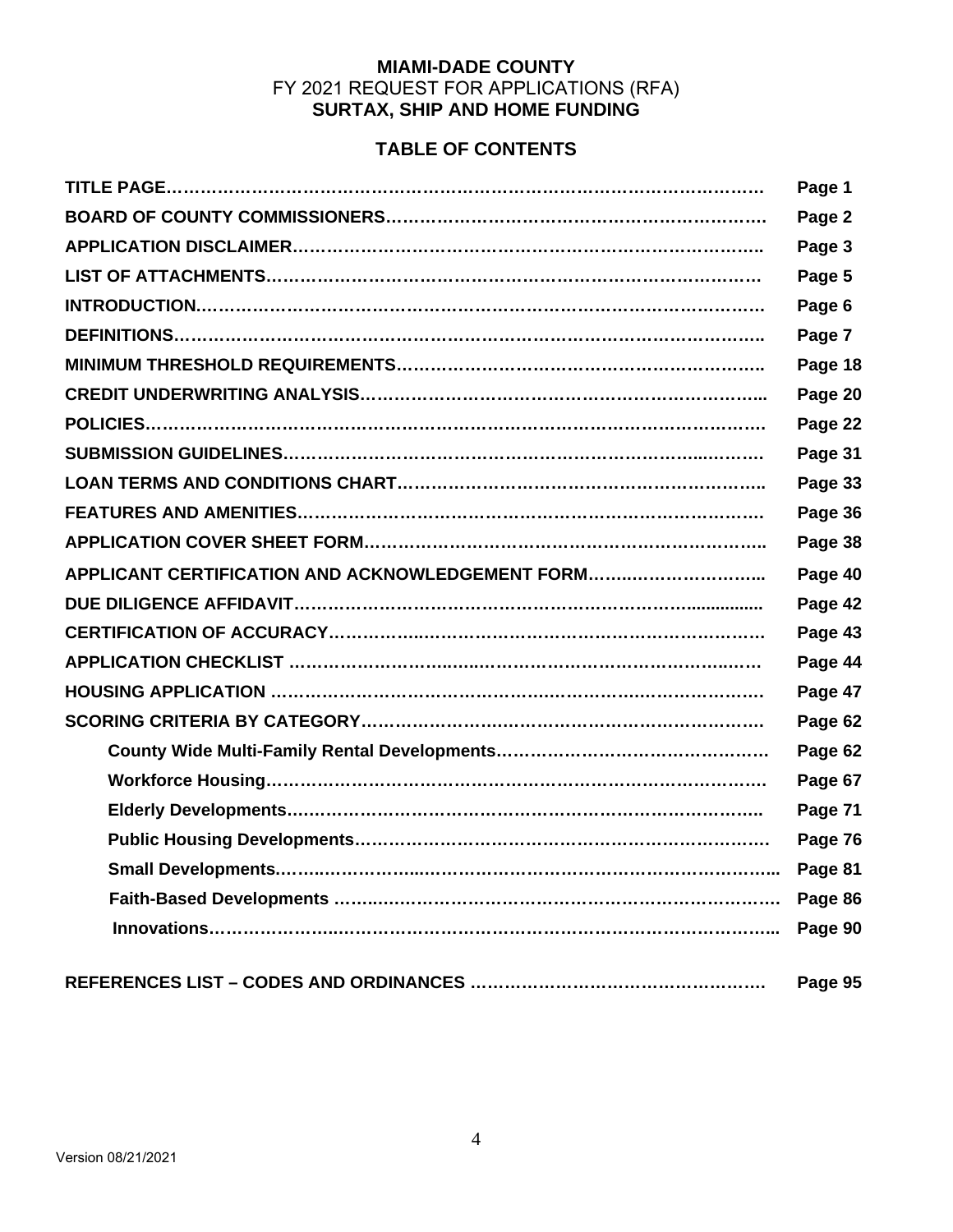# **TABLE OF CONTENTS Part II - ATTACHMENTS**

## **Available online only: http://www.miamidade.gov/housing**

# **Attachments may apply to Federal and Non-Federal funding sources**

- 1 Department of HUD Calculations of Annual and Adjusted Income
- 2 Department of HUD Eligibility Matrix Codes
- 3 Miami-Dade County Income Limits
- 4 Construction Cost Breakdown/Scope of Work
- 5 Home Investment Partnerships Program Information
- 6 Fair Housing Act
- 7 26 CFR Part 1.42-10 Utility Allowances
- 8 Miami-Dade County Rent Limits
- 9 Construction Loan Closing Checklist
- 10 HOME Underwriting Analysis Template
- 11 Changes to the HOME Program
- 12 Overview of Lead Safe Housing Rule
- 13 24 CFR Part 35 Department of HUD Lead Based Paint Poison Prevention
- 14 The Renovation Repair and Painting Rule
- 15 Difference between Department of HUD Lead Safe Housing and EPA
- 16 Department of HUD Income Limits
- 17 HOME Subsidy Limits
- 18 HOME Income Limits
- 19 HOME Rent Limits
- 20 SHIP Income Limits and Rent Limits
- 21 Environmental Review Form
- 22 Due diligence checklist
- 23 Partial Funding Certification and Acknowledgment Agreement
- 24 Responsible Contractor Affidavit
- 25 SMART Plan
- 26 RER Pre-Application form
- 27 Applicant Income Averaging Acknowledgement and Certification
- 28 Loan Documents
- 29 Samples of Firm Commitments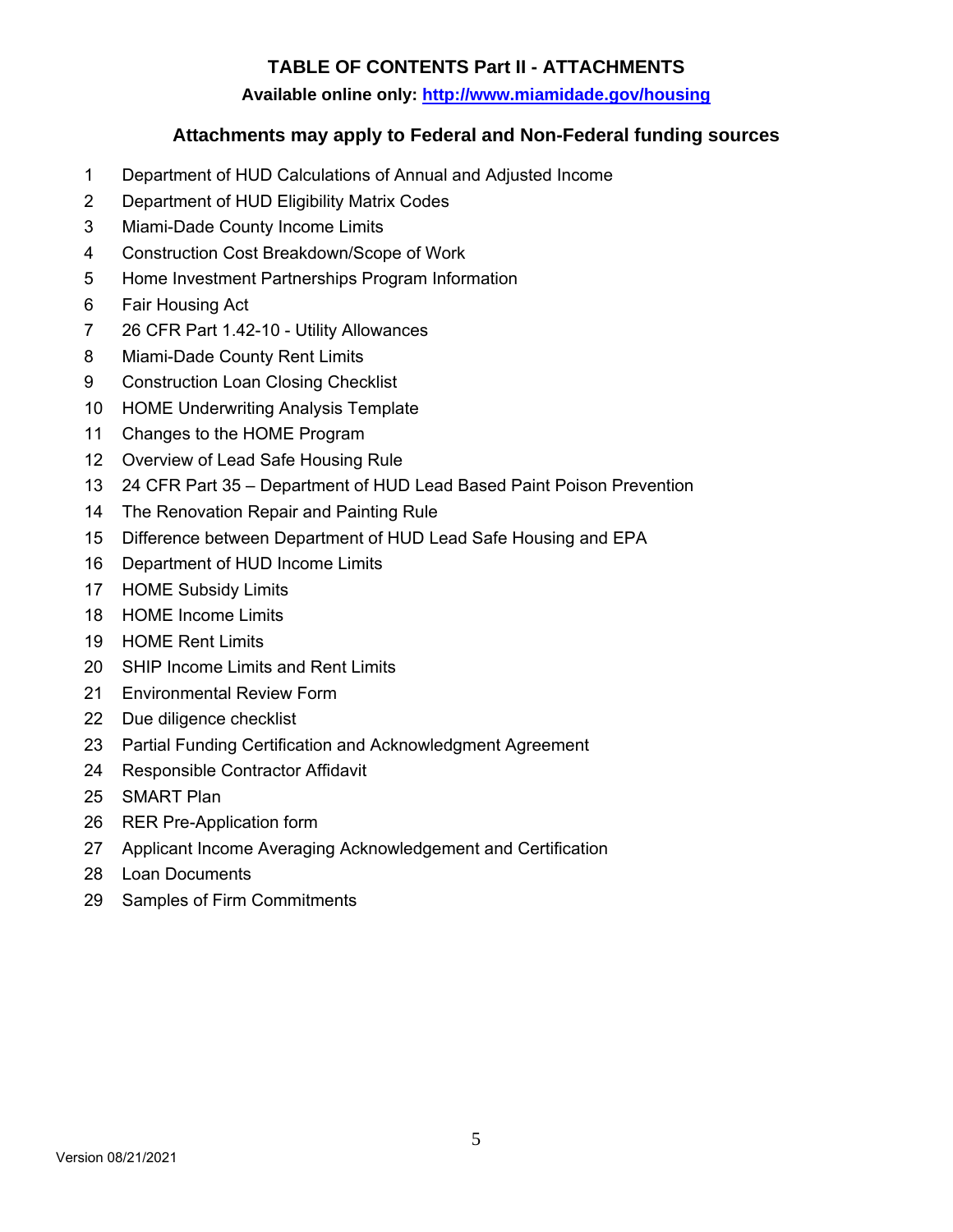# **MIAMI-DADE COUNTY FY 2021 REQUEST FOR APPLICATION SURTAX/ SHIP/ HOME FUNDING**

# **SECTION A**

#### **Introduction**

Miami-Dade County, through the Department of Public Housing and Community Development (PHCD) is soliciting applications under a Request for Application (RFA) process to fund activities with Home Investment Partnerships (HOME) funding, Documentary Stamp Surtax (Surtax) and State Housing Initiatives Partnership (SHIP) funds. This FY 2021 Surtax and SHIP RFA is seeking proposals to address unmet needs in affordable housing including *multi-family rental housing, small developments, elderly, workforce, and public housing and faith-based developments, including innovation projects*. HOME funds are available in conjunction with Surtax and/or SHIP sources for multi-family and small develpments. HOME American Rescue Plan Act funds must be used to develop affodable housing to support the homeless or those at risk of homelessness. Both for-profit and not-for-profit Developers are encouraged to participate. The County encourages development teams competing for Documentary Stamp Surtax funding to be diversified and aspire to be consistent with and reflect the diversity of the Miami-Dade County community pursuant to policies outlined in Resolution No. R-1080-14.

| ESTIMATED FUNDING AMOUNTS                   |              |               |  |  |
|---------------------------------------------|--------------|---------------|--|--|
|                                             |              |               |  |  |
| <b>Rental Activities</b>                    | Surtax/SHIP  | <b>HOME</b>   |  |  |
| Multi-Family Rental Countywide              | \$8,000,000  | \$3,500,000   |  |  |
| Multi-Family Workforce Housing Developments | \$2,000,000  | \$1,500,000   |  |  |
| <b>Elderly Housing Developments</b>         | \$2,500,000  | \$500,000     |  |  |
| <b>Public Housing Developments</b>          | \$2,000,000  | \$3,000,000   |  |  |
| <b>Small Developments</b>                   |              | \$1,000,000   |  |  |
| <b>Faith-Based Developments</b>             | \$500,000    | \$2,500,000   |  |  |
| Innovations                                 |              | \$2,000,000   |  |  |
| <b>Totals</b>                               | \$15,000,000 | \$14,000,000* |  |  |

# **ESTIMATED FUNDING AMOUNTS**

- **Applicants must choose only 1 of the above listed rental activities for each application.**
- **Each application will be evaluated by category, not by funding source.**
- **Funding is only available for use in the indicated categories, i.e. HOME funds can only be applied to countywide multi-family, faith-based and small development categories.**
- **Up to \$10 Million in HOME American Rescue Plan Act (ARP) funds for homeless set aside. Funds are contingent on guidance from U.S. HUD.**
- **Applicants must specify which HOME founds will be sought at time of the application, i.e. HOME or HOME ARP**

*NOTE: Projects will be recommended for funding only up to the total amount published in the FY 2021 RFA or any additional amounts that may become available, subsequent to this RFA. Any funds not allocated in a category can be made available for another category. Any 2021 awarded Surtax/SHIP funds that are subsequently recaptured shall be added to the funds available for the 2022 RFA or a future year dependent on the date of recapture*.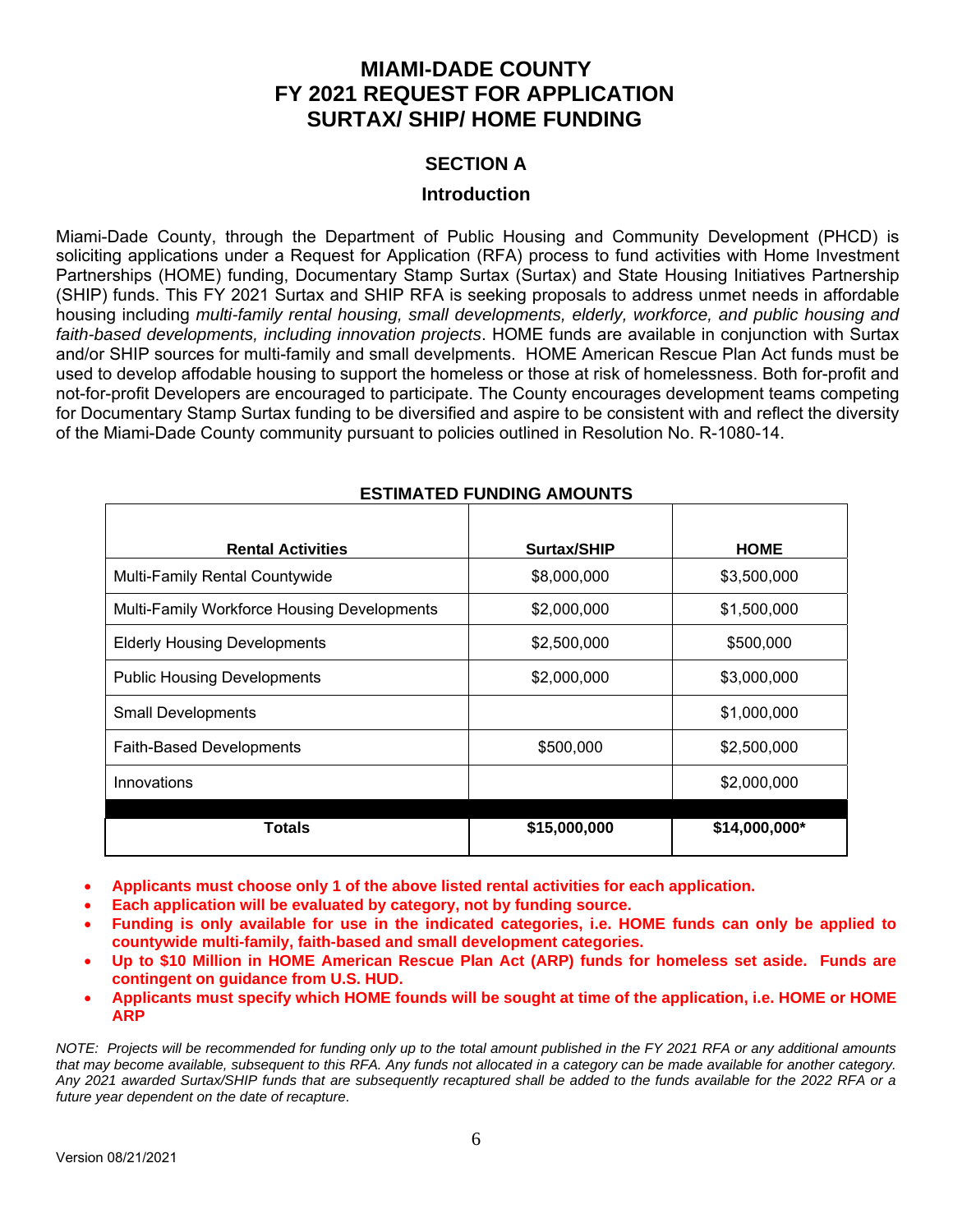# **SECTION B**

# **Definitions**

**American Rescue Plan of 2021:** The American Rescue Plan Act of 2021, also called the COVID-19 Stimulus Package or American Rescue Plan, is a \$1.9 trillion economic stimulus bill passed by the 117th United States Congress and signed into law by President Joe Biden on March 11, 2021, to further facilitate the United States' recovery from the economic and health effects of the COVID-19 pandemic.

**Applicant:** Organization submitting a proposal for funding of a housing development project.

**Application Checklist:** Forms identifying documents required to complete this application. **Applications lacking items and/or criteria needed to meet minimum threshold will be deemed non-responsive and will not be scored.** 

**ALF or Assisted Living Facility:** A Florida licensed living facility that complies with Sections 429.01 through 429.54, F.S., and Chapter 58A-5, F.A.C.

**Audited Financial Statements:** Financial Statements that have been prepared as audited financial statements in accordance with Generally Accepted Accounting Principles (GAAP) by an independent third party certified public accountant.

**Bond:** Certificate that serves as evidence of a debt and of the terms under which it is undertaken. This includes among others, multi-family mortgage revenue bonds issued to finance construction of multifamily housing projects where a specified proportion of the units will be rented to low-income families. Bonds include those issued by Miami-Dade County Housing Finance Authority, Miami-Dade County, Florida Housing Finance Corporation and the City. of Miami.

**Certified Financial Statements:** Financial statements to include, but not limited to, balance sheet, income statement, and statement of cash flows that have been prepared and certified by an independent third party certified public accountant.

**Code of Federal Regulations (CFR):** The codification of the general and permanent rules and regulations (sometimes called administrative law) published in the Federal Register by the executive departments and agencies of the United States Federal Government. This code governs the HOME program.

**Commitment: 24 CFR 92.2.** The participating jurisdiction (Miami-Dade County) has executed a legally binding written agreement (that includes the date of the signature of each person signing the agreement) that meets the minimum requirements for a written agreement in §92.504(c). **PHCD is unable to commit funds prior to the ER clearance letter being issued**.

**Community Land Trust** – as defined in Section 213 of the Housing and Community Development Act of 1992: A community housing development organization (except that the requirements under subparagraphs (C) and (D) of section 104(6) shall not apply for purposes of this subsection);

(1) that is not sponsored by a for-profit organization;

(2) that is established to carry out the activities under paragraph (3);

(3) that (a) acquires parcels of land, held in perpetuity, primarily for conveyance under long-term leases; (b) transfers ownership of any structural improvements located on such leased parcels to the lessees; and (c) retains a preemptive option to purchase such structural improvement at a price determined by formula that is designed to ensure that the improvement remains affordable to low-and moderate-income families in perpetuity;

(4) whose corporate membership is open to any adult resident of a particular geographic area specified in the bylaws of the organization; and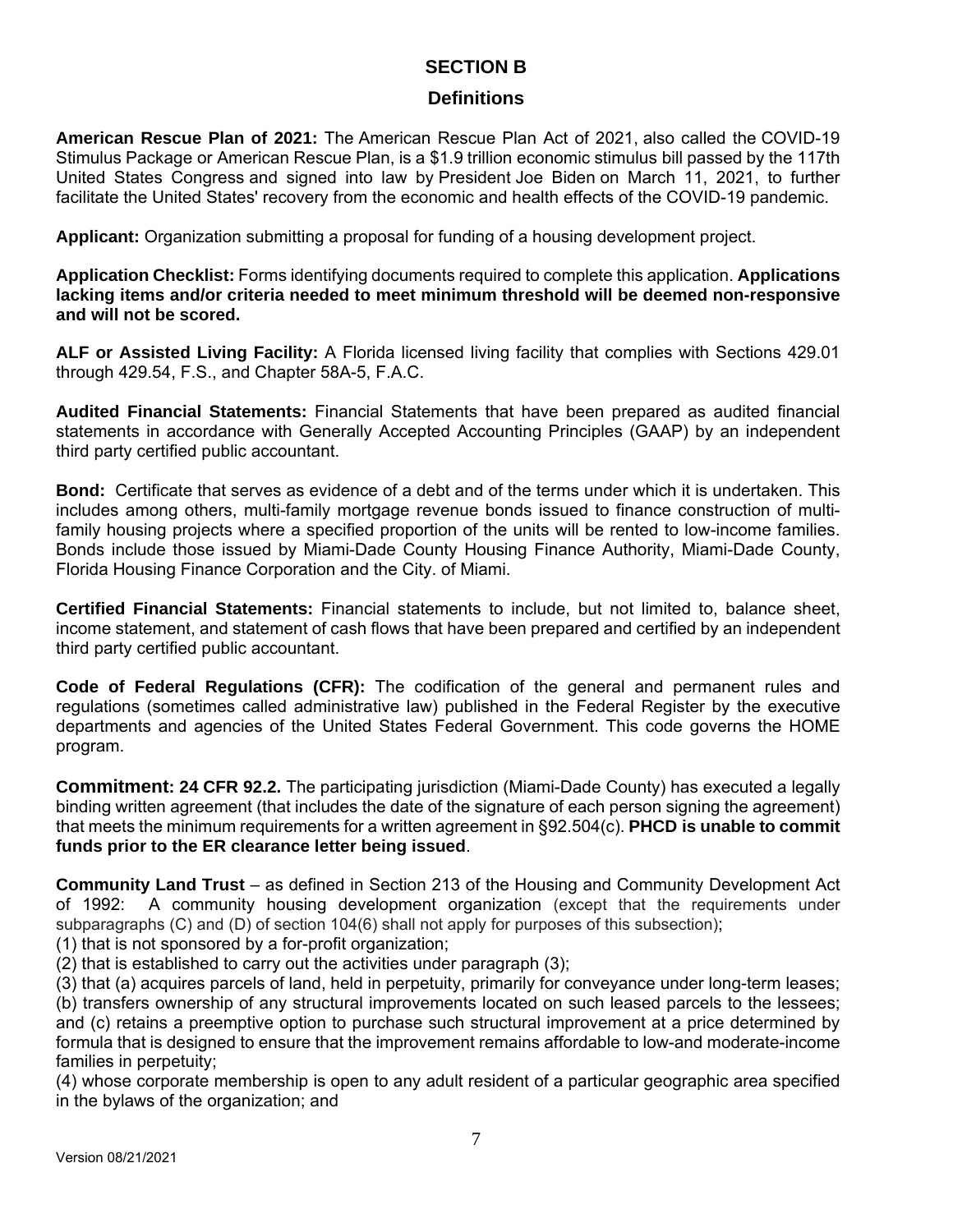(5) whose board of directors – (a) includes a majority of members who are elected by the corporate membership; and (b) is comprised of equal numbers of (i) lessees pursuant to paragraph (3)(b), (ii) corporate members who are not lessees, and (iii) any other category of persons described in the bylaws of the organization.

**Credit Underwriting (CU):** An analytical process that determines the amount of financing necessary for completion of the construction and development of a project under the direction and oversight of PHCD. While the general intent of credit underwriting is to determine the developer's ability to repay debt, the intent of the subsidy layering review is to determine the appropriate amount of "GAP" financing and the reasonableness of cost allocations. Credit underwriting is also for the purpose of determining the terms of financing and determining whether the project is financially feasible. The terms set forth in the underwriting shall be controlling. (Developer will be responsible for the cost of this analysis; however, this protections for construction workers and has guaranteed a level playing field for construction contractors is a reimbursable expense).

**Davis-Bacon Act:** Since its enactment in 1931, the Davis-Bacon Act (DBA) has provided critical wage bidding on federal projects. Davis-Bacon and Related Acts, apply to contractors and subcontractors performing on federally-funded or assisted contracts in excess of \$2,000 for the construction, alteration, or repair (including painting and decorating) of public buildings or public works. Davis-Bacon Act and Related Act contractors and subcontractors must pay their laborers and mechanics employed under the contract no less than the locally prevailing wages and fringe benefits for corresponding work on similar projects in the area. The Davis-Bacon Act directs the Department of Labor to determine such locally prevailing wage rates. The Davis-Bacon Act applies to contractors and subcontractors performing work on federal or District of Columbia contracts.

The Developer shall ensure that its contractors and their subcontractors are classifying workers properly for Davis-Bacon and Internal Revenue Code purposes and that they maintain proper documentation to support worker classification. In reviewing certified payrolls, the County will be alert to anomalies, and in such cases will consult with federal agencies such as the Internal Revenue Service, Department of Labor, and Department of Housing and Urban Development. **Davis Bacon is triggered when there is an affordable housing development which includes 12 or more HOME assisted units**

**Deferred Developer Fee:** The portion of the Developer Fee that will not be paid to the Developer from the project's funding sources but will be paid to the Developer from the project's cash flow.

**Developer:** Any individual, association, corporation, joint venture or partnership which possesses the requisite skill, experience, and credit worthiness to successfully produce affordable housing as required in the application.

**Developer Fees:** Fees earned by the Developer for providing developer services and guarantees. Developer Fees must be prorated among funding sources. An exception to the fee structure described will apply pursuant to Resolution # R-219-18.

Developer fees for all Developer Fee categories (including Developer's overhead, Developer's fees and consultant fees) combined cannot be more than 16% on 9% competitive Low-Income Housing Tax Credits (LIHTC) deals.

Developer fees for all Developer Fee categories (including Developer's overhead, Developer's fees and consultant fees) combined cannot be more than 18% on deals not utilizing LIHTC.

Developer fees for all Developer Fee categories (including Developer's overhead, Developer's fees and consultant fees) combined cannot be more than 18% for 4% Non-Competitive LIHTC deals with Florida Housing Finance Corporation (FHFC) or Housing Finance Authority (HFA) tax exempt bonds.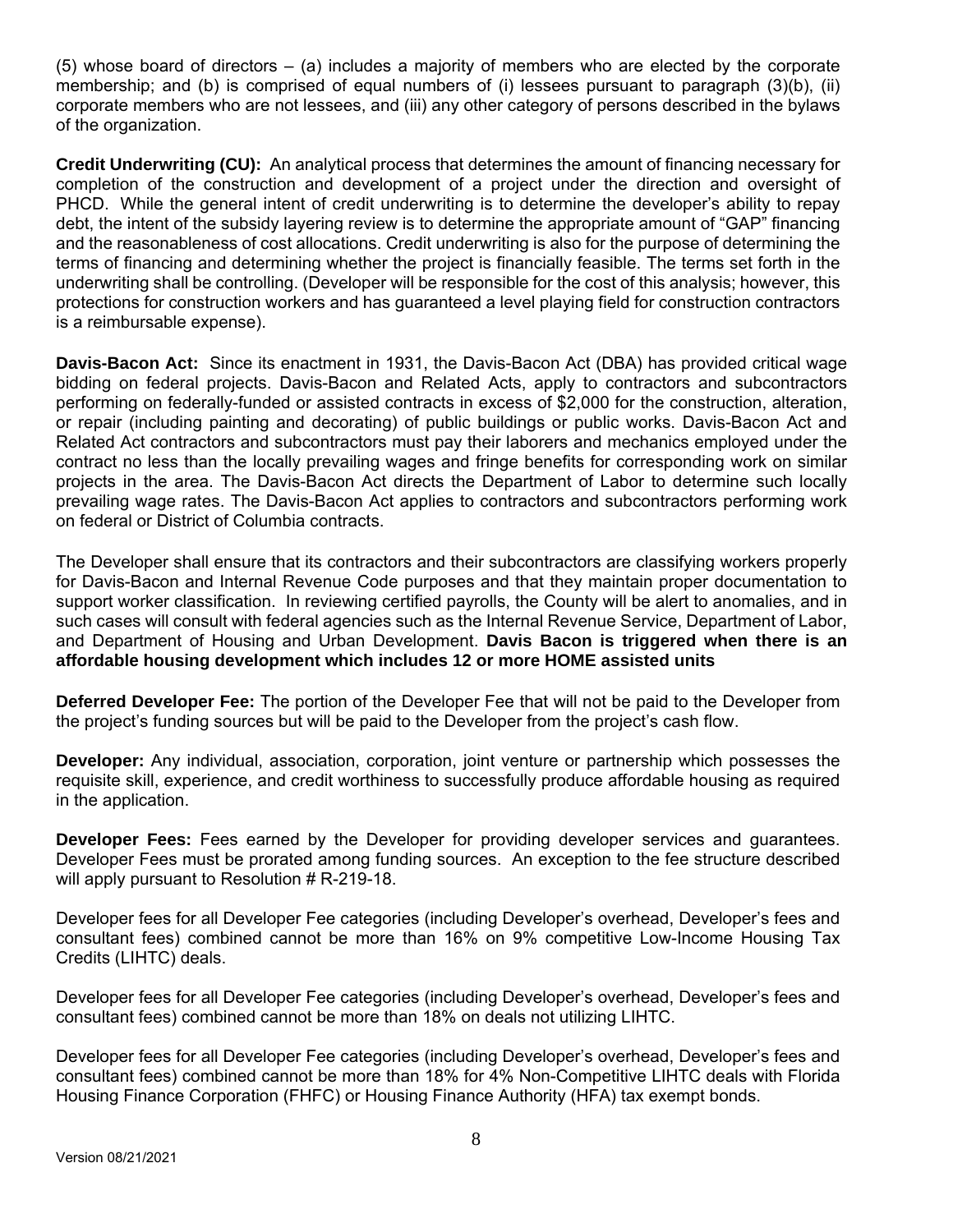**Development Cash Flow:** Development Cash Flow will be considered cash transactions of the Development as calculated in the statement of cash flows prepared in accordance with generally accepted accounting principles, as adjusted for any cash transactions that are subordinate to the loan interest payments including any distribution or payment to the Applicant, Developer or Affiliates, whether paid directly or indirectly. For purposes of this application, the policy for development cash flow outlined on page 20 will apply.

**Development Soft Costs:** Includes costs for appraisals, attorney's fees, architectural fees, construction related engineering fees, and other development costs not associated with the actual hard construction or permanent financing of the development.

**Disabled Household:** Any moderate, low, very low or extremely low income household that has one or more persons who (a) have a physical impairment or mental impairment that substantially limits one or more major life components; (b) have a record of such impairment; or (c) are regarded as having such an impairment in accordance with the Federal Fair Housing Act and Chapter 11A of the Code of Miami-Dade County.

**Diversity:** In an effort to provide the Miami-Dade County community with a full, fair, and meaningful opportunity to participate in County-funded contracting regardless of race, gender or ethnic origin, Resolution R-1080-14 sets forth a request for policy to encourage applicants, that are requesting Surtax funding, to be diversified and aspire to be consistent with the diversity of the population of the Miami-Dade County community. Applicants are encouraged to include hiring practices, mentoring programs, job creation and other planning efforts to meet the diversity of the Miami-Dade County community within their RFA submissions. Bonus points will be provided for the level of diversity evidenced in Development Teams.

**Elderly Housing:** As determined by HUD is a dwelling that is specifically designed for and occupied by an elderly person under a Federal, State, or local government; or is occupied solely by persons who are 62 or older; or a dwelling that houses at least one person who is 55 or older in at least 80% of the occupied units, and adheres to a policy that demonstrates intent to house persons who are 55 or older. Miami-Dade County's elderly housing set-aside is for persons age 55 or older per Resolution No. R-780-15.

**Environmental Review (ER): 24 CFR 58:** This requirement applies to activities and projects where specific statutory authority exists for recipients or other responsible entities to assume environmental responsibilities. **All affordable housing projects must receive an environmental clearance letter issued by PHCD before any construction can commence.** 

**Faith-Based:** An organization whose values are based on faith and/or beliefs, which has a mission based on social values of the particular faith, and which most often draws its activists (leaders, staff, volunteers) from a particular faith group.

**Financial Beneficiary:** One who is to receive a financial benefit from the proceeds of development cost (including deferred fees). This definition includes any party which meets the above criteria, such as the Developer and its principals and principals of the applicant entity. This definition does not include third party lenders, Housing Credit (HC) Syndicators, or Credit Enhancers who are regulated by a state or federal agency.

**Firm Commitment:** Match/leverage funds must be explicit, in writing and signed by a person authorized to make the commitment, i.e., applicants MUST show proof of subsidy; and in the case of 9% LIHTC allocations, an invitation to underwriting from FHFC. The commitment must indicate the total dollar value of the commitment and must be valid through financial closing of the project. It must be supported by evidence of funding ability from an industry recognized financial institution and show evidence of initial underwriting by the lender or from a financial source determined through documented evidence to be able to support the commitment. Final decisions on the issue of "firm commitment" shall be made by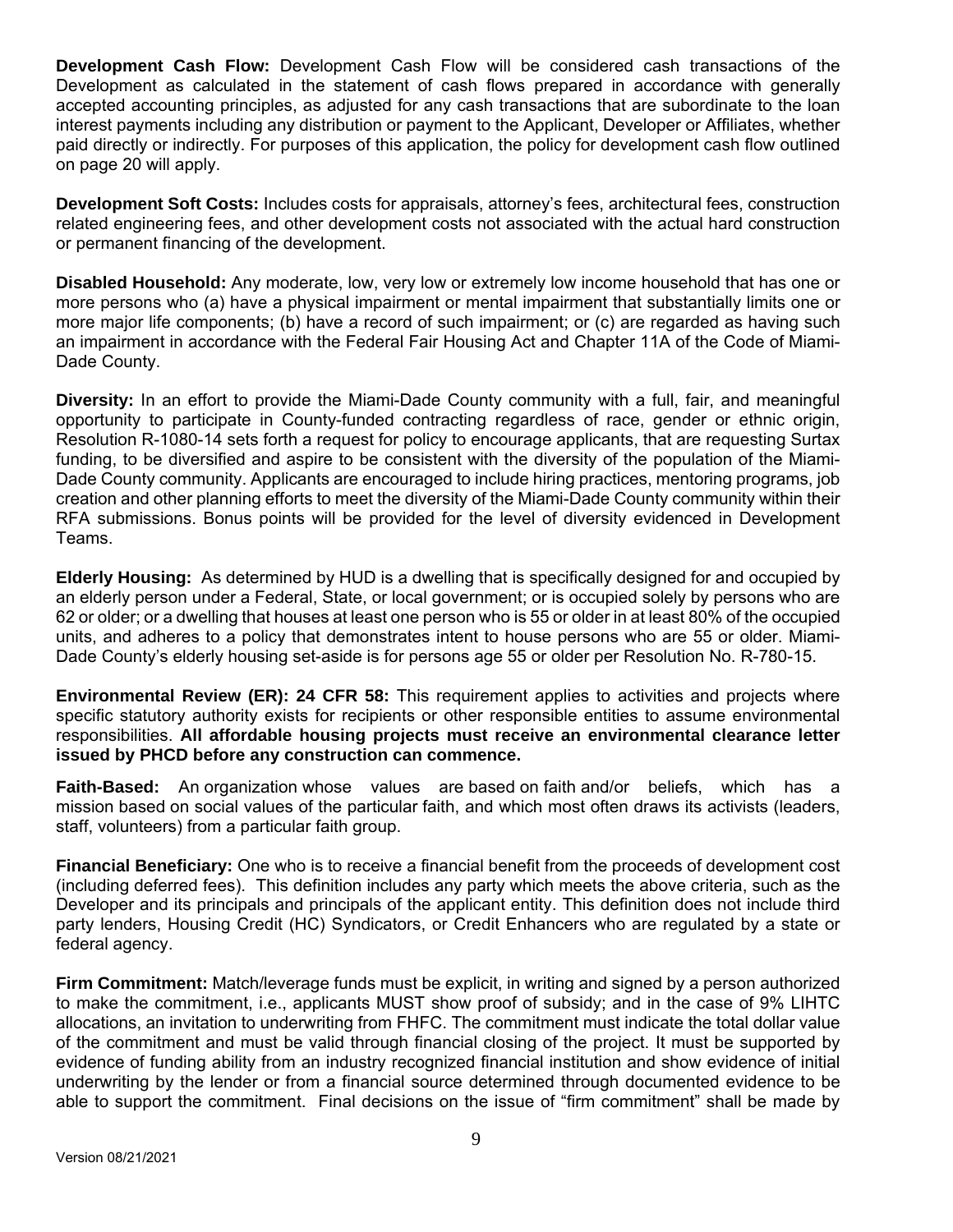PHCD. Applicants using bonds as a source of financing must include proof of bond inducement. Samples of firm commitment documentation are attached (Attachment 29).

**Four percent (4%) Tax Credits:** Sec 42 U.S.C.§ of IRS tax code. The four (4%) Low Income Housing Tax Credits (LIHTC) like the nine (9%) LIHTC are designed to cover the GAP between the cost of developing affordable rental housing and the amount of financing that may be raised based on the rents that low-income families can afford. The 4% LIHTCs are administered by the Florida Housing Finance Corporation and are not competitive. Any project financed through tax-exempt private activity bonds that serve families with incomes below 60% of the Area Median Income (AMI), and meets other eligibility criteria qualifies automatically for the 4% LIHTC.

**GAP Funding:** Funds that fill the GAP between existing financing commitments to a project and the overall Development Cost of the housing project. Development Cost of the project means the total cost of completing the entire project, from acquisition to issuance of a certificate of occupancy, including but not limited to the cost for acquisition, design and planning, zoning and variances, financing costs, legal costs, construction, permitting, hard costs and development soft costs; GAP as defined by Resolution R-343-15. Deferred Developer Fee is not considered a GAP.

**General Contractor:** A person or entity duly licensed in the state of Florida with the requisite skills, experience and credit worthiness to successfully provide the units required in the Application.

**Green Building Certification:** Miami-Dade County Code (MDC) 9-71 through 9-75 and Implementing Order 8-8 Sustainable Buildings Program: PHCD will adhere to compliance guidelines pursuant to Sections 9-71 through 9-75 of the Code, together with Miami-Dade County Implementing Order IO 8-8, PHCD will adhere to compliance guidelines pursuant to Sections 9-71 through 9-75 of the Code of Miami-Dade County. Sections 9-71 through 9-75 of the Code, together with Implementing Order IO 8-8, are referred to as the "Sustainable Buildings Program." which applies to building(s) owned, financed and/or operated by Miami-Dade County. Sustainable Building (Green) Certification through an independent third-party verifiable sustainable building standard is a contractual requirement for receiving HOME, Surtax and SHIP funding. Applicant must certify to the Green Certification and specify which certification is being sought at the time of application. **Green Certification is a contractual requirement for receiving HOME, Surtax and SHIP funding.** *This is a minimum threshold requirement.*

For proposed developments involving new construction units, regardless of the development category of the application, the applicant must commit that (i) each new construction unit in the proposed development that is eligible for the "Energy Certification Star new homes" (Florida standard) will achieve a home energy rating system (HERS) index of 75 or below, and (ii) each new construction unit in the proposed development that is not eligible for the Energy Star new homes will include, at a minimum, the energy features outlined in Miami-Dade County's Green Code – 9-71 through 9-75 and IO 8-8. Applicant is required to designate which certification will be obtained at the time of the application.

**Guaranty/Guarantee:** An assurance provided to one party that another party will perform under a contract as it relates to financing. A promise to be answerable for the debt or obligation of another in the event of nonpayment or nonperformance.

**Hard Costs:** The monetary costs of physically preparing the project site and building the structure.

**HOME or HOME Program**: The HOME Investment Partnerships Program administered by PHCD pursuant to 24 CFR Part 92, is the largest federal block grant available to communities to create affordable housing. The intent of the HOME Program is to: increase the supply of decent, affordable housing to low-and very low-income households and expand the capacity of non-profit housing providers.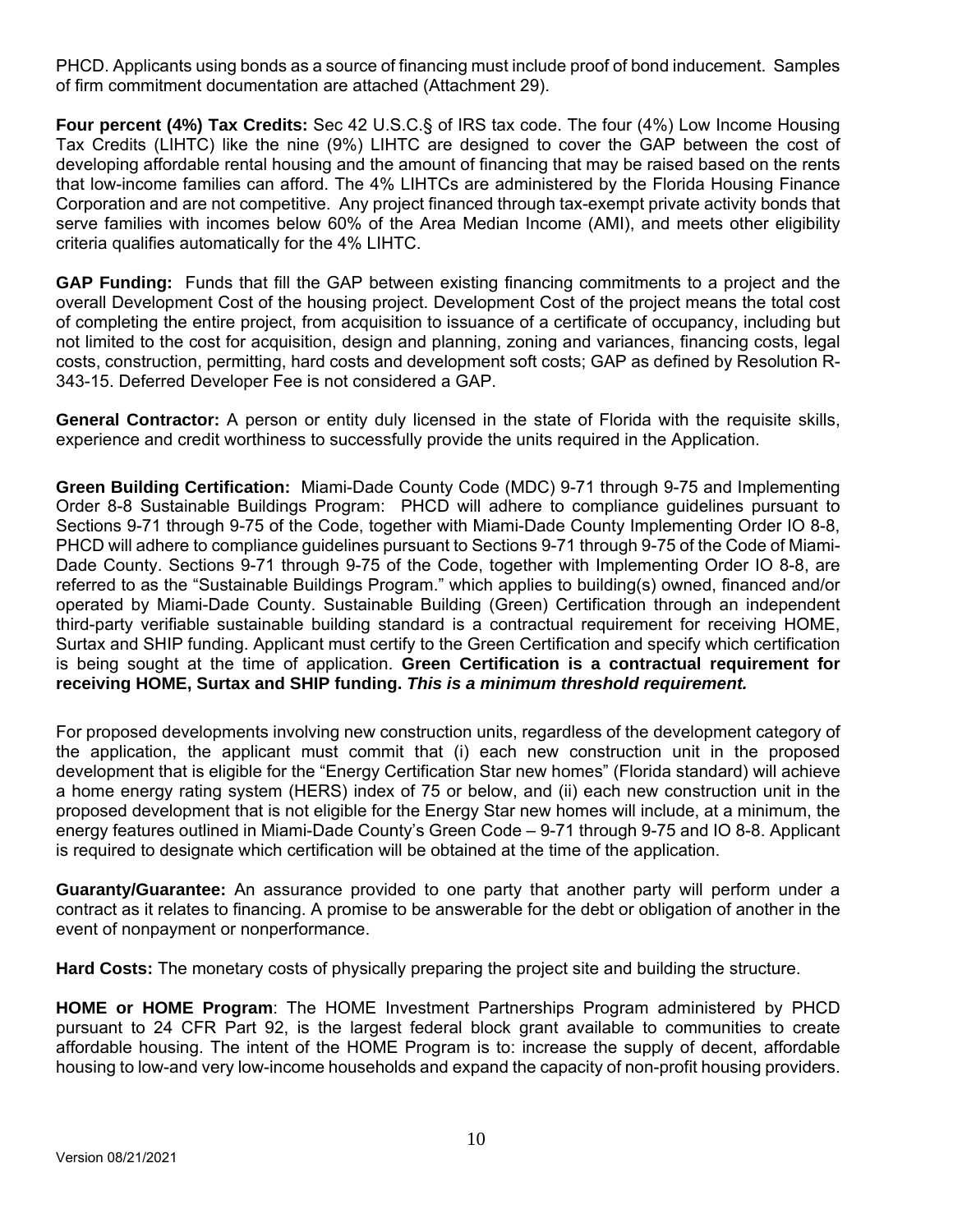**HOME 4 Year Project Completion Deadline:** All HOME funded projects must be competed 4 years from the date of the written agreement.

**HOME-Assisted Unit**: Specific units that are funded with HOME funds. HOME units shall adhere to rent controls and income targeting requirements pursuant to 24 CFR §92.252.

**HOME Development**: Any Development which receives financial assistance under the HOME Program.

**HOME Maximum Subsidy per Unit**: The maximum HOME assistance a unit can receive. Limits are issued by local US HUD office on an annual basis.

**HOME Rental Development**: A Rental Development proposed to be constructed or rehabilitated with HOME funds.

**HOME Rental Occupancy Deadline**: HOME assisted units must be occupied within 18 months of project completion.

**HOME Restricted-Rent Unit**: The maximum allowable rents designed to ensure affordability on the HOME-assisted Units.

## **Homeless:**

- People who are living in a place not meant for human habitation, in emergency shelter, in transitional housing, or are exiting an institution where they temporarily resided. The only significant change from existing practice is that people will be considered homeless if they are exiting an institution where they resided for up to 90 days (it was previously 30 days), and were in shelter or a place not meant for human habitation immediately prior to entering that institution.
- People who are losing their primary nighttime residence, which may include a motel or hotel or a doubled up situation, within 14 days and lack resources or support networks to remain in housing. HUD had previously allowed people who were being displaced within 7 days to be considered homeless. The proposed regulation also describes specific documentation requirements for this category.
- Families with children or unaccompanied youth who are unstably housed and likely to continue in that state. This is a new category of homelessness, and it applies to families with children or unaccompanied youth who have not had a lease or ownership interest in a housing unit in the last 60 or more days, have had two or more moves in the last 60 days, and who are likely to continue to be unstably housed because of disability or multiple barriers to employment.
- People who are fleeing or attempting to flee domestic violence, have no other residence, and lack the resources or support networks to obtain other permanent housing. This category is similar to the current practice regarding people who are fleeing domestic violence.

**Income Averaging:** The omnibus federal spending bill for FY2018 added a new third minimum set-aside, the Average Income Test, which applicants may now elect to use in lieu of the 20/50 or 40/60 tests to satisfy LIHTC minimum set-aside requirements. To satisfy the Average Income Test, forty percent (40%) or more of the residential units in the project must be both rent restricted and occupied by individuals whose income does not exceed the imputed income limitation designated by the taxpayer. The average of the imputed income limitations designated cannot exceed 60% of AMI. The designated imputed income limitations must be in 10 percent increments as follows: 20%, 30%, 40%, 50%, 60%, 70%, or 80% of the area median gross income. The average income test is only available for elections made after March 23, 2018.

**Income Levels:** An individual or family's economic means based on Area Median Income (AMI) standards.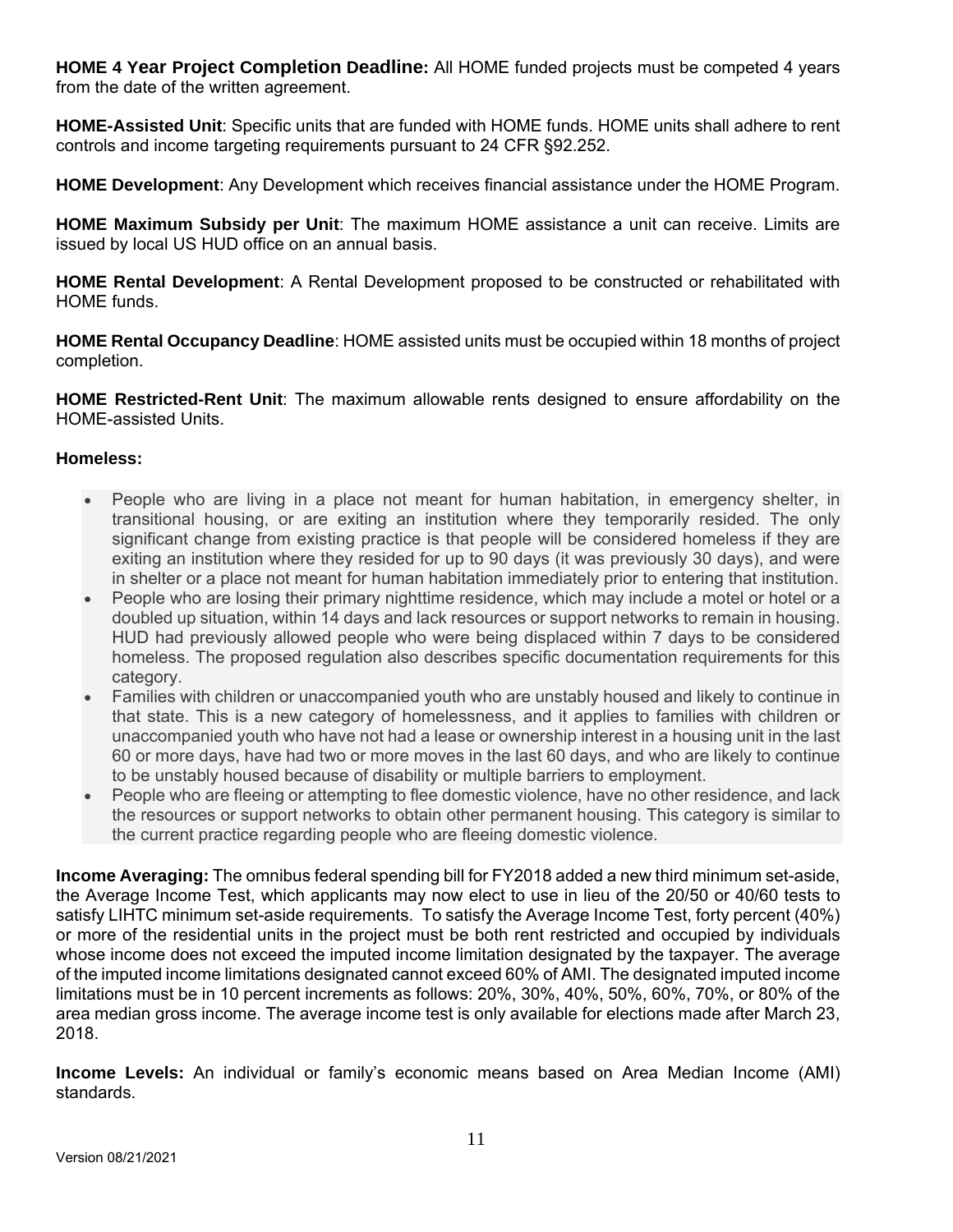- Moderate Income is above 80% AMI to 140% of AMI
- Workforce Housing Income levels are 60% to 140% of AMI
- Low Income is 80% of AMI or lower
- Very Low Income is 50% of AMI or lower
- Extremely Low Income: 33 % or 30% of AMI (as defined by the applicable funding source), or Miami-Dade County's adjusted 28% AMI, or as more specifically defined in the applicable FHFC RFA.

**Innovations:** Novel ideas for building affordable housing; e.g., new technologies or non-traditional development spaces, use of land owned by educational organizations or religious institutions. Examples of innovations may include developing affordable housing suspended above a railyard; converting a former warehouse or public school building to function as a renovated multi-family housing building; or creating a live/work building with bottom floor commercial space and affordable rental housing above. Innovations may include development of micro housing units, accessory dwelling units, and units assisted by community land trusts, as defined below:

- Micro housing units: Micro unit refers to a residential dwelling unit that functions as a self-contained living space located in a multi-family building. With the exception of the RU-TH zoning district, the development of micro housing units is not prohibited by the County's Zoning Code or Florida Building Code provided the unit meets the minimum room requirements outlined in these Codes which would allow for a unit of approximately 260 square feet. Micro units are subject to the density limitations of a property's land use designation in the Comprehensive Development Master Plan (CDMP). Applicants are advised to contact Miami-Dade County Regulatory and Economic Resources and/or the applicable local zoning agency to verify appropriate zoning and to investigate building code requirements prior to submitting an application.
- Accessory Dwelling Units (ADU): ADU refers to a unit that is located on the same lot, and considered ancillary to, a primary residence. ADU may be a potential solution for providing affordable housing in certain residential areas, where zoning may allow for construction or renovation of a 350 to 500 square foot ADU structure that may or may not include a loft. The CDMP currently allows for the development of ADU on single-family lots with a minimum area of 7,500 square feet, however the Zoning Code currently only allows for such units in the Urban Center and Traditional Neighborhood Development Districts. It is also important for property owners to know that development of an ADU on a property may affect Homestead Exemptions and Save Our Homes caps on the property. For purposes of this RFA, ADU will refer to units that are leasable year-round to a person unrelated to the owner of the primary structure. This is distinguished from guesthouses that are typically used to house family members or short-term guests of the primary residence. Applicants are advised to contact Miami-Dade County Regulatory and Economic Resources and/or the applicable local zoning agency to verify appropriate zoning and to investigate building code requirements prior to submitting an application.
- Community Land Trusts (CLT) assist by preserving and maintaining the affordability of housing in perpetuity for low- to moderate-income families. PHCD is soliciting applications from qualified Offerors that will commit to provide housing in accordance with the terms and conditions of this Request for Applications. Funding under this set-aside category can be used for acquisition of vacant land or the acquisition of land with improvements. Offerors are limited to a funding request based on the cost for ten (10) multi-family housing units: however, land banking is not an eligible activity under this RFA. If the Offeror is purchasing vacant land, construction activities must begin within 12 months of award of funding. Community land trust homebuyers and not-for-profit community land trusts are welcome to apply.

**Lead-Based Paint:** Lead is a highly toxic metal that was used in paint, most common in buildings constructed prior to 1978. Please note U.S. HUD requirements for lead based paint are more stringent than Miami-Dade County.

**Loan Closing Costs:** Costs directly associated with the loan closings which may include but are not limited to financial and legal fees.

## **Loan Terms:**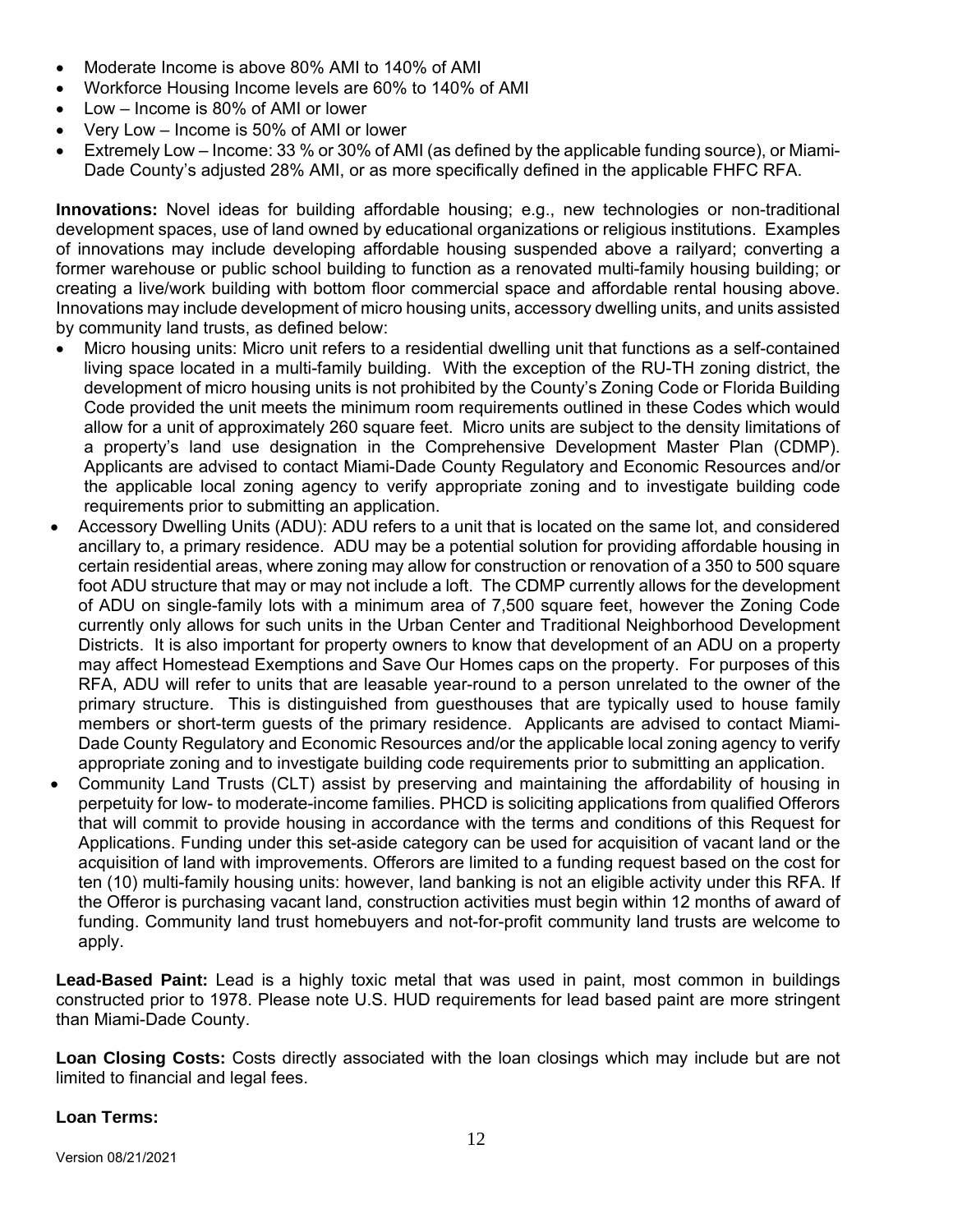Multi-Family Rental - The term of the loan may be 30 years, for projects with LIHTC during which there will be a 0% interest during construction years 1-2. Terms are determined based on the proposed project type, (i.e., multi-family, homeless, and public housing) and the type of entity seeking funds (i.e., Not-For-Profit or For-Profit). Refer to Section G for a table of Loan Terms and Conditions. **Applicants seeking funds for multi-family projects MUST choose between Option 1 OR Option 2. Changes to an option will NOT be allowed after applications are submitted. Financial underwriting will be based on the option selected.** Selection of either funding option will not impact points for scoring.

**Low Income:** The Adjusted Income for a Family which does not exceed 80 percent of the Area Median Income.

**Low Income Housing Tax Credits (LIHTC):** A tax credit issued in exchange for the development of affordable rental housing pursuant to Section 42 of the Internal Revenue Code and the provisions of Rule Chapter 67-48, Florida Administrative Code.

**Market Rate Unit:** A housing unit that is not subsidized and not rent restricted, with rent that is at an amount that is typical of the market rents in the market area.

**Material Change:** Project changes occurring after an initial application has been scored that would affect scoring and have an impact on both ranking and award recommendations.

**Minimum Debt Service Ratio:** The minimum allowable ratio of net operating income to total debt service obligations in one year.

**Minimum Threshold Requirements:** Requirements that must be satisfied for the application to be responsive. Per Resolution No. R-630-13, applicants are required to provide a detailed project budget, sources and uses statement, certifications as to past defaults on agreements with Non-County sources and clear a due diligence check prior to funding commitment. These are minimum threshold requirements. The applicant must have firm commitments of all project funding. This is also a minimum threshold requirement. A report of Due Diligence findings will be submitted to the Board of County Commissioners. **Applications lacking any items and/or criteria needed to meet minimum threshold will be deemed non-responsive and will not be scored.** Other minimum threshold requirements are noted in Section C.

**New Construction:** Development in which 51 percent or more of the units in the proposed development consist of newly constructed units.

**Non-Recourse:** No personal liability. Lenders may take the property as collateral to satisfy a debt, but have no recourse to other assets of the borrower. A Non-Recourse Loan is a loan for which the sole source of satisfaction for default thereon is the real property that was given as collateral.

**PHCD:** Miami-Dade County Department of Public Housing and Community Development or predecessor or successor department.

**Pre-Application Process:** As part of its efforts to improve the development review process, the Department of Regulatory and Economic Resources (RER) and applicable municipalities now provides for certain applications to follow a pre-application process. This process involves applicants submitting a detailed site plan that includes setbacks, location and dimensions of all existing and proposed buildings or structures, internal circulation, ingress and egress locations, off-street parking, etc. Additionally, floor elevation and landscape plans should be submitted. Applicants will meet with a local municipality, RER and other County reviewing agencies staff to review their project and discuss the agency comments. The comments provided will assist applicants in proceeding with their final submittals for the permitting process.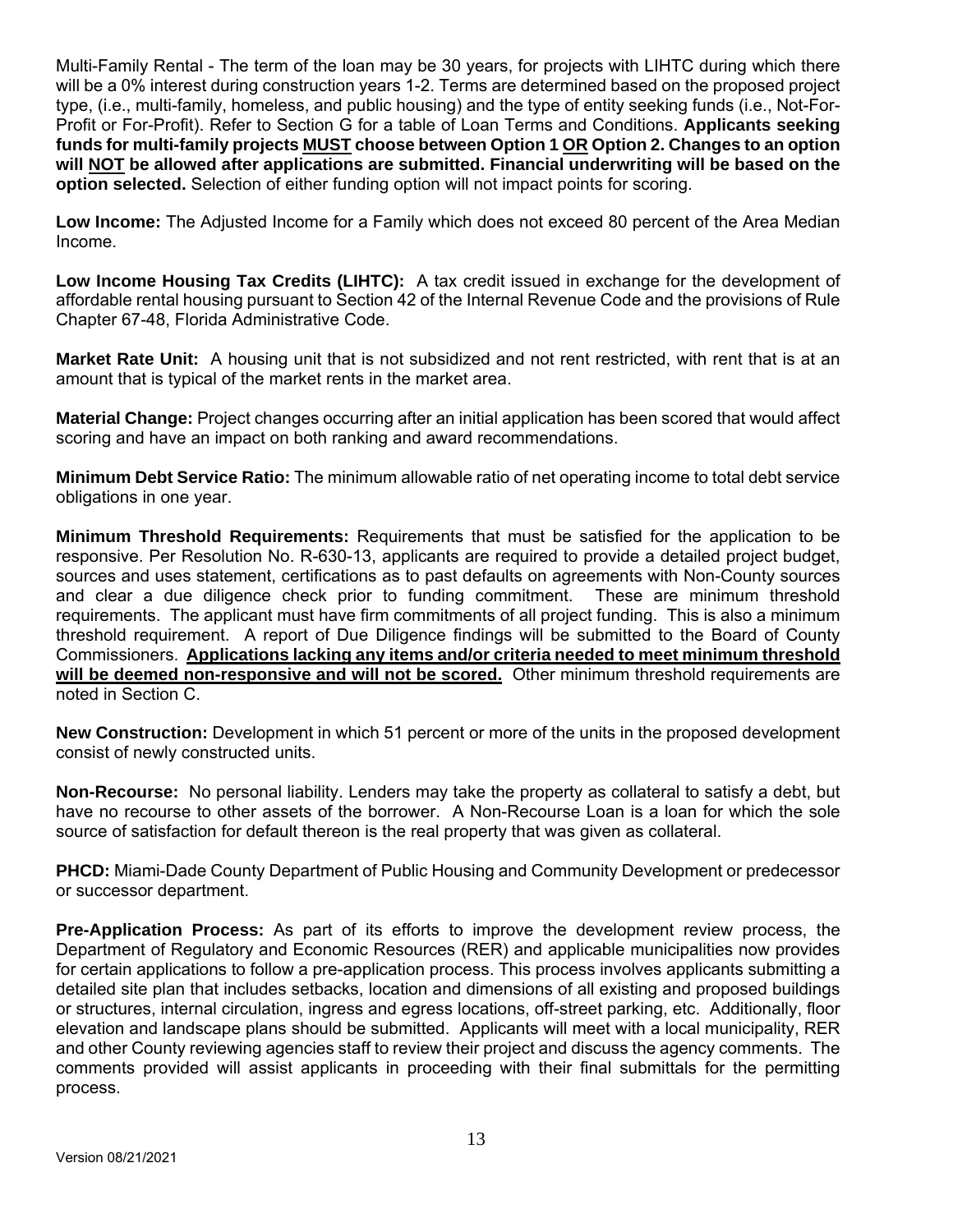**Principal:** An applicant, any general partner of an applicant, and any officer, director, or any shareholder of any applicant or shareholder of any general partner of an applicant.

**Private Non-Profit Organization:** A private non-profit organization that is a secular or religious organization described in section 501(c)3 of the Internal Revenue Code of 1986 and which is exempt from taxation under subtitle A of the Code, has an accounting system and voluntary board, and practices non-discrimination in the provision of assistance. A private non-profit organization does not include a governmental organization, such as a public housing agency or housing finance agency.

**Project Rule:** Specifies the amount of HOME-assisted occupancy units in each rental at initial occupancy and throughout the period of affordability. In projects of five or more HOME-assisted units, at least 20 percent of the HOME-assisted rental units must be occupied by families with gross annual incomes that are 50 percent or less of Area Median Income (AMI). These very low-income tenants must occupy units with rents at or below the Low HOME Rent limit.

**Recourse:** The ability of a lender to claim money from a borrower in default, in addition to the property pledged as collateral.

**Reconstruction:** Rebuilding of a structure, usually on the same footprint/site as the existing housing which will be demolished.

**Redevelopment:** Development that involves demolition of structures currently existing and New Construction of units on the property.

**Rehabilitation:** The alteration, improvement or modification of an existing structure where less than 50 percent of the proposed construction work consists of New Construction. This includes but may not be limited to the installations of improvements to upgrade substandard electrical, plumbing, roofing, siding, insulation, weatherization, heating systems, hot water heaters, and dry rot repairs. For Multi-Family Rental, the estimated qualified basis in Rehabilitation expenses per set aside unit within one 24-month period for the building(s) being rehabilitated must be at least \$25,000 per set aside unit. For purposes of this application reconstruction is considered rehabilitation.

**Responsible Wages and Benefits:** The Board of County Commissioners established a Responsible Wages and Benefits requirement for minimum payment of specified wages to employees performing work on County construction contracts and privately funded construction on County-owned land. Responsible Wages and Benefits applies to competitively bid construction contracts valued greater than \$100,000 as defined in the provisions of Miami-Dade County's Section 2-11.16 of the Code of Miami-Dade County. The rates paid shall be not less than those contained in the Wage and Benefits Schedule in effect as of January 1st of the year the work is performed. Workers must be paid the appropriate base rate and fringe benefits on the Wages and Benefits Schedule for the classification of work actually being performed without regard to skill. Note: Surtax funded projects on land owned by Miami-Dade County are subject to the Responsible Wages and Benefits requirement.

**Restrictive Covenant:** A clause, in a deed or lease to real property that limits what the owner of the land or lease can do with the property. This covenant is used in Rental Regulatory Agreements in all multifamily affordable housing projects funded by PHCD.

**Site Control:** Applicants must demonstrate site control (e.g., recorded title, executed lease agreement, firm purchase contract, Option-to-Purchase, or Local Government Resolution) for the site proposed for funding. A letter from a District Commissioner expressing the intent to convey specific County-owned property in that Commissioner's District may be submitted as evidence of site control, and at the discretion of PHCD may be accepted as evidence of site control for purposes of meeting this RFA's **threshold requirement for site control**. However, prior to financial closing, a formal Board of County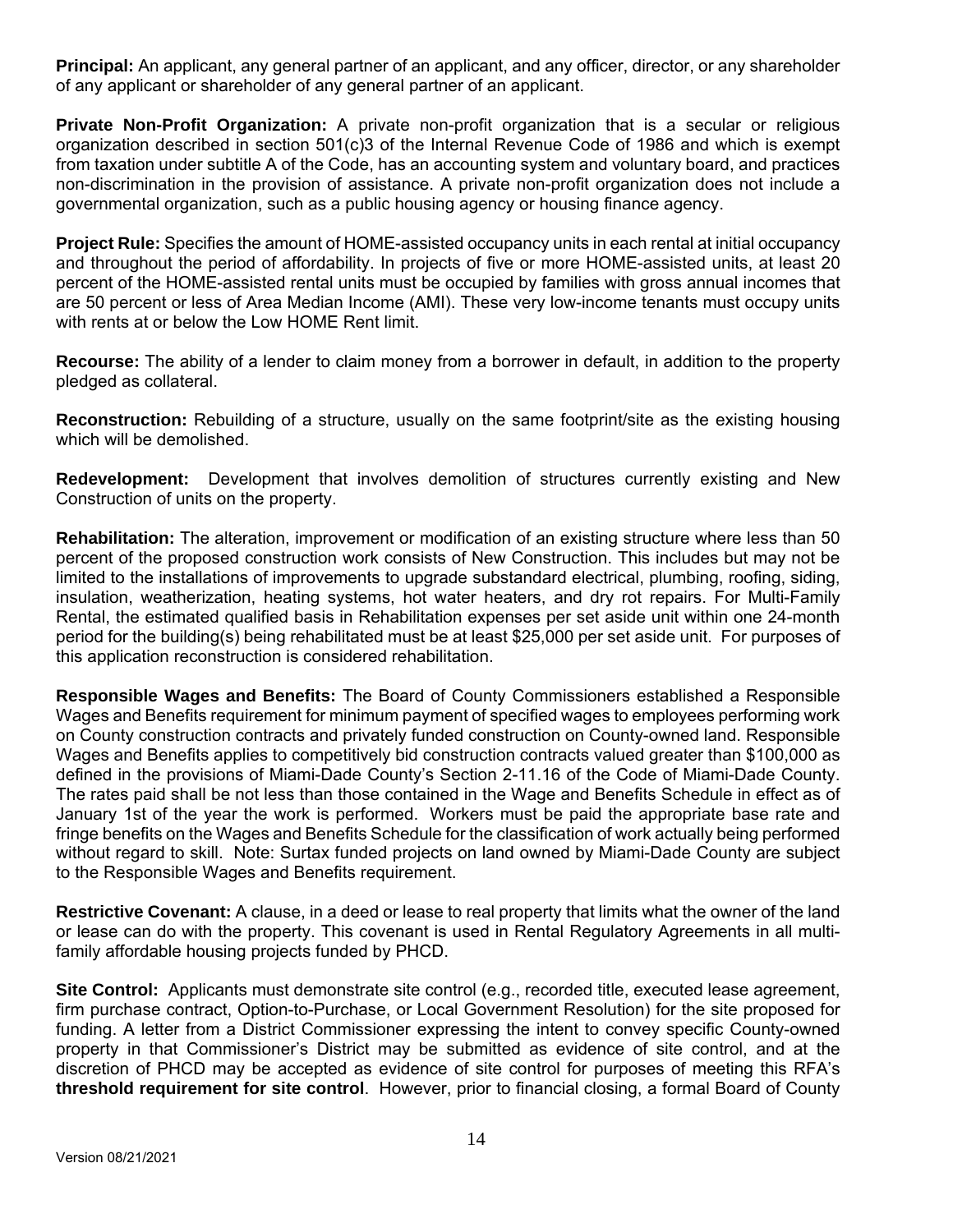Commission Resolution and/or deed naming the application's sponsor or legal representation as the property's controlling entity must be in place.

**Section 3:** The legal basis for providing jobs for residents and awarding contracts to businesses in areas receiving certain types of HUD financial assistance.

**Small Development:** A multi-family development that consists of 40 units or less and includes affordable housing; or a multi-family development that consists of 50 units or less and includes affordable housing shall qualify if the project has a firm commitment from Florida Housing Finance Corporation, where the application commits to serve persons with a disabling condition or persons with developmental disabilities. PHCD, in its sole discretion, may limit the award with a goal to fund multiple projects. This may include but is not limited to restricting the award to no more than 50% of the allocation.

**Special Needs Population:** A resident or a family member that is considered to be homeless, a survivor of domestic violence, a person with an emotional, mental or physical disability or youth aging out of foster care. These households require initial, intermittent or ongoing supportive services from one or more community-based service providers or long-term care program.

**Shovel Ready:** A construction project that is considered to be in the advanced stages of development planning. Shovel-ready means that the project can commence construction with laborers immediately and is past the planning, engineering, and funding stages. More specifically, the Environmental Site Assessment report (Phase I and/or Phase II) are completed with a "No Further Action" recommendation, construction plans and specifications have been completed and approved by all local agencies, full funding of the construction phase is available (less the GAP funding requested) and construction is ready within thirty days of closing of financing to start, pending the selection and award of the general contractor, within one hundred twenty days (120) from the contract execution date with PHCD.

**Single Room Occupancy (SRO):** Housing consisting of single room dwelling units in which each unit is the primary residence of its occupant or occupants. SRO does not include facilities created for students.

**Sponsor:** Means any individual, association, corporation, joint venture, partnership, trust, local government, or other legal entity or any combination thereof which, has been approved by the corporation as qualified to own, construct, acquire, rehabilitate, reconstruct, operate, lease, manage or maintain a project; and except for a local government, has agreed to subject itself to the regulatory powers of the corporation.

**Subrecipient:** A public agency or non-profit organization selected by the participating jurisdiction to administer all or some of the participating jurisdiction's HOME programs to produce affordable housing, provide down payment assistance, or provide tenant-based rental assistance. A public agency or nonprofit organization that receives HOME funds solely as a developer or owner of a housing project is not a subrecipient.

**Subsidy Layering Review (SLR):** A financial analysis that determines the amount of Government (public) financing necessary and the reasonableness of cost allocations. **(Developer will be responsible for the cost of this analysis).**

**Total Development Cost:** Total development cost is the total cost of completing the project, from acquisition to the issuance of Certificate of Occupancy, including but not limited to, the cost for design, planning, zoning, variances, financing costs, legal costs, and construction and permitting. For construction and rehabilitation projects, the cost of land acquisition shall not be included in the Total Development Costs. In addition, construction costs associated with non-housing features included in the project, or those not deemed to be amenities expected of, typically provided with, or pertinent to affordable housing units, may be deducted from the total development cost by the Mayor or the Mayor's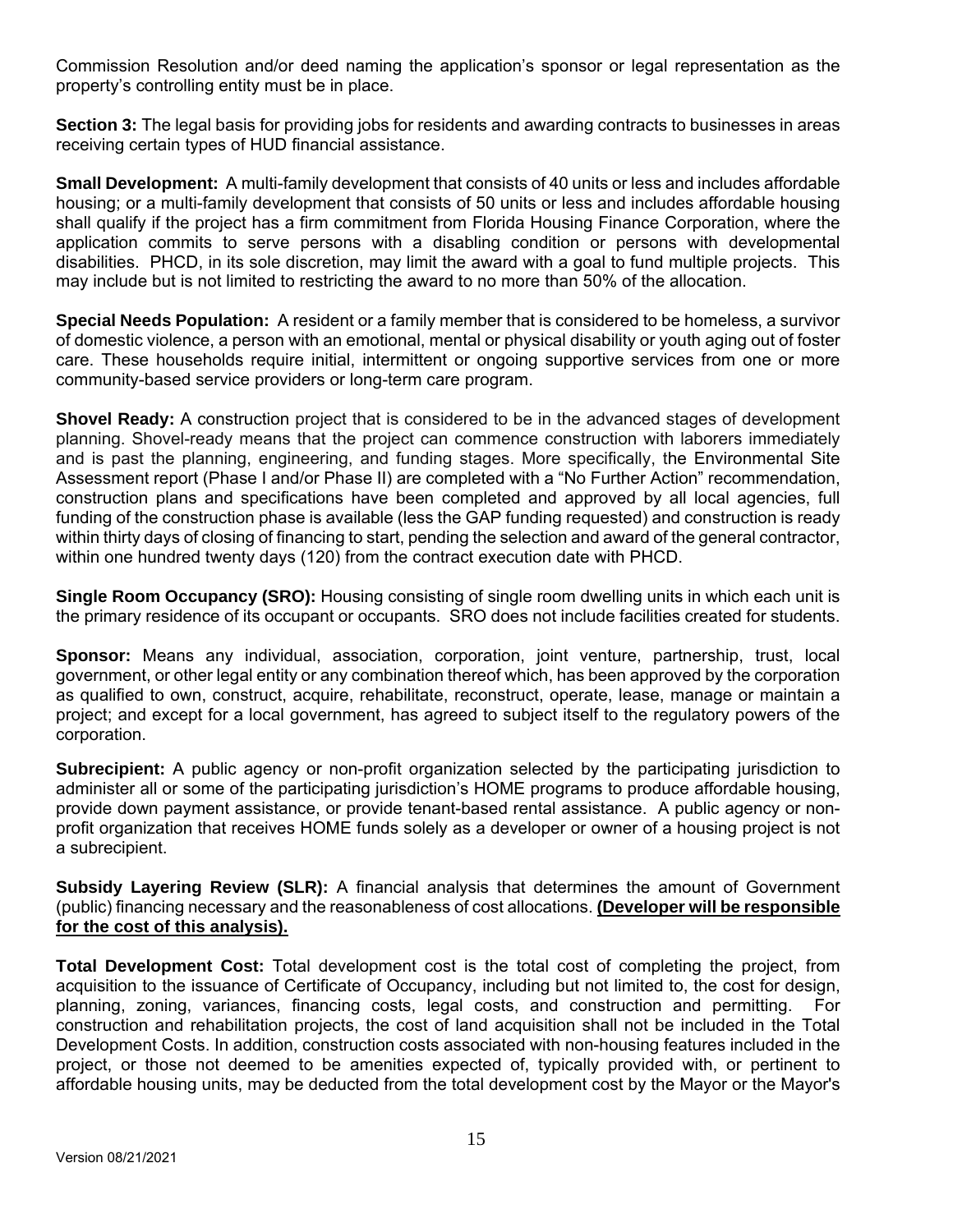designee. A determination of such a deduction shall be made at the time this project's application is scored by the County.

**Total Maximum Development Cost per Unit:** For Multi-Family Rental Affordable Housing constructed, rehabilitated or acquired with County funds shall have a Maximum Development Cost per Unit *or as established in a subsequent resolution* as follows:

New Construction Units

- High-Rise \$374,700
- Mid-Rise Enhanced Structural Systems Construction \$361,000
- Mid-Rise Wood \$327,100
- Garden Style Enhanced Structural Systems Construction \$327,100
- Garden Style Wood \$284,500

Rehabilitation Units

- Garden Style \$153,600\*
- Non-Garden Style \$232,600\*

\*Subject to change by FHFC. Respondents must monitor FHFC's website for changes to current year total maximum development costs for rehabilitation projects. Should they change during the review period of this RFA, those changed values will be applied to this RFA.

Garden Style includes all Development Types other than Mid-Rise and High-Rise; Non-Garden Style includes Development Types of Mid-Rise with Elevator (4 stories, 5 stories, or 6 stories) and High-Rise (7 or more stories); Mid-Rise includes Development Types of Mid-Rise with Elevator (4 stories, 5 stories, or 6 stories); and High-Rise includes Development Type of High Rise (7 or more stories).

This policy shall not apply to Affordable Housing projects that have received 9% LIHTCs and other FHFC programs resulting from tax credit applications that were previously awarded with maximum total development cost per unit limits approved by FHFC.

**Transit Oriented Development (TOD):** A residential or commercial area designed to maximize access to public transportation that incorporates features to encourage transit ridership. The proposed development is located within ½, ¼, 1/10-mile of a MetroRail or MetroMover station, or a stop along the South Dade TransitWay. Note, the quarter-mile distance from housing to transit must be walkable. There must not be natural or man-made barriers, such as lakes, canals, gated communities, highways, fences, etc., that restrict the ability of residents to walk to transit.

**Transaction Fees:** Customary closing costs for typical financial transactions.

**Uniform Federal Accessibility Standards (UFAS):** Uniform Federal Accessibility Standards (UFAS), 24 C.F.R. § 40, Appendix A (www.access-board.gov/ufas/ufas.pdf).

**Violence Against Women Act (VAWA):** Federal Act which protects applicants, tenants, and program participants in federally funded programs including HOME from being evicted, denied housing assistance, or terminated from housing assistance based on acts of domestic violence, dating violence, sexual assault, or stalking against them. VAWA protection is available to victims of domestic violence, dating violence, sexual assault, and stalking, regardless of sex, gender identity, or sexual orientation.

**Workforce Housing Income Range:** Households whose income range is established at 60% up to 140% of the most recent Area Median Income for Miami-Dade County. Chapter 33 Article XXIIA of the Code of Miami-Dade County, Florida.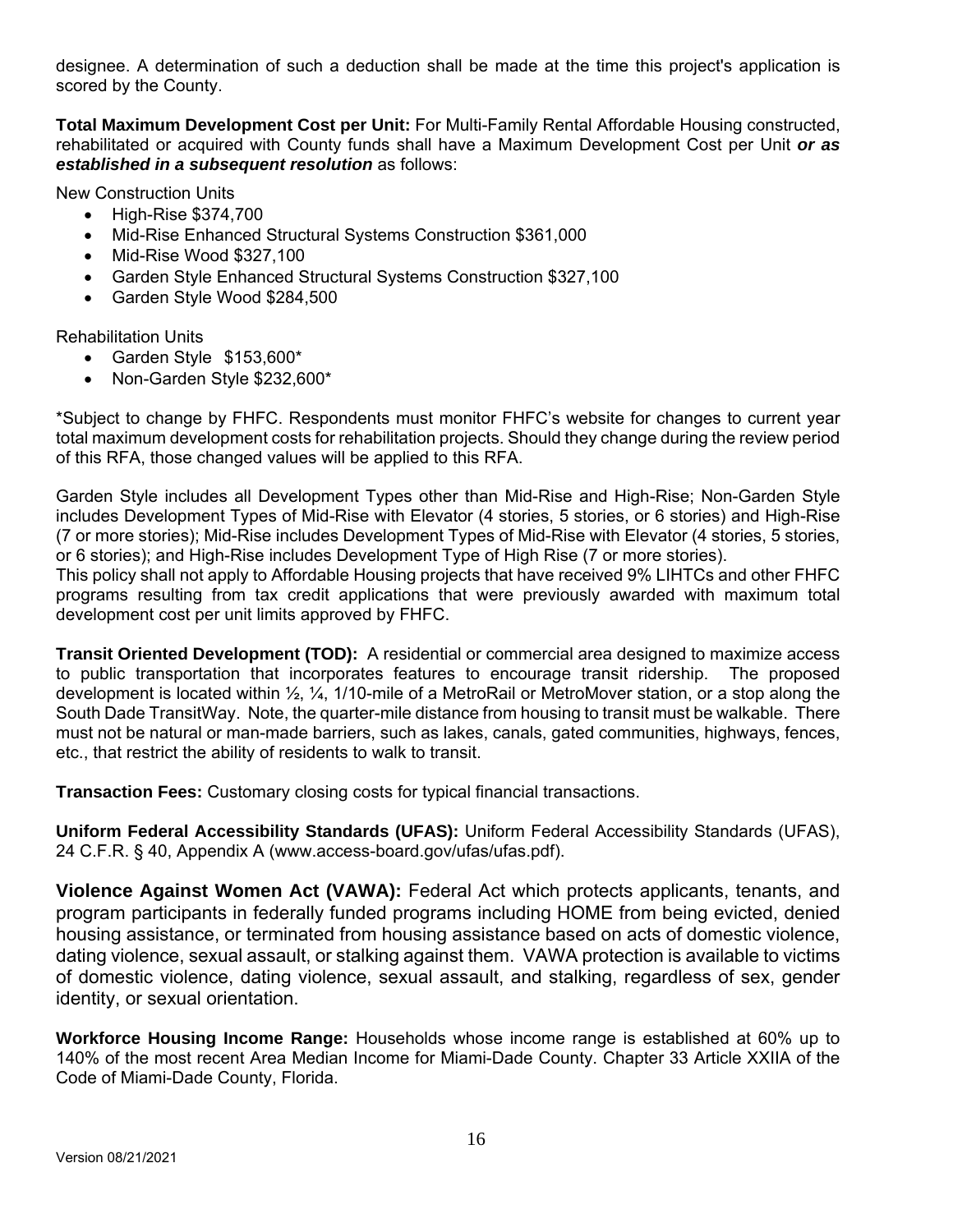**Workforce Housing Unit:** A dwelling unit, for which the sale, rental or pricing of which is restricted to households whose income falls within the workforce housing income range of 60 – 140% AMI.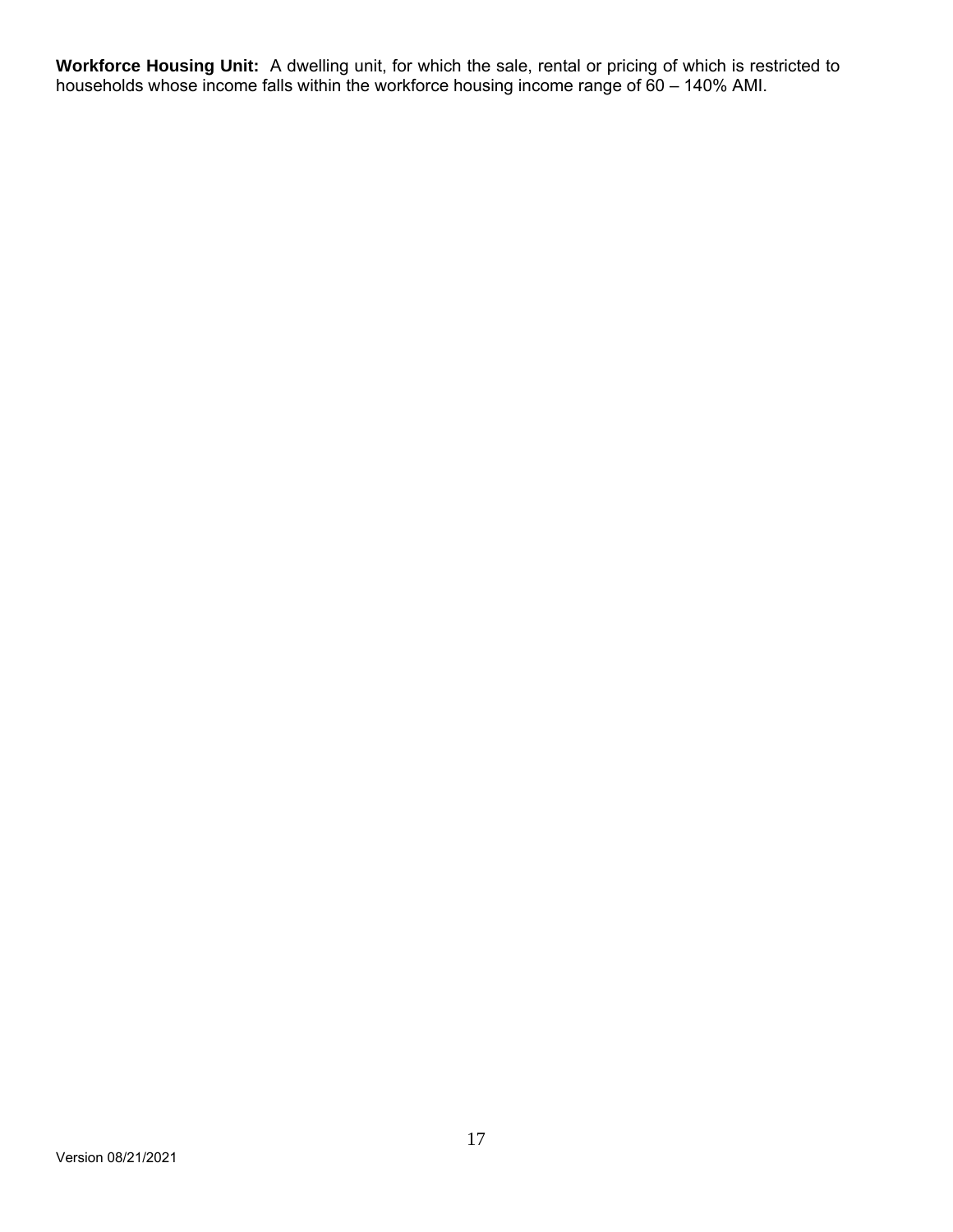# **SECTION C**

# **Minimum Threshold Requirements**

Developments will be recommended for funding based on applications meeting all minimum threshold requirements listed below and will be ranked in order based on highest score. If a tie breaker is needed during scoring to determine project ranking, the first tiebreaker will be "Ability to Proceed. Those projects that score highest in Ability to Proceed, will be ranked higher. If a second tiebreaker is needed, those projects with higher points in leveraging, i.e., projects that require less total County funding per unit, will be ranked higher. If a third tiebreaker is needed, the application that proposes to construct the highest number of units will be ranked higher.

Please note points will **only** be awarded when supporting documentation outlined in the Application Checklist is **both accurately labeled and attached to your electronic application**. **Points will not be awarded in cases where supporting documentation is inaccurately labeled or uploaded and/or attached to the wrong question.** 

*1. Leveraging* – Applicants must provide supporting documentation showing a firm commitment of **ALL** sources of funding available for the proposed activity. *This is a minimum threshold requirement.* 

*2. Organizational and Financial Capacity* – Organizations must demonstrate that they are fiscally sound and have the skills and experience required to achieve the proposed activity. Applicant (Developer, Developer Principal, or Sponsor) must provide Audited Financial Statements or a Certified Financial Statement, certified by an independent  $3<sup>rd</sup>$  party auditor, which cannot be performed by an affiliate or staff member. Financial statements can be provided in a separate envelope at time of application submission, however the time frame for which the information remains proprietary is limited per the language in F.S. 119.071(1)b(2). *This is a minimum threshold requirement.*

*3. Track Record* – Previously funded applicants must be in good standing, with respect to audit findings and/or failure to complete projects, have a solid track record of submitting progress reports and monitoring findings and completed projects. *This is a minimum threshold requirement.* 

*4. Site Control* – Applications for housing activities must demonstrate site control. *This is a minimum threshold requirement.* 

**5. Subsidy per Unit** – For affordable housing projects, agencies/Applicants must show that the subsidy per unit does not exceed established standards outlined in Resolution No. R-343-15. *This is a minimum threshold requirement.* 

*6.* **Sustainable Building (Green) Certification** is a contractual requirement for receiving HOME, SURTAX and SHIP funding. Applicants must designate which certification will be obtained at the time of the application. *This is a minimum threshold requirement.* **See MDC 9-71 through 9-75 and IO 8-8.**

*7.* **Passing the Due Diligence investigation:** Applicants must pass a Due Diligence investigation; see the Due Diligence Checklist for more information. **Unless expressly authorized by the County Mayor or the County Mayor's designee (in Resolution R-630-16, Section 3), any entity NOT clearing the Due Diligence Investigation will NOT be recommended to the Board for funding.**  *This is a minimum threshold requirement.* **See Resolution No. R-630-13.**

*8.* **Applicants must meet the funding request cap requirements:** *This is a minimum threshold requirement.* **See Resolution No. R-343-15 or other such applicable resolution that may supercede it.**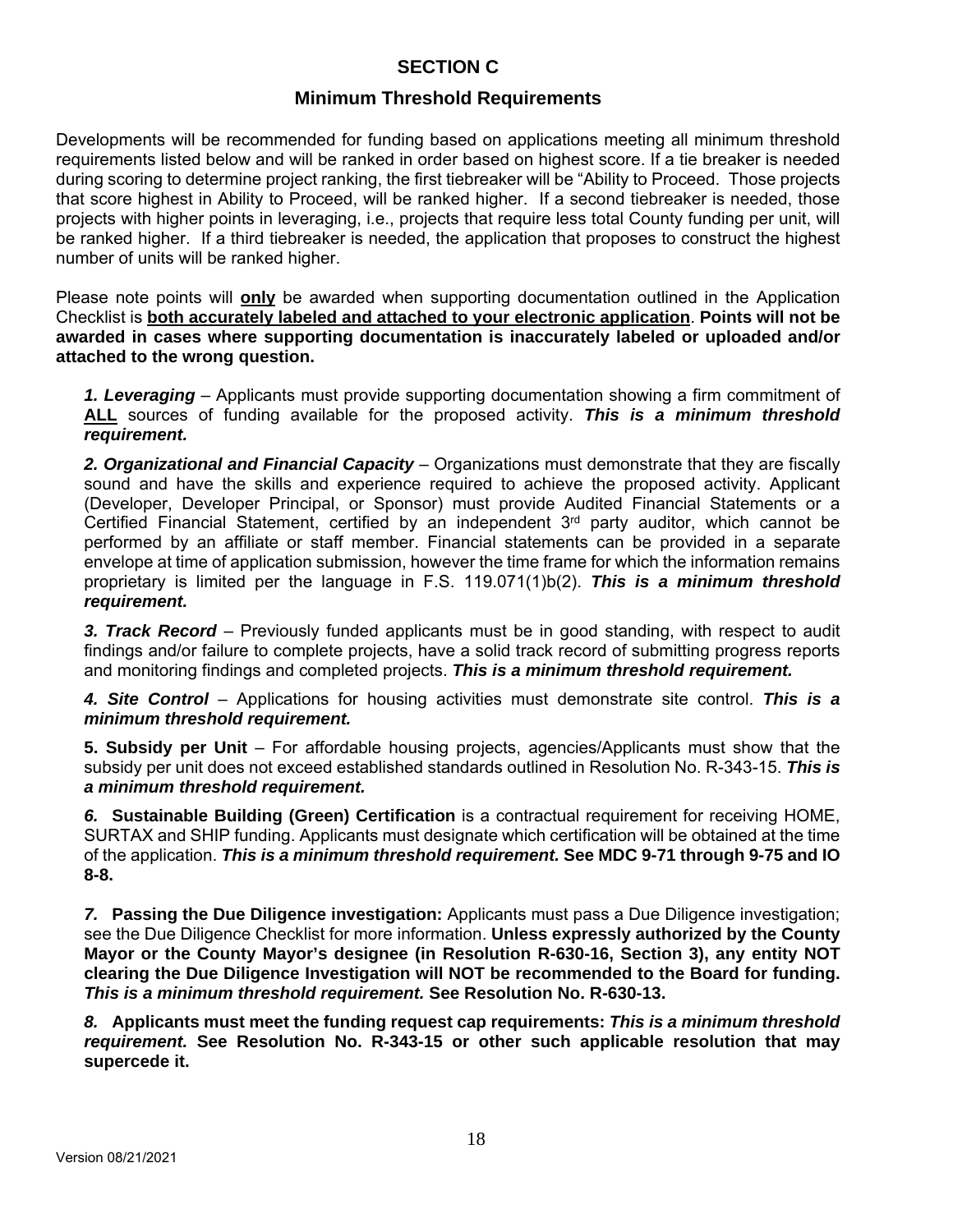| <b>Subsidy Caps</b>          | Competitive | Non-Competitive 4% | <b>Without LIHTC</b> |
|------------------------------|-------------|--------------------|----------------------|
| % of TDC excluding land      | 9% LIHTC    | <b>LIHTC</b>       |                      |
| New Construction High-       | 15%         | 25%                | 25%                  |
| <b>Rise</b>                  |             |                    |                      |
| <b>New Construction Mid-</b> | 15%         | 25%                | 25%                  |
| <b>Rise</b>                  |             |                    |                      |
| <b>New Construction</b>      | 15%         | <b>20%</b>         | 25%                  |
| Garden Style                 |             |                    |                      |
| Rehabilitation               | 15%         | 15%                | 25%                  |

**9. Applicants must meet the Total Development Cost Limitations:** Maximum Development Costs per unit to construct rehabilitate or acquire Affordable Housing with County funds must be met per **Resolution No. R-346-15**. *This is a minimum threshold requirement. Note: The limitations set forth in Resolution No. R-346-15 or subsequent applicable resolution shall not apply to public housing projects owned or operated by Miami-Dade County.* 

*10.* **Meet the funding application cap per agency: See Resolution No. R-345-15** *or subsequent applicable resolution***.** *This is a minimum threshold requirement.*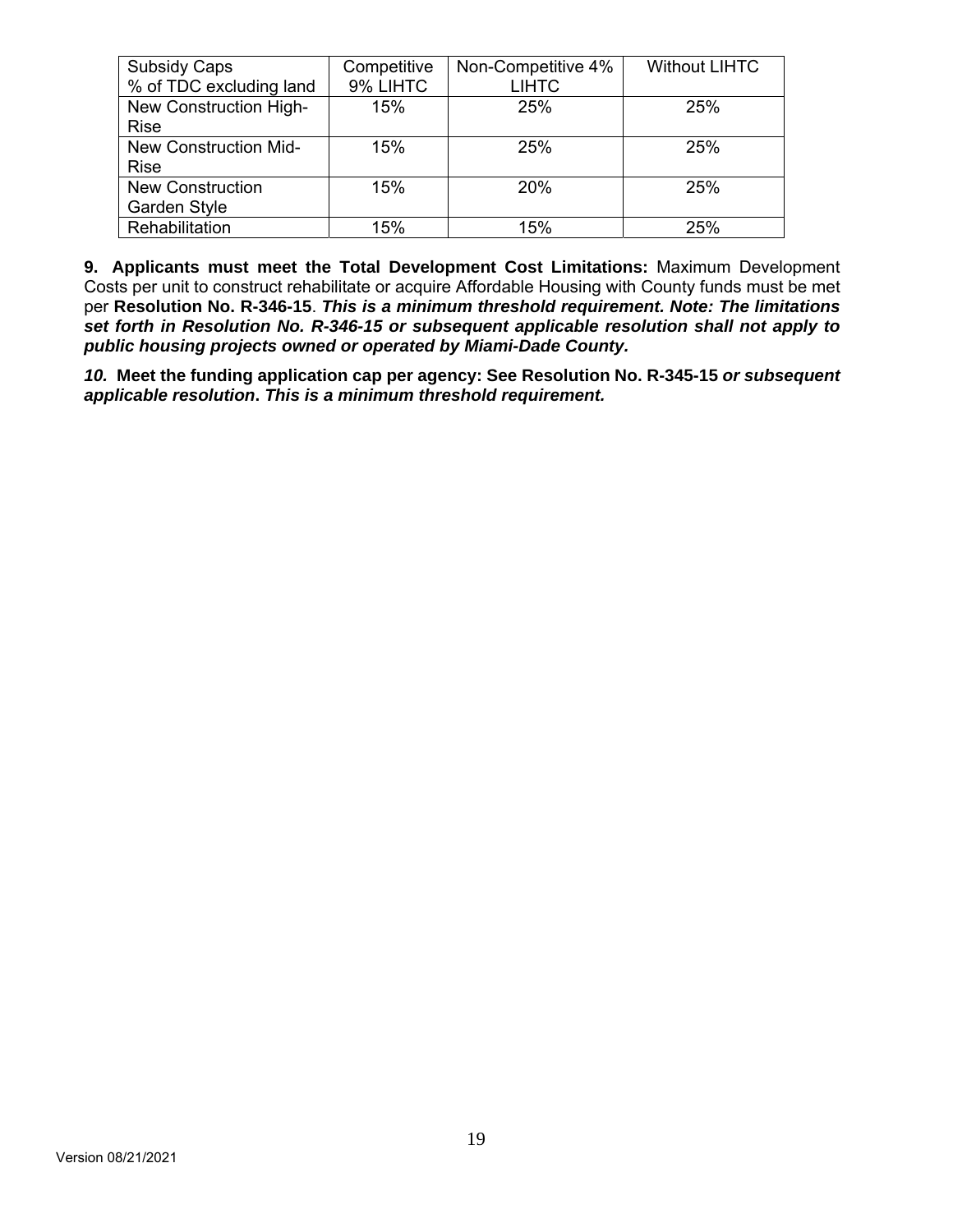# **SECTION D**

# **Credit Underwriting Analysis**

*Scoring Process:* All Requests for SURTAX/SHIP/HOME funds under this RFA will undergo a Credit Underwriting analysis during the scoring process to determine completeness and financial feasibility based on the documents and exhibits presented in the application, but is not the full and final Credit Underwriting Report referenced below.

PHCD shall make award recommendations to the BCC for approval. Such awards shall be contingent upon favorable full and final Credit Underwriting Reports being completed. All approved recommendations for contingent awards will undergo full and final Credit Underwriting Review. All documents and exhibits presented in the application as well as any additional requests from the underwriter will be reviewed and analyzed to complete a full and final Credit Underwriting Report in favor of or opposed to proceeding with the proposed project. *Passing credit underwriting with a favorable review is required to effectuate awards.*

Credit Underwriting Analyses and Reports will include a review of:

The Development Description

- The location based on the available information within the application;
- The proposed number of units;
- The proposed unit mix, i.e., AMI, accessibility (type and number, if applicable);
- The targeted demographic, and;
- Income restrictions imposed by the financing sources identified within the application.

#### The Development Team

The Applicant/Borrower, General Partner, Guarantors, Developer, and General Contractor

The Economic Feasibility of the project through an analysis of the following documents within the application:

- Executed applications, firm commitments, and letters of intent, as applicable to ensure:
- Financing and equity sources represented in the application are available to the Applicant; and
- The terms of the financing and equity sources meet the County's program requirements

That the Applicant's Budget reasonably ensures:

- That the General Contractor, Developer Fee, hard cost and soft cost contingencies meet County program requirements;
- That the represented sources are adequate to complete and permanently finance the development;
- That the funds requested from the County meet the program guidelines and limitations based on the information available;
- That the funds requested from the County will fully fund the proposed Development within the County program guidelines.

The Operating Pro Forma and whether or not the:

- Proposed rents are achievable;
- Vacancy rate is reasonable;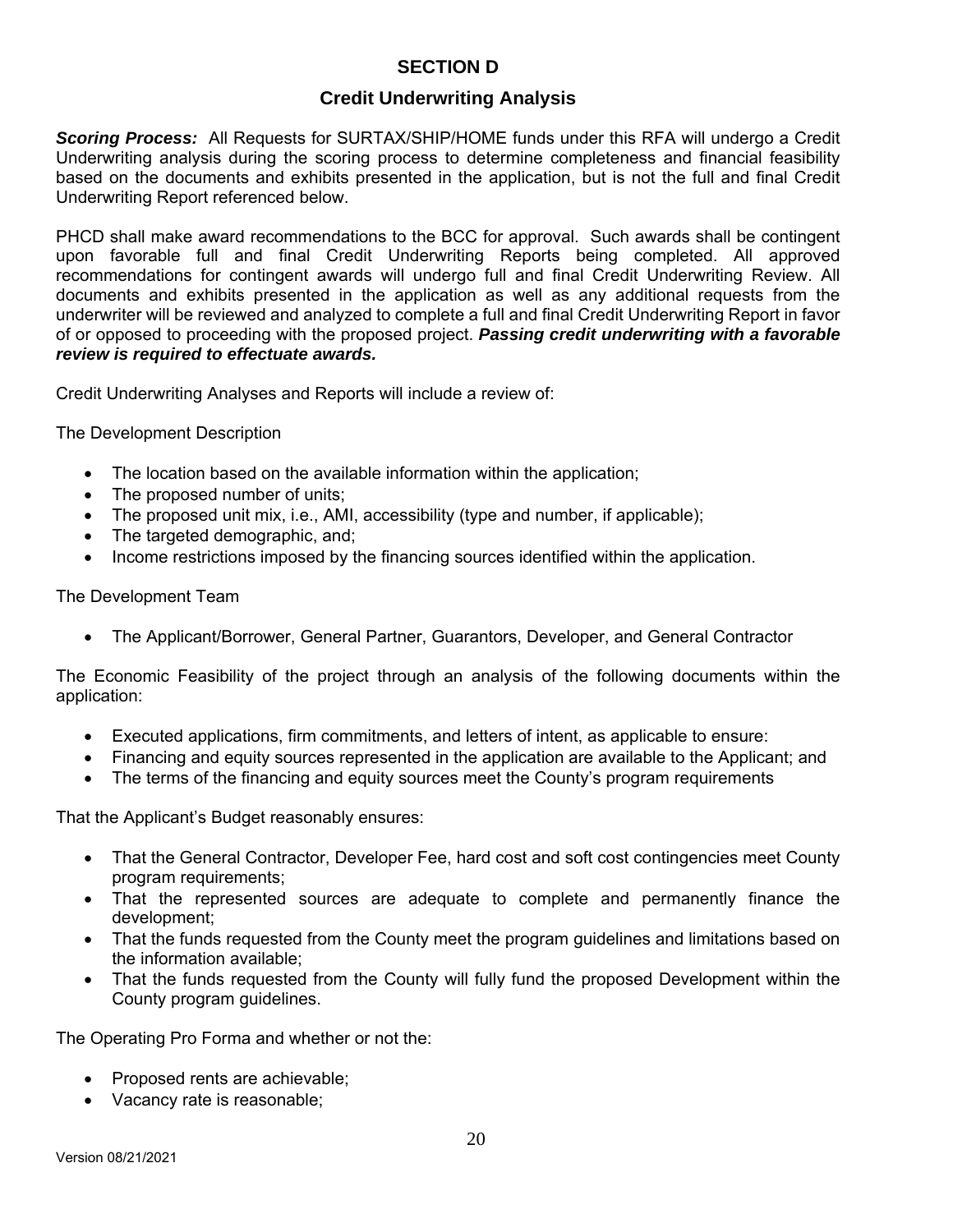- Additional income is reasonable;
- Operating expenses are reasonable;
- Net operating income represented is sufficient to cover all proposed financing, annual debt service, and applicable fees at a level acceptable to the County or other lenders based on the information available;
- Subsidy layering review, where applicable, to determine the appropriate amount of gap funding required, especially as it relates to public funds and reasonableness of cost allocations.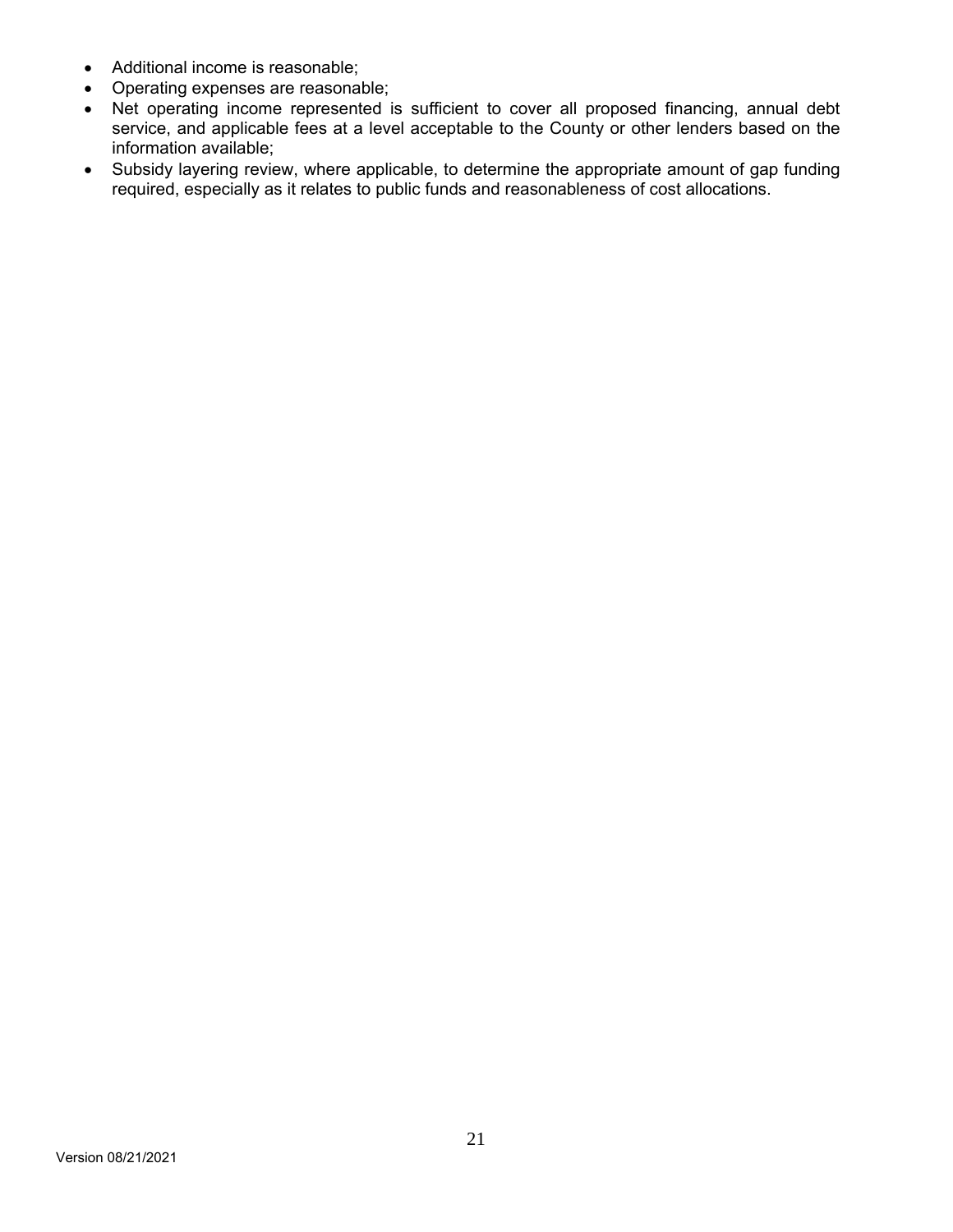# **SECTION E**

#### **Policies**

The number of applications recommended for funding shall be limited by the application scores and the funds available for this RFA. Applications are recommended for funding by categories in this RFA and are fully funded until the funding in that category is exhausted. PHCD reserves the right to reallocate funding between categories.

A conditional loan commitment approved by the Board of County Commissioners (BCC) for development activity will be provided to awardees based upon the application submitted by awardees in response to the FY 2021 Request for Applications. Awardees must close on projects within six months of the issuance of the conditional loan commitment.

PHCD may determine that partial funding may be made available to an application. If this occurs, the applicant must sign an agreement, affirming that the amount of funding allocation that the applicant is recommended for is sufficient for the project to proceed without any additional funds from any PHCD source, and that even if an application is partially funded, subject to successful completion of underwriting, the developer can proceed. The partial funding acknowledgment agreement is attached.

**Only Applications meeting Minimum Threshold requirements will be scored**. Only Applications that have been scored will be ranked and may be recommended for funding. **Applicants must score a minimum of 70 points to be recommended for funding.** The 70-point minimum may be achieved with the addition of bonus points. Applications that have not been scored or ranked will be considered ineligible for funding.

Please note points will **only** be awarded when supporting documentation outlined in the Application Checklist is **both accurately labeled and attached to your electronic application**. **Points will not be awarded in cases where supporting documentation is inaccurately labeled or uploaded and/or attached to the wrong question.** 

If a tie breaker is needed during scoring to determine project ranking, the first tiebreaker will be "Ability to Proceed." Those projects that score highest in Ability to Proceed, will be ranked higher. If a second tiebreaker is needed, those projects with higher points in leveraging, i.e., projects that require less total County funding per unit, will be ranked higher. If a third tiebreaker is needed, the application that proposes to construct the highest number of units will be ranked higher. If there is a tie in the public housing multifamily rental developments category, PHCD reserves the right to use discretion in choosing which project best suits the needs of the County.

The County reserves the right to determine whether an expense is a "soft cost" or not. Construction will be monitored to determine that progress is made and draws are submitted in a timely manner and ensure that the Developer fee is paid based on the percent of construction completed.

Development Cash Flow shall be applied to pay the following items in order of priority:

- Operational expenses, taxes, and insurance;
- All superior mortgage fees and debt service;
- Other Development expenses for the Development, 10% of deferred fees collected over 10 years;
- Interest payment on Surtax loan balance, inclusive of interest payments on the loan deferred from previous years;
- Mandatory payment of subordinate mortgages

Applications will be scored according to the project information submitted on or before the deadline set forth in this RFA and other relevant information that is available.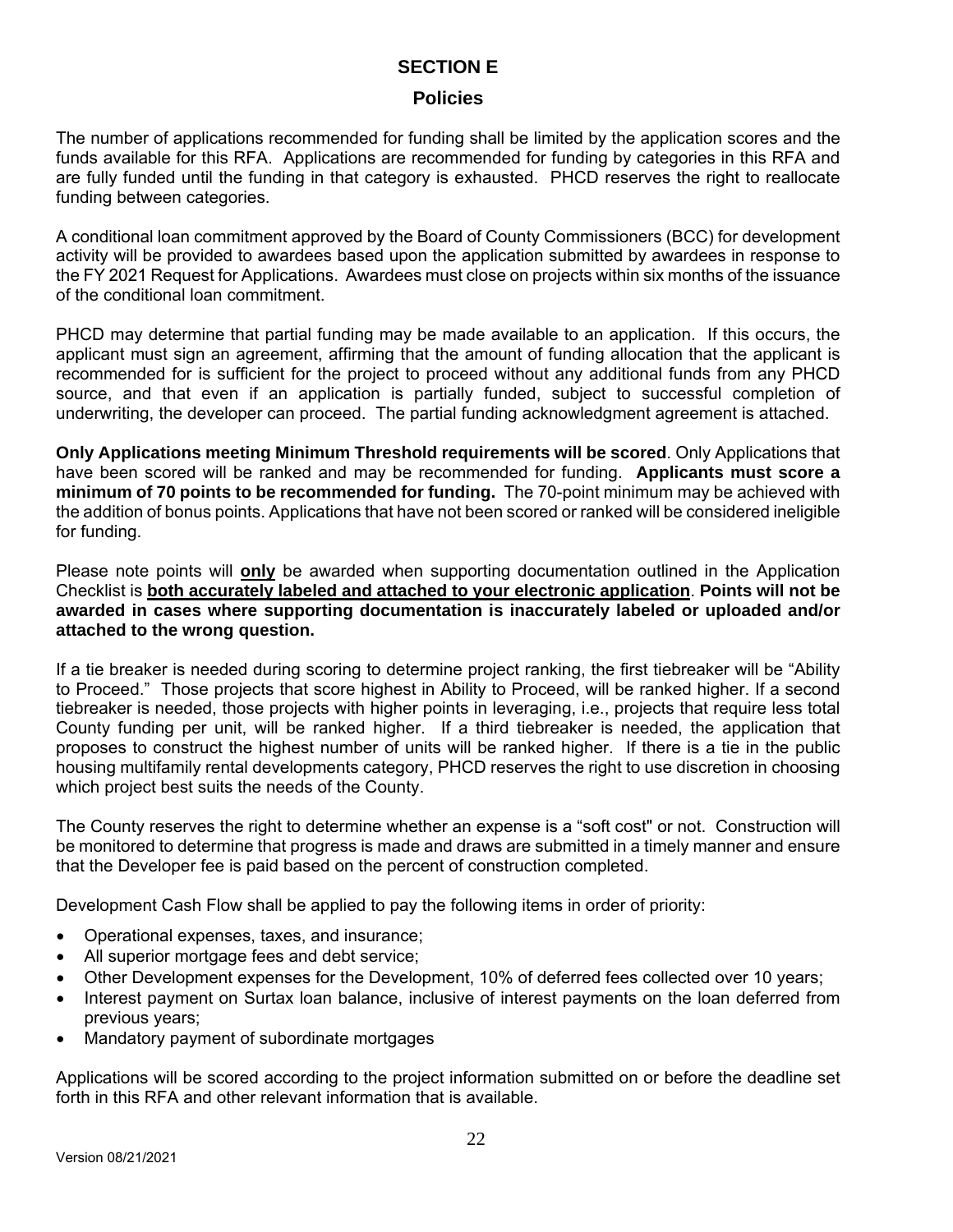PHCD reserves the right to rescind or reduce awarded funds for projects that present significant material changes, including but not limited to financing, financing terms and/or development type or a reduction in the number of units, after being awarded funds for the project proposed in their application.

Applicants may be disqualified from consideration for funding in this RFA based on poor performance or non-compliance on any other projects with PHCD.

The County encourages all applicants to review the Loan Documents prior to submitting any application. The County expects awardees of funds to execute the Loan Documents without any substantive revisions or edits. Any substantive changes to the loan documents are at the sole and absolute discretion of the County. Loan documents are attached for review.

The applicant's Debt Service Coverage Ratio is subject to waiver or modification at the discretion of PHCD.

Applicants must specify which Green Certification is being sought in the application, which must be explicit, in writing and included in the application. Green Certification is a contractual requirement for receiving HOME, SURTAX and SHIP funding.

PHCD will adhere to compliance guidelines pursuant to Resolution No. R-34-15 requiring developers to provide written notice to the County of the availability of rental or homeownership opportunities, including but not limited to, the number of available units, bedroom size, and rental or sales prices of such rental or homeownership units; requiring developers to advertise the information described in newspapers of general circulation; and post information contained in such written notice on the County's website.

PHCD will adhere to compliance guidelines pursuant to Ordinance No.14-56 providing an incentive for private developers of affordable housing who compete for funding through the County's Documentary Stamp Surtax and State Housing Incentives Partnerships Program (HOME). As part of any competitive process for the acquisition, construction or rehabilitation of rental Housing Projects, the County shall provide additional incentives, including but not limited to awarding extra points to those developers and applicants who propose additional set-aside units for Disabled Households beyond that which may be required by applicable Federal, state, or local fair housing laws or other applicable laws.

PHCD will adhere to compliance guidelines pursuant to Resolution No. R-780-15 establishing County policy to set aside no less than \$2,500,000 in Documentary Stamp Surtax Funds on an annual basis for elderly housing developments and award funds that are set aside for the elderly to County Commission Districts with the greatest needs for elderly housing. The order of need based on the Mayor's 2017 Annual Report on Affordable Housing for the Elderly dated October 9, 2018, with analysis of census data for cost burden for renters ages 55 and older is as follows: (Districts) 10, 6, 13, 12, 11, 9, 2, 5 and 7 (tie), 4, 1, 3, and 8.

Applicants shall execute and submit the Responsible Contractor Affidavit, where applicable, as set forth in Section 2-11.16, et Seq. of the Code of Miami-Dade County (Ordinance No. 14-26). The affidavit is required for privately funded projects on county owned land, and for buildings or public works projects funded completely or partially by Miami-Dade County. An authorized signator is a President, Chief Executive Officer, Chair, Secretary, or any person that has perceived authority at the organization. The County may announce a 48-hour cure period if necessary, available to applicants that do not provide the Responsible Contractor Affidavit as part of the application.

Applications must reference units that will be subsidized. Any unit that will be reserved should be noted in the application as a non-subsidized unit, such as for management, security, maintenance, etc. Any requests made after submission of an application will be subject to financial penalties. These financial penalties may be based on a per-unit cost relative to the project.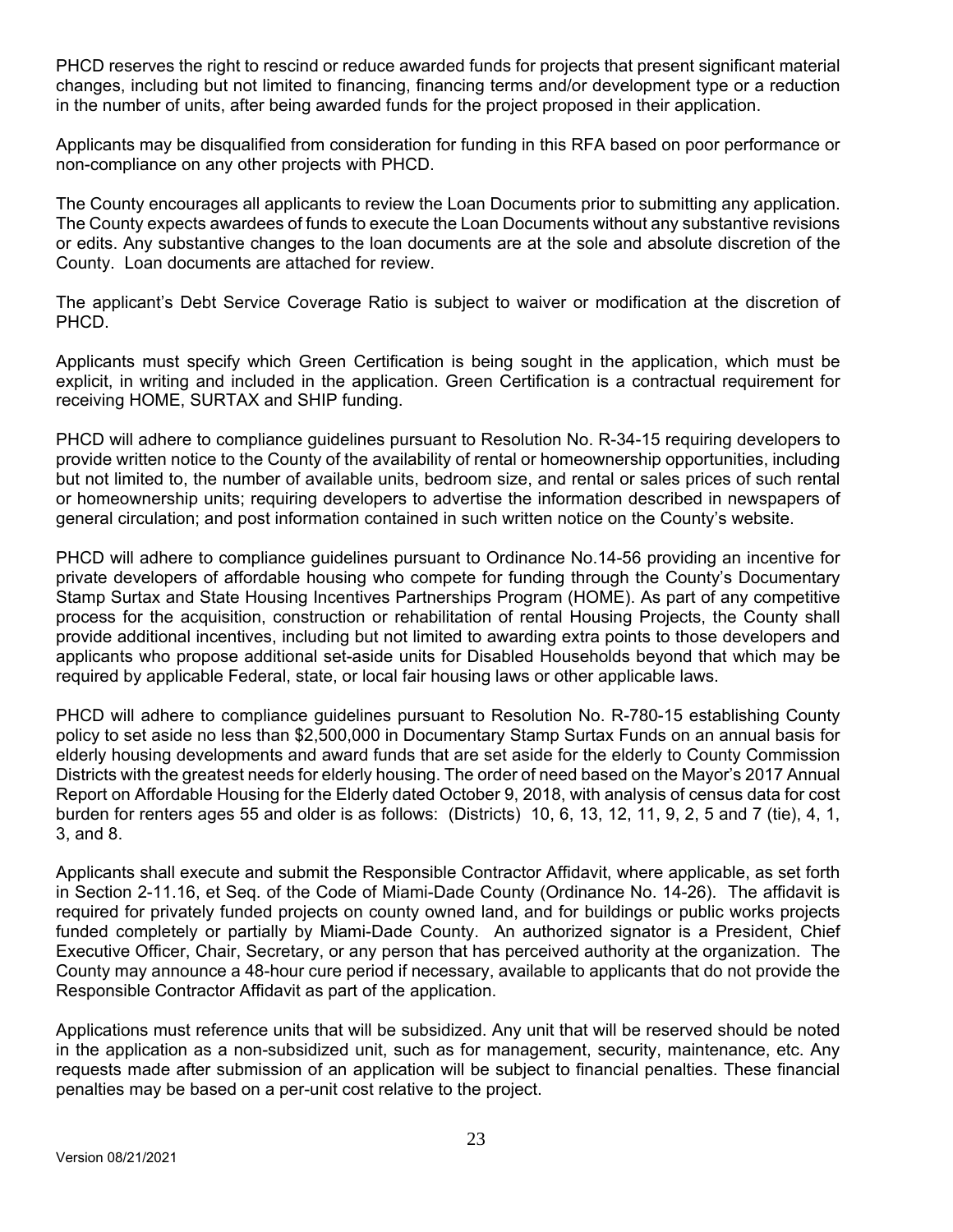Applicants must choose if they will pursue income averaging. If the applicant elects income averaging, PHCD will assess applications subject to the following criteria: prior written approval by Florida Housing Finance Corporation, and compliance with laws stated in the Consolidated Appropriation Act of 2018. (see Attachment 27)

For purposes of this RFA, developers proposing to develop elderly housing, the minimum percentage of 0- and 1-bedroom units is 85%, and the balance of the units cannot be larger than 2-bedroom units.

No entity shall be considered for funding where, within the past 5 years, the entity, or any of its directors, partners, principals, members or board members have been found guilty of any crime related to a funding source, been sued by an appropriate government enforcement agency or court of law, or found in breach of contract, or been debarred by a funding source. **Such entities shall not be eligible to receive funding**.

In cases where an application is not scored initially because of due diligence issues, and subsequently pursuant to Resolution No. R-630-13 (Section 3), it is determined to score said application: 1) PHCD will not delay the scoring and ranking process for other applications; 2) the applicant who has the due diligence issues will be scored and ranked sometime thereafter; 3) if the application ranks high enough, it may be funded with any remaining funds in the category for which the application was made, or if necessary, will be funded from 2021 or future Surtax RFA funds.

Pursuant to the terms of Section 17-02 of the Code of Miami-Dade County, any entity that has received loans for affordable housing and repays those loans in full before the maturity date, may upon the approval of the Board of County Commissioners, have those funds re-loaned to it for its other eligible affordable housing projects without the need to compete again for those funds.

PHCD will adhere to compliance guidelines pursuant to Resolution No. R-697-13 approved by the Miami-Dade County Board of County Commissioners on September 13, 2013, establishing allocations of Housing and Community Development funds for the purpose of acquiring or improving real property or for paying off debt secured by real property in excess of \$25,000, that shall be in the form of a loan. Loans shall be secured by a mortgage or other security instrument, which will be recorded in Miami-Dade County public records, and may be forgivable, so long as obligations of the recipient are fully performed.

PHCD will adhere to compliance guidelines pursuant to Resolution No. R-617-18, requiring all developers, borrowers or grantees of Surtax, SHIP or HOME funding for affordable elderly housing to provide the following:

a) A written natural disaster plan approved by the County Mayor or the County Mayor's designee for the affordable housing development. Such natural disaster plan shall be updated annually, be made available to the residents and first responders, and include at a minimum the following information:

1. An evacuation plan for all residents of the affordable housing development;

2. A contingency plan in the event the generators required herein are not operational before or after a natural disaster;

3. Steps to be taken in order to identify all residents who evacuate from or choose to remain in an affordable housing development before and after a natural disaster;

4. A refueling plan for generators;

5. A communication plan between the developer, borrower or grantee and their personnel before, during and after a natural disaster; and

6. Any other requirements that the County Mayor or the County Mayor's designee, at their sole discretion, determines to be necessary for inclusion in the natural disaster plan.

b) A kitchen on the first, second or third floor of the building that can be used to cook food for the residents after a natural disaster;

c) A community room on the first, second or third floor of the development that has air conditioning where residents can go during and after a natural disaster;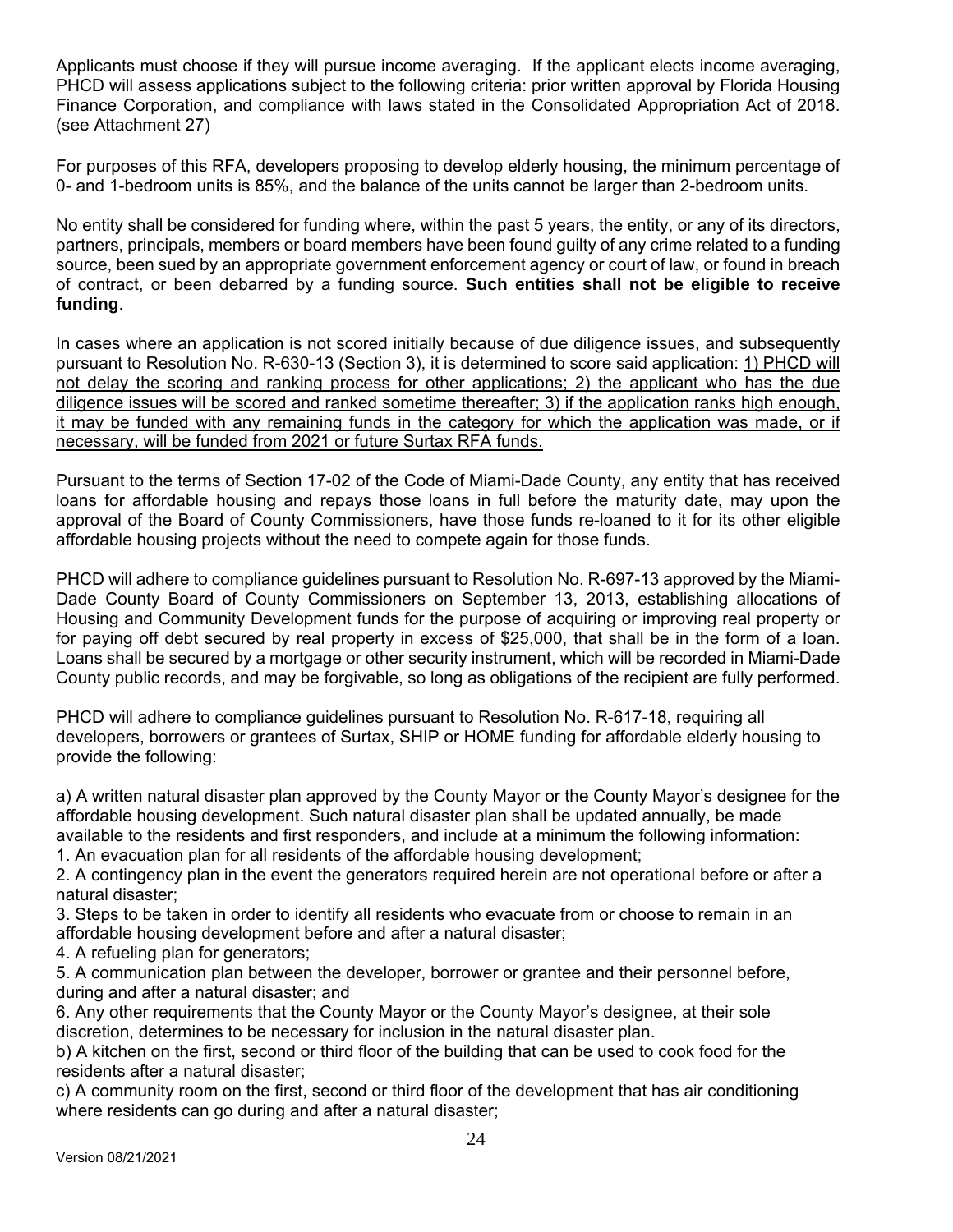d) A kitchen and/or community room on the first, second or third floor of the development that has water supplied by a pump connected to a generator during and after a natural disaster;

e) A minimum of one generator to operate the lights, air conditioner and other appliances in a community room and kitchen after a natural disaster and throughout the duration of a power outage. Such generators shall be maintained in good working order and shall be inspected before and after a natural disaster;

f) A minimum of one trained personnel on site at the affordable housing development during and after the storm. This person must receive disaster training based on the Medicaid guidelines. Such training can be provided, at no cost to the County, by a County department designated by the County Mayor or the County Mayor's designee. Any cost associated with such training shall be borne solely by the developer, borrower, or grantee;

g) A minimum of one trained personnel or volunteer, which may include a resident, on-site at the affordable housing development to provide assistance after a natural disaster;

h) Working contact telephone numbers, including at least one land telephone line and one cellular telephone, that shall be provided to each resident and which shall be made available to such residents before, during, and after a natural disaster. Such telephone numbers shall be posted in common areas, including but not limited to community rooms and management offices; and

i) A list of community agencies furnished by the County that can provide services before and after a natural disaster, which shall be prominently posted in administrative offices and the common areas.

HOME is available in this application to maximize the opportunity for timely development. All local, state and federal requirements apply. Maximum funding available for Surtax/SHIP or HOME funds will be based on the project's total development costs. HOME ARP funds in this RFA must be prioritized for the homeless.

Public Housing or Rental Assistance Demonstration (RAD) Developments: To be considered a public housing or RAD project for this RFA, the Developer shall meet the following threshold requirements:

- 1. Project site must be a PHCD-owned public housing site.
- 2. Developers shall have site control provided by PHCD.
- 3. The proposed project must show that 100% of the existing Annual Contributions Contract (ACC) units on site will be replaced or substantially rehabilitated or have been already replaced or substantially rehabilitated in a prior phase.
- 4. Proposed public housing sites must have the appropriate PHCD and/or HUD approval in the form of a Commitment to enter into a Housing Assistance Payment (CHAP), demolition and/or disposition application, or mixed-finance proposals with approved unit counts that include ACC and/or RAD units, as applicable.

# **ALLOCATION OF FUNDS FROM REPAID LOANS TO OTHER PROJECTS**

- 1. Developer must provide a written request to PHCD on company letterhead signed by a principal of the borrowing entity requesting the use of pre-paid funds to be used in a project.
	- a. The letter must contain the mortgage being paid in full.
	- b. The letter must identity the project(s) that the repaid funds will be allocated to, and amounts assigned to the project(s). The allocated funds must be equal to the total loan amount being repaid.
		- The proposed project description must be included in the letter. Please include the location, number of units, etc.
		- The proposed project financing must be included in the letter. Firm commitments are not required at this time.
- 2. Pay-off must occur prior to an item going to the BCC or within 30 days of BCC approval
- 3. Re-paid funds are available for use up to 6 months after issuance of the commitment letter subject to the following:
	- a. Extensions and modifications may be granted when in the best interest of the County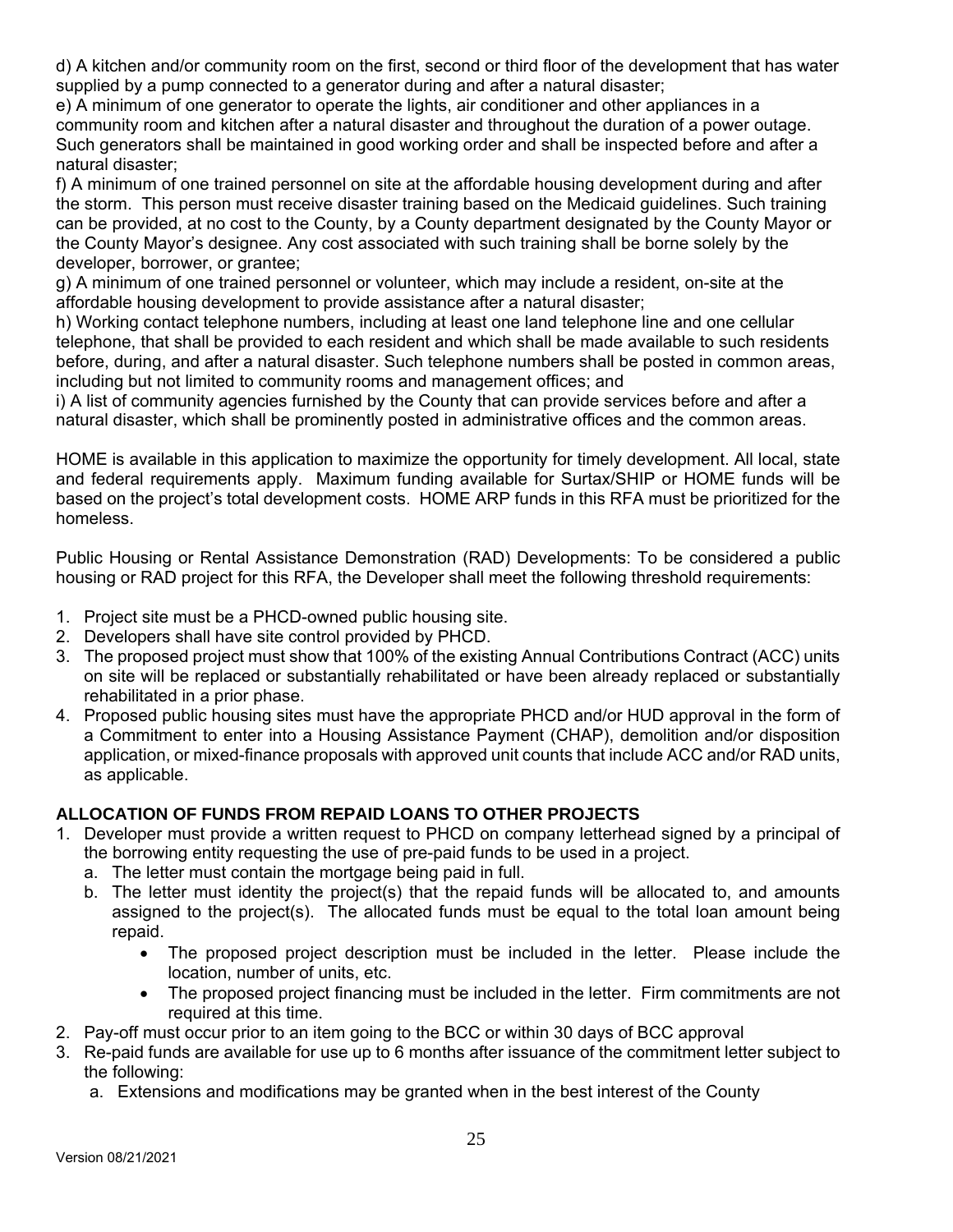b. Federal Fund (HOME/HODAG) loans may be granted only one extension and only when in the best interest of the County.

**BONUS POINTS AS APPLICABLE BY FUNDING CATEGORY** (refer to the scoring sheet for your project type to determine which points your application/activity may be eligible for):

Bonus Points for Proximity to Community Services or Rapid Transit: Applicants may be eligible for bonus points depending on the project's proximity to available Rapid Transit or Community Services. Applicants submitting proposals with scattered sites must be able to demonstrate that 50% or more of the proposed sites will be located within approximately ½-mile of rapid transit, i.e., Tri- Rail, Metrorail, South Miami-Dade Transitway or the Strategic Miami Area Rapid Transit (SMART) Corridors and/or within approximately 1 mile up to 1.25 miles of community services to receive bonus points in this section. Additional Bonus points may be achieved by providing documentation that the proposed development is located within ¼-mile of a MetroRail or MetroMover station, or a stop along the South Dade TransitWay. Note, the quarter-mile distance from housing to transit must be walkable. There must not be natural or man-made barriers, such as lakes, canals, gated communities, highways, fences, etc., that restrict the ability of residents to walk to transit.

Bonus Points for "Other Funding" may be achieved by the amount and type of funding, other than County funds, available and committed to the project, such as Opportunity Zones funding and philanthropic donations. Documentation of the financial commitment must be included in the application to receive points.

Bonus Points may be achieved for applications that document a commitment of opportunity zones resources, including Qualified Opportunity Funds (QOFs) and eligible investments in Qualified Opportunity Zones (QOZs) to support development of affordable housing. To qualify, the proposed development site must be located within a designated QOZ. To find a list of Qualified Opportunity Zones located within Miami-Dade County, visit the following webpage: https://www.cdfifund.gov/Pages/Opportunity-Zones.aspx

Bonus points for **Project Completion and Compliance** may be achieved, by level of completeness, for projects associated, through ownership, to projects that have been in progress for two years prior to this application, are contiguous to such previously initiated projects and have been in compliance with applicable funding programs.

Bonus points may be achieved for qualifying **Community Land Trusts**.

Bonus points may be achieved by providing evidence of your **Development Team's Diversity**. Diversity must be within the proposer's development team.

Bonus points may be achieved for developments that propose a **Total Development Cost per Unit** that is lower than the TDC's published in the FY 2020 Surtax RFA.

Bonus points may be achieved by providing evidence that the **General Contractor is Non-Affiliated** with the applicant/developer.

Bonus points may be achieved by providing evidence of an approved Administrative Site Plan Review (ASPR) with your application.

Bonus points may be achieved by providing documentation that the proposed development specified in the application is within a **municipality or jurisdiction that has local ordinances that allow for flexibility in developing and incentivizing mixed income housing, e.g., allowing for higher densities** if only a portion of a project abuts a residentially zoned parcel; expedited processing and approvals, etc.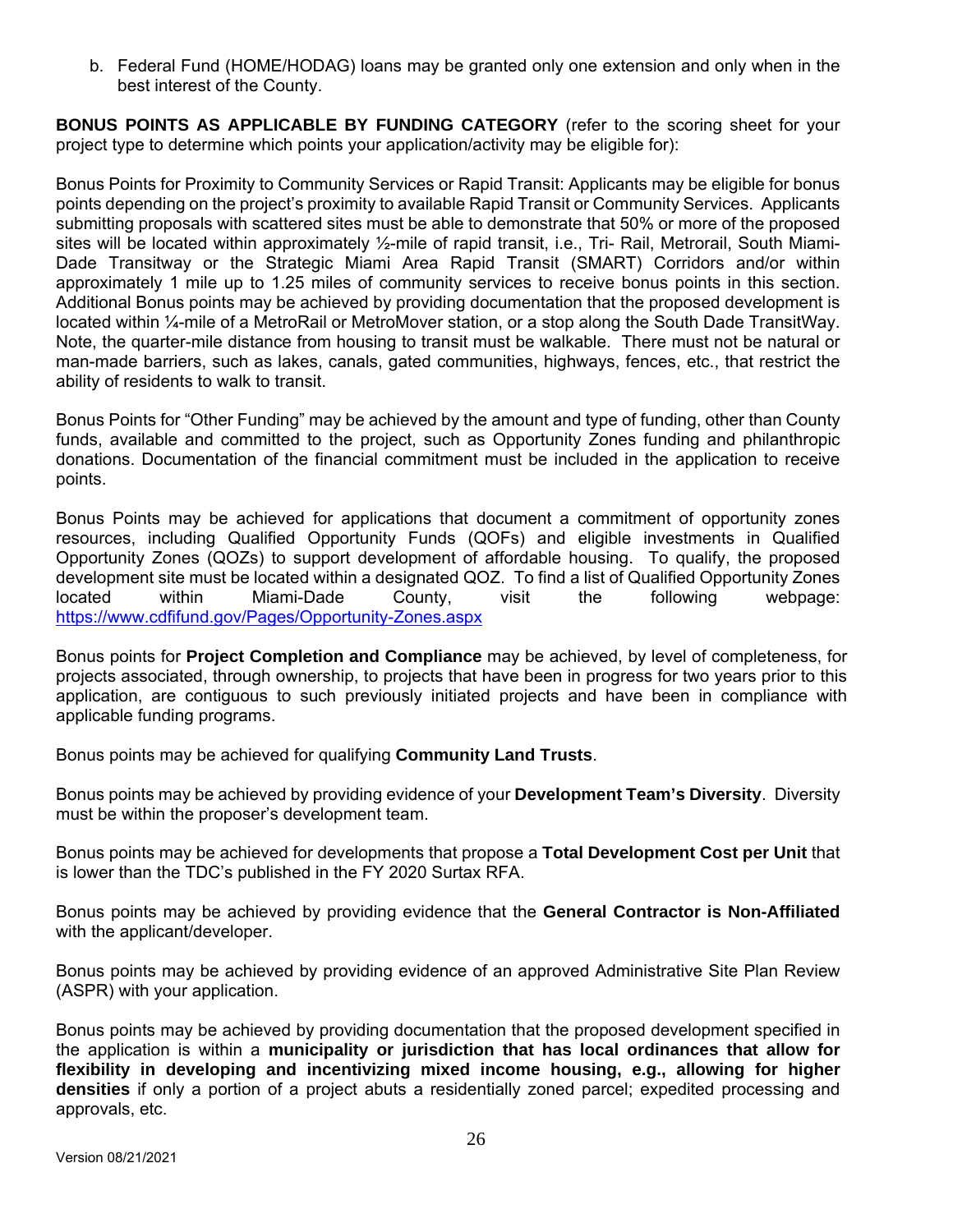Bonus points may be achieved for applicants committing to prepare the proposed project development for **Sea Level Rise** and natural environmental hazards, such as elevating AC units, or raising the building. Written plans must show in detail the proposed remedy for achieving sustainable sea level features. Plans must be explicit, in writing and included in the application for points.

Bonus points may be achieved for applicants that apply in the *elderly developments* category and include contractual provision for **direct services to the elderly population served**, which may include transportation or meal services.

Bonus points for Crime Preventative Measures may be achieved for:

- Developments that incorporate *Real-time Security Features* that integrates with local law enforcement agencies. Proof of security system integration must be included in approved development plans to receive bonus points.
- Developments that include the installation of *License Plate Recognition* (LPR) cameras. The LPR camera equipment must have built in capability capture pictures and video of license plates and that convert the picture of the license plates to text that will create a database of license plates entering and exiting the development. The LPR system must be included in the development plans, be explicit, in writing and included in the application to receive bonus points.
- Developments that include a *Crime Prevention Through Environmental Design* (CPTED) plan. The four main principles of CPTED are natural surveillance, access control, territorial reinforcement and space management. Plans for the inclusion of a CPTED strategy must be explicit, in writing and included in the application to receive bonus points.

Developments are required to have internet, and cable utilities in all units, with broadband wall connections available in more than one room, and available for tenants to enroll in private contracts at their units. Bonus points may be achieved when developments provide free WiFi, cable and internet connection to *Broadband internet service* for **each unit***,* for the life of the loan. Additional bonus points may be achieved when the development includes free WiFi, cable and internet connection access in **common spaces** that offer access to residents, such as the business center, lobby area and community room, for the life of the loan.

Bonus points may be achieved by completing a **Pre-Application Meeting with the Department of Regulatory and Economic Resources (RER) or applicable Municipalities**. The Pre-Application Meeting forms are Attachments to this RFA. Applicants must provide sufficient documentation if seeking bonus points. Documentation must be accurately labeled and attached to receive bonus points. Points will be awarded as follows:

#### 1. RER – **Development Services** review or municipal reviewing comments

 RER Development Services' memorandum states that no further action is required, or similar documentation from a municipality. (1 point)

RER Development Services' memorandum indicates that further action is required. (0 points)

## 2. RER – **Department of Environmental Resources Management (DERM)** review

 RER DERM's memorandum states no objections, or no further action required to complete the proposed development (1 point)

 RER DERM's memorandum states that further action is required to complete the proposed development (0 points)

#### 3. RER – **Platting and Traffic** review

 RER Platting and Traffic Review Section's memorandum states no objections, or no further action required. (1 point)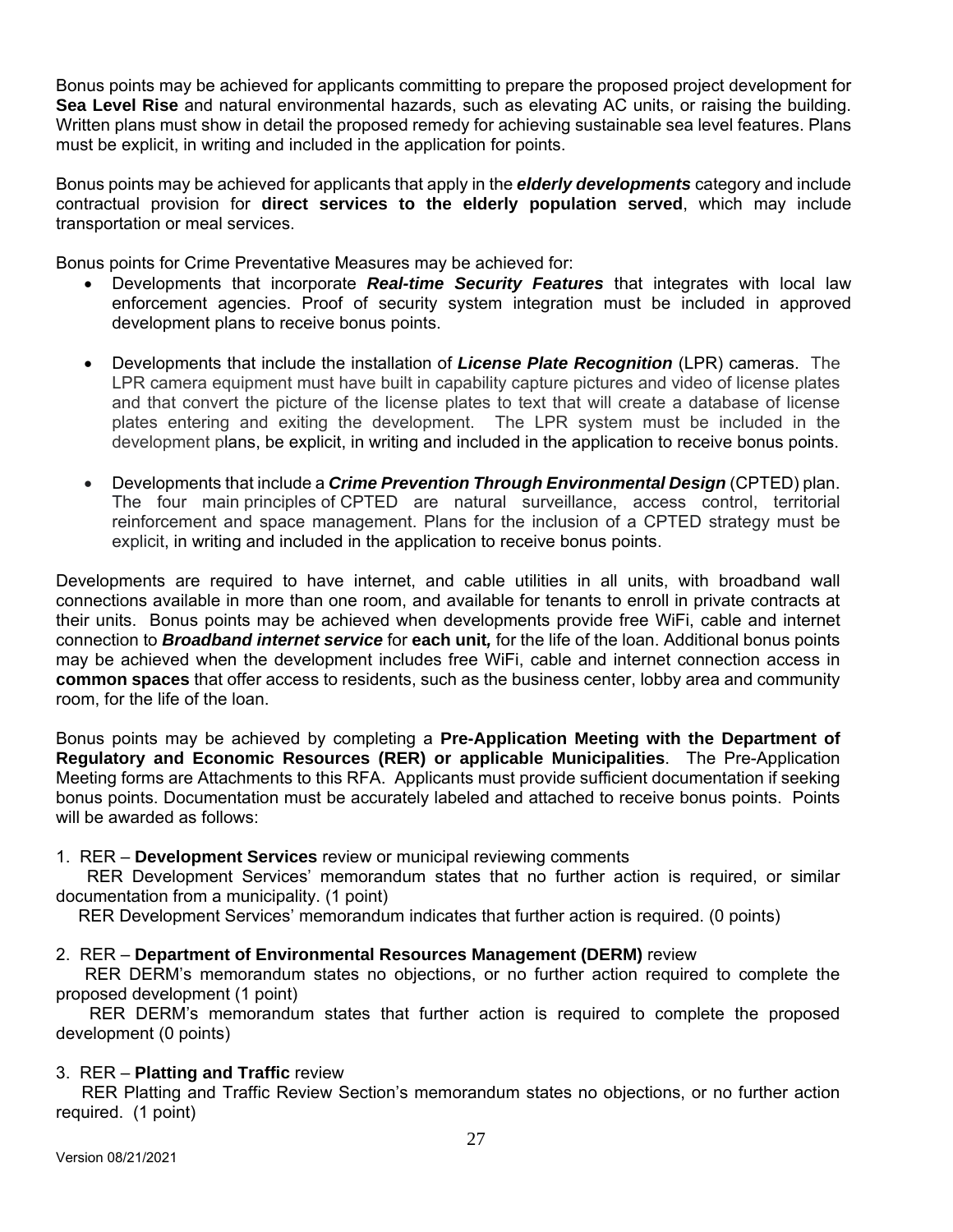RER Platting and Traffic Review Section's memorandum provides comments that must be addressed for the proposed development to proceed. (0 points)

## 4. **Miami-Dade County Water and Sewer Department (WASD)** review

 WASD's memorandum indicates that water and sewer connections are available with minimal investment in infrastructure needed to complete the proposed project (1 point)

 WASD's memorandum indicates that the proposed development cannot connect to a water line and sewer system, or a significant and costly upgrade is necessary to complete the proposed project (0 points)

4a. Bonus points may also be achieved by providing a **Water and Sewer capacity analysis**, active and dated within one year prior to the date of RFA application.

#### 5. **Miami-Dade County Fire Rescue Department (MDFR)** review

 MDFR issued a memorandum stating no objection to the applicant's site plan (1 points) MDFR issued a memorandum stating modifications to the applicant's site plan are necessary (0 points)

Applicants must score a minimum of **70 points** to be recommended for funding.

#### **POLICIES SPECIFIC TO HOME FUNDING**

Grantee may use HOME funds to construct/rehabilitate housing under the latest provisions of the Uniform Relocation Act (24 CFR Part 42, Subpart I). This is housing that the grantee has determined must be constructed/rehabbed in order to provide suitable replacement housing for persons displaced by a contemplated HOME project, subject to the Uniform Relocation Act (URA), and where the project is prevented from proceeding because the required replacement housing is not available otherwise.

If construction/rehabilitation involves occupied units, contact information must be included for occupied units (tenant's name and phone number(s)). Requesting entity must provide a written correspondence to tenants explaining the potential scope of work to be performed within occupied units and provide a hard copy to PHCD pursuant to URA guidelines.

Applicants must identify which HOME funds are being sought at time of application, ie. HOME or HOME ARP.

Applications will be only be scored by the categories outlined in this RFA, and not funding sources.

Applicants must select only *one category* per application (i.e., Applicants may not submit multiple applications in different categories for the same development address, style, number of units, proposed loan terms, etc.).

Applicants may apply for *multiple funding sources*, (i.e., both HOME and SURTAX) using one application per category.

For rehabilitation funded projects, field visits will be conducted on behalf of PHCD to evaluate the viability and/or feasibility of the project site with the proposed scope of work and requested funds.

#### **All projects or activities awarded HOME funds must be completed in 4 years. Failure to complete the activity in a timely manner shall be subject to a de-obligation of funds by U.S. HUD.**

All HOME developments with five (5) or more housing units **must** adopt affirmative marketing efforts in accordance with 24 CFR, Part 92.351. Examples of suitable marketing efforts are newspapers, bus signs, bench signs, billboards, direct mailing, and notification of vacancies to housing authorities.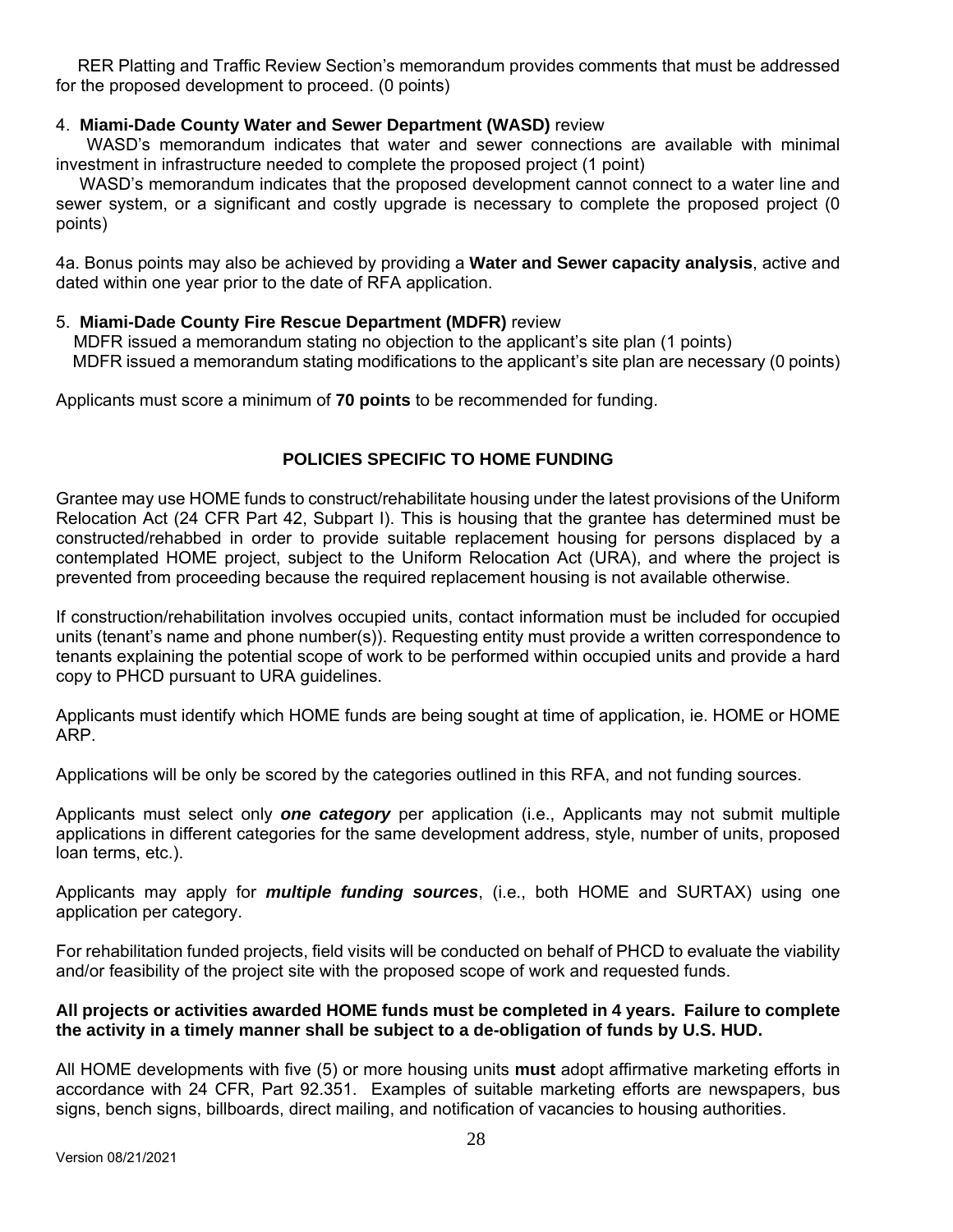Accessibility, Universal Design and Visibility Features: All units of the proposed Development must meet all federal requirements and state building code requirements, including the following:

- 2012 Florida Accessibility Code for Building Construction as adopted pursuant to Section 553.503, Florida Statutes;
- The Fair Housing Act as implemented by 24 CFR Part 100;
- Section 504 of the Rehabilitation Act of 1973; and
- Titles II and III of the Americans with Disabilities Act of 1990 as implemented by 28 CFR Part 35, incorporating the most recent amendments, regulations and rules.

If during the application process or during the loan closing process, an entity associated with the project has been convicted of a criminal act (in connection with any County program), PHCD has the discretion to rule the project ineligible and any funds awarded and/or expended shall be recaptured.

Environmental Review: Environmental review forms must be completed in their entirety and submitted with the FY 2021 RFA application(s). Applicant will be responsible for costs incurred in completing the environmental review process, i.e., public notices, Miami-Dade Department of Regulatory and Economic Resources environmental site assessment analyses, etc. All project related environmental expenses are eligible for financial reimbursement upon receipt of an award for HOME funding. The submission of Environmental Site Assessment reports (Phase I and/or II) are required. These reports may be submitted on a thumb drive. See to Attachment 21

Miami-Dade County will not be responsible for the payment of Environmental review and associated advertisement cost. The Developer will be responsible for this cost which is reimbursable through the inclusion of the cost in the development budget.

Conflict of Interest: The general rule is that no persons (defined *as* any person who is an employee, agent, consultant, officer, or elected official or appointed official of the recipient, or of any designated public agencies, or of sub-recipients that are receiving funds under this part) who exercise or have exercised any functions or responsibilities with respect to HOME activities assisted under this part, or who are in a position to participate in a decision making process or gain inside information with regard to such activities, may obtain a financial interest or benefit from a HOME-assisted activity, or have a financial interest in any contract, subcontract, or agreement with respect to a HOME-assisted activity, or with respect to the proceeds of the HOME-assisted activity, either for themselves or those with whom they have business or immediate family ties, during their tenure or for one year thereafter. The complete Code of Federal Regulations (CFR) can be viewed at http://www.ecfr.gov, 24.CFR.570.611.

All HOME funds must be used to benefit low-income families whose incomes are at or below 80 percent of Area Median Income (AMI). For development projects with five (5) units or more, a minimum of 20% of the units must be rented to families with incomes that do not exceed 50% of AMI at the lower HOME rents listed in the chart below.

For 2021, Miami-Dade County's median income is \$61,000 with adjustments made for 80% AMI and 50% AMI, by family size, as follows:

| 80% AMI Family of 1 - \$50,650 | 50% AMI Family of 1 - \$31,650 |
|--------------------------------|--------------------------------|
| 80% AMI Family of 2 - \$57,850 | 50% AMI Family of 2 - \$36,200 |
| 80% AMI Family of 3 - \$65,100 | 50% AMI Family of 3 - \$40,700 |
| 80% AMI Family of 4 - \$72,300 | 50% AMI Family of 4 - \$45,200 |

AMIs are subject to change for 2022 and will be updated as applicable by the program. Applicant is responsible for utilizing the most recent income and rent limits available.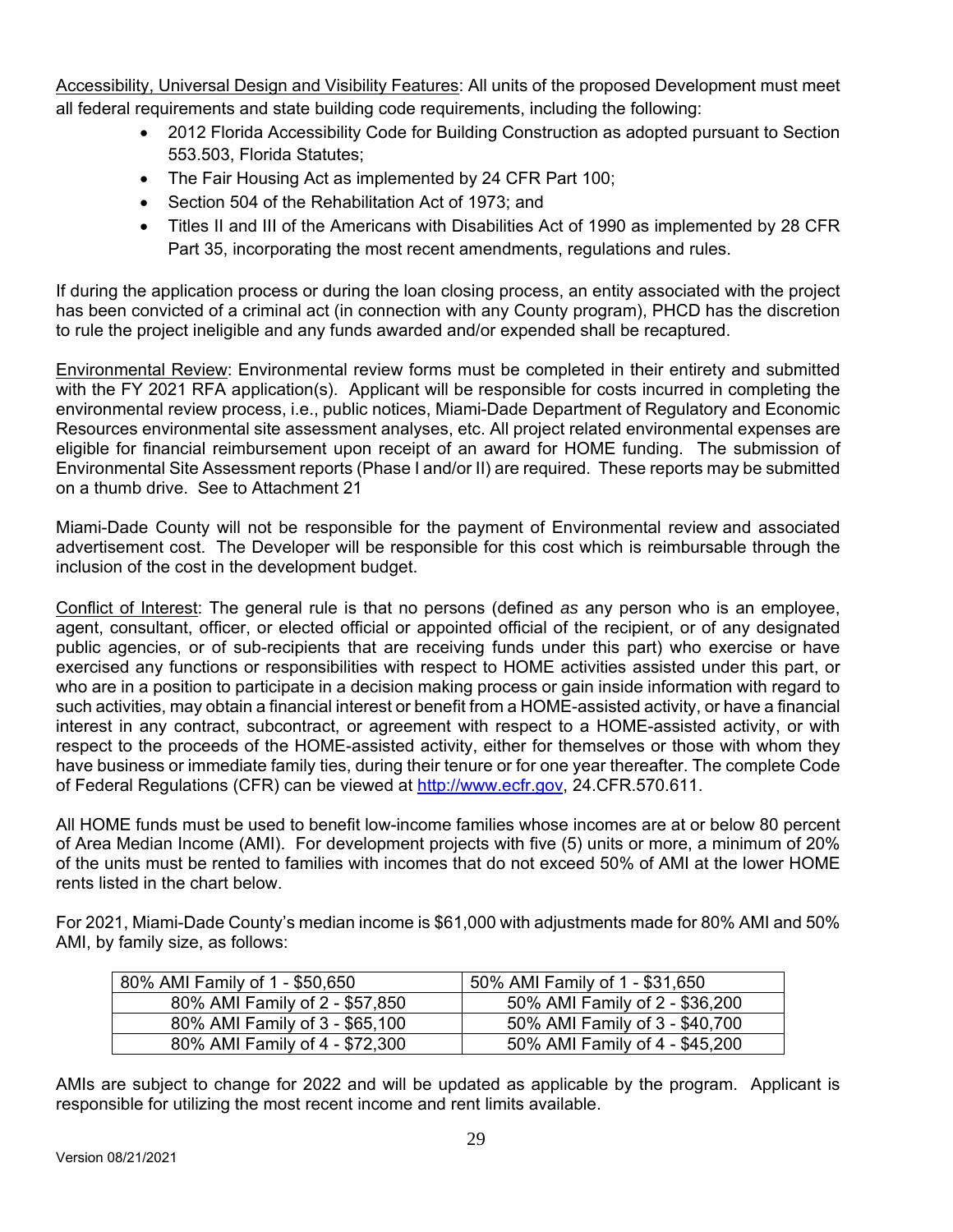Rent Limits – The High HOME Rent Limit for an area is the lesser of the Section 8 Fair Market Rent (FMR) for the area or a rent equal to 30% of the annual income of a family whose income equals 65% of the AMI, as determined by HUD. The Low HOME Rent Limit for an area is 30% of the annual income of a family whose income equals 50% of the AMI, as determined by HUD, capped by the High HOME Rent Limit. HUD's Office of Policy Development and Research Division calculates the HOME rents each year using the FMRs and the Section 8 Income Limits. For 2020, the Miami-Dade HOME rents limits are as follows:

|                             | 0 BDR   | 1 BDR   | 2 BDR   | 3 BDR   | 4 BDR   | 5 BDR   |
|-----------------------------|---------|---------|---------|---------|---------|---------|
| Low HOME Rent Limit         | \$800   | \$857   | \$1,028 | \$1,188 | \$1,326 | \$1,463 |
| <b>High HOME Rent Limit</b> | \$1,020 | \$1,094 | \$1,316 | \$1,511 | \$1,666 | \$1,820 |

Rents are subject to change for 2021 and will be updated as applicable by program. Applicant is responsible for using the most recent rent limits available.

Applicants awarded federal funds are subject to provisions of the Davis-Bacon Act and HUD Section 3 requirements. **Note: Once Davis Bacon requirements are triggered, the labor standards are applicable to the construction of the entire project - including the portions of the project other than the assisted units.**

The Davis-Bacon Act is triggered with the allocation of HOME funds for 12 or more HOME assisted units. It requires that workers receive no less than the prevailing wages being paid for similar work in the same area. Davis-Bacon wage rates can fluctuate based on economic conditions, and the applicable rate may not be known until time of bidding. Proposers are encouraged to build in contingencies and general market conditions to their contracts to account for this possibility. HUD Regulations at 24 CFR 92.354(a)(2)

The Developer shall ensure that its contractors and their subcontractors are classifying workers properly for Davis-Bacon and Internal Revenue Code purposes and that they maintain proper documentation to support worker classification. In reviewing certified payrolls, the County will be alert to anomalies and consult with federal agencies such as the Internal Revenue Service, Department of Labor, and Department of Housing and Urban Development.

The Developer shall ensure compliance with Ordinance 14-26, the Ordinance amends the Residents First Training and Employment Program to require contractors on construction projects over \$1 million to submit a Responsible Contractor Affidavit; to provide the OSHA 10 Hour Safety Program training to all persons employed by the contractor; and achieve an aspirational goal of 51 percent of the local workforce. Ordinance 14-26 provisions apply only to construction projects over \$1 million for public buildings, public works, or projects on county owned lands.

All attachments for HOME Program requirements are located on the PHCD website at www.miamidade.gov/housing.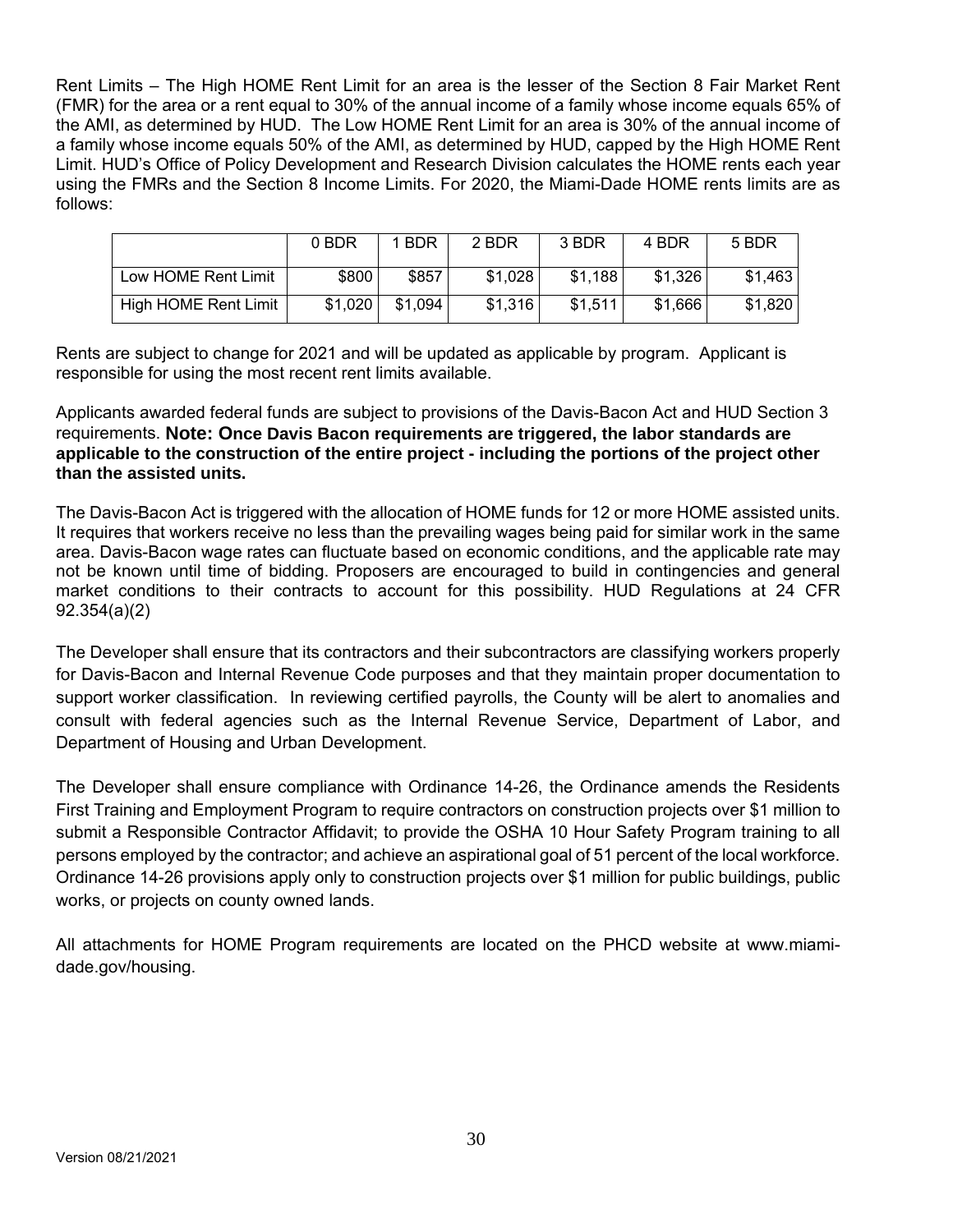# **SECTION F**

# **Submission Guidelines**

Applicants must submit an Online Application using our grants management system, ZoomGrants. A direct access link will be available on PHCD's webpage. Each entity may only submit one application.

Applicants must upload all affidavits, supporting and evidence documentation to meet threshold requirements.

The application must include the legal name of the Developer, employer identification number (FEIN), organization type, amount of funding request, Developer's address, contact person name, title, phone number and email address.

**Points will only be awarded when supporting documentation outlined in the Application Checklist is attached to your electronic application**. If supporting documentation is too large for upload, applicant may upload attachments in multiple submissions.

**Points will only be awarded when requisite supporting documentation is provided for corresponding questions.** 

Supporting documentation must be uploaded as an attachment. Applicants must use a cover sheet identifying the EACH attachment separately.

**Coversheets must be accurately labeled, match attached documentation AND corresponding questions. Points will not be awarded in cases where supporting documentation is inaccurately labeled or uploaded and/or attached to the wrong question.**

Scoring Committee members will review and score all questions separately and **ONLY** consider documentation that has been correctly uploaded and labeled for specified corresponding questions.

Applicants submitting applications in more than one category **may be deemed non-responsive and may not be scored.** 

**Applicants must select only one category (i.e., Applicants may not submit multiple applications in different categories for the same development address, style, number of units, proposed loan terms, etc.).** 

**Applicants may apply for multiple funding sources, (i.e., both HOME and SURTAX) using one application for per category.** 

If applying for multiple funding sources, **all** funding sources must be included in both the project's budget and sources and uses statement.

Applicants may only apply for HOME funding in the categories identified in this RFA (see page 6), up to the amount of HOME funding available in this RFA.

#### **Applications will be only be scored by the categories outlined in this RFA (see page 6), not funding sources.**

Proposed Multi-Family projects MUST be clearly indicated in the application "OPTION 1" or "OPTION 2" (see loan terms, page).

All proposals must be submitted in the legal name of the limited partnership, corporation, or agency**.**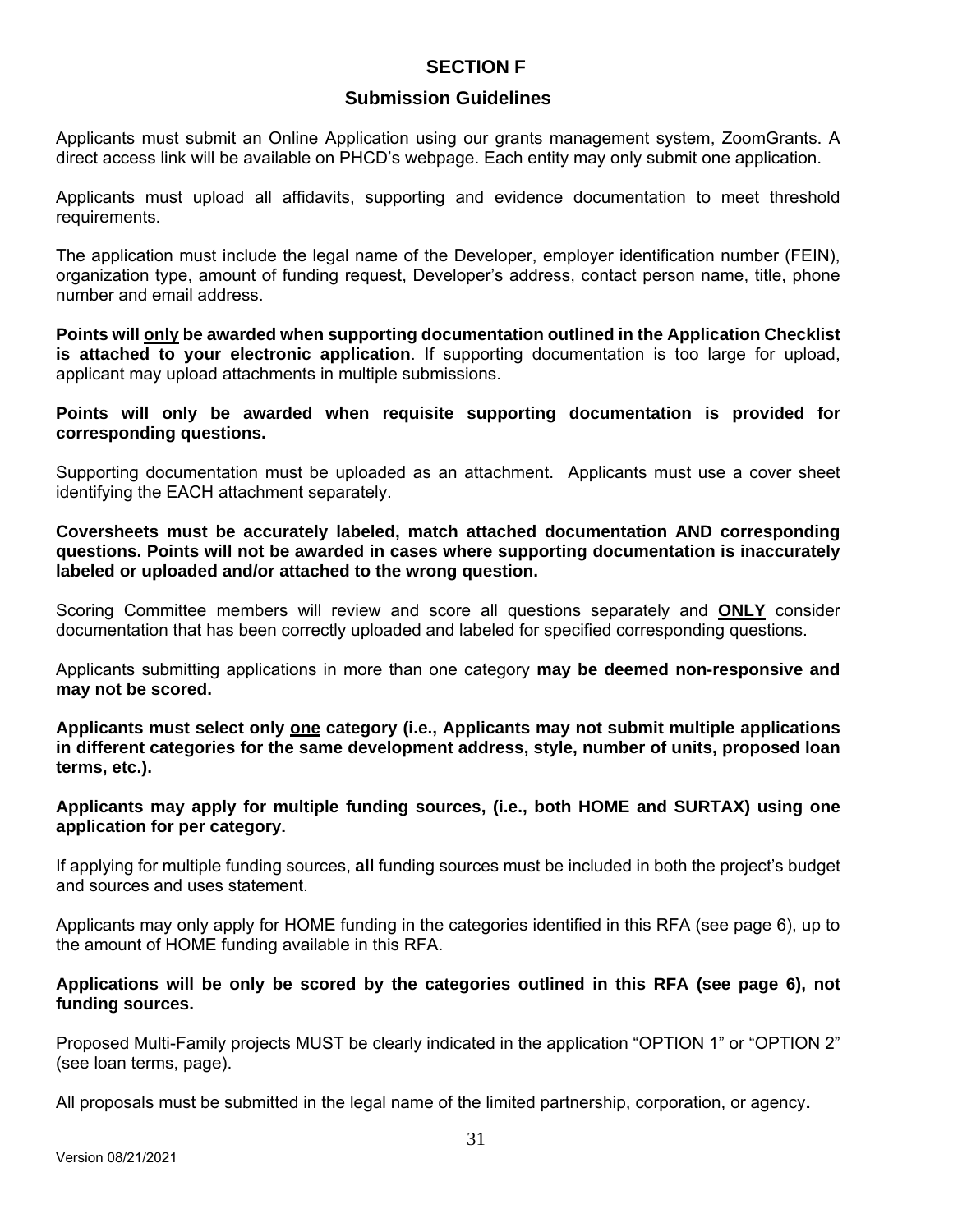#### **All applicants are required to review and provide requisite supporting documentation outlined in the Application Checklist included in the Application.**

For purposes of this RFA, the application period is TBD. Any applications submitted after the deadline will **not** be accepted.

Faxed applications will **not** be accepted.

Applications must comply with all requirements of this RFA. Applications that are incomplete or have deficiencies and errors will be submitted to the County Attorney's Office for legal review and determination of responsiveness.

Miami-Dade County Disabled Housing Set-Aside Incentive - Developers desirous of building more disabled accessible units may be awarded extra points on applications.

No changes or additions to the proposals will be accepted after the application deadline.

Applications will not be accepted anywhere other than as noted in this application.

Miami-Dade County will not fund an entity or an affiliate with outstanding defaulted loans, debarment actions or any other legal encumbrances with the County, State of Florida, or Federal programs regardless of the merits of the submitted proposal.

Miami-Dade County will not be responsible for the payment of the Credit Underwriting/SLR fees. The Developer will be responsible for the cost of this analysis which is reimbursable through the inclusion of the cost in the development budget.

An applicant may be disqualified from consideration for funding in this RFA based on poor performance or non-compliance on any other projects with PHCD.

PHCD will adhere to compliance guidelines pursuant to Resolution No. R-630-13 approved by the Miami-Dade County Board of County Commissioners on July 16, 2013, requiring PHCD to complete and report a Due Diligence investigation on all applicants using the Due Diligence Checklist. **Unless expressly authorized by the County Mayor or the Mayor's designee (in Resolution No. R-630-13, Section 3), any entity NOT clearing the Due Diligence Investigation will NOT be recommended to the Board for funding.** 

## **Applications lacking any items and/or criteria needed to meet minimum threshold will be deemed non-responsive and will not be scored.**

Questions pertaining to this application must be submitted in writing to the Miami-Dade County Department of Public Housing and Community Development, no later than August 27, 2021, to the attention of: Mr. Michael Liu, Director, PHCD. Responses are expected to be posted on the website https://www8.miamidade.gov/global/housing/requests.page

**Michael Liu, Director Miami-Dade County Department of Public Housing and Community Development Overtown Transit Village North 701 NW 1st Court, 16th Floor Miami, FL 33136 developerservices@miamidade.gov**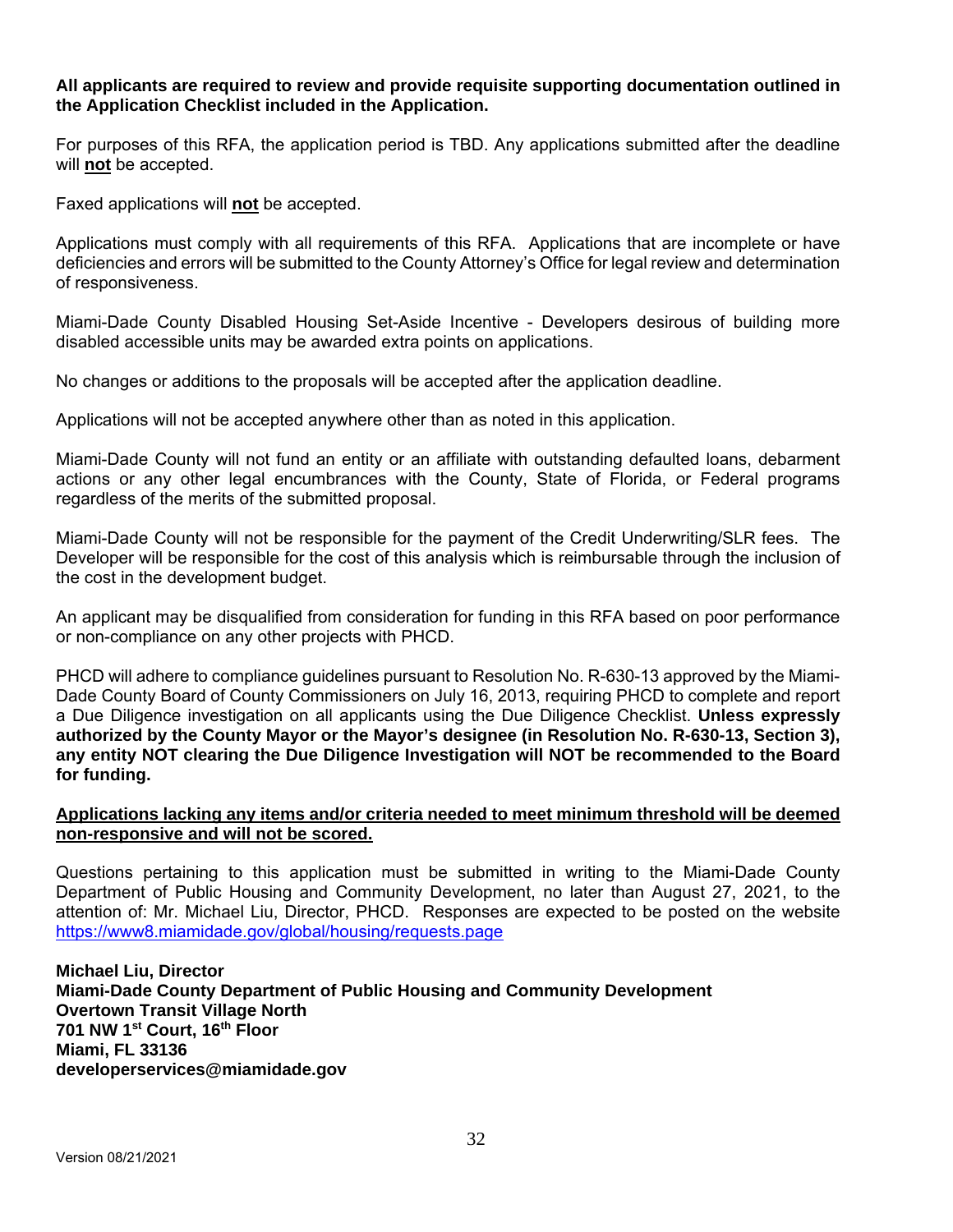# **SECTION G**



# **Miami-Dade County Department of Public Housing and Community Development Loan Terms and Conditions for FY 2021 SURTAX SHIP and HOME**

## **FY 2021 Terms for REPAID Loan funds in accordance with Section 17-02 of the Code Multi-Family Rental Applicants**

- 0% interest during construction years 1-2
- 0.75% interest only payments from Development Cash Flow years 3-30
- Full principal due at maturity **All Applicants using repaid loan funds**
- Proposed development must meet Minimum Threshold requirements.
- REPAID loan funds will be included in the total County funding for the leveraging calculation.

# **Contact PHCD for instruction on how to request these funds.**

| <b>Surtax SHIP and HOME financing options</b> |                                                                                                                                                    |  |  |  |  |
|-----------------------------------------------|----------------------------------------------------------------------------------------------------------------------------------------------------|--|--|--|--|
| <b>Multi-family Rental</b>                    |                                                                                                                                                    |  |  |  |  |
| Option 1                                      | For-Profit and Not-For-Profit Developers                                                                                                           |  |  |  |  |
| Rate                                          | A. 9% LIHTC deals and market rate deals                                                                                                            |  |  |  |  |
|                                               | Construction: 0% during construction, years 1-2.                                                                                                   |  |  |  |  |
|                                               | Permanent: 1.5% interest only payments from Development Cash Flow, with                                                                            |  |  |  |  |
|                                               | another .50% interest accruing and due at maturity; (30-year loan term)                                                                            |  |  |  |  |
|                                               | B. Tax-exempt bond financed projects with 4% LIHTC transactions and all other                                                                      |  |  |  |  |
|                                               | financing                                                                                                                                          |  |  |  |  |
|                                               | Construction: 0% during construction, years 1-2.                                                                                                   |  |  |  |  |
|                                               | Permanent: 1% interest only payments from Development Cash Flow                                                                                    |  |  |  |  |
|                                               | 1% interest accruing and due at maturity; (30-year loan term)<br>Full principal due at maturity                                                    |  |  |  |  |
| Term                                          | 1-2 year construction $-30$ year perm                                                                                                              |  |  |  |  |
| Affordability                                 | Subject to rental regulatory agreement for set aside units during the entire 30-year                                                               |  |  |  |  |
|                                               | term                                                                                                                                               |  |  |  |  |
|                                               | Subject to FHFC terms, if applicable.                                                                                                              |  |  |  |  |
|                                               | Subject to subsidy layering review.                                                                                                                |  |  |  |  |
| <b>Notes</b>                                  | Minimum debt service ratio 1.10 to Maximum 1.6. Applicable to the first 15 years.                                                                  |  |  |  |  |
|                                               | (Subject to the department's discretion)                                                                                                           |  |  |  |  |
|                                               | Payments from Development Cash Flow will be considered payments that are due                                                                       |  |  |  |  |
|                                               | only from available Cash Flow after the payment of all other property expenses,<br>including debt, operating expenses, and deferred Developer fee. |  |  |  |  |
|                                               | Interest only payments will be simple interest (non-amortizing)                                                                                    |  |  |  |  |
|                                               | Ten percent of the Developer fee must be deferred provided that it can be paid                                                                     |  |  |  |  |
|                                               | back in 10 years.                                                                                                                                  |  |  |  |  |
| <b>Multi-family Rental</b>                    |                                                                                                                                                    |  |  |  |  |
| Option 2                                      | For-Profit and Not-For-Profit Developers                                                                                                           |  |  |  |  |
| Rate                                          | For both 4% LIHTC, 9% LIHTC deals and all other financing.                                                                                         |  |  |  |  |
|                                               | Construction: 0% interest during construction years 1-2.                                                                                           |  |  |  |  |
|                                               | Permanent: 1% interest only payments from Development Cash Flow years 3-17.                                                                        |  |  |  |  |
|                                               | 0.5% interest rate. Principal and Interest payments from Development Cash Flow                                                                     |  |  |  |  |
|                                               | yrs. 18-30 (principal deferred for initial 17 years)                                                                                               |  |  |  |  |
|                                               | Full principal due at maturity                                                                                                                     |  |  |  |  |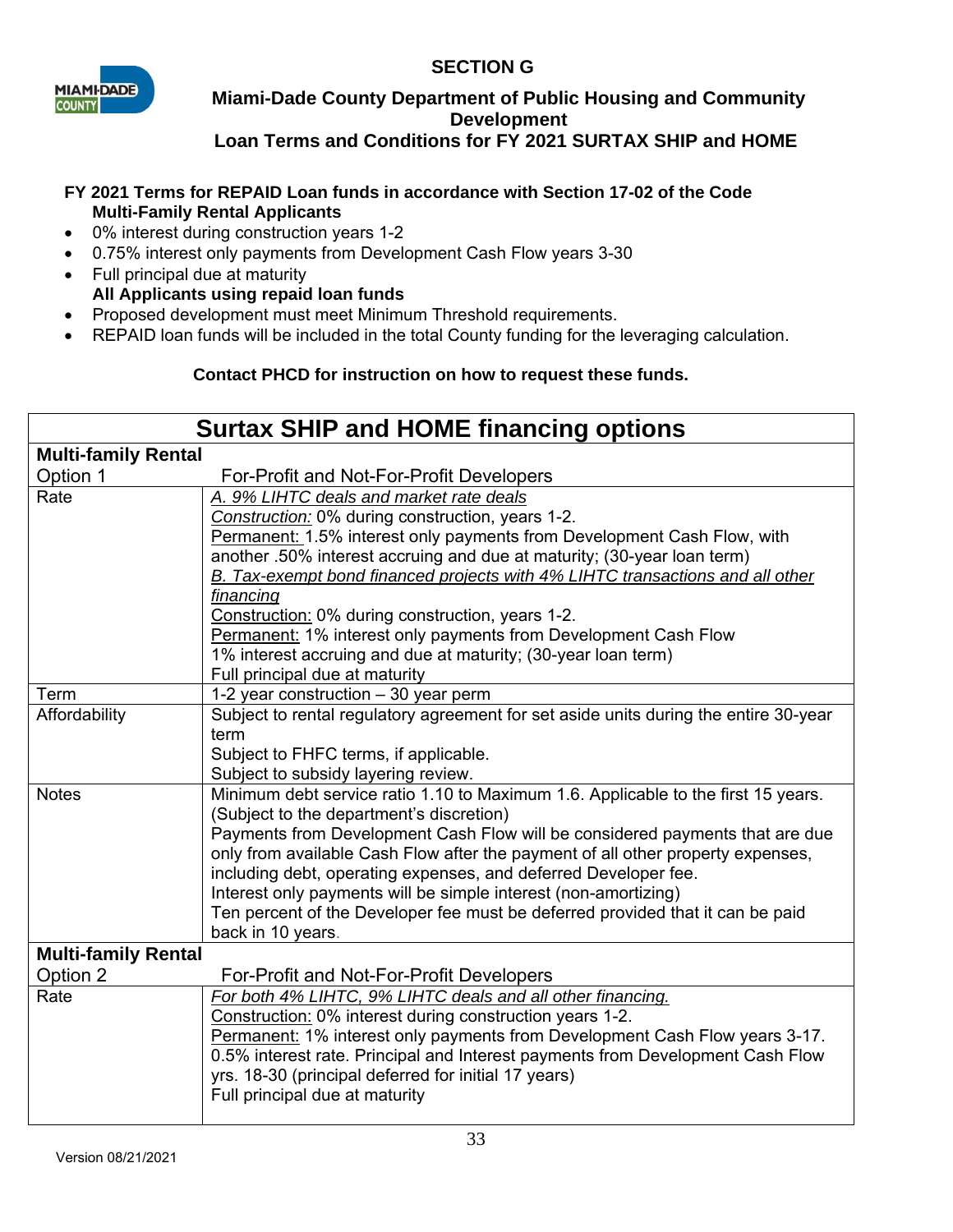| Term                       | 1-2 year construction - 30-year perm                                                    |  |  |
|----------------------------|-----------------------------------------------------------------------------------------|--|--|
| Affordability              | Subject to rental regulatory agreement for set aside units during the entire 30-year    |  |  |
|                            | term                                                                                    |  |  |
|                            | Subject to FHFC terms, if applicable.                                                   |  |  |
|                            | Subject to subsidy layering review.                                                     |  |  |
| <b>Notes</b>               | Minimum debt service ratio 1.10 to Maximum 1.6. Applicable to the first 15 years.       |  |  |
|                            | (Subject to the department's discretion)                                                |  |  |
|                            | Payments from Development Cash Flow will be considered payments that are due            |  |  |
|                            | only from available Cash Flow after the payment of all other property expenses,         |  |  |
|                            | including debt, operating expenses, and deferred Developer fee.                         |  |  |
|                            | Interest only payments will be simple interest (non-amortizing)                         |  |  |
|                            | Ten percent of the Developer fee must be deferred provided that it can be paid          |  |  |
|                            | back in 10 years.                                                                       |  |  |
| <b>Multi-family Rental</b> |                                                                                         |  |  |
|                            | Homeless and Public Housing For-Profit Developers                                       |  |  |
| Rate                       | Construction: 0% during construction, years 1-2.                                        |  |  |
|                            | Permanent: 1% interest only payments from Development Cash Flow years 3-30              |  |  |
|                            | Full principal due at maturity.                                                         |  |  |
| Term                       | 1-2 year construction $-30$ year perm                                                   |  |  |
|                            | Public Housing projects can carry debt based on operating subsidy not on real           |  |  |
|                            | estate debt.                                                                            |  |  |
| Affordability              | Subject to rental regulatory agreement. Subject to a 30-year affordability and          |  |  |
|                            | occupancy restriction period.                                                           |  |  |
|                            | Subject to FHFC terms, if applicable.                                                   |  |  |
|                            | Subject to subsidy layering review.                                                     |  |  |
| <b>Notes</b>               | If borrower ceases its use of the property as a homeless facility, then or at any time, |  |  |
|                            | upon written notice from the County, the loan, including any accrued interest, if any,  |  |  |
|                            | shall become immediately due and payable.                                               |  |  |
| <b>Multi-family Rental</b> |                                                                                         |  |  |
|                            | Homeless and Public Housing Not-For-Profit Developers                                   |  |  |
| Rate                       | Construction: 0% during construction, years 1-2.                                        |  |  |
|                            | Permanent: 0.5% interest only payments from Development Cash Flow years 3-30            |  |  |
|                            | Full principal due at maturity.                                                         |  |  |
| Term                       | 1-2 year construction - 30 year perm                                                    |  |  |
|                            | Public Housing projects can carry debt based on operating subsidy not on real           |  |  |
|                            | estate debt.                                                                            |  |  |
| Affordability              | Subject to rental regulatory agreement. Subject to a 30-year affordability and          |  |  |
|                            | occupancy restriction period.                                                           |  |  |
|                            | Subject to FHFC terms, if applicable.                                                   |  |  |
|                            | Subject to subsidy layering review.                                                     |  |  |
| <b>Notes</b>               | If borrower ceases its use of the property as a homeless facility, then or at any time, |  |  |
|                            | upon written notice from the County, the loan, including any accrued interest, if any,  |  |  |
|                            | shall become immediately due and payable.                                               |  |  |

**\*Debt Ratio may be modified or waived at discretion of PHCD.**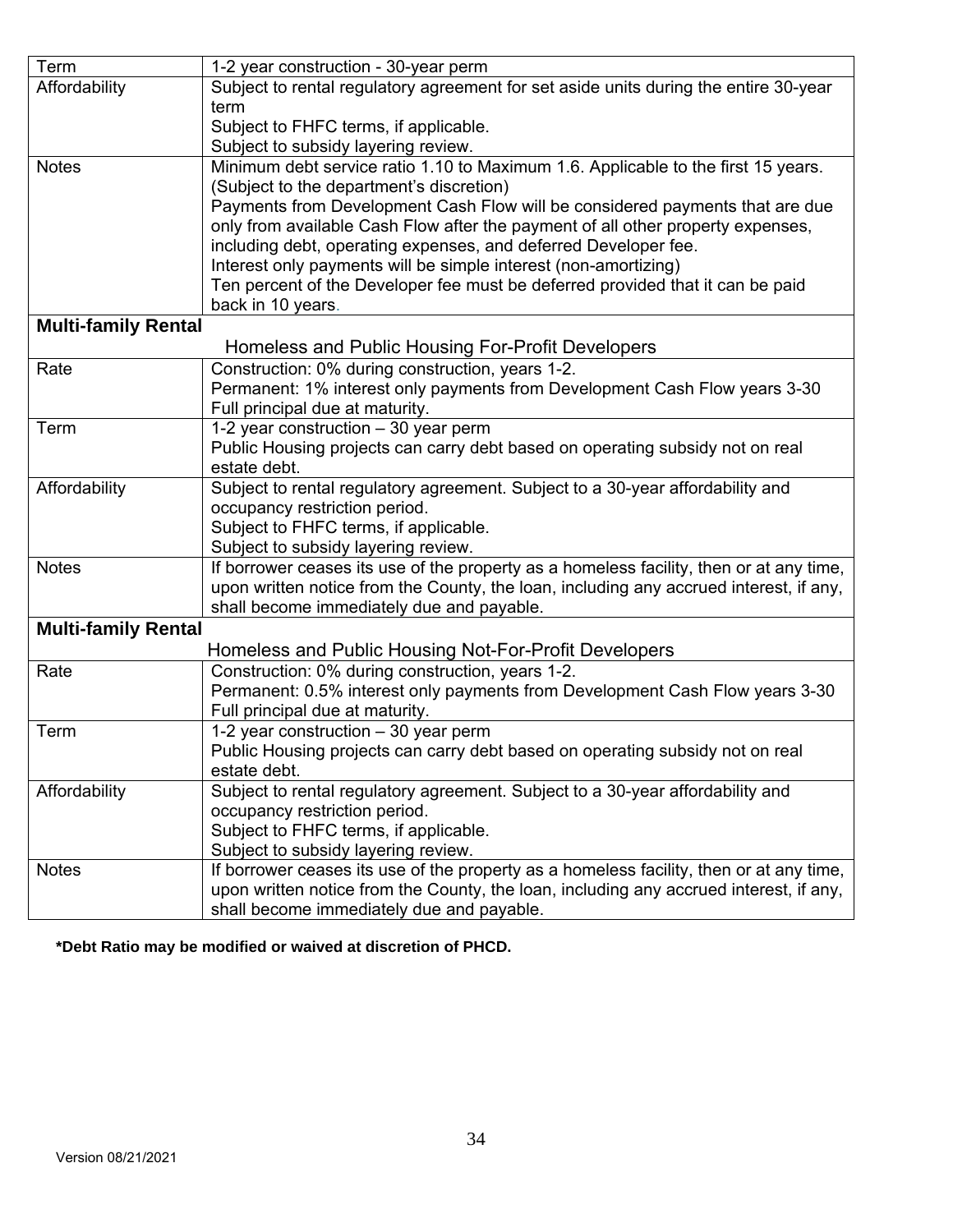| <b>FUNDING SOURCE</b> | <b>HOME</b>                                                                                                                                                                                                                                                                                                                                                                                                                                                                                                                                                         | <b>HOME</b>                                                                                                                                                                                                                                                                                                                                                                                                                                                           | <b>HOME</b>                                                                                                                                                                                                                                                                                                                                                                                                                                                              | <b>HOME</b>                                                                                                                                                                                                                                                                                                                                                                                                                                                                                                                                                                                                                                                                                                                                                                                                                                                                                                                                                                                                                                                                                                                                                                                                                                                                                                                                                  |
|-----------------------|---------------------------------------------------------------------------------------------------------------------------------------------------------------------------------------------------------------------------------------------------------------------------------------------------------------------------------------------------------------------------------------------------------------------------------------------------------------------------------------------------------------------------------------------------------------------|-----------------------------------------------------------------------------------------------------------------------------------------------------------------------------------------------------------------------------------------------------------------------------------------------------------------------------------------------------------------------------------------------------------------------------------------------------------------------|--------------------------------------------------------------------------------------------------------------------------------------------------------------------------------------------------------------------------------------------------------------------------------------------------------------------------------------------------------------------------------------------------------------------------------------------------------------------------|--------------------------------------------------------------------------------------------------------------------------------------------------------------------------------------------------------------------------------------------------------------------------------------------------------------------------------------------------------------------------------------------------------------------------------------------------------------------------------------------------------------------------------------------------------------------------------------------------------------------------------------------------------------------------------------------------------------------------------------------------------------------------------------------------------------------------------------------------------------------------------------------------------------------------------------------------------------------------------------------------------------------------------------------------------------------------------------------------------------------------------------------------------------------------------------------------------------------------------------------------------------------------------------------------------------------------------------------------------------|
| <b>USE OF FUNDS</b>   | ACQUISITION, NEW<br><b>CONSTRUCTION OR</b><br>REHABILITATION OF<br>AFFORDABLE RENTAL<br><b>HOUSING</b><br>(RENTAL ONLY)                                                                                                                                                                                                                                                                                                                                                                                                                                             | <b>HOMELESS</b>                                                                                                                                                                                                                                                                                                                                                                                                                                                       | <b>HOMELESS</b>                                                                                                                                                                                                                                                                                                                                                                                                                                                          | ACQUISITION, NEW CONSTRUCTION OR REHABILITATION<br>OF AFFORDABLE RENTAL HOUSING, HOMEOWNERSHIP,<br>SINGLE-FAMILY                                                                                                                                                                                                                                                                                                                                                                                                                                                                                                                                                                                                                                                                                                                                                                                                                                                                                                                                                                                                                                                                                                                                                                                                                                             |
| <b>TYPE OF ENTITY</b> | <b>FOR PROFIT</b>                                                                                                                                                                                                                                                                                                                                                                                                                                                                                                                                                   | NOT-FOR-PROFIT                                                                                                                                                                                                                                                                                                                                                                                                                                                        | <b>FOR PROFIT</b>                                                                                                                                                                                                                                                                                                                                                                                                                                                        | <b>COMMUNITY LAND TRUST</b>                                                                                                                                                                                                                                                                                                                                                                                                                                                                                                                                                                                                                                                                                                                                                                                                                                                                                                                                                                                                                                                                                                                                                                                                                                                                                                                                  |
| <b>AFFORDABILITY</b>  | - Subject to rental<br>regulatory agreement<br>for set aside units for<br>30 years from date<br>project placed into<br>service. If borrower<br>ceases to use the<br>property for intended<br>purposes, then<br>remaining balance<br>and note are due.<br>- Subject to<br>occupancy restrictions<br>from date project<br>placed into service.<br>- Subject to FHFC<br>terms.<br>- Subject to subsidy<br>layering review and<br>credit underwriting                                                                                                                   | - Subject to rental<br>regulatory agreement<br>for set aside units for<br>30 years from date<br>project placed into<br>service.<br>- Subject to<br>occupancy restrictions<br>from date project<br>placed into service.<br>- Subject to FHFC<br>terms.<br>- Subject to subsidy<br>layering review and<br>credit underwriting                                                                                                                                           | - Subject to rental<br>regulatory<br>agreement for set<br>aside units for 30<br>years from date<br>project placed into<br>service.<br>- Subject to<br>occupancy<br>restrictions from<br>date project placed<br>into service.<br>- Subject to FHFC<br>terms.<br>- Subject to subsidy<br>layering review and<br>credit underwriting                                                                                                                                        | - Subject to rental regulatory agreement for set aside<br>units for 30 years from date project placed into service.<br>If borrower ceases to use the property for intended<br>purposes, then remaining balance and note are due.<br>- Subject to occupancy restrictions from date project<br>placed into service.<br>- Subject to Florida Housing Finance Corporation<br>(FHFC) terms.<br>- Subject to subsidy layering review and credit<br>underwriting<br>- Income Categories to be served: Very-low, low, or<br>moderate<br>- Loan/deferred loan/grant: Assistance is provided as a<br>deferred payment loan<br>- Ground Lease Term: At Least 50 Years<br>- Forgiveness/Repayment: Provided the home<br>continues to be occupied by an income eligible<br>household, HOME monies will not be subject to<br>recapture upon sale.<br>- Default/Recapture: Default is defined as the failure to<br>make required payments on a loan secured by a first<br>mortgage which leads to foreclosure and/or loss of the<br>property ownership. In the event of default on the first<br>mortgage, the Community Land Trust must notify<br>Miami-Dade County whether it intends to exercise its<br>right of repurchase. Default shall also occur if the buyer<br>fails to occupy the home as a primary residence.                                                    |
| <b>NOTES</b>          | - Overall debt service<br>ratio 1.10 minimum<br>and 1.6 maximum<br>applicable to the first<br>15 years (Subject to<br>the department's<br>discretion)<br>- Interest only<br>payments will be<br>simple interest (non-<br>amortizing)<br>- Ten percent of the<br>Developer fee must<br>be deferred provided<br>that it can be paid<br>back in 10 years.<br>- Entities must notify<br>PHCD, by written<br>communication, at the<br>time of repayment of<br>funds.<br>- PHCD reserves the<br>right to legally assume<br>possession of<br>properties at<br>foreclosure. | - If borrower ceases<br>its use of the property<br>as a homeless facility,<br>then or at any time,<br>upon written notice<br>from the County, the<br>loan, including any<br>accrued interest. if<br>any, shall become<br>immediately due and<br>payable.<br>- Entities must notify<br>PHCD, by written<br>communication, at the<br>time of repayment of<br>funds.<br>- PHCD reserves the<br>right to legally assume<br>possession of<br>properties at<br>foreclosure. | - If borrower ceases<br>its use of the<br>property as a<br>homeless facility,<br>then or at any time,<br>upon written notice<br>from the County, the<br>loan, including any<br>accrued interest, if<br>any, shall become<br>immediately due and<br>payable.<br>- Entities must notify<br>PHCD, by written<br>communication, at<br>the time of<br>repayment of funds.<br>- PHCD reserves the<br>right to legally<br>assume possession<br>of properties at<br>foreclosure. | - Overall debt service ratio 1.0 minimum and 1.6<br>maximum applicable to first 15 years. (Subject to the<br>department's discretion)<br>- Interest only payments will be simple interest (non-<br>amortizing).<br>- Ten percent of the Developer fee must be deferred<br>provided that it can be paid back in 10 years.<br>- Community Land Trust (CLT) acquires land and<br>maintains permanent ownership in perpetuity.<br>- Recipient Selection Criteria: First qualified, first<br>served after completion of first-time homeowner class<br>that contains a Community Land Trust component. The<br>recipient must be able to show and attest to a clear<br>understanding of the difference between fee simple<br>homeownership and community land trust<br>homeownership. Miami-Dade County will provide a<br>certification for the client (applicant) to complete<br>attesting to their understanding of the appropriate<br>program.<br>- When the owner of the property sells, the owner earns<br>only a portion of the increased property value. The<br>remainder is kept by the CLT, preserving the<br>affordability for low-to-moderate income persons.<br>- Entities must notify PHCD, by written communication,<br>at the time of repayment of funds.<br>- PHCD reserves the right to legally assume possession<br>of properties at foreclosure. |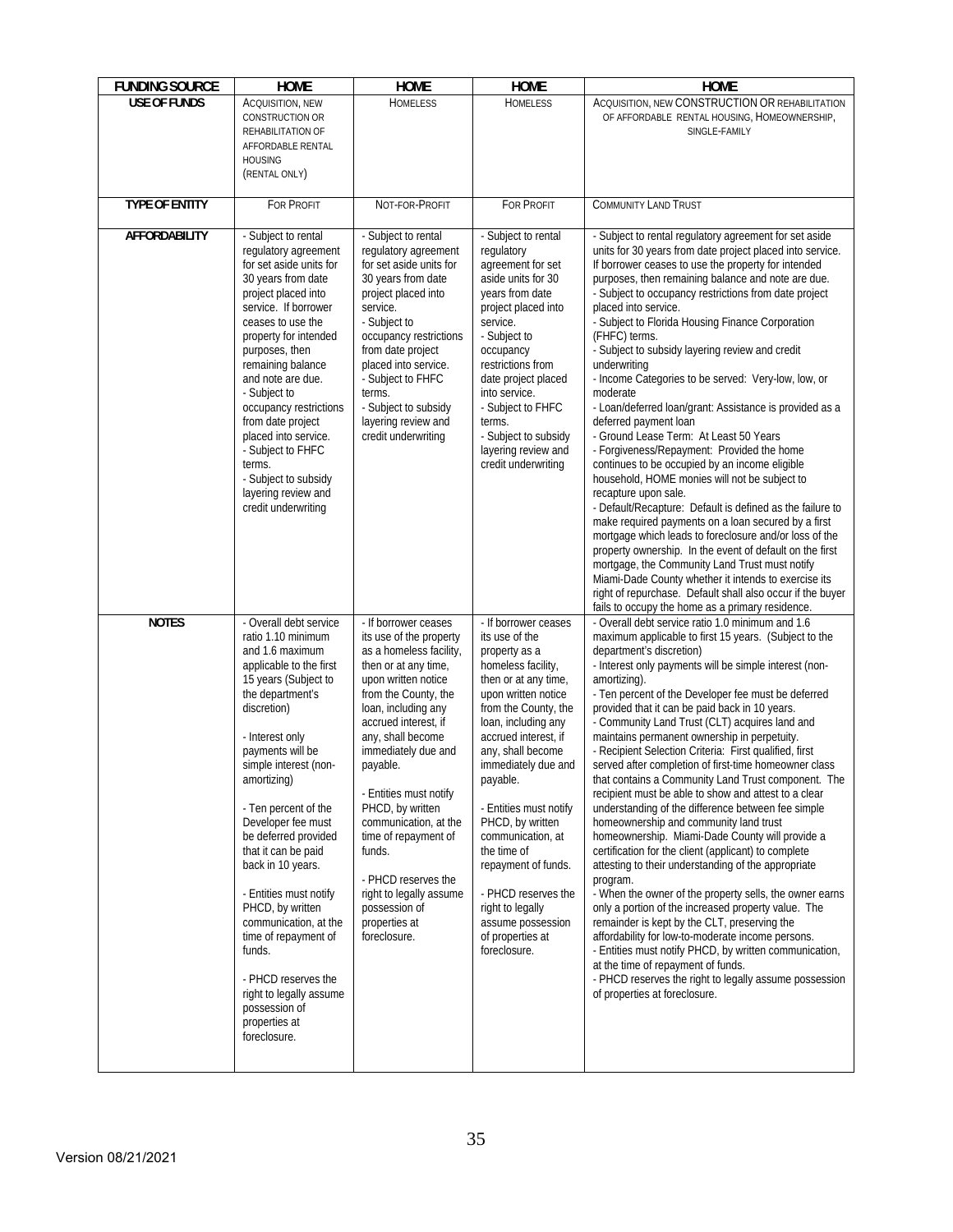# **SECTION H**

# **Features and Amenities**

## **The proposed Development must meet ALL FEDERAL AND STATE BUILDING CODE requirements, including but not limited to the following:**

#### **Federal and State Building Code Requirements**

- *Florida Building Code (7th Edition 2020) as adopted pursuant to Section 553.503, F.S.*
- *The Fair Housing Act as implemented by 24 CFR 100*
- *Titles II and III of the Americans with Disabilities Act of 1990 as implemented by 28 CFR35, incorporating the most recent amendments, regulations and rules.*
- *For Public Housing the Uniform Federal Accessibility Standards (UFAS)*

#### **All Units for the proposed Development must include:**

- Termite prevention and pest control throughout entire compliance period or construction and presale period
- Full size stove/range unless ALF where meals are provided, and units have more limited kitchens
- Primary entrance door with a threshold no more than a ½ inch rise
- A clear opening of not less than 32 inches, or larger if necessary, for ADA requirements, on all exterior doors. This includes the primary entrance door, all sliding glass doors, French doors, other double leaf doors, doors that open onto private decks, balconies, patios, and any other exterior doors
- Lever handles on all door handles on primary entrance door and interior doors
- Lever handles on all bathroom faucets and kitchen sink faucets
- Mid-point on light switches & thermostats not more than 48 inches above finished floor level
- Cabinet drawer handles and cabinet door handles in bathroom and kitchen shall be lever or Dpull type that operates easily using a single closed fist
- Window covering for each window and glass door inside each unit
- Internet, and cable utilities are required to be distributed to all units, with broadband wall connections available in more than one room, and available for tenants to enroll in private contracts at their units.
- Energy features outlined in MDC Sustainable Buildings (Green) Program through MDC 9-71 through 9-75 and IO 8-8 *(this Green Building requirement is for Developments using County resources only)* and any other applicable requirements of other funding programs included in the Applicant's submission.

**Proposed Developments using Florida Housing Finance Corporation resources must include the features agreed to in the FHFC RFA for which the Applicant is receiving funding or features agreed to in the FHFC Non-Competitive Application for 4% LIHTCs as well as features agreed to in the local HFA application for tax exempt bond financing. Pages from that RFA or other applicable applications will be included in this application submission as evidence of this provision. If applicable, this documentation may be found at Tab 14. If the successful applicant applies for FHFC funding after a County award, all features and amenities must be consistent with both the County and FHFC requirements and the proposed development costs must be within the costs previously approved by the County.**

 Developers are encouraged to provide laundry hook ups in each unit. However, if individual laundry hook ups are not provided, then an on-site laundry facility for resident use must be provided.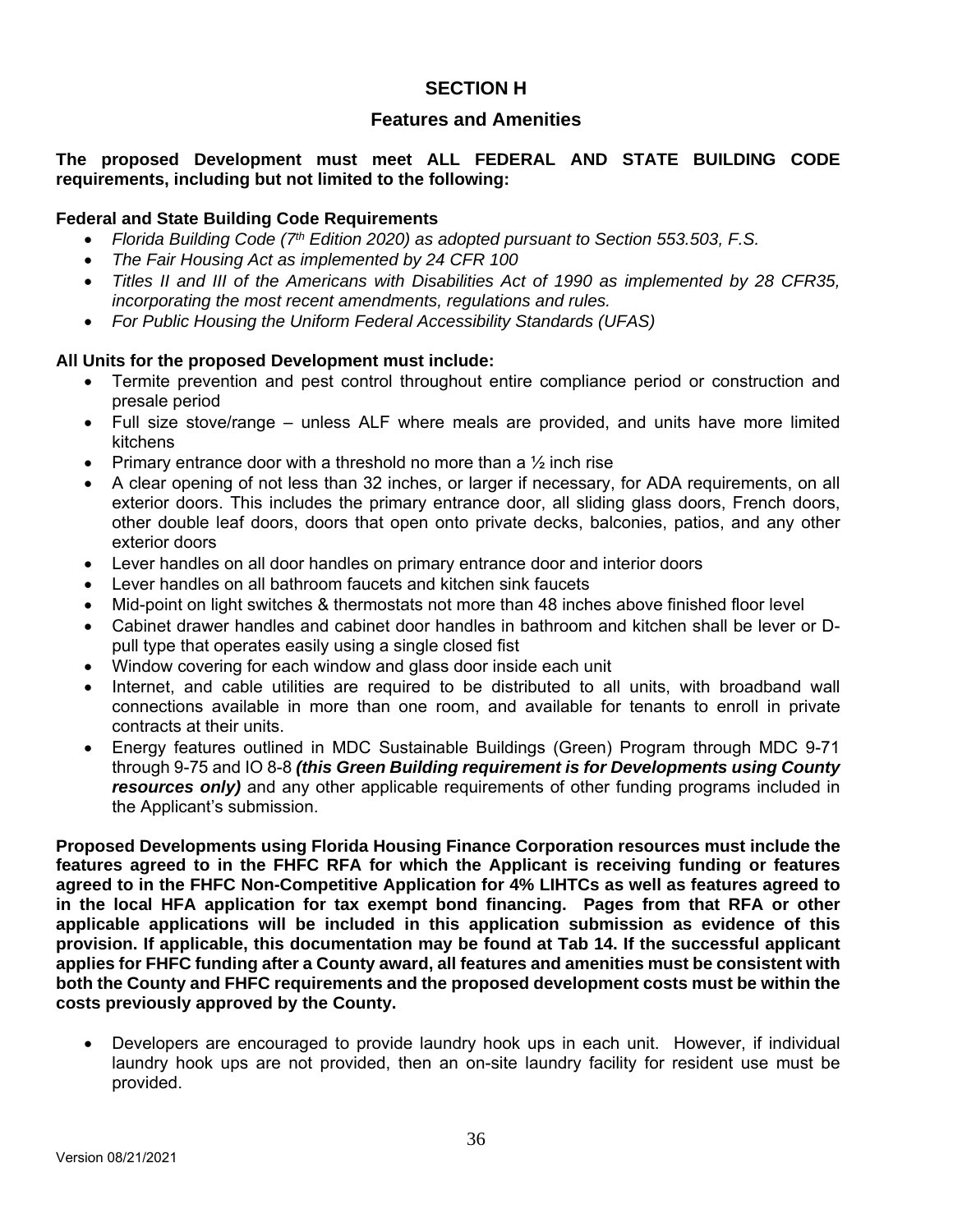# **Required Features ALL Single Room Occupancy (SRO) Developments:**

- Minimum unit size of 110 square feet.
- Each unit must contain a sink
- Each unit must contain at least one full size single bed, a lockable storage compartment or chest of drawers and a vertical clothes closet measuring at least three feet wide.
- At least one set of bathroom facilities for every 16 units (each bathroom facility must contain a ratio of a least one sink, one shower with a curtain or door for every four units)
- Community Center or meeting room featuring a television (minimum 40") with cable or satellite hook-up
- Public transportation within 1/2 mile

## **Waivers may be allowed for particular features and amenities when determined to be in the best interest of the County.**

## **Features for Elderly Housing Developments – Provisions required by R-617-18**

All developers, borrowers or grantees of Surtax, SHIP or HOME funds for affordable housing shall be required to provide the following:

a) A kitchen on the first, second or third floor of the building that can be used to cook food for the residents after a natural disaster;

b) A community room on the first, second or third floor of the development that has air conditioning where residents can go during and after a natural disaster;

c) A kitchen and/or community room on the first, second or third floor of the development that has water supplied by a pump connected to a generator during and after a natural disaster;

d) A minimum of one generator to operate the lights, air conditioner and other appliances in a community room and kitchen after a natural disaster and throughout the duration of a power outage. Such generators shall be maintained in good working order and shall be inspected before and after a natural disaster.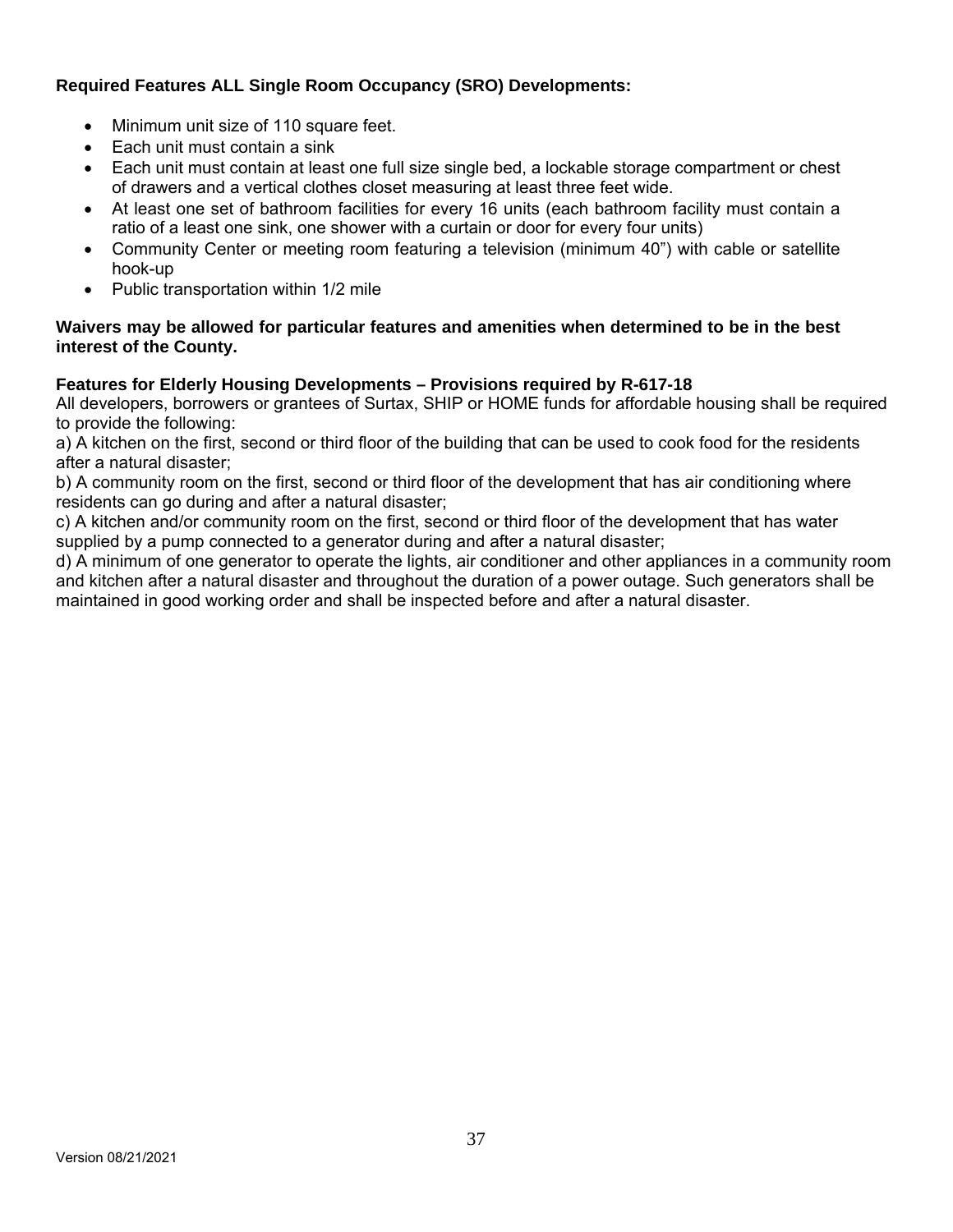# **APPLICATION COVER SHEET**

# **FY 2021 SURTAX/SHIP/HOME REQUEST FOR APPLICATION (RFA)**

|                                                                                                                                                                                                                                                                                                                                                                                      | <b>ENTITY / DEVELOPER / APPLICANT INFORMATION:</b>   |   |   |   |   |                |   |   |        |    |    |    |                                                                                                                         |  |
|--------------------------------------------------------------------------------------------------------------------------------------------------------------------------------------------------------------------------------------------------------------------------------------------------------------------------------------------------------------------------------------|------------------------------------------------------|---|---|---|---|----------------|---|---|--------|----|----|----|-------------------------------------------------------------------------------------------------------------------------|--|
|                                                                                                                                                                                                                                                                                                                                                                                      | Legal Name:                                          |   |   |   |   |                |   |   |        |    |    |    | <u> 1989 - Johann Johann Stoff, deutscher Stoffen und der Stoffen und der Stoffen und der Stoffen und der Stoffen</u>   |  |
|                                                                                                                                                                                                                                                                                                                                                                                      |                                                      |   |   |   |   |                |   |   |        |    |    |    | Organization's Federal Tax or Employer Identification Number (TIN/FEIN): ___________________________                    |  |
| Organization's Dun & Bradstreet D-U-N-S # (Required):<br><u>and the community of the community of the community of the community of the community of the community of the community of the community of the community of the community of the community of the community of the community</u><br>To obtain DUNS #, please call 1.866.705.5711 or visit http://fedgov.dnb.com/webform |                                                      |   |   |   |   |                |   |   |        |    |    |    |                                                                                                                         |  |
|                                                                                                                                                                                                                                                                                                                                                                                      |                                                      |   |   |   |   |                |   |   |        |    |    |    |                                                                                                                         |  |
|                                                                                                                                                                                                                                                                                                                                                                                      |                                                      |   |   |   |   |                |   |   |        |    |    |    |                                                                                                                         |  |
|                                                                                                                                                                                                                                                                                                                                                                                      |                                                      |   |   |   |   |                |   |   |        |    |    |    |                                                                                                                         |  |
|                                                                                                                                                                                                                                                                                                                                                                                      |                                                      |   |   |   |   |                |   |   |        |    |    |    |                                                                                                                         |  |
|                                                                                                                                                                                                                                                                                                                                                                                      | <b>ACTIVITY INFORMATION:</b>                         |   |   |   |   |                |   |   |        |    |    |    |                                                                                                                         |  |
|                                                                                                                                                                                                                                                                                                                                                                                      | <b>Activity Location/Address:</b>                    |   |   |   |   |                |   |   |        |    |    |    | <u> 1989 - Jan Samuel Barbara, marka a shekara ta 1989 - An tsara tsara tsara tsara tsara tsara tsara tsara tsar</u>    |  |
|                                                                                                                                                                                                                                                                                                                                                                                      |                                                      |   |   |   |   |                |   |   |        |    |    |    |                                                                                                                         |  |
|                                                                                                                                                                                                                                                                                                                                                                                      | <b>Commission District located in for each site.</b> |   |   |   |   |                |   |   |        |    |    |    | If multiple sites are proposed for development or rehabilitation, please attach a separate list including: address, and |  |
|                                                                                                                                                                                                                                                                                                                                                                                      |                                                      |   |   |   |   |                |   |   |        |    |    |    |                                                                                                                         |  |
|                                                                                                                                                                                                                                                                                                                                                                                      |                                                      |   |   |   |   |                |   |   |        |    |    |    |                                                                                                                         |  |
|                                                                                                                                                                                                                                                                                                                                                                                      |                                                      |   |   |   |   |                |   |   |        |    |    |    |                                                                                                                         |  |
|                                                                                                                                                                                                                                                                                                                                                                                      | <b>Activity Description:</b>                         |   |   |   |   |                |   |   |        |    |    |    |                                                                                                                         |  |
|                                                                                                                                                                                                                                                                                                                                                                                      |                                                      |   |   |   |   |                |   |   |        |    |    |    |                                                                                                                         |  |
|                                                                                                                                                                                                                                                                                                                                                                                      |                                                      |   |   |   |   |                |   |   |        |    |    |    |                                                                                                                         |  |
|                                                                                                                                                                                                                                                                                                                                                                                      |                                                      |   |   |   |   |                |   |   |        |    |    |    | Please use the following link to answer the questions below: http://gisweb.miamidade.gov/communityservices/             |  |
|                                                                                                                                                                                                                                                                                                                                                                                      |                                                      |   |   |   |   |                |   |   |        |    |    |    |                                                                                                                         |  |
|                                                                                                                                                                                                                                                                                                                                                                                      |                                                      |   |   |   |   |                |   |   |        |    |    |    | County Commission District (s) where activity is located - Please circle District number(s) or Countywide               |  |
| $\mathbf 1$                                                                                                                                                                                                                                                                                                                                                                          | $\overline{2}$                                       | 3 | 4 | 5 | 6 | $\overline{7}$ | 8 | 9 | $10$   | 11 | 12 | 13 | Countywide                                                                                                              |  |
|                                                                                                                                                                                                                                                                                                                                                                                      |                                                      |   |   |   |   |                |   |   |        |    |    |    | County Commission District (s) where clients reside - Please circle District number(s) or Countywide                    |  |
| 1                                                                                                                                                                                                                                                                                                                                                                                    | $\overline{2}$                                       | 3 | 4 | 5 | 6 | 7              | 8 | 9 | $10\,$ | 11 | 12 | 13 | Countywide                                                                                                              |  |
|                                                                                                                                                                                                                                                                                                                                                                                      |                                                      |   |   |   |   |                |   |   |        |    |    |    | County Commission District (s) where Developer/applicant's business is located - Please circle District number(s)       |  |
| 1                                                                                                                                                                                                                                                                                                                                                                                    | $\overline{2}$                                       | 3 | 4 | 5 | 6 | 7              | 8 | 9 | $10$   | 11 | 12 | 13 |                                                                                                                         |  |
|                                                                                                                                                                                                                                                                                                                                                                                      |                                                      |   |   |   |   |                |   |   |        |    |    |    |                                                                                                                         |  |
|                                                                                                                                                                                                                                                                                                                                                                                      |                                                      |   |   |   |   |                |   |   |        |    |    |    |                                                                                                                         |  |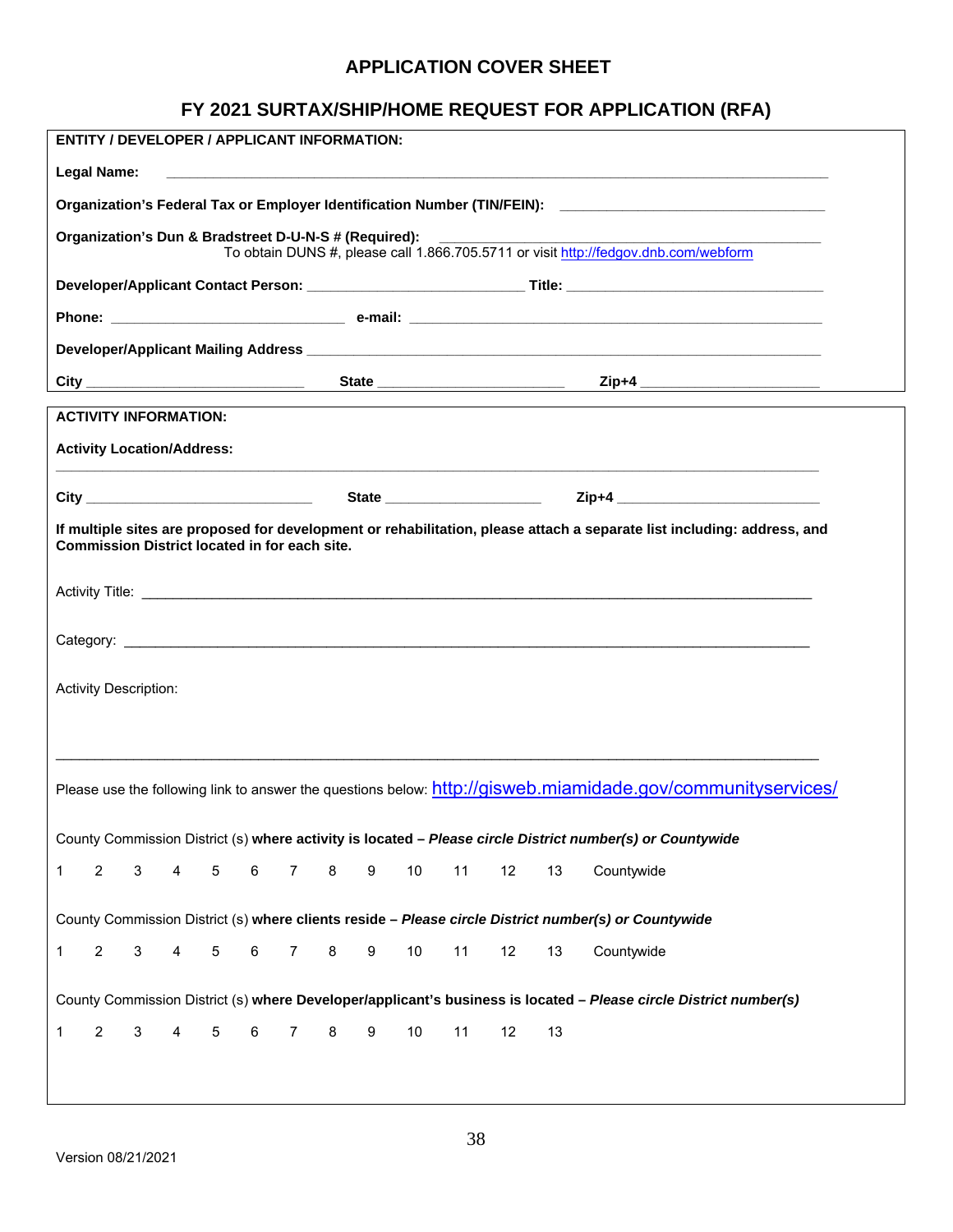| Please provide the total amount of funding requested AND funding source in the appropriate blanks below.                                                                                                                                                                                                                                                                                                         |
|------------------------------------------------------------------------------------------------------------------------------------------------------------------------------------------------------------------------------------------------------------------------------------------------------------------------------------------------------------------------------------------------------------------|
| Multi-Family Rental - Countywide (total requested amt) \$<br>Surtax/SHIP \$<br>$HOME$ \$<br>HOME ARP \$                                                                                                                                                                                                                                                                                                          |
| Multi-Family Rental - Workforce Developments (total requested amt) \$<br>$\frac{1}{2}$ Surtax/SHIP \$<br>$\frac{1}{2}$ HOME \$ $\frac{1}{2}$<br>$\overline{\phantom{1}}$ HOME ARP \$                                                                                                                                                                                                                             |
| Elderly Housing Developments (total requested amt) \$<br>____ Surtax/SHIP \$___________<br>— HOME \$ ____________<br>__ HOME ARP \$ _________                                                                                                                                                                                                                                                                    |
| Public Housing Developments (total requested amt) \$<br>Surtax/SHIP \$<br>$\overline{\phantom{a}}$ HOME \$<br>$\overline{\phantom{1}}$ HOME ARP \$                                                                                                                                                                                                                                                               |
| Small Developments (total requested amt) \$<br>___ Surtax/SHIP \$ __________<br>____ HOME \$ _______________<br>____ HOME ARP \$ ___________                                                                                                                                                                                                                                                                     |
| Faith-Based Developments (total requested amt) \$<br>___ Surtax/SHIP \$ ___________<br>$HOME$ \$ $\frac{$<br>HOME ARP \$                                                                                                                                                                                                                                                                                         |
| Innovations (total requested amt) \$<br>___ Surtax/SHIP \$ ___________<br>$HOME$ \$ $\frac{1}{2}$ $\frac{1}{2}$ $\frac{1}{2}$ $\frac{1}{2}$ $\frac{1}{2}$ $\frac{1}{2}$ $\frac{1}{2}$ $\frac{1}{2}$ $\frac{1}{2}$ $\frac{1}{2}$ $\frac{1}{2}$ $\frac{1}{2}$ $\frac{1}{2}$ $\frac{1}{2}$ $\frac{1}{2}$ $\frac{1}{2}$ $\frac{1}{2}$ $\frac{1}{2}$ $\frac{1}{2}$ $\frac{1}{2}$ $\frac{1}{2}$ $\frac$<br>HOME ARP \$ |
| If Innovations, Check the correct Sub-Category:                                                                                                                                                                                                                                                                                                                                                                  |
| Novel Ideas   Micro Housing Units   Accessory Dwelling Units   Community Land Trusts                                                                                                                                                                                                                                                                                                                             |
| Select the applicable Surtax and SHIP Financing Option below, based on the project type. Financial underwriting will be<br>based on the option selected. Note: See Section G for option descriptions.                                                                                                                                                                                                            |
| Multi-Family Rental Option 1, For Profit and Not-For-Profit Developers                                                                                                                                                                                                                                                                                                                                           |
| Multi-Family Rental Option 2, For Profit and Not-For-Profit Developers                                                                                                                                                                                                                                                                                                                                           |
| Multi-Family Rental Homeless and Public Housing For-Profit Developers                                                                                                                                                                                                                                                                                                                                            |
| Multi-Family Rental Homeless and Public Housing Not-For-Profit Developers                                                                                                                                                                                                                                                                                                                                        |

With my signature below, I attest to the accuracy of the information provided on the cover page. The information above summarizes my RFA 2021 application submission.

Signature: \_\_\_\_\_\_\_\_\_\_\_\_\_\_\_\_\_\_\_\_\_\_\_\_\_\_\_\_\_\_\_\_\_\_\_\_\_\_\_\_\_\_\_

Name (Print): \_\_\_\_\_\_\_\_\_\_\_\_\_\_\_\_\_\_\_\_\_\_\_\_\_\_\_\_\_\_\_\_\_\_\_\_\_\_\_\_\_

Date: **\_\_\_\_\_\_\_\_\_\_\_\_\_\_\_\_\_\_\_\_\_\_\_\_\_\_\_\_\_\_\_\_\_\_\_\_\_\_\_\_\_\_\_\_\_\_\_**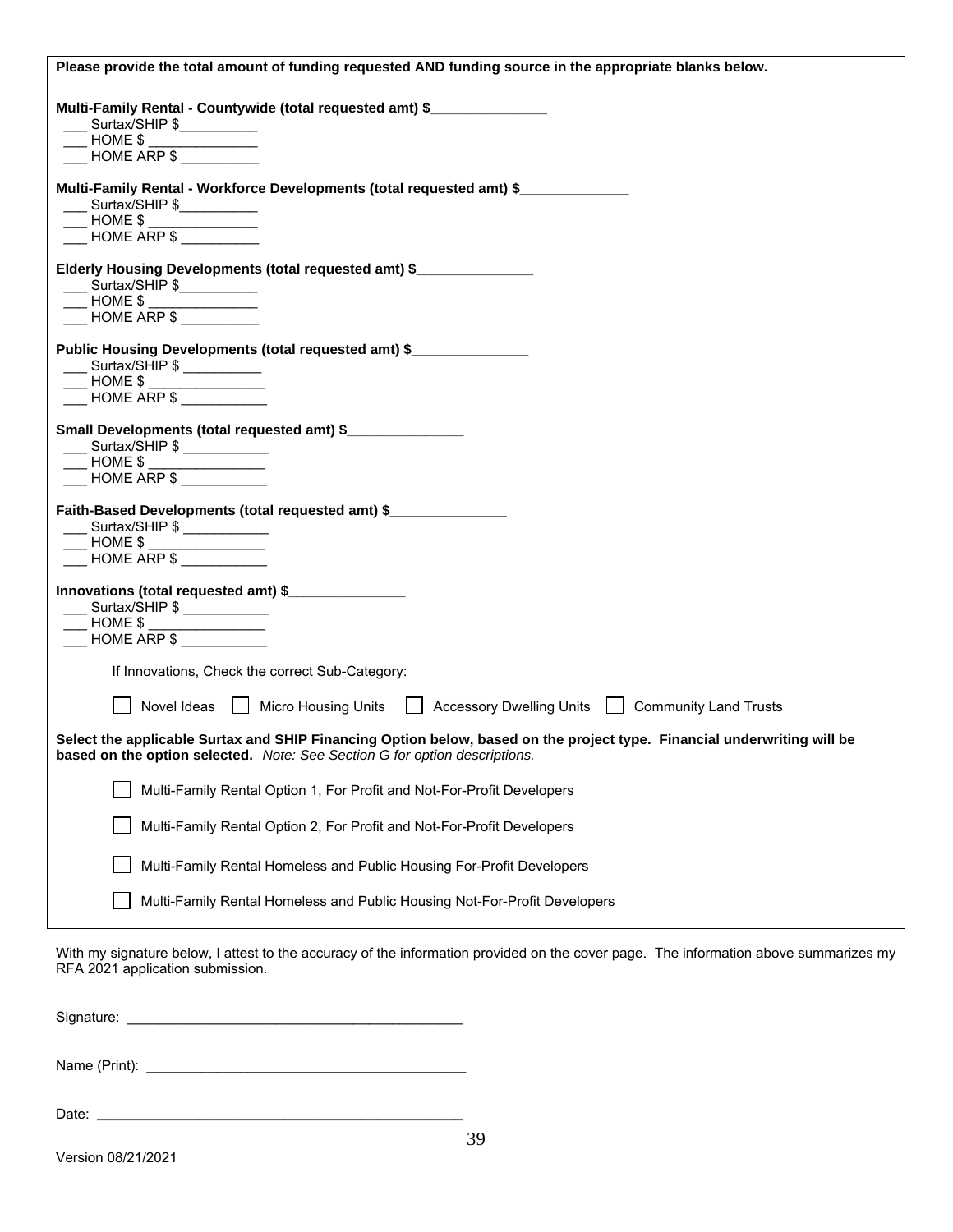## **By submitting the Application, the Applicant acknowledges and certifies that:**

- 1. The proposed Development can be completed and operating within the development schedule and budget submitted to PHCD.
- 2. The name of the Applicant entity stated in the Application may be changed only by written request of an Applicant to PHCD staff and approval of the Board after the Allocation Agreement is in effect.
- 3 . The success of an Applicant in being selected for funding is not an indication that the Applicant will receive a positive recommendation from the Credit Underwriter or that the Development Team's experience, past performance or financial capacity is satisfactory. The past performance record, financial capacity, and any and all other matters relating to the Development Team, which consists of Developer, Management Company, General Contractor, Architect, Attorney, Accountant, and Service Provider (if the proposed Development is an Elderly Assisted Living Facility), will be reviewed during credit underwriting. The Credit Underwriter may require additional information from any member of the Development Team including, without limitation, documentation on other past projects and financials. Development Teams with an unsatisfactory past performance record, inadequate financial capacity or any other unsatisfactory matters relating to their suitability may result in a negative recommendation from the Credit Underwriter.
- 4. Applicant shall timely provide PHCD with any changes in funding sources or amounts. Changes in funding sources or amounts may result in a reduction in PHCD funding and/or the need to reassess the project through additional Credit Underwriting.
- 5. The Principals of each Developer identified in the Application, including all co-Developers, may be changed only by written request of an Applicant to PHCD staff and approval of the PHCD after the Applicant has been invited to enter credit underwriting. In addition, any allowable replacement of an experienced Principal of a Developer entity must meet the experience requirements that were met by the original Principal.
- 6. The total number of units stated in the Application may not be increased after the Applicant has been invited to enter credit underwriting. Only in certain instances which would be subject to written request of an Applicant to PHCD staff and approval of PHCD and provided that the financing has not changed or that additional funds will be required from PHCD to fund the project.
- 7. The invitation to enter credit underwriting will be rescinded if it is determined that the proposed Development was placed in service prior to the year in which it received its allocation.
- 8. The proposed Development will include (i) all construction feature commitments made by the Applicant and (ii) all required construction features applicable to the proposed Development, as outlined in the RFA.
- 9. The proposed Development will include the required income set-aside units committed to in the Application. The Total Set-Aside Percentage stated in the Application may be increased after the Applicant has been invited to enter credit underwriting, subject to written request of an Applicant to PHCD and approval of PHCD.
- 10. The Application will be subject to the Total Development Cost Per Unit Limitation during the scoring, credit underwriting, and final allocation process, as outlined in the RFA.
- 11. The Applicant acknowledges that any funding preliminarily secured by the Applicant is expressly conditioned upon any independent review, analysis and verification of all information contained in this Application that may be conducted by the PHCD, the successful completion of credit underwriting, and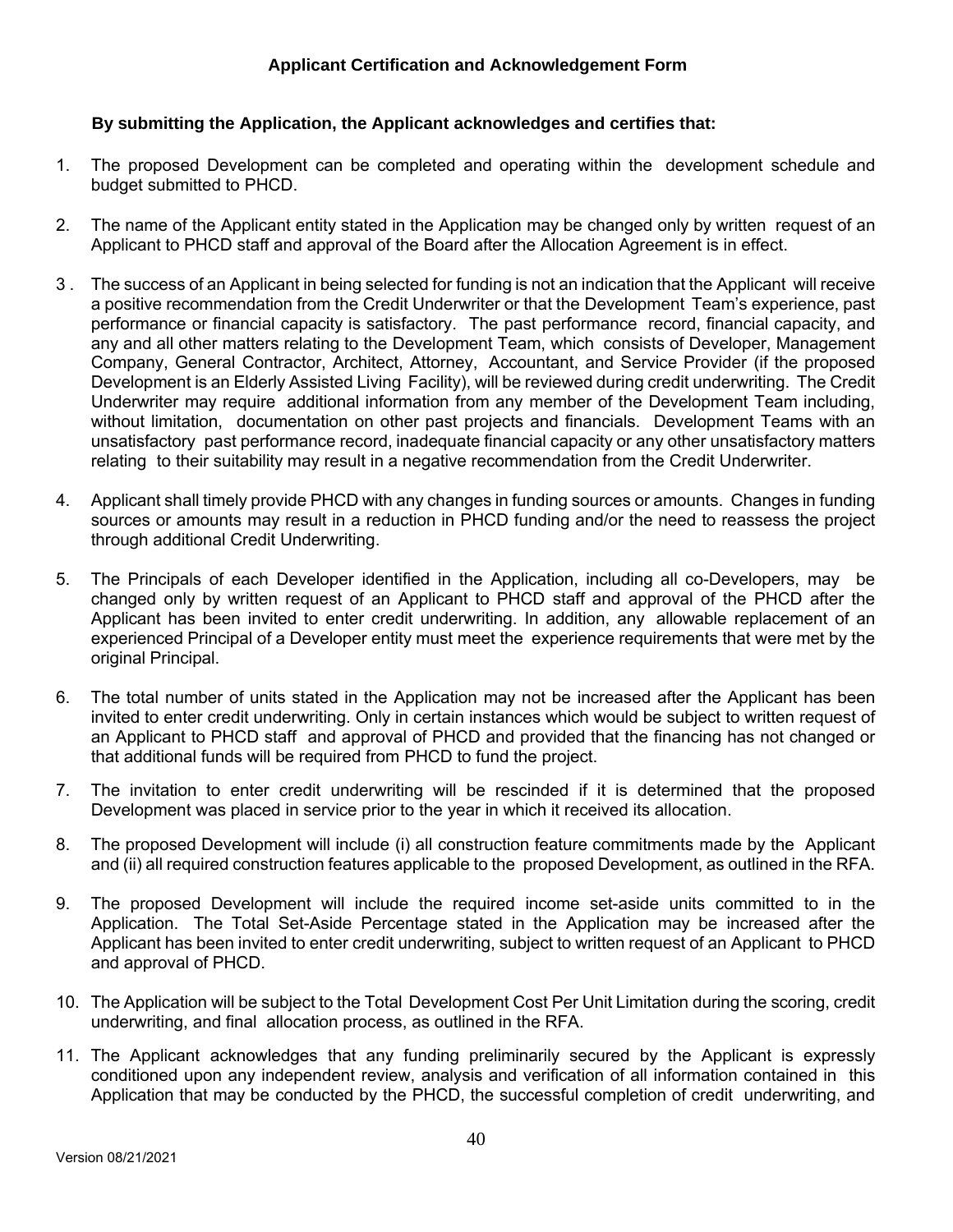all necessary approvals by the Board of County Commissioners, PHCD or other legal counsel, the Credit Underwriter, and PHCD staff.

- 12. If contingent approval is received in accordance with Section D, the Applicant will promptly furnish such other supporting information, documents, and fees as may be requested or required. The Applicant understands and agrees that PHCD is not responsible for actions taken by the undersigned in reliance on such contingent approval.
- 13. The Applicant, its project team and all Financial Beneficiaries have read all applicable PHCD and County rules governing this RFA and have read the instructions for completing this RFA and will abide by the applicable Florida Statutes and the credit underwriting and program provisions outlined in RFA and any applicable state, city, county rules and ordinances. The Applicant and all Financial Beneficiaries have read, understand and will comply with all applicable state, county, city and federal regulations as well as Section 42 of the Internal Revenue Code, as amended (if applicable).
- 14. In eliciting information from third parties required by and/or included in this Application, the Applicant has provided such parties information that accurately describes the Development as proposed in this Application. The Applicant has reviewed the third-party information included in this Application and/or provided during the credit underwriting process and the information provided by any such party is based upon, and accurate with respect to, the Development as proposed in this Application.
- 15. The Applicant understands and agrees to cooperate with any audits conducted in accordance with the provisions set forth in Section 20.055(5), F.S.
- 16. The undersigned is authorized to bind all Financial Beneficiaries to this certification and warranty of truthfulness and completeness of the Application.
- 17. This application is being submitted in only one rental activity funding category.
- 18. The application submitted reflects the total gap for the project.
- 19. The applicant agrees that no other County funds are to be provided for this project if the full gap amount is awarded.

#### **Under the penalties of perjury, I declare and certify that I have read the foregoing and that the information is true, correct and complete.**

 $\overline{\phantom{a}}$  , and the contribution of the contribution of the contribution of the contribution of the contribution of the contribution of the contribution of the contribution of the contribution of the contribution of the

Signature of Applicant Name (typed or printed)

Title (typed or printed)

\_\_\_\_\_\_\_\_\_\_\_\_\_\_\_\_\_\_\_\_\_\_\_\_\_\_\_\_\_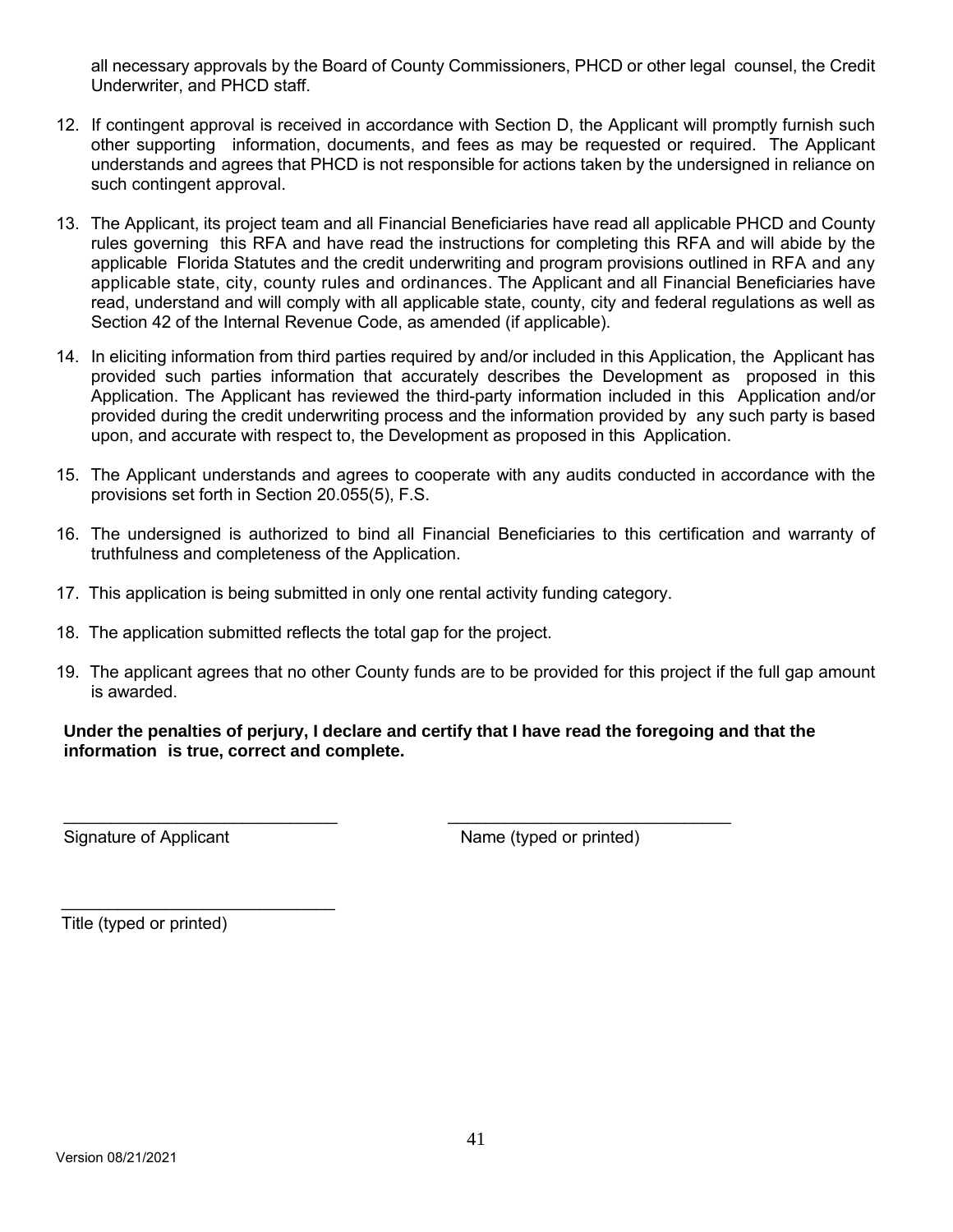

## **PUBLIC HOUSING AND COMMUNITY DEVELOPMENT ALL APPLICANTS DUE DILIGENCE AFFIDAVIT**

|                 | <b>Applicant Name:</b>   |                                                                                                                          |  |
|-----------------|--------------------------|--------------------------------------------------------------------------------------------------------------------------|--|
| <b>Address:</b> |                          |                                                                                                                          |  |
|                 | <b>Telephone Number:</b> |                                                                                                                          |  |
|                 | and belief, that:        | Pursuant to Miami-Dade County Resolution No. R-630-13, the undersigned certifies, to the best of his or her knowledge    |  |
|                 |                          | 1. Within the past five (5) years, neither the Entity nor its directors, partners, principals, members or board members: |  |

- i. Have been sued by a funding source for breach of contract or failure to perform obligations under a contract;
- ii. Have been cited by a funding source for non-compliance or default under a contract;
- iii. Have been a defendant in a lawsuit based upon a contract with a funding source;
- iv. Have been charged with a crime that is unresolved at the time of signing this document; have been convicted at any time of a crime of fraud or bribery; or have been convicted at any time of a criminal act in connection with any County program.

Please list any matters which prohibit the Entity from making certifications required and explain how the matters are being resolved (use separate sheet if necessary):

| This is certified by my signature:        |                                                                                                           |                                                         |             |  |
|-------------------------------------------|-----------------------------------------------------------------------------------------------------------|---------------------------------------------------------|-------------|--|
| Applicant's Signature                     | <b>Print Name</b>                                                                                         | Date                                                    |             |  |
|                                           | Subscribed and sworn to (or affirmed) before me this ________________ day of ________________, 20_____ by |                                                         |             |  |
|                                           | He/she is personally known to me or has presented                                                         |                                                         |             |  |
|                                           |                                                                                                           |                                                         |             |  |
| (Print or Stamp of Notary):               |                                                                                                           | Expiration Date: New York Products and Separation Date: |             |  |
| Notary Public – State of ________________ | <b>Notary Seal:</b>                                                                                       |                                                         |             |  |
|                                           | This material is available in an accessible format upon request.                                          |                                                         | CD/60/31516 |  |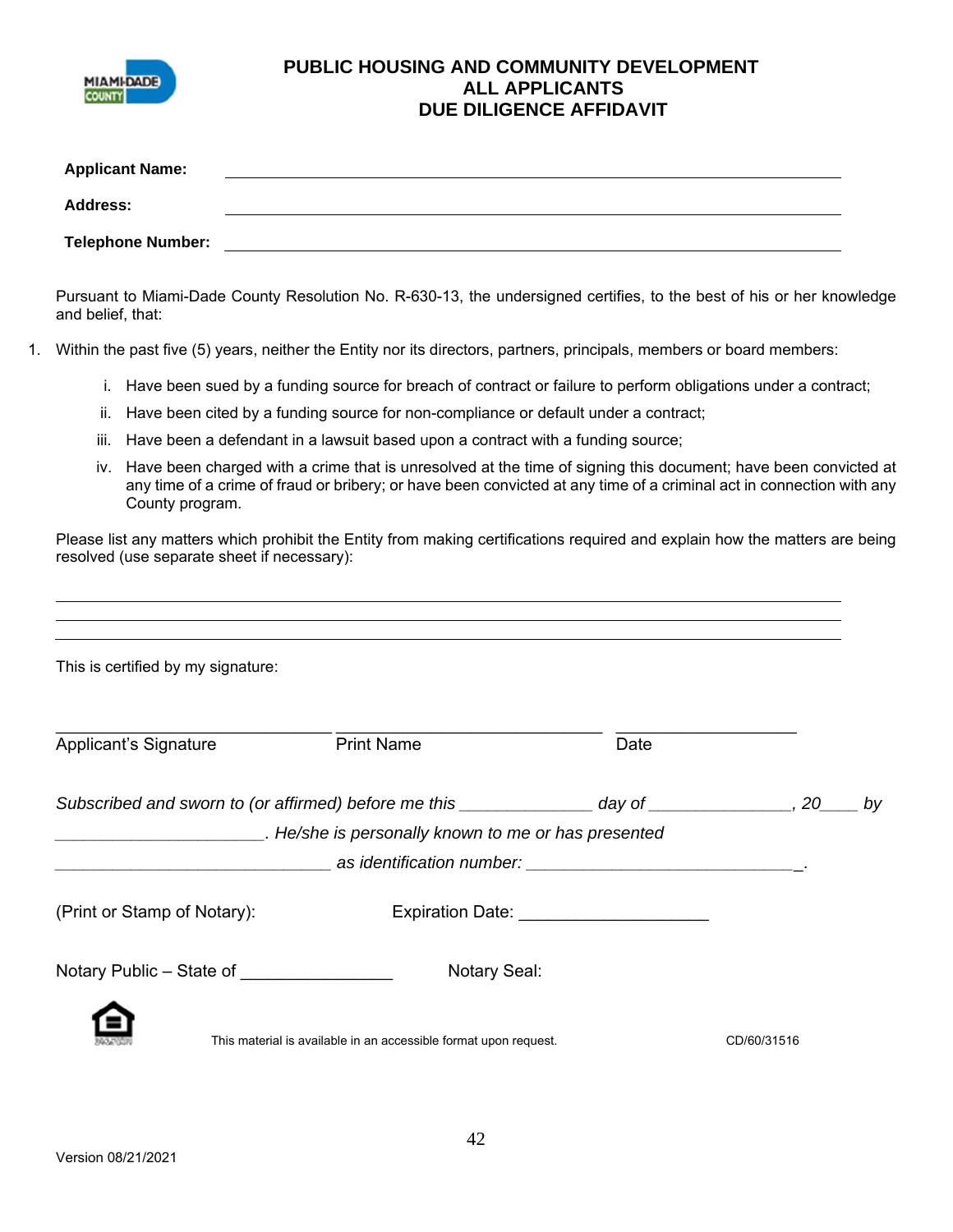

# **PUBLIC HOUSING AND COMMUNITY DEVELOPMENT FY 2021 SURTAX SHIP and HOME Funding Certification of Accuracy**

# **ALL APPLICANTS**

This page must be signed by the authorized representative of the Applicant/Developer as to the accuracy and completeness of this proposal. No proposals will be accepted without this document.

I hereby certify that this proposal is complete, and all information included herein is true and accurate.

Name of Applicant/Developer: \_\_\_\_\_\_\_\_\_\_\_\_\_\_\_\_\_\_\_\_\_\_\_\_\_\_

Authorized Representative: \_\_\_\_\_\_\_\_\_\_\_\_\_\_\_\_\_\_\_\_\_\_\_\_\_\_\_\_\_\_\_\_\_\_(print name)

Title: \_\_\_\_\_\_\_\_\_\_\_\_\_\_\_\_\_\_\_\_\_\_

| Signature: | Date: |  |
|------------|-------|--|
|            |       |  |



This material is available in an accessible format upon request. CD/60/31516 CD/60/31516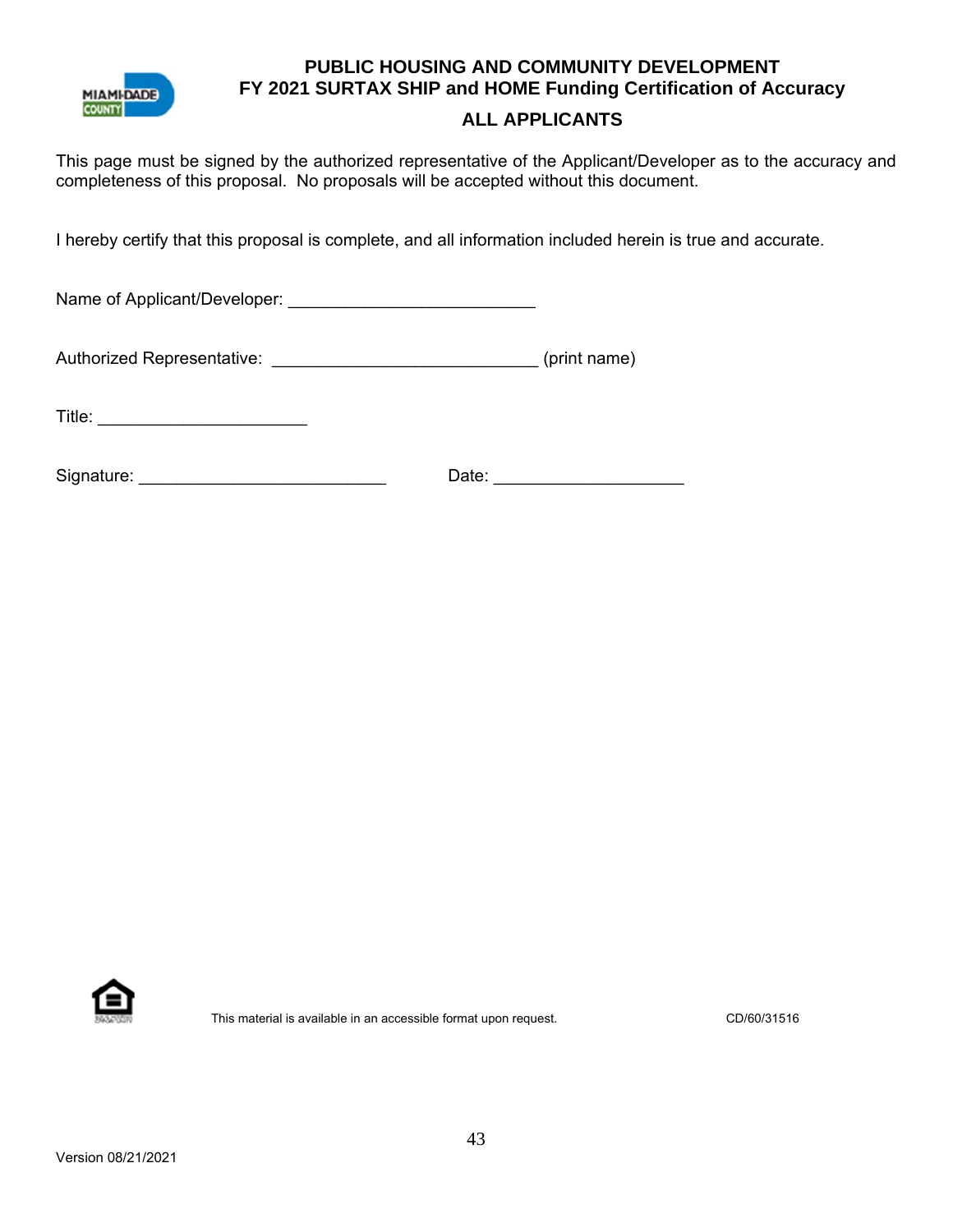## **APPLICATION CHECKLIST HOUSING DEVELOPMENT**

Please note points will **only** be awarded when supporting documentation outlined in the Application Checklist is **both accurately labeled and attached to your electronic application**. **Points will not be awarded in cases where supporting documentation is inaccurately labeled or uploaded and/or attached to the wrong question.** 

## **ALL DOCUMENTS MUST HAVE A COVER SHEET AND ATTACHMENT NUMBERS**

## **ALL Items listed in the following checklist are REQUIRED and must be included with your application**

|    | <b>Document</b>                                                                                                                                                                                                                                                                                                                                                                                                                                                                                                                                                                                                                                                                                                                       | <b>Include Cover Sheet &amp;</b><br><b>Attachment Number</b> |
|----|---------------------------------------------------------------------------------------------------------------------------------------------------------------------------------------------------------------------------------------------------------------------------------------------------------------------------------------------------------------------------------------------------------------------------------------------------------------------------------------------------------------------------------------------------------------------------------------------------------------------------------------------------------------------------------------------------------------------------------------|--------------------------------------------------------------|
| 1. | <b>Application Cover Sheet</b>                                                                                                                                                                                                                                                                                                                                                                                                                                                                                                                                                                                                                                                                                                        | <b>Attachment</b>                                            |
| 2. | Applicant Certification and Acknowledgment Form/                                                                                                                                                                                                                                                                                                                                                                                                                                                                                                                                                                                                                                                                                      | <b>Attachment</b>                                            |
|    | <b>Due Diligence Affidavit</b>                                                                                                                                                                                                                                                                                                                                                                                                                                                                                                                                                                                                                                                                                                        | <b>Attachment</b>                                            |
| 3. | <b>Certification of Accuracy/</b>                                                                                                                                                                                                                                                                                                                                                                                                                                                                                                                                                                                                                                                                                                     | <b>Attachment</b>                                            |
|    | <b>Responsible Contractor Form (if applicable)</b>                                                                                                                                                                                                                                                                                                                                                                                                                                                                                                                                                                                                                                                                                    | Attachment ____                                              |
| 4. | <b>Application Checklist/</b><br><b>Table of Contents</b>                                                                                                                                                                                                                                                                                                                                                                                                                                                                                                                                                                                                                                                                             | <b>Attachment</b>                                            |
| 5. | <b>Application:</b><br>Part I - General Information section<br>Federal Employer Identification Number (FEIN) Number of Applicant                                                                                                                                                                                                                                                                                                                                                                                                                                                                                                                                                                                                      | <b>Attachment</b>                                            |
| 6. | Part II - Development Team - include name and prior experience for each<br>principal.                                                                                                                                                                                                                                                                                                                                                                                                                                                                                                                                                                                                                                                 | Attachment                                                   |
|    | Organizational and Financial Capacity - Organizations must<br>demonstrate that they are fiscally sound and have the skills and experience<br>required to achieve the proposed activity. Applicant (Developer, Developer<br>Principal or Sponsor) must provide Audited Financial Statements or a<br>Certified Financial Statement, certified by an independent 3rd party auditor,<br>which cannot be performed by an affiliate or staff member. Financial<br>statements can be provided in a separate envelope at time of<br>application, however the time frame for which the information remains<br>proprietary is limited per the language in F.S. 119.071(1)b(2). This is a<br>minimum threshold requirement.<br><b>EXPERIENCE</b> | <b>Attachment</b>                                            |
|    | - Historical Data on Previous Completed Projects - if the Applicant is<br>wishing to gain points for experience, the Applicant must provide<br>documentation of the experience. Preferred documentation includes<br>building copies of Certificates of Occupancy, pictures and other<br>documentation that establishes ownership.                                                                                                                                                                                                                                                                                                                                                                                                     | <b>Attachment</b>                                            |
|    | Prior experience for each developing entity chart                                                                                                                                                                                                                                                                                                                                                                                                                                                                                                                                                                                                                                                                                     | Attachment                                                   |
|    | Management agent's prior experience chart                                                                                                                                                                                                                                                                                                                                                                                                                                                                                                                                                                                                                                                                                             | <b>Attachment</b>                                            |
|    | General Contractor's name and prior experience chart                                                                                                                                                                                                                                                                                                                                                                                                                                                                                                                                                                                                                                                                                  | Attachment ____                                              |
|    | <b>Architect or Engineer Certification form</b>                                                                                                                                                                                                                                                                                                                                                                                                                                                                                                                                                                                                                                                                                       | Attachment                                                   |
|    | Attorney Housing Credit Certification form (if applicable)                                                                                                                                                                                                                                                                                                                                                                                                                                                                                                                                                                                                                                                                            | <b>Attachment</b>                                            |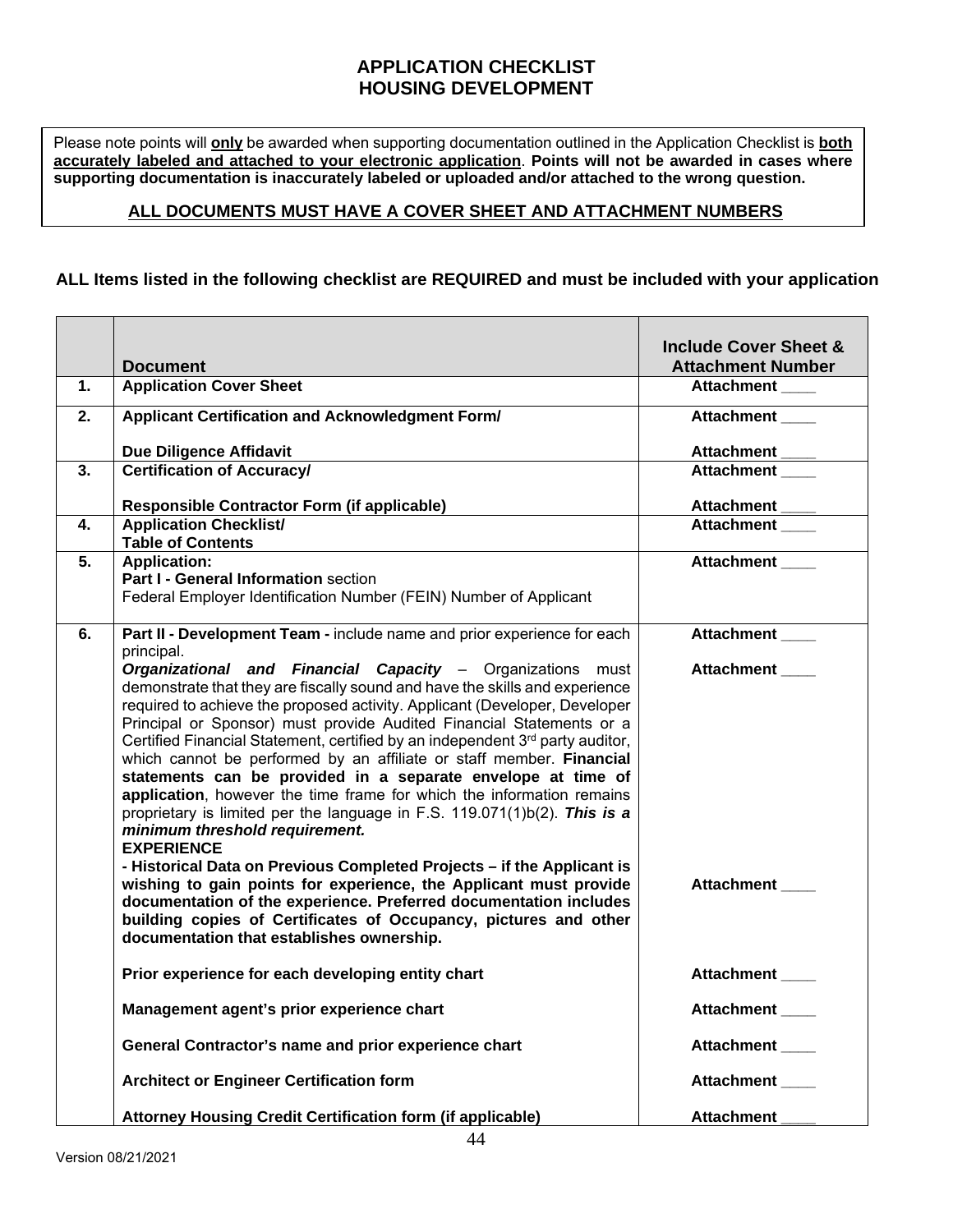|     | <b>Accountant Certification form</b>                                                                                                                                                                                                                                                                                                                                                                                                                                                                                                  | Attachment ___    |
|-----|---------------------------------------------------------------------------------------------------------------------------------------------------------------------------------------------------------------------------------------------------------------------------------------------------------------------------------------------------------------------------------------------------------------------------------------------------------------------------------------------------------------------------------------|-------------------|
|     | Service Provider for Assisted Living Facility (if applicable)                                                                                                                                                                                                                                                                                                                                                                                                                                                                         | Attachment ____   |
|     | Service Provider's Prior Experience Chart (if applicable)                                                                                                                                                                                                                                                                                                                                                                                                                                                                             | Attachment ____   |
|     | <b>Developer Experience</b>                                                                                                                                                                                                                                                                                                                                                                                                                                                                                                           | Attachment        |
|     | Developer and Development Name, etc.                                                                                                                                                                                                                                                                                                                                                                                                                                                                                                  | <b>Attachment</b> |
|     | <b>Color Photographs</b>                                                                                                                                                                                                                                                                                                                                                                                                                                                                                                              | Attachment        |
|     | <b>Audited Financial Statements/Certified Financial Statement</b>                                                                                                                                                                                                                                                                                                                                                                                                                                                                     | Attachment        |
| 7.  | Part III - Development Information - (Scope of Project) - Including a<br>Description, Location, Proposed Project Site and Features and Amenities.                                                                                                                                                                                                                                                                                                                                                                                     | Attachment ____   |
| 8.  | Part IV - Ability to Proceed - first tiebreaker<br><b>Approved Construction Plans and Specifications</b>                                                                                                                                                                                                                                                                                                                                                                                                                              | Attachment        |
|     | Site Control - THRESHOLD REQUIREMENT - One of the following is<br>required: Recorded Deed, Fully Executed long-term lease or Fully<br>Executed Contract for purchase and sale dated through financial closing of<br>the proposed development and any applicable assignments, or addendum.<br>For purposes of this RFA a fully executed contract for purchase and sale,<br>of the subject property, must be dated through December 31 <sup>st</sup> 2021 or have<br>extension options in place to extend the contract through closing. | Attachment        |
|     | <b>Color Photos of Site Structures</b>                                                                                                                                                                                                                                                                                                                                                                                                                                                                                                | Attachment ____   |
|     | Evidence of Infrastructure Availability - Electricity                                                                                                                                                                                                                                                                                                                                                                                                                                                                                 | Attachment ____   |
|     | Evidence of Infrastructure Availability - Water                                                                                                                                                                                                                                                                                                                                                                                                                                                                                       | Attachment        |
|     | Evidence of Infrastructure Availability - Sewer                                                                                                                                                                                                                                                                                                                                                                                                                                                                                       | Attachment        |
|     | Evidence of Infrastructure Availability - Roads                                                                                                                                                                                                                                                                                                                                                                                                                                                                                       | Attachment        |
|     | Evidence of Infrastructure Availability - Internet and Cable                                                                                                                                                                                                                                                                                                                                                                                                                                                                          | <b>Attachment</b> |
|     | Evidence of Appropriate Zoning - Provide a copy of the Pre-<br>Application meeting information submitted to the Department of<br>Regulatory and Economic Resources and response memorandums<br>received from county departments, or similar process from<br>municipalities if seeking bonus points                                                                                                                                                                                                                                    | Attachment ___    |
| 9.  | Part V - Demographic Targets, Income Targeting and Set-Aside<br><b>Commitments</b>                                                                                                                                                                                                                                                                                                                                                                                                                                                    | Attachment_       |
| 10. | Part VI - Financing (Budget) - The applicant shall submit a total budget<br>including a sources and uses statement and leverage funds Sources<br>(Award Letters, Signed Affidavits, and/or Letters of Firm Commitment).<br>Must indicate Option 1 or Option 2 financing options where applicable                                                                                                                                                                                                                                      | <b>Attachment</b> |
|     | <b>Evidence of Firm Commitment:</b>                                                                                                                                                                                                                                                                                                                                                                                                                                                                                                   | Attachment        |
|     | <b>Award Letter</b>                                                                                                                                                                                                                                                                                                                                                                                                                                                                                                                   | Attachment        |
|     | <b>Invitation to Underwriting with FHFC</b>                                                                                                                                                                                                                                                                                                                                                                                                                                                                                           | Attachment        |
|     | <b>Board approved allocation</b><br>Evidence of funding commitment from an industry recognized                                                                                                                                                                                                                                                                                                                                                                                                                                        | Attachment        |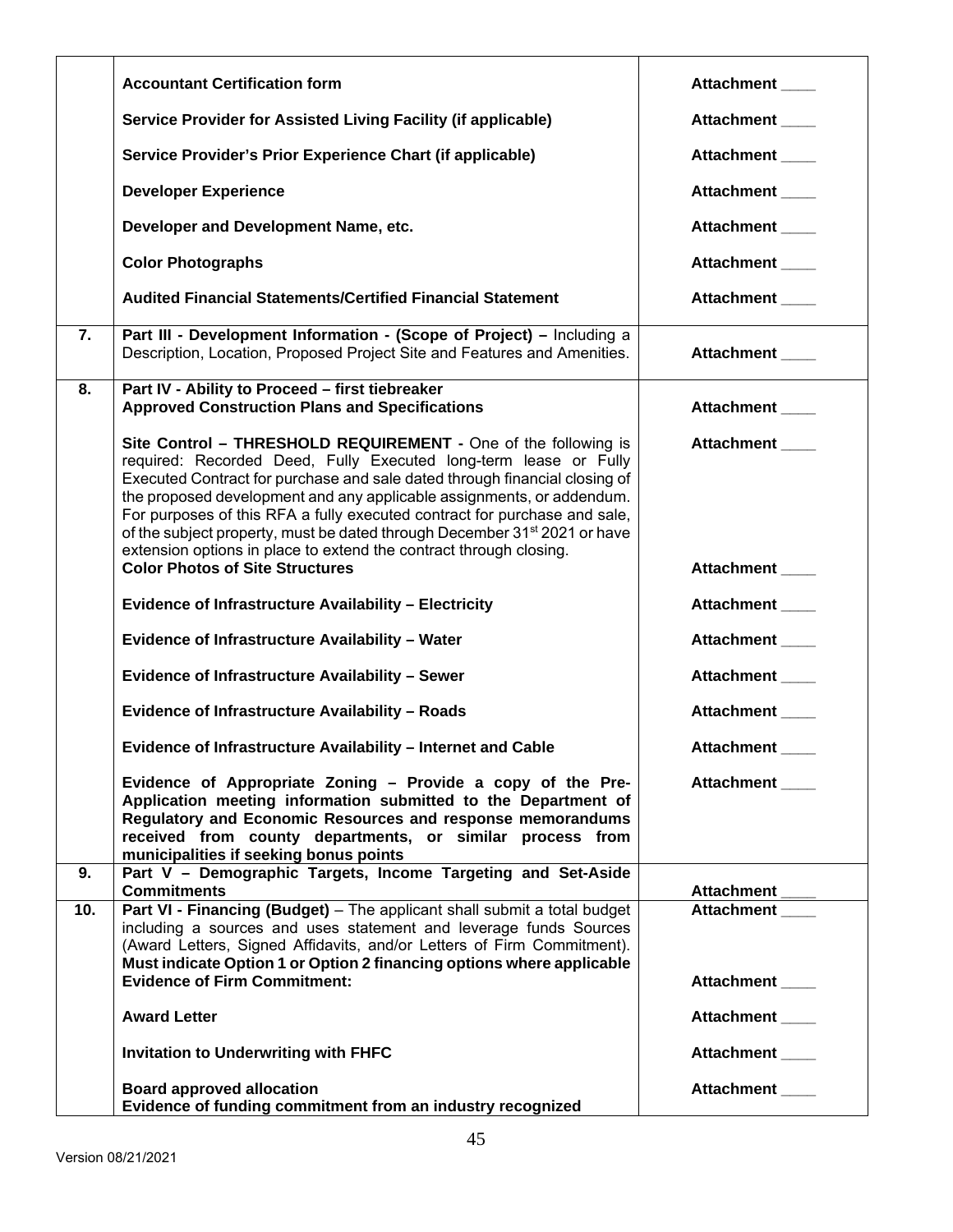|     | financial institution or other established entities                                                                                                                   | <b>Attachment</b> |
|-----|-----------------------------------------------------------------------------------------------------------------------------------------------------------------------|-------------------|
|     | Evidence of initial underwriting by a lender or from a financial source                                                                                               | Attachment        |
| 11. | <b>Part VII - FINANCIAL BENEFICIARIES</b>                                                                                                                             | <b>Attachment</b> |
| 12. | Part VIII - Multifamily Rental Form if applicable                                                                                                                     | Attachment        |
| 13. | FHFC application if applicable - with pro-forma and principals<br>disclosure but without exhibits.                                                                    | <b>Attachment</b> |
| 14. | Tax Exempt Status Letter - Attorney's opinion letter<br>Evidence of not-for-profit status. (if applicable)                                                            | <b>Attachment</b> |
| 15. | <b>IRS 990 - IRS Determination letter</b><br>Description of the not-for-profit status. (if applicable)                                                                | <b>Attachment</b> |
| 16. | Governing Board - Names and addresses (if applicable).<br>Role of the Not-for-profit                                                                                  | <b>Attachment</b> |
| 17. | <b>Current Articles of Incorporation and Corporate Documents - Please</b><br>label and include page numbers for each of the sections listed below (if<br>applicable). | Attachment        |
| 18. | <b>Current By-Laws</b> (if applicable)                                                                                                                                | <b>Attachment</b> |
| 19. | <b>Appeals or Other Pending Issues</b>                                                                                                                                | <b>Attachment</b> |
| 20. | <b>Trade and Banking References</b>                                                                                                                                   | Attachment ___    |
| 21. | <b>Marketing Plan (applicable for HOME funding)</b>                                                                                                                   | Attachment        |
| 22. | <b>Green Certification</b>                                                                                                                                            | <b>Attachment</b> |
| 23. | <b>Bonus Points</b>                                                                                                                                                   | <b>Attachment</b> |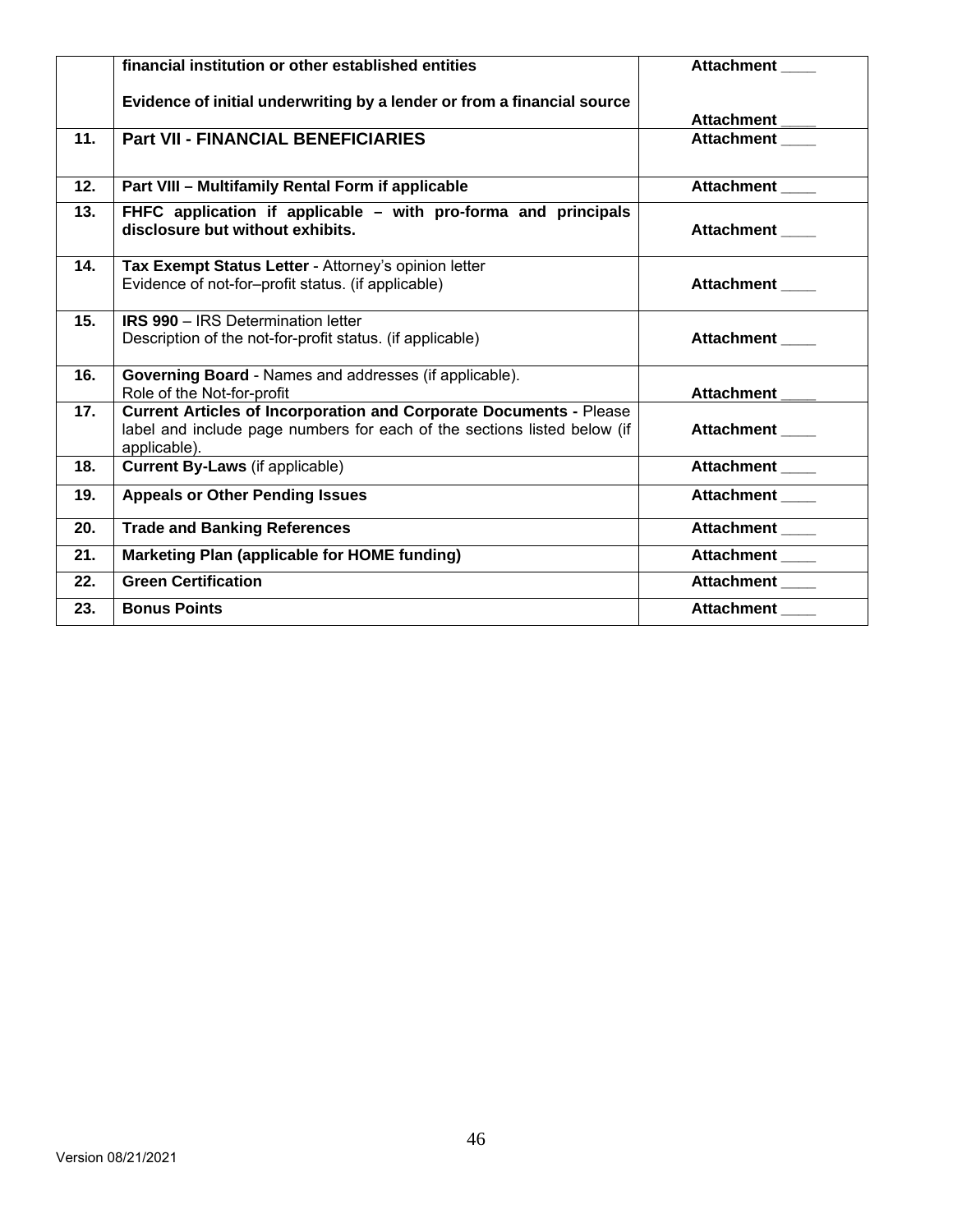# **PART I. GENERAL INFORMATION**

# **Applicant/Developer**

| 1. Applicant Information |                                                                                                                                                                                                                                |
|--------------------------|--------------------------------------------------------------------------------------------------------------------------------------------------------------------------------------------------------------------------------|
| Name of Applicant:       |                                                                                                                                                                                                                                |
| <b>Street Address:</b>   |                                                                                                                                                                                                                                |
| City:                    | State: Zip Code:                                                                                                                                                                                                               |
| Telephone:               | Facsimile: The Contract of the Contract of the Contract of the Contract of the Contract of the Contract of the Contract of the Contract of the Contract of the Contract of the Contract of the Contract of the Contract of the |
| E-Mail Address:          |                                                                                                                                                                                                                                |
| FEN:                     |                                                                                                                                                                                                                                |
|                          |                                                                                                                                                                                                                                |

2. If not yet obtained, provide a copy of the submitted application for the Federal Employer Identification Number and upload as an attachment labeled "FEIN Number \_\_\_\_."

a. Is the Applicant a legally formed entity qualified to do business in the State of Florida as of the Application Deadline? *Provide the required documentation and upload as an attachment labeled and clearly identified*.

Yes No

b. Is the Applicant a limited partnership or limited liability company?

- o Limited Partnership
- o Limited Liability Company

c. Is the Applicant applying as a not-for-profit organization?

Yes No

If the answer is "Yes," the Applicant must respond to (I) and (II) below. If the answer is "No," skip not-for-profit status questions and proceed to question 3 below.

(I) Provide the following documentation:

- Attorney's opinion letter and upload as an attachment and clearly identified.
- IRS determination letter and upload as an attachment and clearly identified.

(II) Answer the following questions:

• Is the Applicant a Public Housing Authority created by Section 421.04, Florida Statutes?

Yes No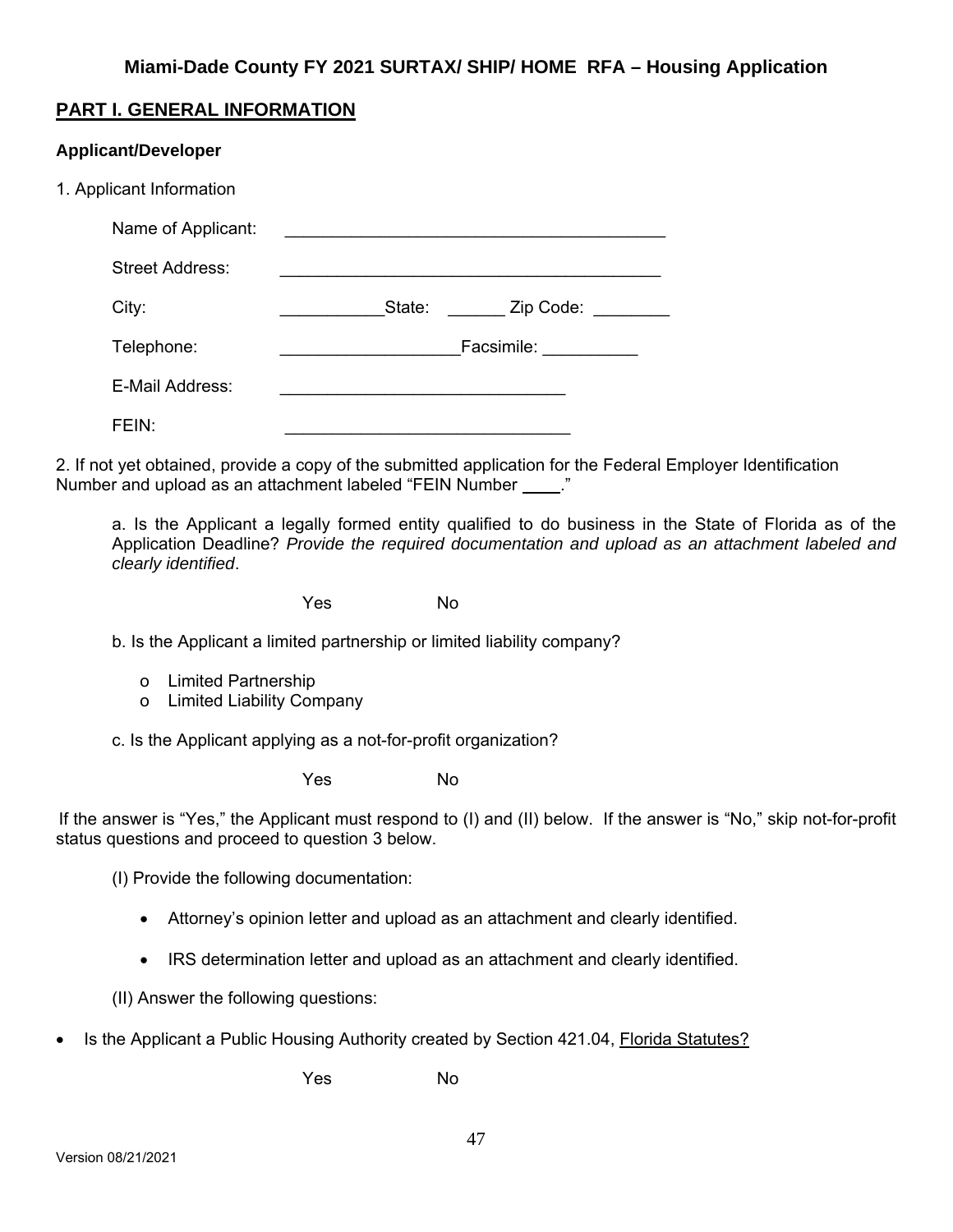• Is the applicant or one of its general partners a not-for-profit entity that is an affiliate of a public housing authority created by Section 421.04, Florida Statutes?

Yes No

 Is the applicant or one of its general partners a Public Housing Authority or incorporated as a not-for-profit entity pursuant to Chapter 617, Florida Statutes, or similar state statutes if incorporated outside Florida?

Yes No

 If "no", is the applicant or one of its general partners a wholly-owned subsidiary of a not-for-profit entity formed pursuant to Chapter 617, Florida Statutes, or similar state statutes if incorporated outside Florida?

Yes No

Is the applicant or one of its general partners a  $501(c)(4)$  not-for-profit entity; or is the applicant or one of its general partners a wholly-owned subsidiary of a 501(c)(3) or 501(c)(4) not-for-profit entity?

Yes No

 Does the not-for-profit entity have an ownership interest, either directly or indirectly, in the general partner or general partnership interest or in the authorized member of the authorized member's interest in the applicant?

Yes No

If "Yes", state the percentage owned in the general partnership interest:

 $\sim$   $\%$ 

(i) Percentage of Developer's fee that will go to the not-for-profit entity:

 $\sim$   $\sim$   $\sim$   $\sim$ 

(ii) Provide the description/explanation of the role of the not-for-profit entity and upload as a labeled attachment.

(iii) Provide the names and addresses of the members of the governing board of the not-for-profit entity and upload as a labeled attachment.

(iv) Provide the Articles of Incorporation demonstrating that one of the purposes of the not-for-profit entity is to foster low-income housing as an uploaded clearly identified attachment.

(v) Year not-for-profit entity was incorporated.

 $\overline{\phantom{a}}$  (yyyy)

(vi) Is the not-for-profit entity affiliated with or controlled by a for-profit entity within the meaning of Section 42(h), Internal Revenue Code?

Yes No

If "Yes," state name of the for-profit entity and what is the percentage of partnership.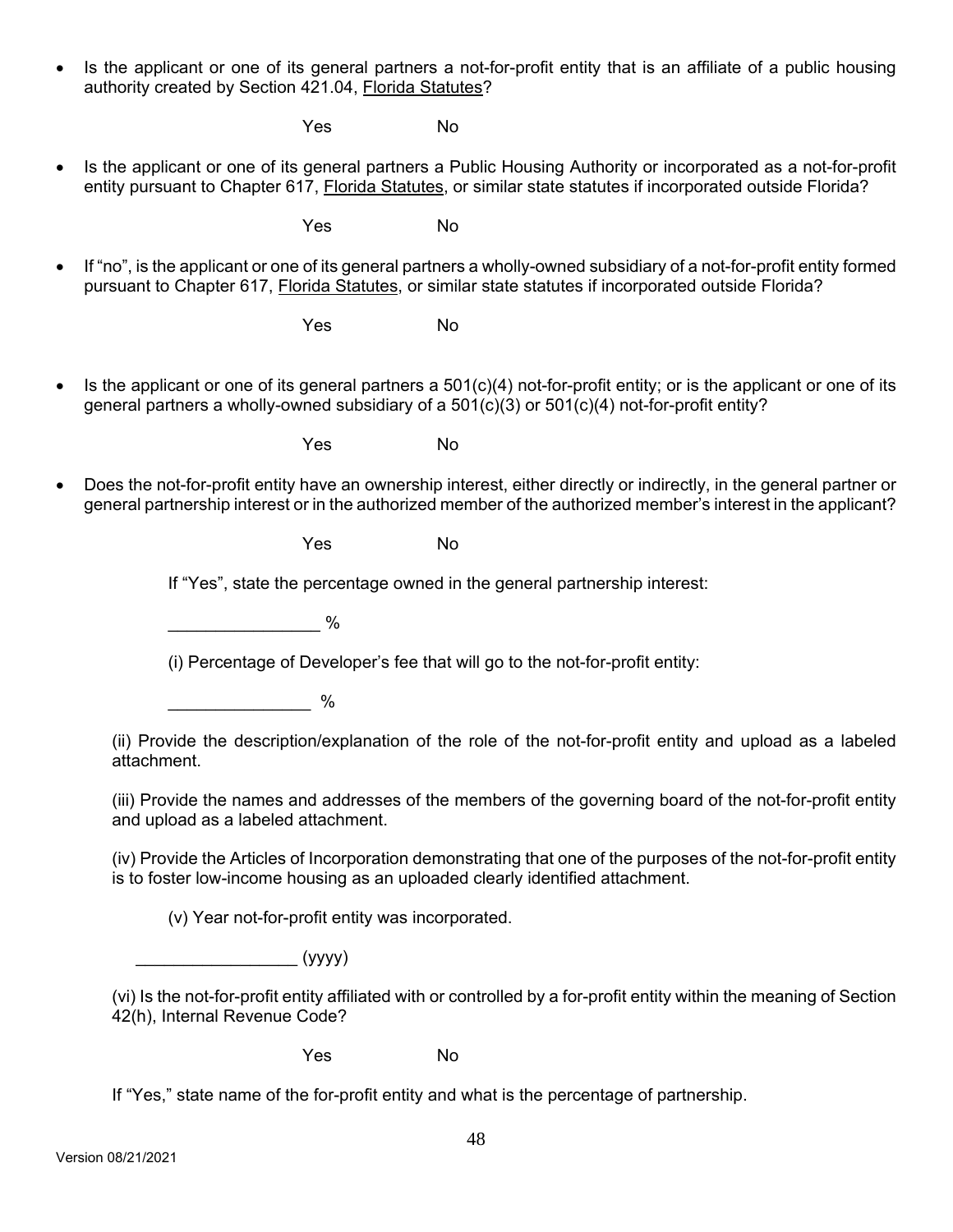3. General and Limited Partner(s), Officers, Directors and Shareholders

For a Limited Partnership, provide a list of the limited partner(s), and the officers, directors, members, and shareholders of the general partner(s) as of the application deadline, and upload as a clearly identified attachment.

For a Limited Liability Company, provide a list of the member(s), and the officers, directors, members, and shareholders of majority-in-interest or elected authorized member(s) as of the application deadline, and upload as a clearly identified attachment. This list must include warrant holders and/or option holders of the proposed development.

For all other entities, provide a list of the officers and directors as of the application deadline, and upload as a clearly identified attachment.

4. Contact Person for this Application

| Telephone: ______________________________ |  |
|-------------------------------------------|--|
|                                           |  |
| Relationship to<br>Applicant: Applicant:  |  |

## **PART II. DEVELOPMENT TEAM**

| 1. Developer or principal of Developer                              |                              |  |  |  |  |  |
|---------------------------------------------------------------------|------------------------------|--|--|--|--|--|
|                                                                     |                              |  |  |  |  |  |
| <b>Street Address:</b>                                              |                              |  |  |  |  |  |
| City:                                                               | State: Zip Code:             |  |  |  |  |  |
| Telephone:                                                          | Facsimile: <b>Facsimile:</b> |  |  |  |  |  |
| E-Mail Address:                                                     |                              |  |  |  |  |  |
|                                                                     |                              |  |  |  |  |  |
| a. Corporate name(s) of each Developer (include all co-Developers): |                              |  |  |  |  |  |

 $\overline{\phantom{a}}$  ,  $\overline{\phantom{a}}$  ,  $\overline{\phantom{a}}$  ,  $\overline{\phantom{a}}$  ,  $\overline{\phantom{a}}$  ,  $\overline{\phantom{a}}$  ,  $\overline{\phantom{a}}$  ,  $\overline{\phantom{a}}$  ,  $\overline{\phantom{a}}$  ,  $\overline{\phantom{a}}$  ,  $\overline{\phantom{a}}$  ,  $\overline{\phantom{a}}$  ,  $\overline{\phantom{a}}$  ,  $\overline{\phantom{a}}$  ,  $\overline{\phantom{a}}$  ,  $\overline{\phantom{a}}$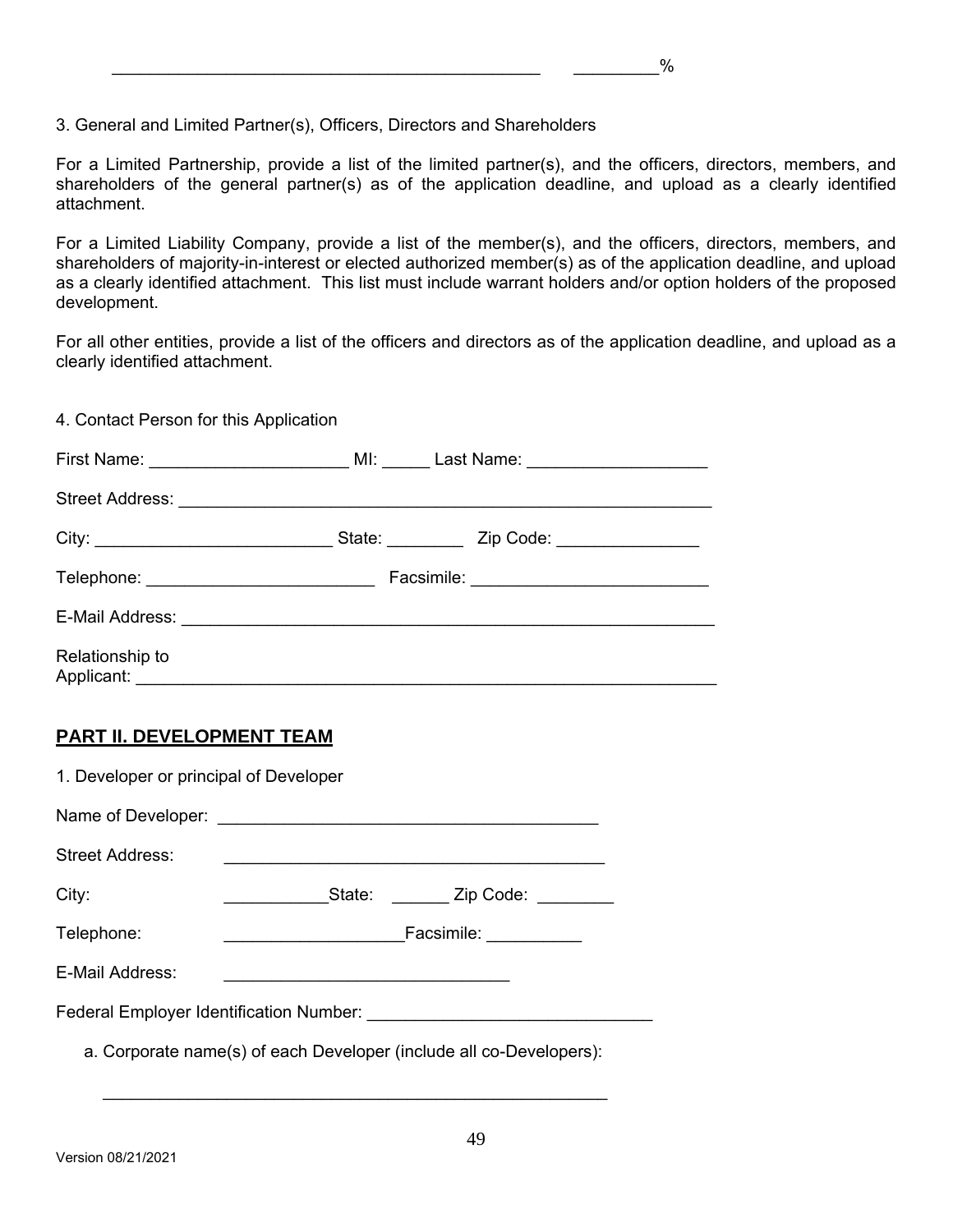b. Provide the prior experience for each developing entity in a chart and upload as a clearly identified attachment.

- 2. Management agent or principal of management agent
	- a. Provide the management agent's prior experience chart and upload as a clearly identified attachment.
- 3. General contractor or principal of general contractor

 a. Provide the General Contractor's name and prior experience chart and upload as a clearly identified attachment.

 b. Is the construction company a subsidiary of the developing entity or does the Developer have an ownership interest in the construction company?

Yes No

4. Architect or Engineer

a. Provide the executed Architect or Engineer Certification form and upload as a clearly identified attachment. Non-Housing Credit (NHC) Applicants shall provide a copy of a current license of the Architect or Engineer.

5. Attorney

a. Housing Credit (HC) Applicants – provide the executed Attorney HC Certification form and upload as a clearly identified attachment. NHC Applicants shall provide a copy of a current license of the Attorney.

6. Accountant:

a. Provide the executed Accountant Certification form and upload as a clearly identified attachment. NHC Applicant shall provide a copy of a current license of the Accountant.

7. Service Provider for Assisted Living Facility (ALF) Development only:

a. Provide the executed Service Provider or Principal of Service Provider Certification form and upload as a clearly identified attachment.

b. Provide the Service Provider's or principal of Service Provider's Prior Experience Chart and upload as a clearly identified attachment.

8. Developer Experience

Please provide a list of all completed housing developments within the last 10 years and upload as a clearly identified attachment

a. Include name of Developer and development, complete address, folio number, year completed, number of units, uploaded as a clearly identified attachment.

b. Provide color photographs of all completed developments, uploaded as a clearly identified attachment.

c. Provide certificates of occupancy for all completed projects. To receive points, certificates of occupancy must clearly identify the development, number of units and the location. Temporary certificates of occupancy will not be considered.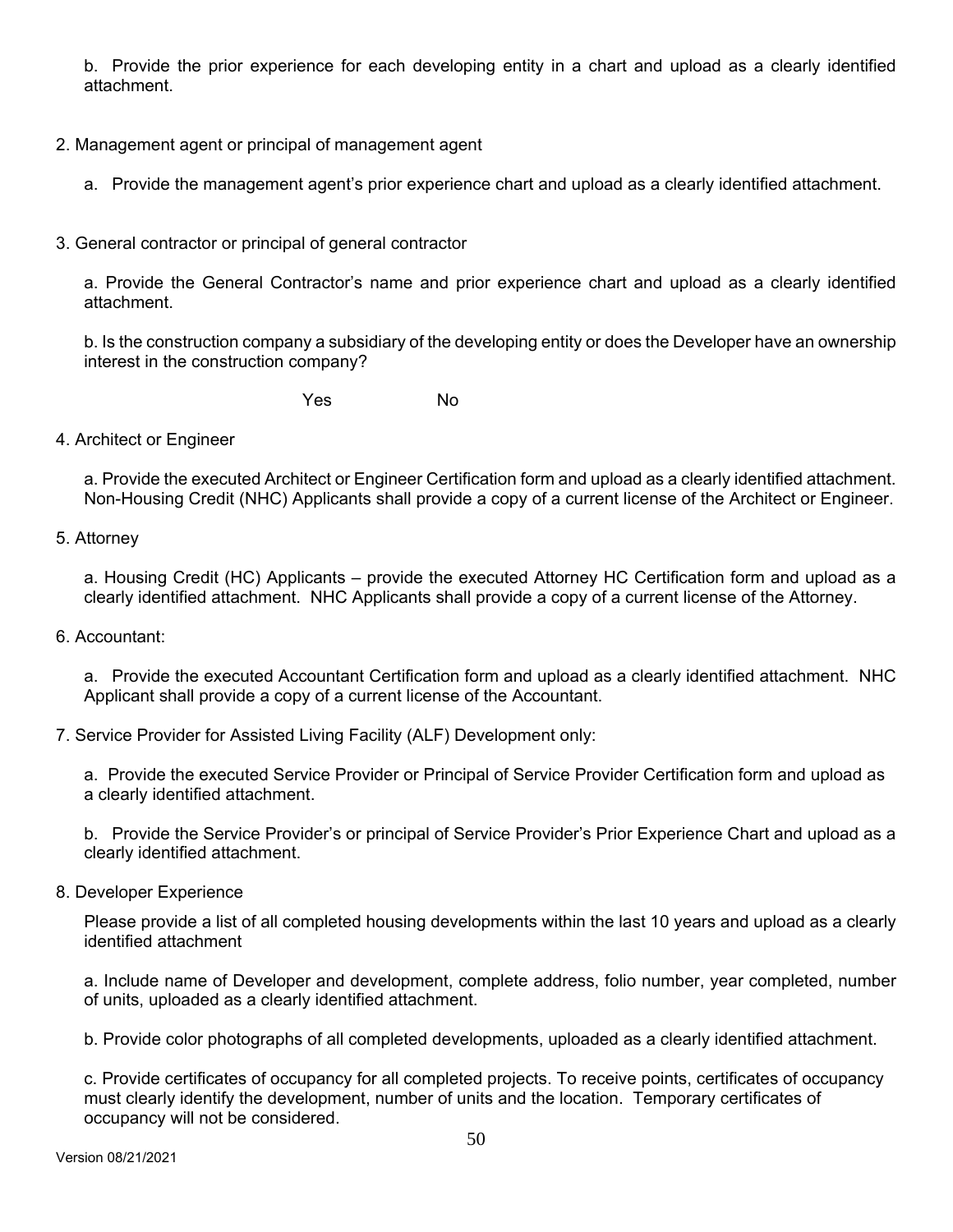- 9. Organizational and Financial Capacity Organizations must demonstrate that they are fiscally sound and have the skills and experience required to achieve the proposed activity. Applicant (Developer, Developer Principal or Sponsor) must provide Audited Financial Statements or a Certified Financial Statement, certified by an independent 3<sup>rd</sup> party auditor, which cannot be performed by an affiliate or staff member. The time frame for which the information remains proprietary is limited per the language in F.S. 119.071(1)b(2). – *This is a minimum threshold requirement. Please upload as a clearly identified attachment.*
- 10. Banking and Trade references must be uploaded as a clearly identified attachment.

## **PART III. DEVELOPMENT (Scope)**

1. Name of Development and description of the proposed project:

2. Location of Development Site: (if there are multiple sites, please attached a separate list with address and folio numbers).

| Street Address: |        |           |  |  |  |  |
|-----------------|--------|-----------|--|--|--|--|
| City:           | State: | Zip Code: |  |  |  |  |
| Folio #         |        |           |  |  |  |  |

\_\_\_\_\_\_\_\_\_\_\_\_\_\_\_\_\_\_\_\_\_\_\_\_\_\_\_\_\_\_\_\_\_\_\_\_\_\_\_\_\_\_\_\_\_\_\_\_\_\_\_\_\_\_\_\_\_\_\_\_\_\_\_\_\_\_\_\_\_\_\_\_\_\_\_\_\_\_\_\_

\_\_\_\_\_\_\_\_\_\_\_\_\_\_\_\_\_\_\_\_\_\_\_\_\_\_\_\_\_\_\_\_\_\_\_\_\_\_\_\_\_\_\_\_\_\_\_\_\_\_\_\_\_\_\_\_\_\_\_\_\_\_\_\_\_\_\_\_\_\_\_\_\_\_\_\_\_\_\_\_

\_\_\_\_\_\_\_\_\_\_\_\_\_\_\_\_\_\_\_\_\_\_\_\_\_\_\_\_\_\_\_\_\_\_\_\_\_\_\_\_\_\_\_\_\_\_\_\_\_\_\_\_\_\_\_\_\_\_\_\_\_\_\_\_\_\_\_\_\_\_\_\_\_\_\_\_\_\_\_\_

\_\_\_\_\_\_\_\_\_\_\_\_\_\_\_\_\_\_\_\_\_\_\_\_\_\_\_\_\_\_\_\_\_\_\_\_\_\_\_\_\_\_\_\_\_\_\_\_\_\_\_\_\_\_\_\_\_\_\_\_\_\_\_\_\_\_\_\_\_\_\_\_\_\_\_\_\_\_\_\_

a. Will the development consist of scattered sites?

Yes No

If "Yes," for each of the sites provide the address, total number of units, and a latitude and longitude coordinate and upload as a clearly identified attachment.

- b. Local Jurisdiction:
	- 1. Name of local jurisdiction where development is located:

3. Will this development require rehabilitation as a historic building?

Yes No

 $\mathcal{L} = \{ \mathcal{L}_1, \mathcal{L}_2, \ldots, \mathcal{L}_n \}$ 

If "Yes," answer questions (a) and (b) below:

a. Date the development originally placed in service:

 $\mu$  (mm/dd/yyyy)

 $\mathbf{a}$  and  $\mathbf{a}$  and  $\mathbf{a}$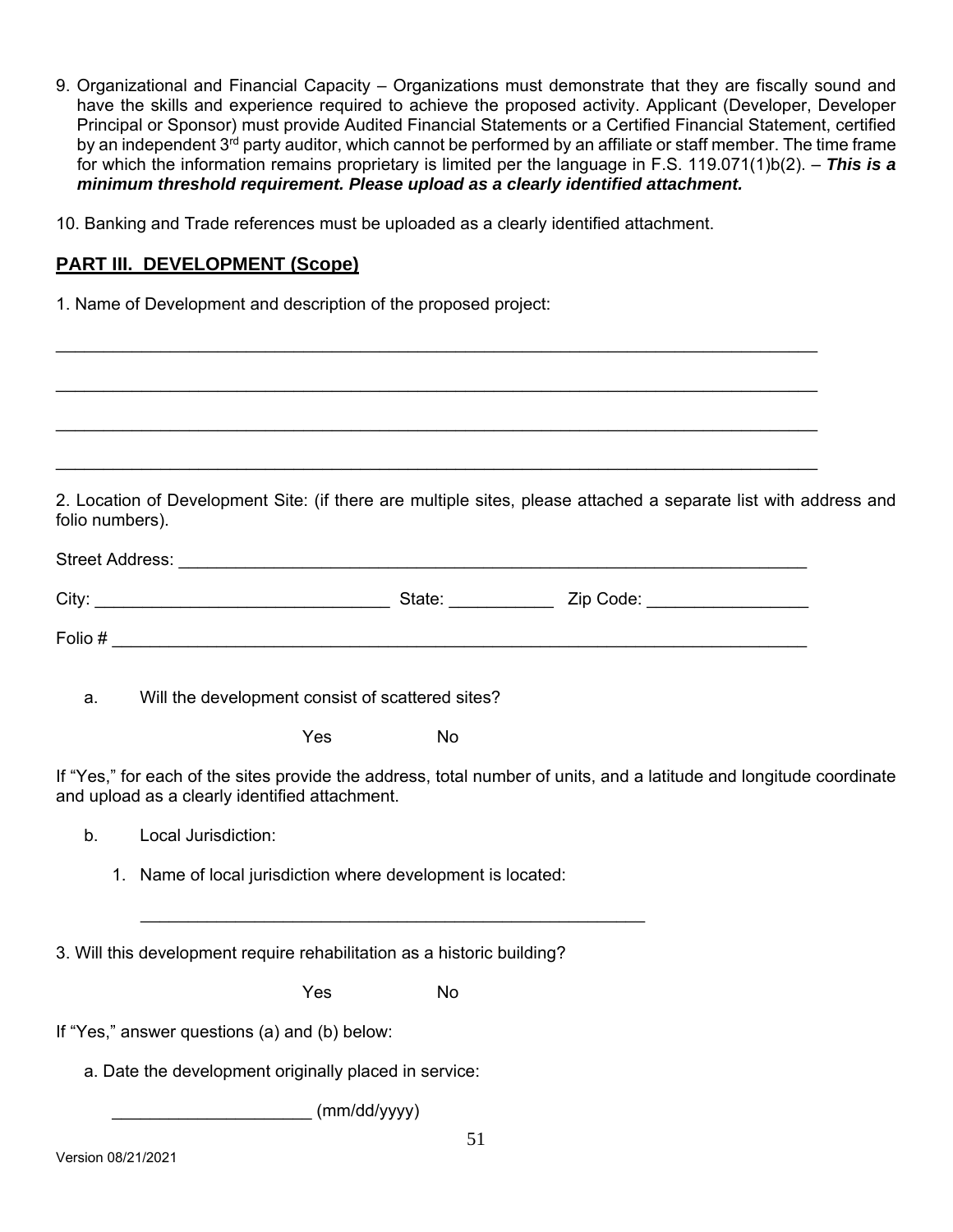b. Date and cost of last rehabilitation:

 $(mm/dd/yyyy)$  Cost: \$

- 4. Development Category
- a. Select one category

 New Construction (where 100% of the units are new construction) for FHFC applicants at least 51% of the units are New Construction

 Rehabilitation (where at least 51% of the units are Rehabilitation) Redevelopment

5. Development Type

 Multi Family Rental Housing Garden Apartment **Townhouses**  High-Rise (a building comprised of 7 or more stories) Condominium

 Duplexes/Quadraplexes Mid-Rise with Elevator (a building comprised of 4, 5, or 6 stories) Single Room Occupancy (SRO) Other Specify: \_\_\_\_\_\_\_\_\_\_\_\_\_\_\_\_\_

## **PART IV ABILITY TO PROCEED**

In this section, please upload clearly identified supporting documentation as attachments:

1. Approved Construction Plans and Specifications, an accompanying Soils Report and accompanying Phase I Environmental Site Assessment include as a clearly identified attachment.

2. Evidence of Site Control. Does the organization/applicant have documented site control**? Site control is a minimum threshold requirement to receive funding.** Applicant must demonstrate site control by providing one of the following documents for each site:

- Provide a recorded deed or recorded certificate of title and include as a clearly identified attachment; or
- Provide a copy of the dated and fully executed long-term lease include as a clearly identified attachment; or
- Provide a dated and fully executed contract for purchase and sale for the subject property and include as a clearly identified attachment; for purposes of this RFA a fully executed contract for purchase and sale, of the subject property, must be dated through December 31<sup>st</sup> 2021 or have extension options in place to extend the contract through closing
- Other indications of site control such as an executed Option to Purchase or Clerk certified local government resolution. However, it is the responsibility of the Developer to meet all minimum threshold requirements of FHFC, if applicable; include as a clearly identified attachment.
- Provide a list of all addresses and folio numbers for the project site and **attach color photos** of the site/structure (including roof and interior) and include as a clearly identified attachment. Include a completed 40 year certification (if existing building is not 40 years old or on vacant land, this does not apply); completed architectural/engineering plans; approved building and construction permits from the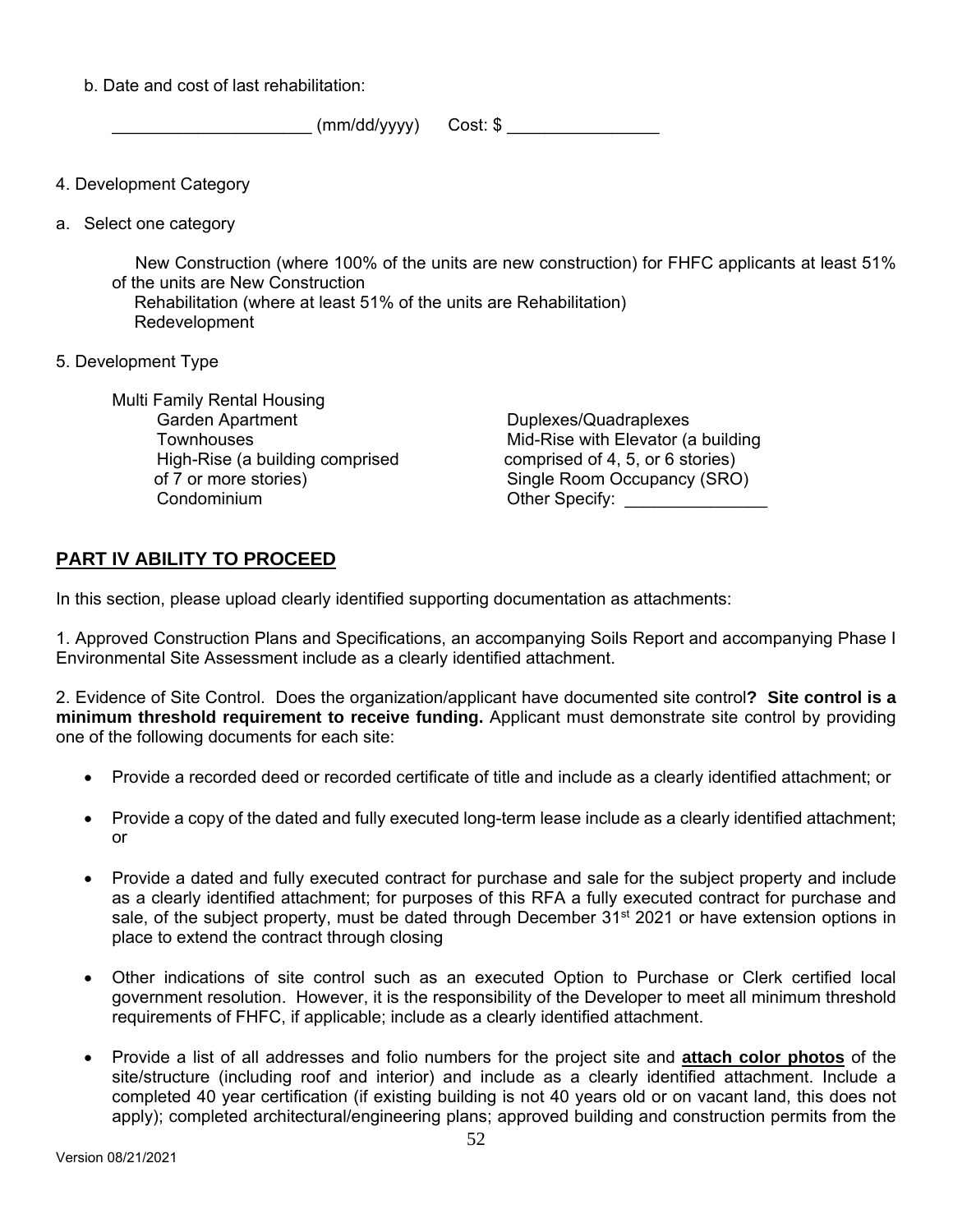respective municipality and/or county for the proposed project. Property must be free of any Building Code violations and if there are existing violations a copy of the violation(s) must be provided from the municipality with a plan of how they will be addressed.

| <b>Site Address</b> | <b>Folio Number</b> |
|---------------------|---------------------|
|                     |                     |
|                     |                     |
|                     |                     |
|                     |                     |
|                     |                     |
|                     |                     |
|                     |                     |
|                     |                     |
|                     |                     |
|                     |                     |

If there are multiple sites, please attached a separate list with address and folio numbers.

3. Evidence of Infrastructure Availability. PHCD reserves the right to determine the appropriateness of documents submitted by the applicant.

- Electricity Provide a verification letter from the future provider of electricity to the site; and/or provide an electrical bill for service to the subject property and include as a clearly identified attachment. And/or provide FHFC's Verification of Availability of Infrastructure Electricity form.
- Water Provide a verification letter from the future provider of water to the site; and/or provide a water bill for service to the subject property and include as a clearly identified attachment. And/or provide FHFC's Verification of Availability of Infrastructure Water form.
- Sewer, Package Treatment or Septic Tank Provide a letter from the future sewer service provider; or a copy of a sewer bill for service to the subject property and include as a clearly identified attachment. And/or provide FHFC's Verification of Availability of Infrastructure Sewer Capacity, Package Treatment or Septic Tank form.
- Roads Provide a letter from the appropriate local government verifying that the development can be served by existing roads, or that new roads can be built to serve the development. And/or provide FHFC's Verification of Availability of Infrastructure – Roads form.

4. Evidence of Appropriate Zoning/Evidence of RER Pre-Application Meeting. For applications with proposed development sites in unincorporated Miami-Dade County or sites located within municipalities, RER's Pre-Application process may be followed. Pre-Application forms are included in the attachments to this RFA. Applicants are advised to contact RER Development Services at (305) 375-1806 or dpnz@miamidade.gov for further information.

 New Construction Development/Redevelopment – Provide a copy of the Pre-Application meeting information submitted to the Department of Regulatory and Economic Resources and the response memorandums received from county departments; provide documentation that the proposed development is consistent with local zoning and land use regulations and include as a clearly identified attachment. Or, provide either 1) FHFC's Local Government Verification form that Development is Consistent with Zoning; and/or 2) FHFC's Land Use Regulations and Local Government Verification form that Permits are not Required for this Development. Official documentation from the municipality will serve as verification as well.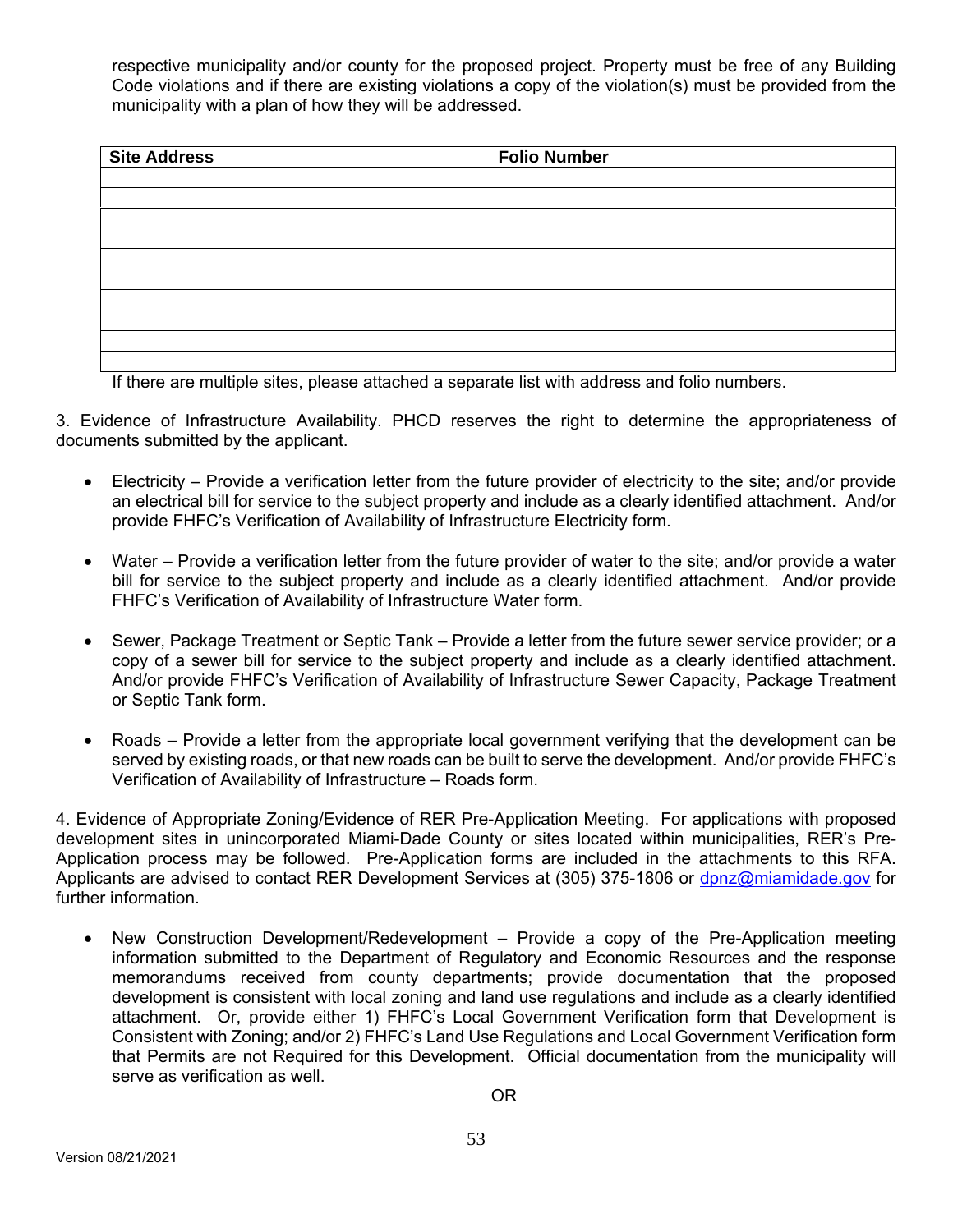Rehabilitation/Substantial Rehabilitation Developments – Provide a copy of the Pre-Application meeting information submitted to the Department of Regulatory and Economic Resources and the response memorandums received from county departments; provide documentation that the proposed development is consistent with local zoning and land use regulations and include as a clearly identified attachment. Or, provide FHFC's Local Government Verification form that Development is Consistent with Zoning; and/or FHFC's Land Use Regulations and Local Government Verification form that Permits are not Required for this Development.

## **PART V. DEMOGRAPHIC COMMITMENT AND SET-ASIDES**

1. Demographic Targets

|    | a. Elderly                                                                                                    |           |
|----|---------------------------------------------------------------------------------------------------------------|-----------|
|    | Is the proposed development an Assisted Living Facility (ALF)?                                                |           |
|    |                                                                                                               | No        |
|    | Will the proposed Development serve Elderly residents 55 or over?                                             |           |
|    |                                                                                                               | <b>No</b> |
| b. | Homeless                                                                                                      |           |
|    | Will the proposed Development set aside units for homeless persons?                                           |           |
|    |                                                                                                               | No        |
|    | <b>SINGLES ONLY</b>                                                                                           |           |
|    | <b>FAMILIES ONLY</b>                                                                                          |           |
|    | SINGLES AND FAMILIES                                                                                          |           |
|    |                                                                                                               |           |
|    | c. Family - Development will serve the general population.                                                    |           |
|    |                                                                                                               | No        |
| d. | <b>Disability</b>                                                                                             |           |
|    | Will the proposed Development serve persons with disabilities?                                                |           |
|    |                                                                                                               | <b>No</b> |
|    | If yes, specify the number of units _______ and percentage of units ______ set-aside for<br>disabled persons. |           |

2. Income Targeting. **Points will not be awarded if requested documentation is not included in application and if items are not clearly checked.**

Project will result in (check all that apply):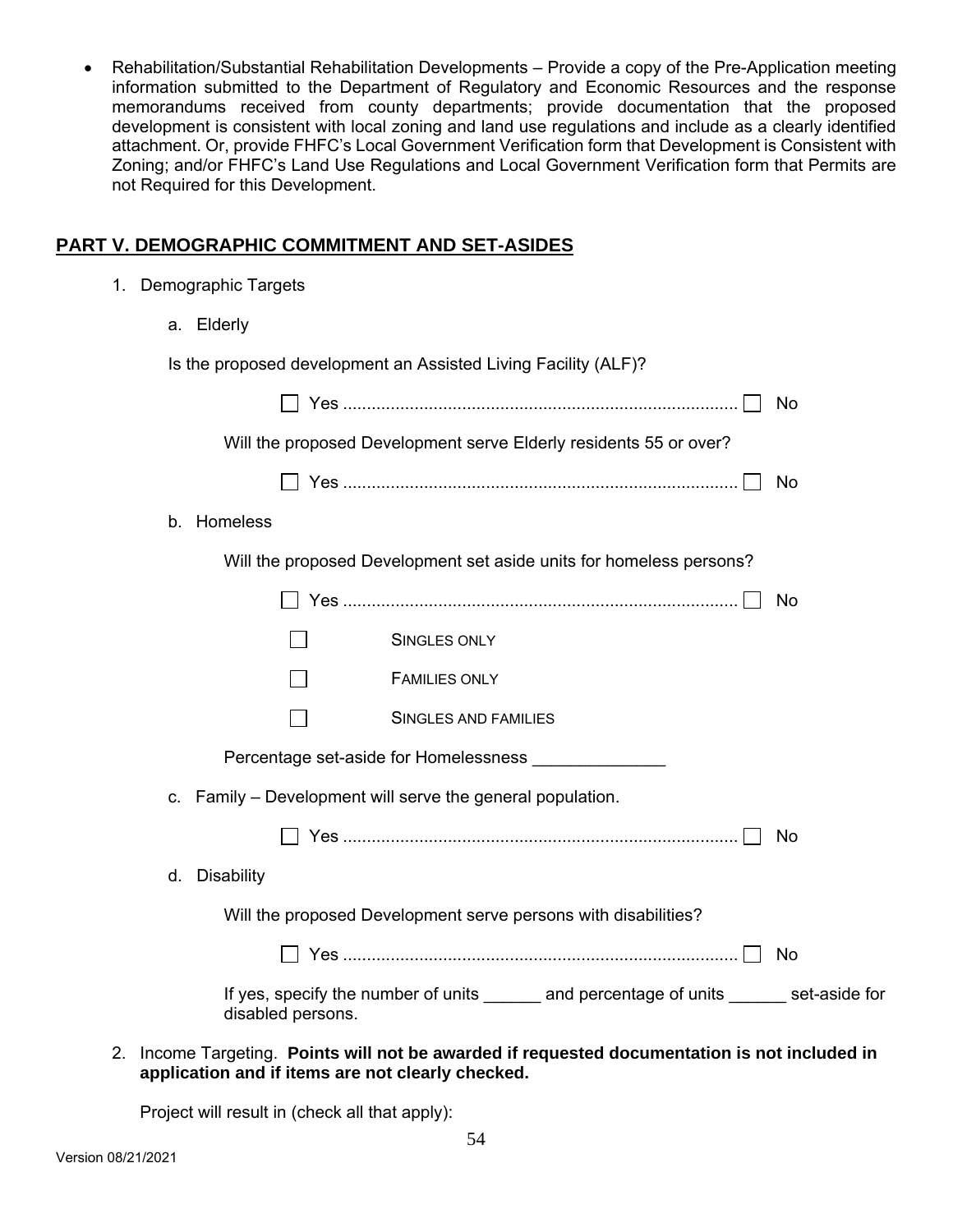Mixed-income residential housing, which includes units affordable to persons with incomes of 80% or less of AMI. Indicate % you will be providing:

| Market rate units          | ₩ |
|----------------------------|---|
| Workforce units            | % |
| Moderate income units      | % |
| Low Income units           | % |
| Very low income units      | % |
| Extremely low income units | % |

- Housing units located within  $\frac{1}{2}$ ,  $\frac{1}{4}$ , or 1/10 mile of rapid transit facilities, (i.e., Metrorail); or if project is located within  $\frac{1}{2}$ ,  $\frac{1}{4}$ , or 1/10 mile of the South Miami-Dade Transitway; and/or if project is located within  $\frac{1}{2} \frac{1}{4}$ , or 1/10 mile of a corridor shown on the Strategic Miami Area Rapid Transit Corridors (SMART) Plan. Include a map indicating that the project is within  $\frac{1}{2}$ ,  $\frac{1}{4}$ , or 1/10 mile of transit stop.
- Specify the number of units reserved management or service units, which are not affordable units
- 3. Set-Aside Commitments
	- A set-aside of 10% or more of units that is affordable to households at 33% or less of AMI. Units at 33% rents must be identified and included in 30-year pro forma.

Rental only:

An operating reserve for rental assistance for projects that set aside 10% or more of the units for households at 33% or less of AMI (the operating reserve must be shown in project's capital budget with an allowed source to fund the reserve. Funding from this RFA cannot be utilized for an operating reserve).

# **PART VI. FINANCING**

**Applicants must submit a total budget and upload as a clearly labeled attachment, including a list of all committed funds for the proposed project.** Budget section must include a sources and uses statement; evidence of leveraged funding, such as award letters, signed affidavits, and/or letters of firm commitment; and utility allowance chart.

When completing the budget all appropriate fees must be included.

Project development costs (including fees and soft costs) should reflect a pro-rata share of the total funding awarded by the County and other funding sources. If the project receives funding from the County from multiple funding years (i.e., 2019 and 2020 funding), Developer fees shall be prorated in accordance with the terms of the respective funding years, the Request for Applications and the respective applications for funding submitted to the County. The County's funds may not be used to pay a greater portion of the Developer Fee than the portion of the County's loan to the overall development cost absent the consent of the County. Developer fees must be reflective of actual construction completed. No part of the Developer fee can be disbursed until all loan closing conditions have been met. Under no circumstances will Miami-Dade County reimburse Developers for costs incurred on the development prior to an executed written agreement and loan closing with recorded documents in effect.

Funding Commitments should be uploaded attached and clearly labeled by commitments. They must be signed showing offer and/or acceptance.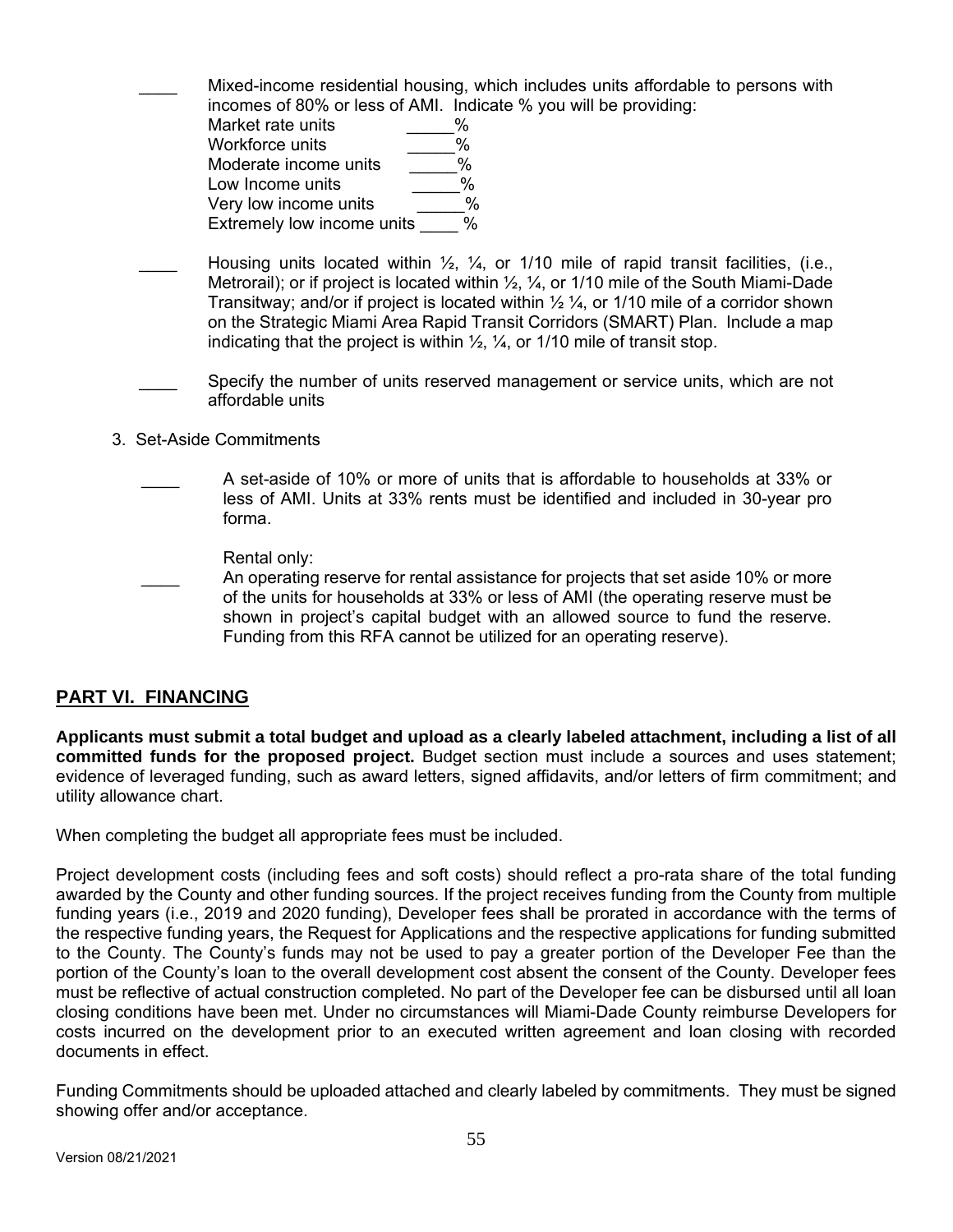For purposes of this RFA, evidence of a firm commitment includes the following:

- Award letter or invitation to underwriting from FHFC
- Board approved allocation

Documented evidence of funding commitment from an industry recognized financial institution or other established entities (e.g., Philanthropic foundations, etc.)

Documented evidence of initial underwriting by a lender or from a financial source

# **Applicants may use this section OR use the FHFC form for operating budgets and pro-formas.**

## **DEVELOPMENT COST PRO FORMA**

| <b>PROJECT COST</b>                           | <b>Costs</b> |
|-----------------------------------------------|--------------|
| <b>Actual Construction Cost</b>               |              |
| Demolition                                    |              |
| <b>New Units</b>                              |              |
| <b>Rehab of Existing Rental Units</b>         |              |
| <b>Accessory Buildings</b>                    |              |
| <b>Recreational Amenities</b>                 |              |
| Rehab of Existing Common Areas                |              |
| *Other (explain in detail)                    |              |
| <b>A1. Actual Construction Cost</b>           |              |
| Contingency (explain in detail)               |              |
| A1.1 Sub-Total                                |              |
| A1.2 General Contractor Fee cannot exceed 14% |              |
| <b>A1.3 Total Actual Construction Cost</b>    |              |

| <b>Financial Cost</b>                       |  |
|---------------------------------------------|--|
| <b>Construction Loan Credit Enhancement</b> |  |
| <b>Construction Loan Interest</b>           |  |
| <b>Construction Loan Origination Fee</b>    |  |
| <b>Bridge Loan Interest</b>                 |  |
| <b>Bridge Loan Origination Fee</b>          |  |
| Permanent Loan Credit Enhancement           |  |
| Permanent Loan Origination Fee              |  |
| Reserves Required By Lender                 |  |
| <b>A2. Total Financial Cost</b>             |  |

| <b>General Development Cost</b>   |  |
|-----------------------------------|--|
| <b>Accounting Fees</b>            |  |
| Appraisal                         |  |
| Architect's Fee - Design          |  |
| Architect's Fee - Supervision     |  |
| <b>Builder's Risk Insurance</b>   |  |
| <b>Building Permit</b>            |  |
| Brokerage Fees - Land             |  |
| Brokerage Fees - Building         |  |
| Closing Costs - Construction Loan |  |
| Closing Costs - Permanent Loan    |  |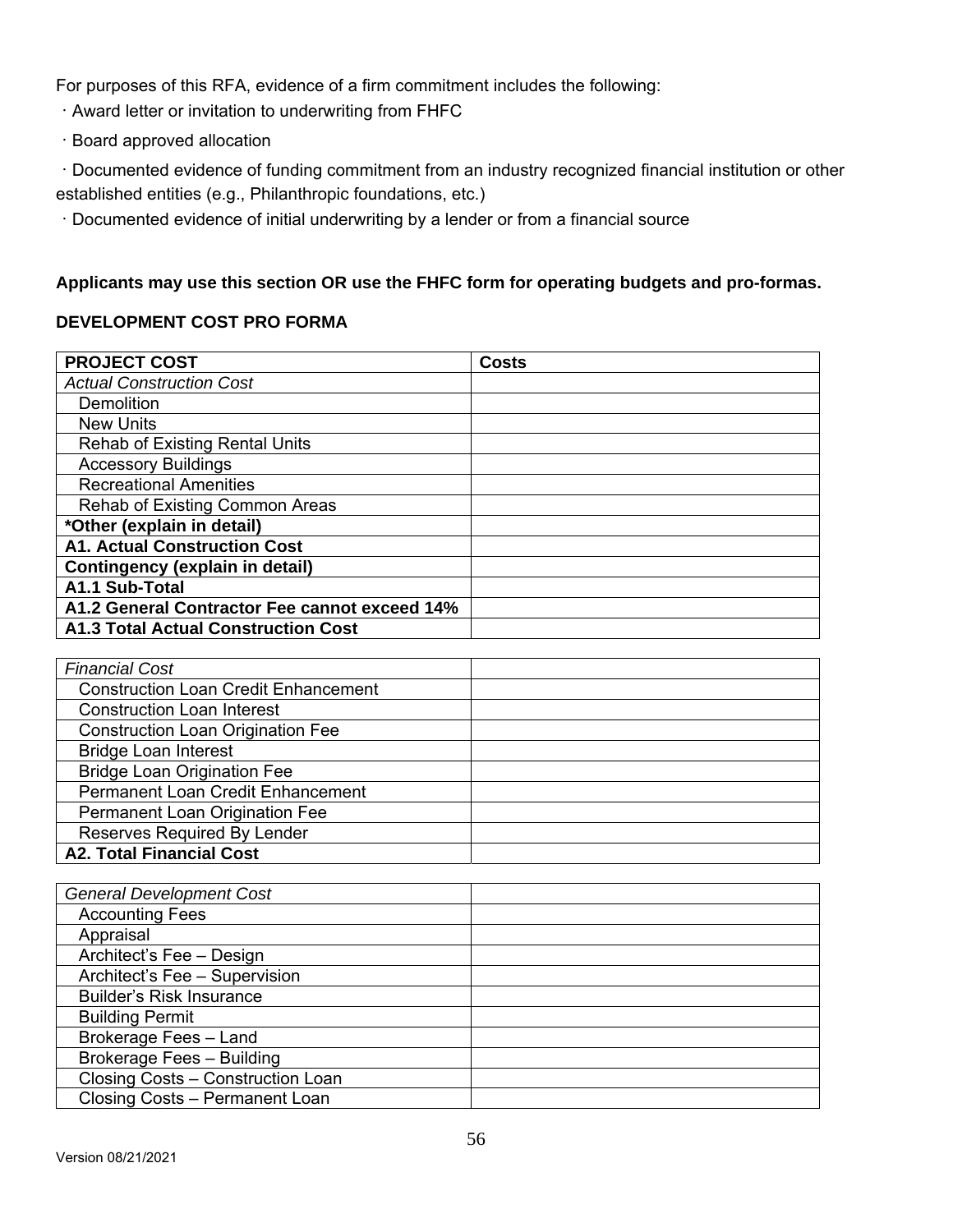| <b>Engineering Fee</b>               |  |
|--------------------------------------|--|
| <b>Environmental Fee</b>             |  |
| <b>Environmental Report</b>          |  |
| *Impact Fees (list in detail)        |  |
| <b>Inspection Fees</b>               |  |
| Insurance                            |  |
| Legal Fees                           |  |
| <b>Market Study</b>                  |  |
| Marketing/Advertising                |  |
| <b>Property Taxes</b>                |  |
| Soil Test Report                     |  |
| Survey                               |  |
| <b>Title Insurance</b>               |  |
| <b>Utility Connection Fee</b>        |  |
| *Other (explain in detail)           |  |
| *Contingency (7) (explain in detail) |  |
| A3. Total General Development Cost   |  |
|                                      |  |

# **B. Development Cost (A1.3+A2+A3)**

**C. Developer's Fee** 

| ACQUISITION COST OF EXISTING        |  |
|-------------------------------------|--|
| DEVELOPMENTS (EXCLUDING LAND)       |  |
| <b>Existing Buildings</b>           |  |
| Developer Fee on Existing Buildings |  |
| *Other (explain in detail)          |  |
| <b>D. Total Acquisition Cost</b>    |  |
|                                     |  |

| <b>LAND COST</b>          |  |
|---------------------------|--|
| <b>E. Total Land Cost</b> |  |
|                           |  |

# **F. Total Development Cost (B+C+D+E)**

Explanation of Other costs.

| <b>Actual Construction Cost - Other</b> | <b>Amount</b> | <b>Description</b> |
|-----------------------------------------|---------------|--------------------|
|                                         |               |                    |
|                                         |               |                    |
|                                         |               |                    |
| <b>General Development Cost - Other</b> | <b>Amount</b> | <b>Description</b> |
|                                         |               |                    |
|                                         |               |                    |
|                                         |               |                    |
| <b>Acquisition Cost - Other</b>         | <b>Amount</b> | <b>Description</b> |
|                                         |               |                    |
|                                         |               |                    |
|                                         |               |                    |

## **CONSTRUCTION OR REHABILITATION ANALYSIS**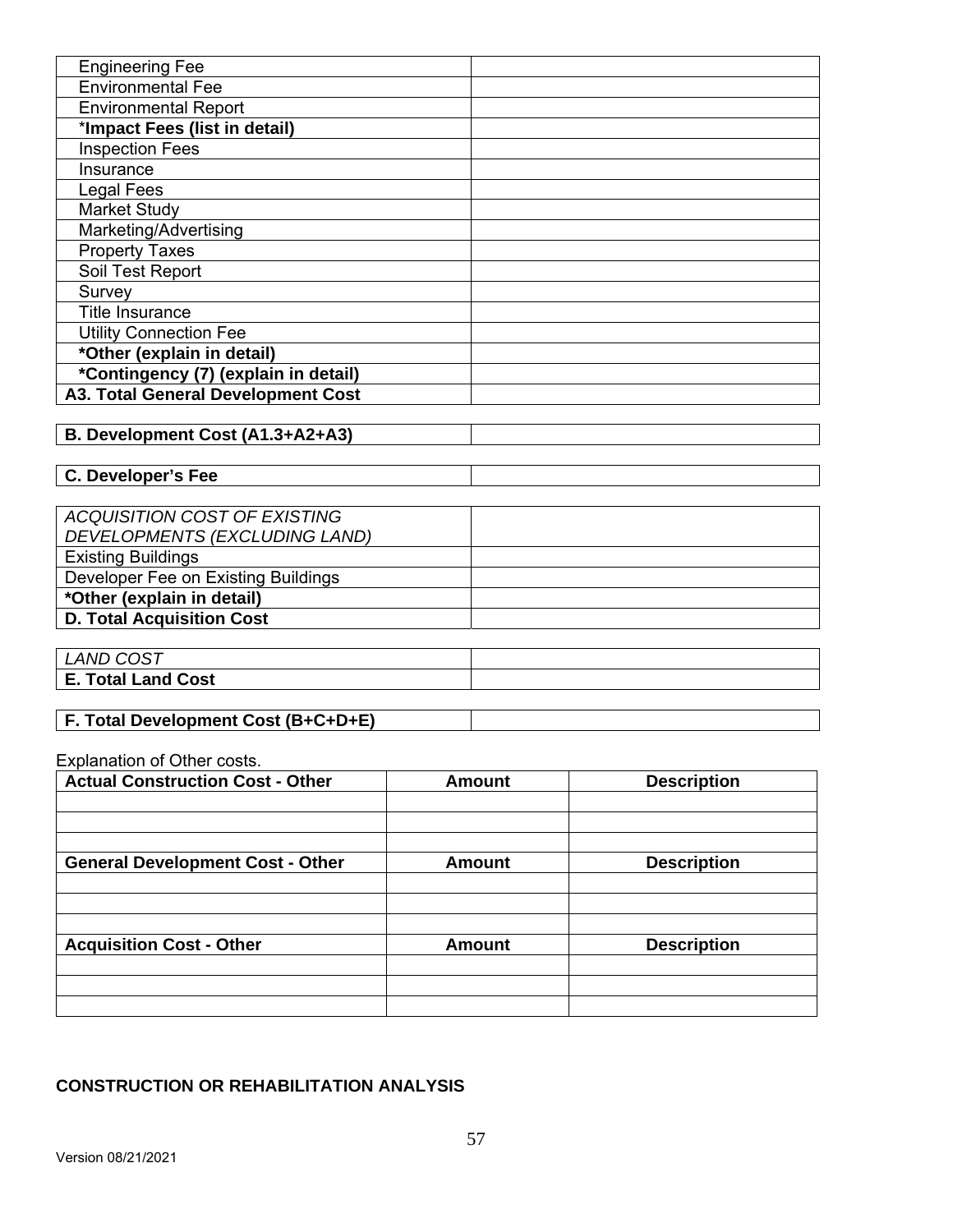|                                    | <b>Amount</b> | <b>Documentation Attached</b> |
|------------------------------------|---------------|-------------------------------|
| A. Total Development Cost          |               |                               |
| <b>B. Sources</b>                  |               |                               |
| <b>County Funds</b>                |               |                               |
| <b>First Mortgage Financing</b>    |               |                               |
| Second Mortgage Financing          |               |                               |
| Third Mortgage Financing           |               |                               |
| Deferred Developer Fee             |               |                               |
| Grants                             |               |                               |
| Equity - Partner's Contribution    |               |                               |
| Other:                             |               |                               |
| Other:                             |               |                               |
| <b>Total Sources</b>               |               |                               |
| C. Financing Shortfall (A minus B) |               |                               |

#### **PERMANENT ANALYSIS**

|                           | Amount | <b>Documentation Attached</b> |
|---------------------------|--------|-------------------------------|
| A. Total Development Cost |        |                               |
| <b>B. Sources</b>         |        |                               |
| C. County Funds Requested |        |                               |

## **PART VII. FINANCIAL BENEFICIARIES**

FINANCIAL BENEFICIARIES DISCLOSURE: Applicants seeking funds under this RFA must include and fully disclose any person or entity categorized as a financial beneficiary as defined by Rule 67-48.002, F.A.C.

#### **FAILURE TO ACCURATELY AND FULLY DISCLOSE ALL REQUESTED INFORMATION WILL RESULT IN REJECTION OF THE APPLICATION.**

#### **Financial Beneficiary Disclosure for the proposed development to be uploaded attached and clearly labeled:**

On the chart below list the names of all persons or entities that are financial beneficiaries as defined by Rule 67- 48.002, F.A.C. in the proposed development excluding limited partner investors through housing credit syndication, third-party lenders, and third-party management agents for each application submitted.

| <b>Name of Financial Beneficiary</b> |  |  |
|--------------------------------------|--|--|
|                                      |  |  |
|                                      |  |  |
|                                      |  |  |
|                                      |  |  |
|                                      |  |  |
|                                      |  |  |
|                                      |  |  |
|                                      |  |  |
|                                      |  |  |
|                                      |  |  |

## **PART VIII - RENTS AND OPERATING PRO FORMA Upload as a clearly labeled attachment**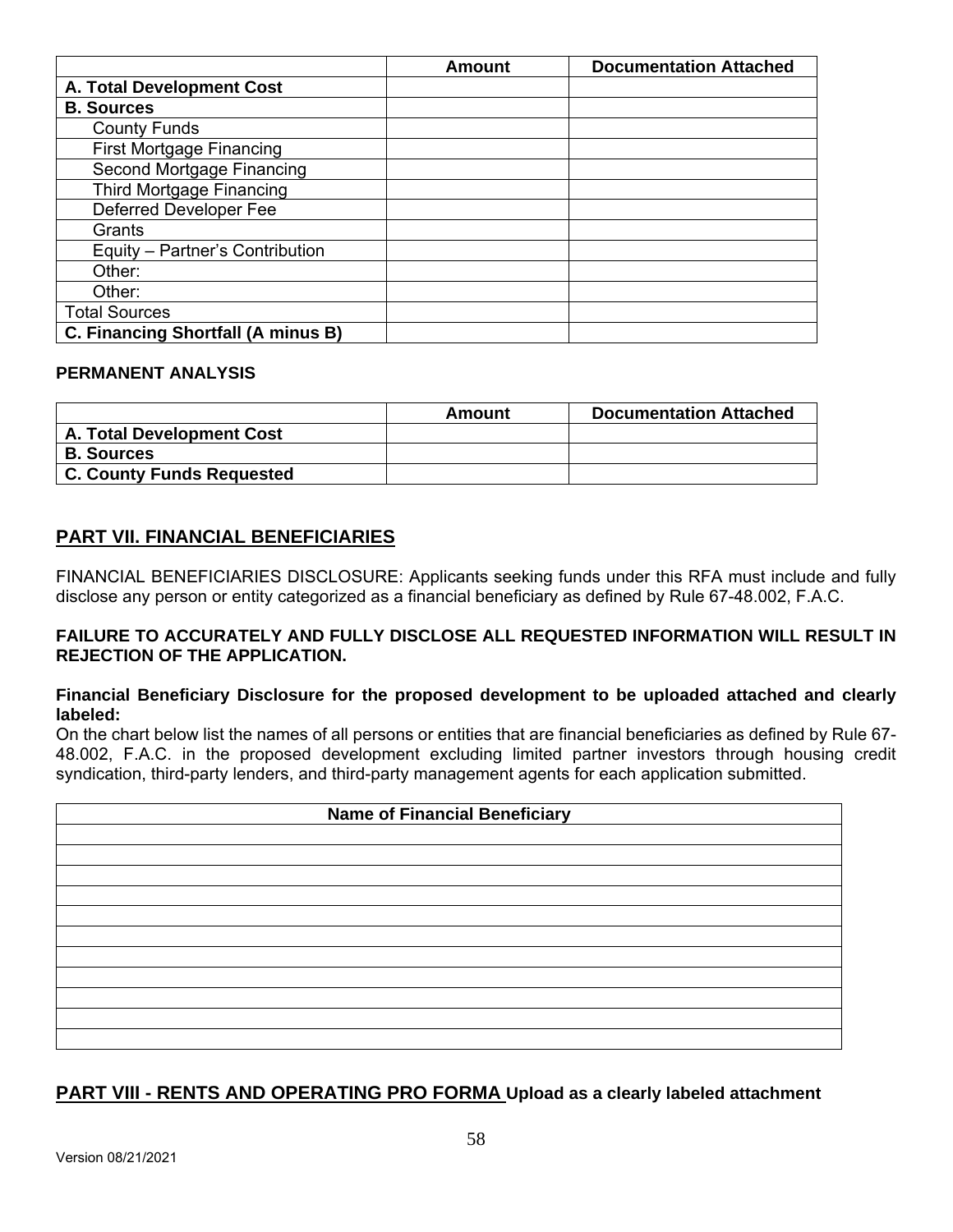## **A. Units and Rental Rates**

| <b>Miami-Dade County Assisted Units</b> |  |
|-----------------------------------------|--|
|-----------------------------------------|--|

|                          | A                           | B                       | C             | D                              | Е      | F                                | G                              | H                             |
|--------------------------|-----------------------------|-------------------------|---------------|--------------------------------|--------|----------------------------------|--------------------------------|-------------------------------|
| % of<br>Median<br>Income | Target<br>Tenant<br>$\star$ | # of<br><b>Bedrooms</b> | # of<br>Units | Sq. Ft.<br>of Living<br>Area** | Rent   | Tenant<br>Paid<br>Utility Allow. | Proposed<br><b>Net</b><br>Rent | <b>Net</b><br>Rent/Sq.<br>Ft. |
|                          |                             | $\mathbf 0$             |               |                                | \$     | \$                               | \$                             |                               |
|                          |                             |                         |               |                                | \$     | \$                               | \$                             |                               |
|                          |                             | $\overline{2}$          |               |                                | \$     | \$                               | \$                             |                               |
|                          |                             | 3                       |               |                                | \$     | \$                               | \$                             |                               |
|                          |                             | 4                       |               |                                | \$     | \$                               | \$                             |                               |
|                          |                             | 5                       |               |                                | \$     | \$                               | \$                             |                               |
|                          |                             | <b>TOTAL</b>            |               |                                | \$     | \$                               | \$                             |                               |
|                          |                             |                         |               |                                | Annual | <b>Income</b>                    | \$                             |                               |

**\***Homeownership only

#### **Non Miami-Dade County Assisted Units**

|                          | A                           | B                | $\mathbf c$   | D                            | Е      | F                                | G                              | Н                             |
|--------------------------|-----------------------------|------------------|---------------|------------------------------|--------|----------------------------------|--------------------------------|-------------------------------|
| % of<br>Median<br>Income | Target<br>Tenant<br>$\star$ | # of<br>Bedrooms | # of<br>Units | Sq. Ft.<br>of Living<br>Area | Rent   | Tenant<br>Paid<br>Utility Allow. | Proposed<br><b>Net</b><br>Rent | <b>Net</b><br>Rent/Sq.<br>Ft. |
|                          |                             | 0                |               |                              | \$     | \$                               | \$                             | \$                            |
|                          |                             |                  |               |                              | \$     | \$                               | \$                             | \$                            |
|                          |                             | 2                |               |                              | \$     | \$                               | \$                             | \$                            |
|                          |                             | 3                |               |                              | \$     | \$                               | \$                             | \$                            |
|                          |                             | $\overline{4}$   |               |                              | \$     | \$                               | \$                             | \$                            |
|                          |                             | 5                |               |                              | \$     | \$                               | \$                             | \$                            |
|                          |                             | <b>TOTAL</b>     |               |                              | \$     | \$                               | \$                             | \$                            |
|                          |                             |                  |               |                              | Annual | <b>Income</b>                    | \$                             |                               |

 **\*Codes for Target Tenant: H = Homeless; LWA = Living with AIDS; E = Elderly; D Disabled (other than LWA); F = Exiting Foster Care Youth.** 

**\*\*Living area should be defined as only air-conditioned spaces.** 

**NOTE: The information provided on this page will be used as the basis for contract compliance, should the development be funded.** 

#### **Rents and Operating Pro Forma**

#### **Operating Pro Forma**

1) Submit an operating pro forma for the proposed development with projects operating expenses and income. The operating pro forma must be attached, labeled and clearly identified.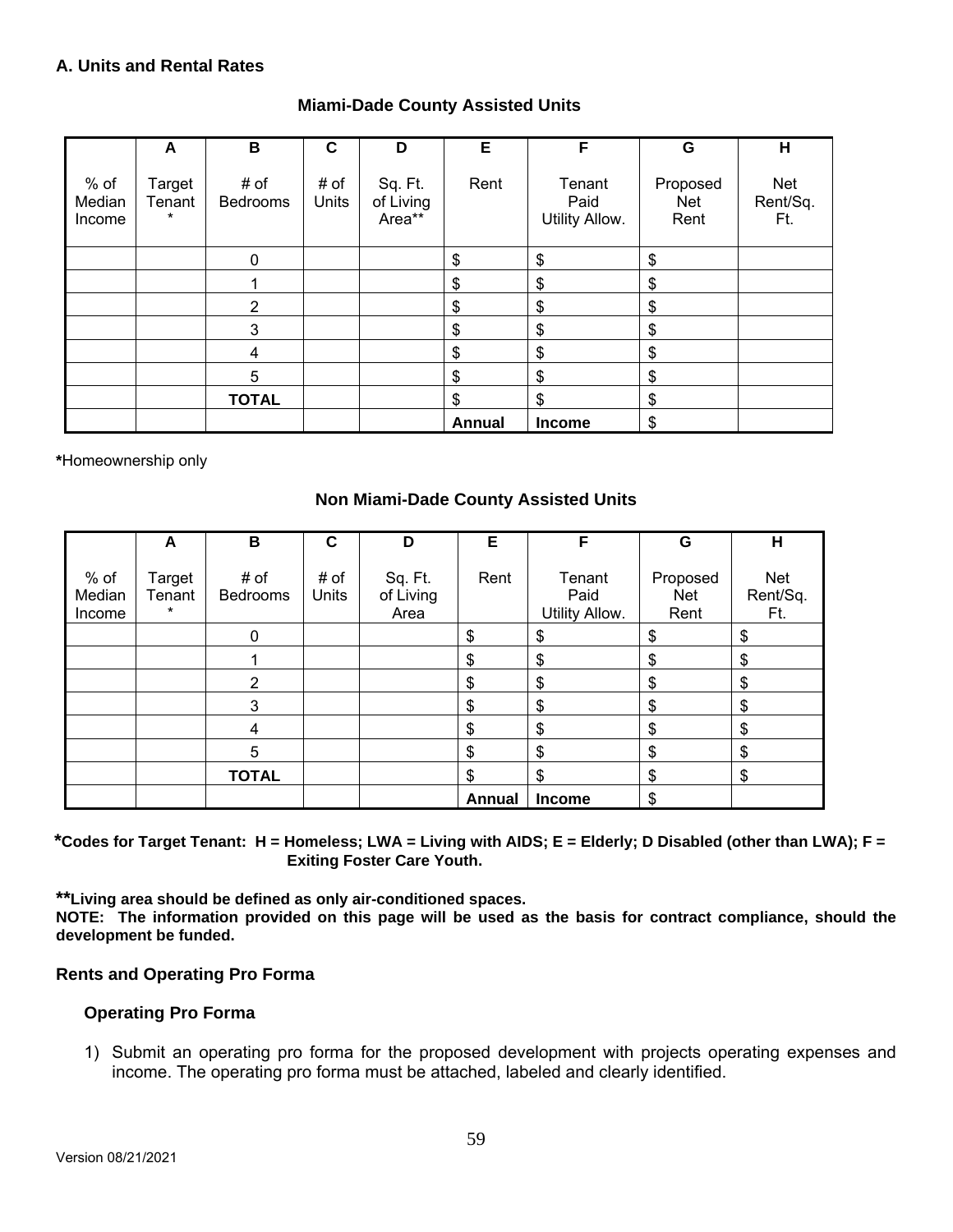- 2) If loan or other funding approval is in place, insert the actual interest rate(s), terms and assumptions used in obtaining the commitment.
- 3) Evidence of the figures used to obtain the commitment must be located directly behind this form, labeled and clearly identified with the funding source guidelines.

#### **USE THE FOLLOWING ASSUMPTIONS IF ALL SOURCES OF FUNDING ARE NOT FIRMLY COMMITTED WITH CORRESPONDING INTEREST RATE: (FOR RENTAL ONLY)**

- 1. Mortgage Rate: 6% (includes servicing fees)
- 2. Mortgage Term: 30-year amortization
- 3. Vacancy Rate: 6%
- 4. Annual Rental Income Increase Rate: 3%
- 5. Operating Reserves of 3%
- 6. Replacement Reserves of a minimum amount of \$300 per unit per annum; must be used for all developments
- 7. Minimum Operating Expenses are \$4,500 and the maximum operating expenses are \$6,250
- 8. Annual Expense Increase Rate is 4%

## **Rents and Operating Pro Forma**

**NOTE: Variances from the above assumptions may be made only if adequate data are attached hereto as an Exhibit to justify the exception**. If anticipated vacancy rates or annual expenses for a particular market area are higher, then the higher numbers should be used.

*If applicable, justification should be included and uploaded as a clearly identified attachment.* 

#### **Pro Forma Format**

Complete the Pro Forma Form shown below and project figures for New Construction which include Redevelopment and Rehabilitation developments for **30 years**. Attach a detailed explanation of all projections. *The detailed explanation of all projections should be included and uploaded as a clearly identified attachment.*

#### **Rental Forms Continued**

**Rents and Operating Pro Forma ("GAP" funding applications may use pro forma included in FHFC submittal).** 

#### **INCOME**

| <b>Gross Rental Income</b><br>(Attach rent schedule)<br>Other Income (specify source)                                      |  |
|----------------------------------------------------------------------------------------------------------------------------|--|
| Subtotal<br>Minus Vacancy (6% of Subtotal)                                                                                 |  |
| (A) INCOME                                                                                                                 |  |
| <b>OPERATING EXPENSES</b><br>Salaries<br>Repair and Maintenance<br>Utilities<br>Administration<br><b>Contract Services</b> |  |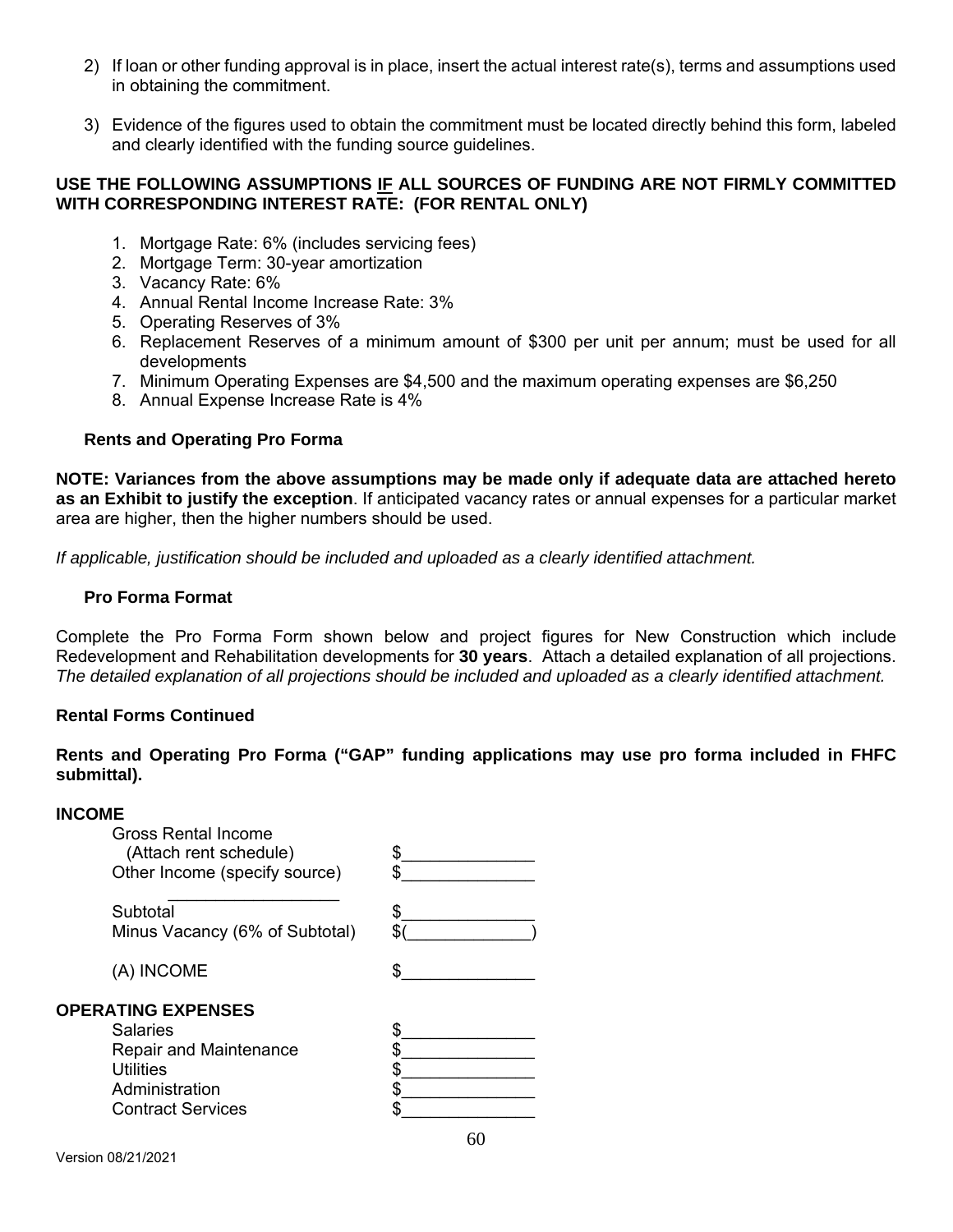| <b>Management Fees</b>            |  |
|-----------------------------------|--|
| Insurance                         |  |
| <b>Miscellaneous</b>              |  |
| <b>Real Estate Taxes</b>          |  |
| <b>Replacement Reserve</b>        |  |
| (B) EXPENSES                      |  |
| <b>NET OPERATING INCOME</b>       |  |
| (A) Income                        |  |
| (B) Expenses                      |  |
| Net Operating Income              |  |
| <b>DEBT SERVICE COVERAGE</b>      |  |
| (A) Net Operating Income          |  |
| <b>Annual Debt Service</b><br>(B) |  |
| for all mortgages                 |  |
| <b>Debt Service Ratio</b><br>(C)  |  |
| [Divide $(A)$ by $(B)$ ]*         |  |
|                                   |  |

If debt service coverage relies on other sources of funds in addition to net operating income, attach separate sheet(s) describing source of funds. *All attachment(s) should be uploaded and clearly identified.*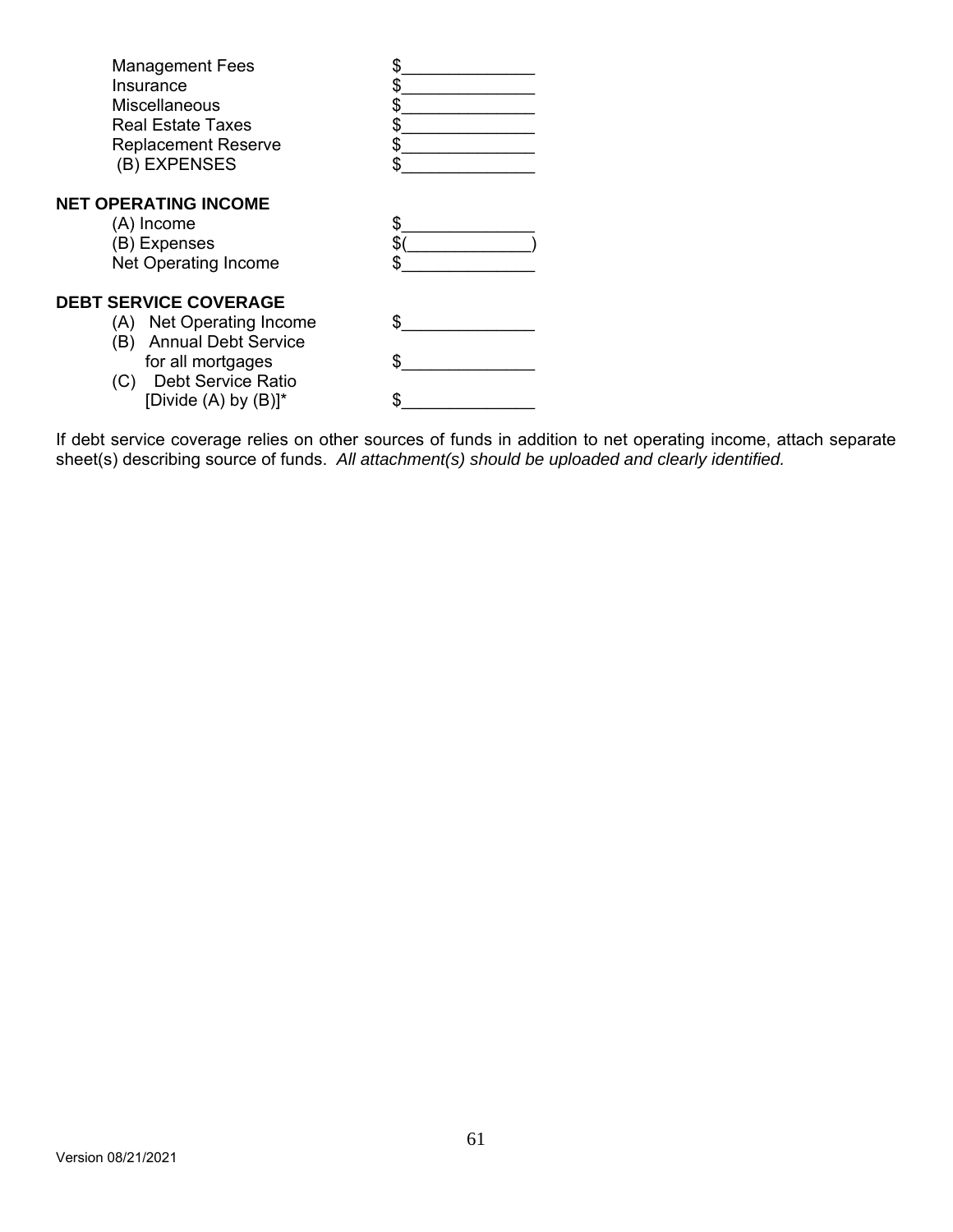| <b>COUNTYWIDE - MULTIFAMILY RENTAL</b>                                                                                                                                                                                                                                                                                                                                                                             |  |           |              |
|--------------------------------------------------------------------------------------------------------------------------------------------------------------------------------------------------------------------------------------------------------------------------------------------------------------------------------------------------------------------------------------------------------------------|--|-----------|--------------|
| <b>SCORING SHEET</b>                                                                                                                                                                                                                                                                                                                                                                                               |  |           | <b>SCORE</b> |
| 1. Ability to Proceed                                                                                                                                                                                                                                                                                                                                                                                              |  | 34 points |              |
| a. Does Applicant have documented Site Control THRESHOLD                                                                                                                                                                                                                                                                                                                                                           |  |           |              |
| Yes                                                                                                                                                                                                                                                                                                                                                                                                                |  | Passes    |              |
|                                                                                                                                                                                                                                                                                                                                                                                                                    |  | Threshold |              |
| <b>No</b>                                                                                                                                                                                                                                                                                                                                                                                                          |  | Fails     |              |
|                                                                                                                                                                                                                                                                                                                                                                                                                    |  | Threshold |              |
| b. Has public approval, such as land use, zoning and variances been<br>obtained to carry out the project?                                                                                                                                                                                                                                                                                                          |  |           |              |
| Yes                                                                                                                                                                                                                                                                                                                                                                                                                |  | 12 points |              |
| <b>No</b>                                                                                                                                                                                                                                                                                                                                                                                                          |  | 0 points  |              |
| c. Is there appropriate infrastructure or access to infrastructure for this<br>project? (i.e,. water and sewer connections, roadway access, and electric<br>service)                                                                                                                                                                                                                                               |  |           |              |
| Yes                                                                                                                                                                                                                                                                                                                                                                                                                |  | 10 points |              |
| <b>No</b>                                                                                                                                                                                                                                                                                                                                                                                                          |  | 0 points  |              |
| d. Permit Documents (New Construction only)                                                                                                                                                                                                                                                                                                                                                                        |  |           |              |
| <b>Master Permit Issuance</b>                                                                                                                                                                                                                                                                                                                                                                                      |  | 10 points |              |
| Permit ready letter w/approved construction plans                                                                                                                                                                                                                                                                                                                                                                  |  | 8 points  |              |
| Copy of building process number                                                                                                                                                                                                                                                                                                                                                                                    |  | 6 points  |              |
| d. Permit Documents (Rehabilitation of existin g structures)                                                                                                                                                                                                                                                                                                                                                       |  |           |              |
| <b>Master Permit Issuance</b>                                                                                                                                                                                                                                                                                                                                                                                      |  | 8 points  |              |
| Permit ready letter w/approved construction plans                                                                                                                                                                                                                                                                                                                                                                  |  | 6 points  |              |
| Copy of building process number                                                                                                                                                                                                                                                                                                                                                                                    |  | 2 points  |              |
| e. Copy of fully executed GC contract                                                                                                                                                                                                                                                                                                                                                                              |  | 2 points  |              |
| 2. County subsidy including Surtax, CDBG, HOME, GOB or other County<br>resources and funding requested in current application on a per unit basis.                                                                                                                                                                                                                                                                 |  | 16 points |              |
| Less than or equal to \$25,000 per unit                                                                                                                                                                                                                                                                                                                                                                            |  | 16 points |              |
| $$25,001 - $40,000$ per unit                                                                                                                                                                                                                                                                                                                                                                                       |  | 12 points |              |
| \$40,001 - \$50,000 per unit                                                                                                                                                                                                                                                                                                                                                                                       |  | 10 points |              |
| Greater than \$50,000 per unit                                                                                                                                                                                                                                                                                                                                                                                     |  | 8 points  |              |
| 3. Mixed Income Projects - Ratio of low-moderate to market rate rental units<br>provided                                                                                                                                                                                                                                                                                                                           |  | 12 points |              |
| 65% unrestricted/15% moderate/20% very low                                                                                                                                                                                                                                                                                                                                                                         |  | 12 points |              |
| 45% unrestricted/15% moderate/20% low /20% very low                                                                                                                                                                                                                                                                                                                                                                |  | 12 points |              |
| 70% unrestricted/10% moderate/20% very low                                                                                                                                                                                                                                                                                                                                                                         |  | 9 points  |              |
| 50% unrestricted/10% moderate/40% very low                                                                                                                                                                                                                                                                                                                                                                         |  | 9 points  |              |
| 80% unrestricted/20% very low                                                                                                                                                                                                                                                                                                                                                                                      |  | 7 points  |              |
| 60% unrestricted/40% very low                                                                                                                                                                                                                                                                                                                                                                                      |  | 7 points  |              |
| 90% at or below 60% AMI                                                                                                                                                                                                                                                                                                                                                                                            |  | 4 points  |              |
| 100% at or below 60% AMI (or up to 80% AMI using LIHTC income                                                                                                                                                                                                                                                                                                                                                      |  | 4 points  |              |
| averaging or workforce housing)                                                                                                                                                                                                                                                                                                                                                                                    |  |           |              |
| 4. Experience of Development Team (based on RFA submittal)<br>For purposes of scoring, to receive points for developer experience applicant must<br>provide proof of unit development including certificate of occupancy. If a developer<br>can demonstrate proof of "recent experience" additional points will be awarded.<br>Specify if the experience on a development by development basis is for multi-family |  | 17 points |              |
| or homeownership.                                                                                                                                                                                                                                                                                                                                                                                                  |  |           |              |
| a. Units completed with Certificate of Occupancy                                                                                                                                                                                                                                                                                                                                                                   |  |           |              |
| More than 1000 units                                                                                                                                                                                                                                                                                                                                                                                               |  | 15 points |              |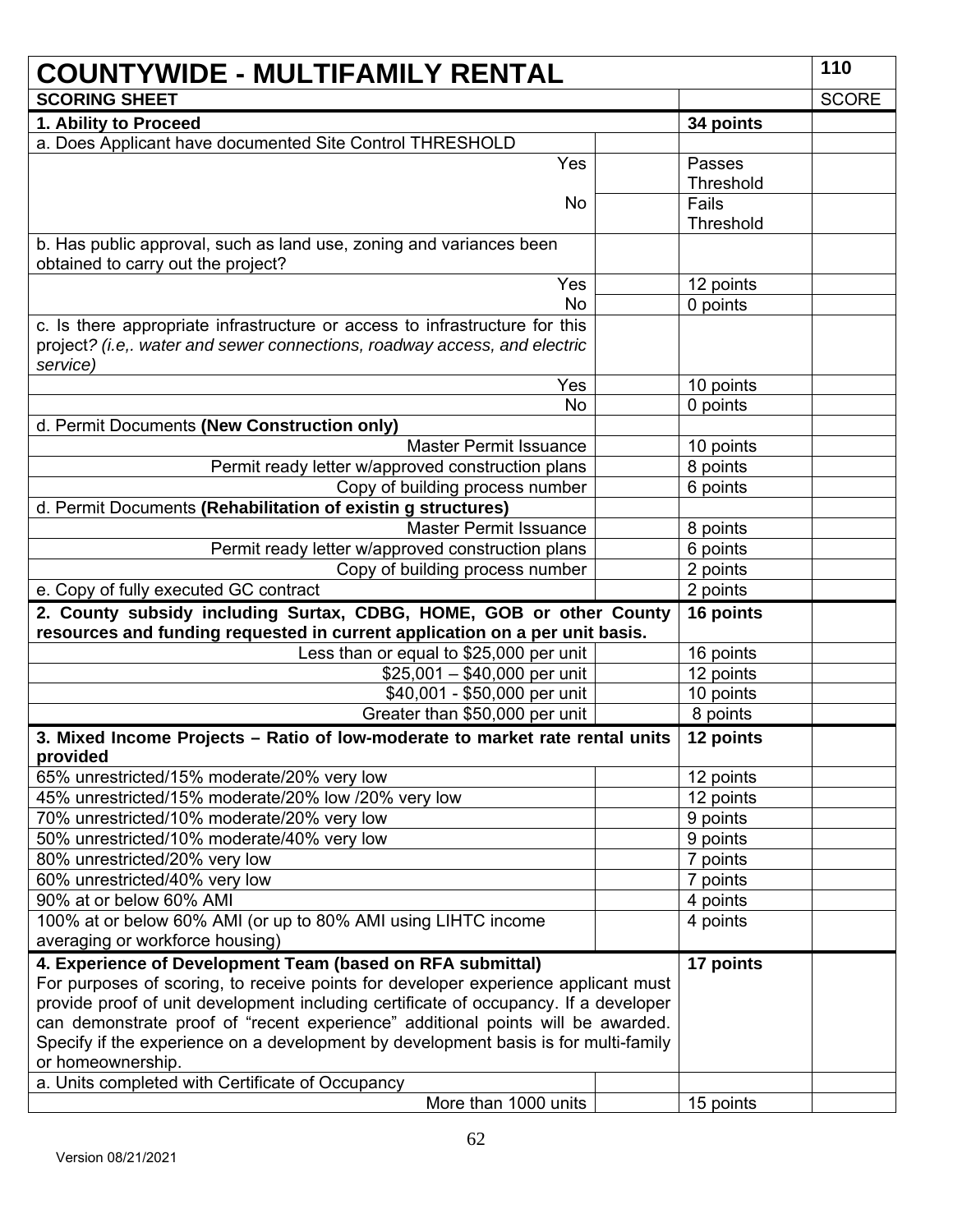| 700-999 units                                                                                                                                    | 12 points            |    |
|--------------------------------------------------------------------------------------------------------------------------------------------------|----------------------|----|
| 500-699 units                                                                                                                                    | 9 points             |    |
| 200-499 units                                                                                                                                    | 7 points             |    |
| 100-199 units                                                                                                                                    | 5 points             |    |
| 50-99 units                                                                                                                                      | 3 points             |    |
| 25-49 units                                                                                                                                      | 2 points             |    |
| Less than 25 units                                                                                                                               | 1 point              |    |
| b. Recent Experience - Projects completed within the last 4 years<br>(based on units counted above)                                              |                      |    |
| 51% or more of the units                                                                                                                         | 2 points             |    |
| Less than 51% of the units                                                                                                                       | 0 points             |    |
| 5. Set Asides for Extremely Low Income (ELI) – at or below 33% AMI                                                                               | 7 points             |    |
| 16-20% of total units                                                                                                                            | 7 points             |    |
| 11%-15% of total units                                                                                                                           | 4 points             |    |
| 10% or fewer of total units                                                                                                                      | 0 points             |    |
|                                                                                                                                                  |                      |    |
| <b>Number of Housing HOME Set Aside Units</b>                                                                                                    | 10 points            |    |
| 100%<br>75%                                                                                                                                      | 10 points            |    |
| 50%                                                                                                                                              | 7 points<br>5 points |    |
| 25%                                                                                                                                              | 3 points             |    |
| 0                                                                                                                                                | 0 points             |    |
| 6. Not-for-Profit and/or Public Housing projects as member of development                                                                        | 7 points             |    |
| team. Not-for-Profit must be at least 51% owner.                                                                                                 |                      |    |
| Yes                                                                                                                                              | 7 points             |    |
|                                                                                                                                                  |                      |    |
| No                                                                                                                                               | 0 points             |    |
| 7. Construction Features - Does the development commit to providing Green<br>building Certification? THRESHOLD                                   | <b>Threshold</b>     |    |
| Green Certified (LEED, FGBC, NGBS, Energy Star, etc.)<br>Yes                                                                                     | Passes               |    |
| No                                                                                                                                               | Threshold<br>Fails   |    |
|                                                                                                                                                  | <b>Threshold</b>     |    |
| 8. Disability Set-Aside: Does the Development provide additional units for                                                                       | 7 points             |    |
| disabled households, beyond what is required by Federal, State or local fair<br>housing laws? Evidence at contract execution is required.        |                      |    |
| 6% or greater set-aside units for disabled households                                                                                            | 7 points             |    |
| <b>BONUS POINTS</b>                                                                                                                              |                      | 82 |
| <b>Proximity to Community Services and/or Rapid Transit Services</b>                                                                             | 14 points            |    |
| Choose the appropriate answer: a, b, c or d                                                                                                      |                      |    |
| a. Located within approximately 1/2 mile of the Strategic Miami Area Rapid<br>Transit Corridors (map of SMART plan can be found on PHCD website) | 2 points             |    |
| b. Located within approximately $\frac{1}{2}$ mile of rapid transit (Tri-Rail, Metrorail,                                                        | 5 points             |    |
| Metromover or South Miami-Dade Transitway)<br>c. Located within 1/4-mile of rapid transit (Tri-Rail, Metrorail, Metromover                       | 7 points             |    |
| or South Miami-Dade Transitway)<br>Located within 1/10-mile of rapid transit (Tri-Rail, Metrorail,<br>d.                                         | 9 points             |    |
| Metromover or South Miami-Dade Transitway)<br><b>Recreation &amp; health facilities</b>                                                          |                      |    |
| Choose the appropriate answer: a or b                                                                                                            |                      |    |
| a. Within 1 mile of development                                                                                                                  | 5 points             |    |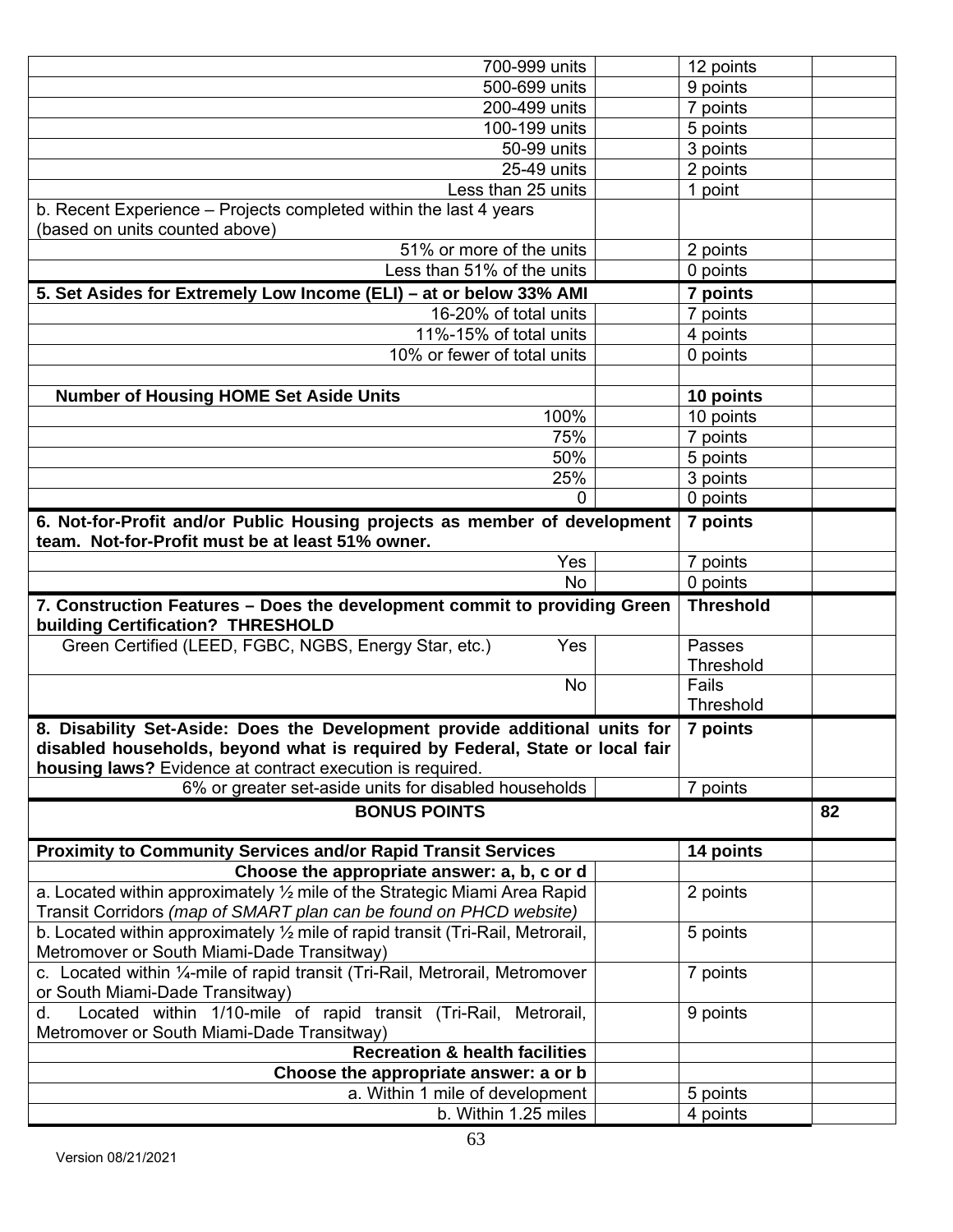| <b>Project Completion and Compliance points.</b><br>Projects associated, through ownership, to projects that have been in progress<br>for two years prior to this application and are contiguous to such previously<br>initiated projects.                                                                                                                                                                                                                                                                    | 8 points  |  |
|---------------------------------------------------------------------------------------------------------------------------------------------------------------------------------------------------------------------------------------------------------------------------------------------------------------------------------------------------------------------------------------------------------------------------------------------------------------------------------------------------------------|-----------|--|
| Completed projects choose up to 3                                                                                                                                                                                                                                                                                                                                                                                                                                                                             |           |  |
| Completed the initial project on time                                                                                                                                                                                                                                                                                                                                                                                                                                                                         | 2 points  |  |
| Completed the initial project within the original budget                                                                                                                                                                                                                                                                                                                                                                                                                                                      | 2 points  |  |
| Completed the initial project and is currently in compliance                                                                                                                                                                                                                                                                                                                                                                                                                                                  | 2 points  |  |
| Projects still in progress                                                                                                                                                                                                                                                                                                                                                                                                                                                                                    |           |  |
| The initial project if still in progress and if previously awarded                                                                                                                                                                                                                                                                                                                                                                                                                                            | 2 points  |  |
| Surtax/SHIP funding is currently in compliance                                                                                                                                                                                                                                                                                                                                                                                                                                                                |           |  |
| Projects with FHFC or other Non-County firm commitments<br>(Community Redevelopment Agency, Federal Home Loan Bank, Non-County HOME,<br>Opportunity Zones resources, Philanthropic donations, etc.)                                                                                                                                                                                                                                                                                                           | 10 points |  |
| 9% LIHTC projects with letter of firm financial commitment from FHFC                                                                                                                                                                                                                                                                                                                                                                                                                                          | 10 points |  |
| Firm aggregate commitments totaling \$50,000 or more per unit                                                                                                                                                                                                                                                                                                                                                                                                                                                 | 10 points |  |
| Firm aggregate commitments totaling \$40,000-\$49,999 per unit                                                                                                                                                                                                                                                                                                                                                                                                                                                | 6 points  |  |
| Firm aggregate commitments totaling \$25,000- \$39,999 per unit                                                                                                                                                                                                                                                                                                                                                                                                                                               | 3 points  |  |
| Firm aggregate commitments totaling \$1,000 - \$24,999 per unit                                                                                                                                                                                                                                                                                                                                                                                                                                               | 1 point   |  |
| Projects with 4% tax credit deals                                                                                                                                                                                                                                                                                                                                                                                                                                                                             |           |  |
| Firm financial commitments less than or equal to \$50,000                                                                                                                                                                                                                                                                                                                                                                                                                                                     | 8 points  |  |
| Firm financial commitments totaling \$50,001 - \$60,000                                                                                                                                                                                                                                                                                                                                                                                                                                                       | 6 points  |  |
| Firm financial commitments totaling \$60,001 - \$70,000                                                                                                                                                                                                                                                                                                                                                                                                                                                       | 5 points  |  |
| Firm financial commitments greater than \$70,000                                                                                                                                                                                                                                                                                                                                                                                                                                                              | 4 points  |  |
| <b>Commitment of Opportunity Zones Resources</b>                                                                                                                                                                                                                                                                                                                                                                                                                                                              | 2 points  |  |
| To achieve points, applications must document a commitment of<br>Qualified Opportunity Funds or eligible investments in Qualified<br>Opportunity Zones to support development of affordable housing.                                                                                                                                                                                                                                                                                                          | 2 points  |  |
| <b>Efficient Building Costs for New Developments</b><br>To achieve points, applications for proposed developments must show a<br>total development cost lower than the published 2020 Total<br>Development Cost. In order to qualify for the bonus, the total<br>development cost per unit listed in the Pro Forma portion of the<br>application must be lower than:<br>High-Rise \$337,000<br>Mid-Rise ESS \$295,600<br>Mid-Rise Wood \$267,800<br>Garden Style ESS \$267,800<br>Garden Style Wood \$223,500 | 5 points  |  |
| <b>Non-Affiliated General Contractors</b><br>To achieve points, applications must evidence that the general<br>contractor is not affiliated with the applicant/developer. In order to<br>qualify for the bonus, the applicant/developer must provide<br>documentation in the form of an agreement that evidences that the<br>selected general contractor is not affiliated with the applicant/developer.                                                                                                      | 1 point   |  |
| Mixed Income Flexibility in Local Government Ordinances<br>To achieve points, applications must provide documentation that<br>the proposed development specified in the application is a mixed<br>income project within a municipality or jurisdiction that has local<br>ordinances that allow for flexibility in developing and incentivizing<br>mixed income housing, e.g., allowing for higher densities if only a                                                                                         | 2 points  |  |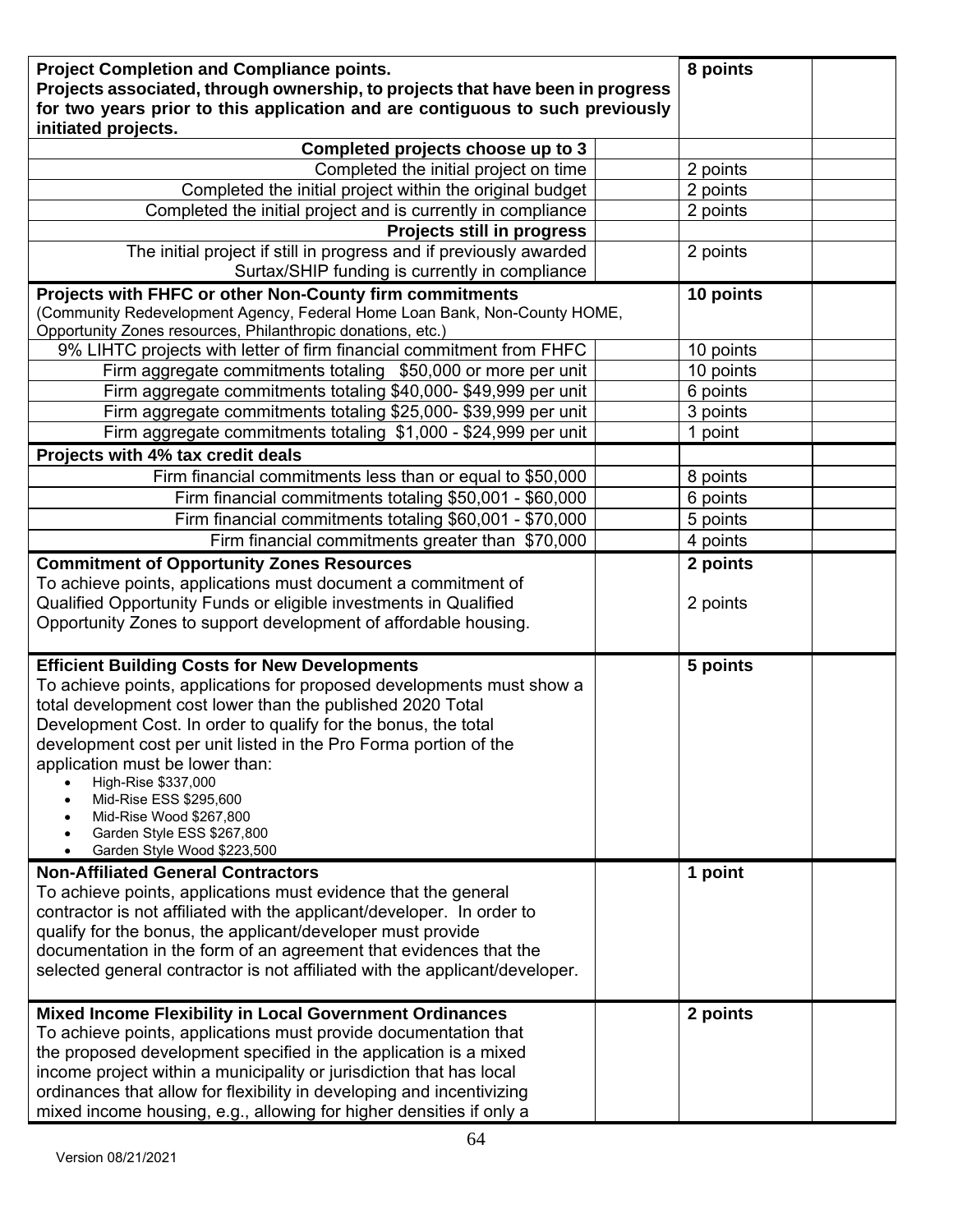| portion of a project abuts a residentially zoned parcel; expedited<br>permitting processing and approvals, etc.                                                                                                                                                                                                                                                                                                                                                                                                                                                                                                                                                                      |                 |  |
|--------------------------------------------------------------------------------------------------------------------------------------------------------------------------------------------------------------------------------------------------------------------------------------------------------------------------------------------------------------------------------------------------------------------------------------------------------------------------------------------------------------------------------------------------------------------------------------------------------------------------------------------------------------------------------------|-----------------|--|
| <b>RER Pre-Application Meeting</b>                                                                                                                                                                                                                                                                                                                                                                                                                                                                                                                                                                                                                                                   | 5 points        |  |
| To achieve points, applications must provide documentation of County<br>response memorandums received as part of RER's Pre-Application                                                                                                                                                                                                                                                                                                                                                                                                                                                                                                                                               | 0 points        |  |
| meeting or similar documentation from municipalities. 1 point is<br>awarded for each departmental memorandum and/or letter that states<br>no objections or no further action required (maximum of 5 points)                                                                                                                                                                                                                                                                                                                                                                                                                                                                          | Up to           |  |
| (Development Services, WASD, DERM, Traffic and Plotting and<br><b>MDFR)</b>                                                                                                                                                                                                                                                                                                                                                                                                                                                                                                                                                                                                          | 5 points        |  |
| <b>Applicants with an approved ASPR</b>                                                                                                                                                                                                                                                                                                                                                                                                                                                                                                                                                                                                                                              | <b>5 Points</b> |  |
| <b>Water and Sewer Capacity Analysis</b>                                                                                                                                                                                                                                                                                                                                                                                                                                                                                                                                                                                                                                             | 2 points        |  |
| To achieve points, applications must provide documentation of a<br>Water and Sewer capacity analysis, active and dated within one<br>year prior to the date of RFA application.                                                                                                                                                                                                                                                                                                                                                                                                                                                                                                      |                 |  |
| <b>Crime Preventative Measures (up to 10 Points)</b>                                                                                                                                                                                                                                                                                                                                                                                                                                                                                                                                                                                                                                 |                 |  |
| Real-time Security Integration System that integrates with local<br>law enforcement agencies. Proof of security system integration<br>must be included in approved development plans.                                                                                                                                                                                                                                                                                                                                                                                                                                                                                                | 5 points        |  |
| License Plate Recognition (LPR) camera equipment with built in<br>capability of capturing pictures and video of license plates.                                                                                                                                                                                                                                                                                                                                                                                                                                                                                                                                                      | 4 points        |  |
| Crime Prevention Through Environmental Design (CPTED) plan<br>is incorporated in development design.                                                                                                                                                                                                                                                                                                                                                                                                                                                                                                                                                                                 | 1 point         |  |
| Developments that are equipped with the necessary infrastructure<br>in each unit allowing connection to Broadband internet service<br>and allow residents free WiFi, cable and internet service.                                                                                                                                                                                                                                                                                                                                                                                                                                                                                     | 8 points        |  |
| Developments that are equipped with the necessary infrastructure<br>in common areas allowing connection to <b>Broadband internet</b><br>service for free WiFi, cable and internet service.                                                                                                                                                                                                                                                                                                                                                                                                                                                                                           | 3 points        |  |
| <b>Diversity in Development Teams</b>                                                                                                                                                                                                                                                                                                                                                                                                                                                                                                                                                                                                                                                | 5 points        |  |
| To achieve points, developers should provide evidence (through narrative<br>and other documentation $-4$ pages maximum) of the team's diversity in<br>this project. Diversity can be achieved either through the Developer's own<br>internal hiring practices, planned mentoring activities or through inclusion<br>of these practices within the required development team components in<br>the application such as Architect, Engineer, Attorney and other essential<br>also<br>staff/professionals.<br><b>Diversity</b><br>be<br>achieved<br>can<br>through<br>MBE/WBE/DBE contracting practices specific to this application for which<br>Surtax/SHIP funds are being requested. | 5 points        |  |
| Community Breakdown Chart from Resolution R-1080-14<br>Miami-Dade's Diverse Community                                                                                                                                                                                                                                                                                                                                                                                                                                                                                                                                                                                                |                 |  |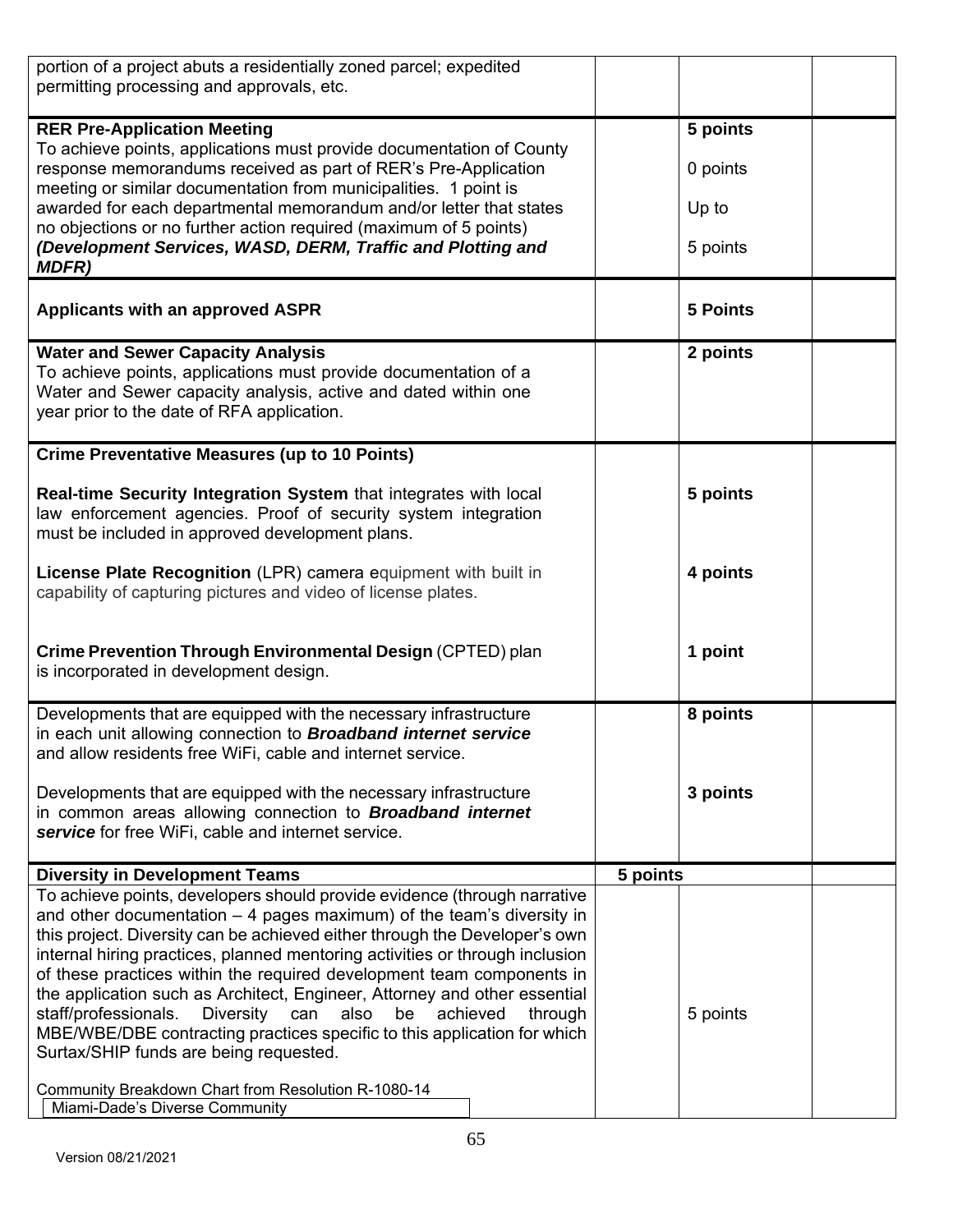| 65.6% Hispanic / Latino<br>16.8% Non-Hispanic Black or African American<br>15.0% Non-Hispanic White<br>1.6% Non-Hispanic Asian<br>1.0% Other                                                                                                                  |          |                              |  |
|---------------------------------------------------------------------------------------------------------------------------------------------------------------------------------------------------------------------------------------------------------------|----------|------------------------------|--|
| <b>Sea Level Rise</b><br>Bonus points may be achieved by providing documentation within<br>the application that the development will prepare for sea level rise<br>and natural environmental hazards, such as elevating AC units, or<br>raising the building. | 2 points | 2 points                     |  |
|                                                                                                                                                                                                                                                               |          | <b>TOTAL</b><br><b>SCORE</b> |  |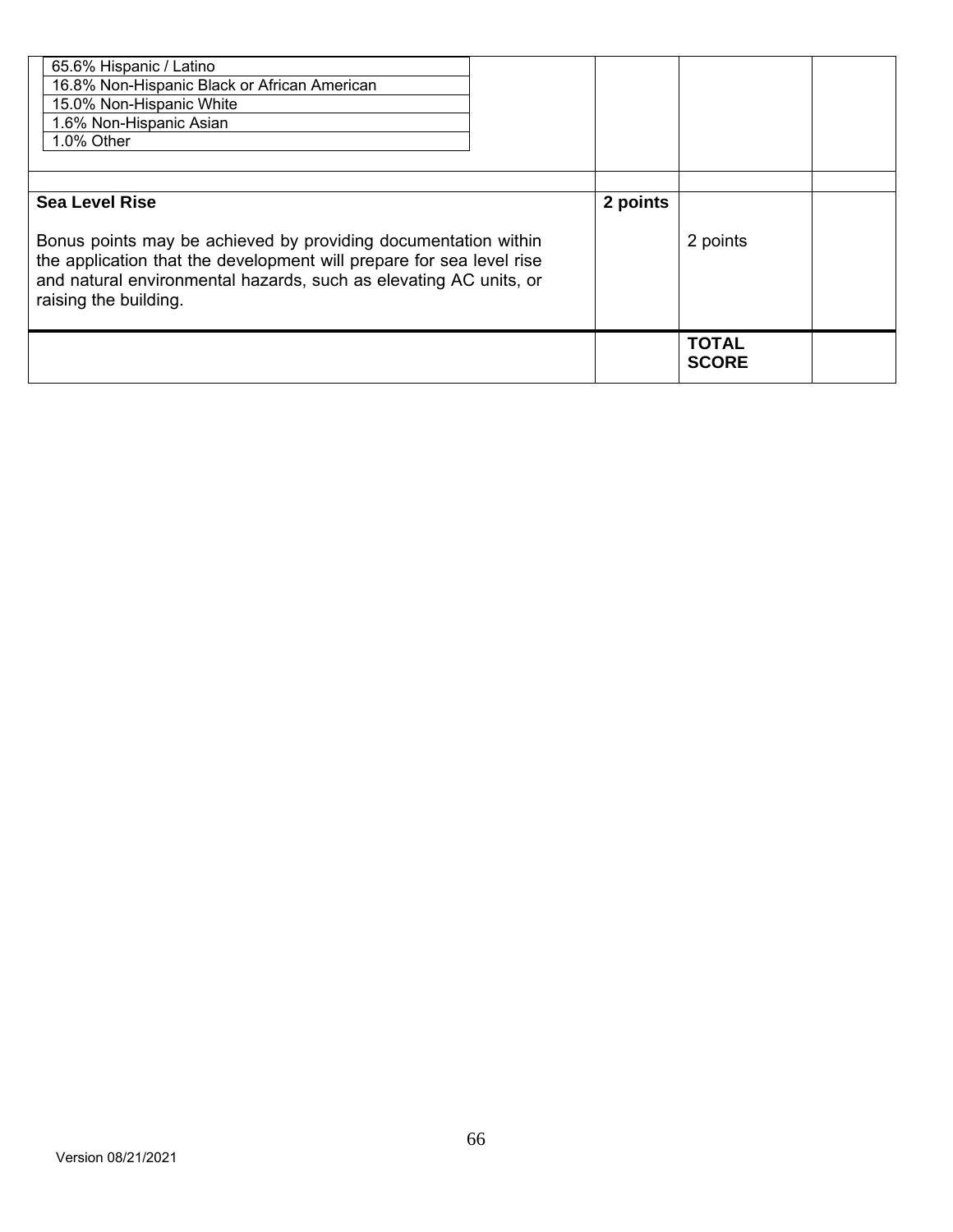| <b>WORKFORCE HOUSING - MULTIFAMILY RENTAL</b>                                                                                                                            |  |                         |           |              |
|--------------------------------------------------------------------------------------------------------------------------------------------------------------------------|--|-------------------------|-----------|--------------|
| <b>SCORING SHEET</b>                                                                                                                                                     |  |                         |           | <b>SCORE</b> |
| 1. Ability to Proceed                                                                                                                                                    |  | 35 points               |           |              |
| a. Does Applicant have documented Site Control THRESHOLD                                                                                                                 |  |                         |           |              |
| Yes                                                                                                                                                                      |  | <b>Passes Threshold</b> |           |              |
| <b>No</b>                                                                                                                                                                |  | <b>Fails Threshold</b>  |           |              |
| b. Has public approval, such as land use, zoning and variances                                                                                                           |  |                         |           |              |
| been obtained to carry out the project?                                                                                                                                  |  |                         |           |              |
| Yes                                                                                                                                                                      |  | 13 points               |           |              |
| <b>No</b>                                                                                                                                                                |  | 0 points                |           |              |
| c. Is there appropriate infrastructure or access to infrastructure for                                                                                                   |  |                         |           |              |
| this project? (i.e,. water and sewer connections, roadway access,                                                                                                        |  |                         |           |              |
| and electric service)                                                                                                                                                    |  |                         |           |              |
| Yes                                                                                                                                                                      |  | 10 points               |           |              |
| <b>No</b>                                                                                                                                                                |  | 0 points                |           |              |
| d. Permit Documents (New Construction only)                                                                                                                              |  |                         |           |              |
| <b>Master Permit Issuance</b>                                                                                                                                            |  | 10 points               |           |              |
| Permit ready letter w/approved construction plans                                                                                                                        |  | 8 points                |           |              |
| Copy of building process number<br>d. Permit Documents (Rehabilitation of existing structures)                                                                           |  | 6 points                |           |              |
| <b>Master Permit Issuance</b>                                                                                                                                            |  | 8 points                |           |              |
| Permit ready letter w/approved construction plans                                                                                                                        |  | 6 points                |           |              |
| Copy of building process number                                                                                                                                          |  | 2 points                |           |              |
| e. Copy of fully executed GC contract                                                                                                                                    |  | 2 points                |           |              |
| 2. County subsidy including Surtax, CDBG, HOME, GOB or other County                                                                                                      |  |                         | 17 points |              |
| resources and funding requested in current application on a per unit basis.                                                                                              |  |                         |           |              |
| Less than or equal to \$25,000 per unit                                                                                                                                  |  |                         | 17 points |              |
| $$25,001 - $40,000$ per unit                                                                                                                                             |  |                         | 12 points |              |
| \$40,001 - \$50,000 per unit                                                                                                                                             |  |                         | 10 points |              |
| Greater than \$50,000 per unit                                                                                                                                           |  |                         | 8 points  |              |
| 3. Mixed Income Projects - WORKFORCE Ratio of low-moderate to market rate                                                                                                |  |                         | 14 points |              |
| rental units provided                                                                                                                                                    |  |                         |           |              |
| 50% unrestricted/50% Workforce                                                                                                                                           |  |                         | 14 points |              |
| 50% unrestricted/40% Workforce/10% Moderate                                                                                                                              |  |                         | 12 points |              |
| 50% unrestricted/30% Workforce/20% Moderate                                                                                                                              |  |                         | 10 points |              |
| 50% unrestricted/30% Workforce/10% Moderate/10% Low                                                                                                                      |  |                         | 8 points  |              |
| 50% unrestricted/20% Workforce/20% Moderate/10% Low                                                                                                                      |  |                         | 6 points  |              |
| 80% unrestricted/20% Workforce                                                                                                                                           |  |                         | 4 points  |              |
| 100% Projects that receive Workforce Housing funds from FHFC                                                                                                             |  |                         | 4 points  |              |
| 4. Experience of Development Team (based on RFA submittal)                                                                                                               |  |                         | 18 points |              |
| For purposes of scoring, to receive points for developer experience applicant must                                                                                       |  |                         |           |              |
| provide proof of unit development including certificate of occupancy. If a developer<br>can demonstrate proof of "recent experience". additional points will be awarded. |  |                         |           |              |
| Specify if the experience on a development by development basis is for multi-family                                                                                      |  |                         |           |              |
| or homeownership.                                                                                                                                                        |  |                         |           |              |
| a. Units completed with Certificate of Occupancy                                                                                                                         |  |                         |           |              |
| 1000 or more units                                                                                                                                                       |  |                         | 16 points |              |
| 700-999 units                                                                                                                                                            |  |                         | 13 points |              |
| 500-699 units                                                                                                                                                            |  |                         | 10 points |              |
| 200-499 units                                                                                                                                                            |  |                         | 8 points  |              |
| 100-199 units                                                                                                                                                            |  |                         | 5 points  |              |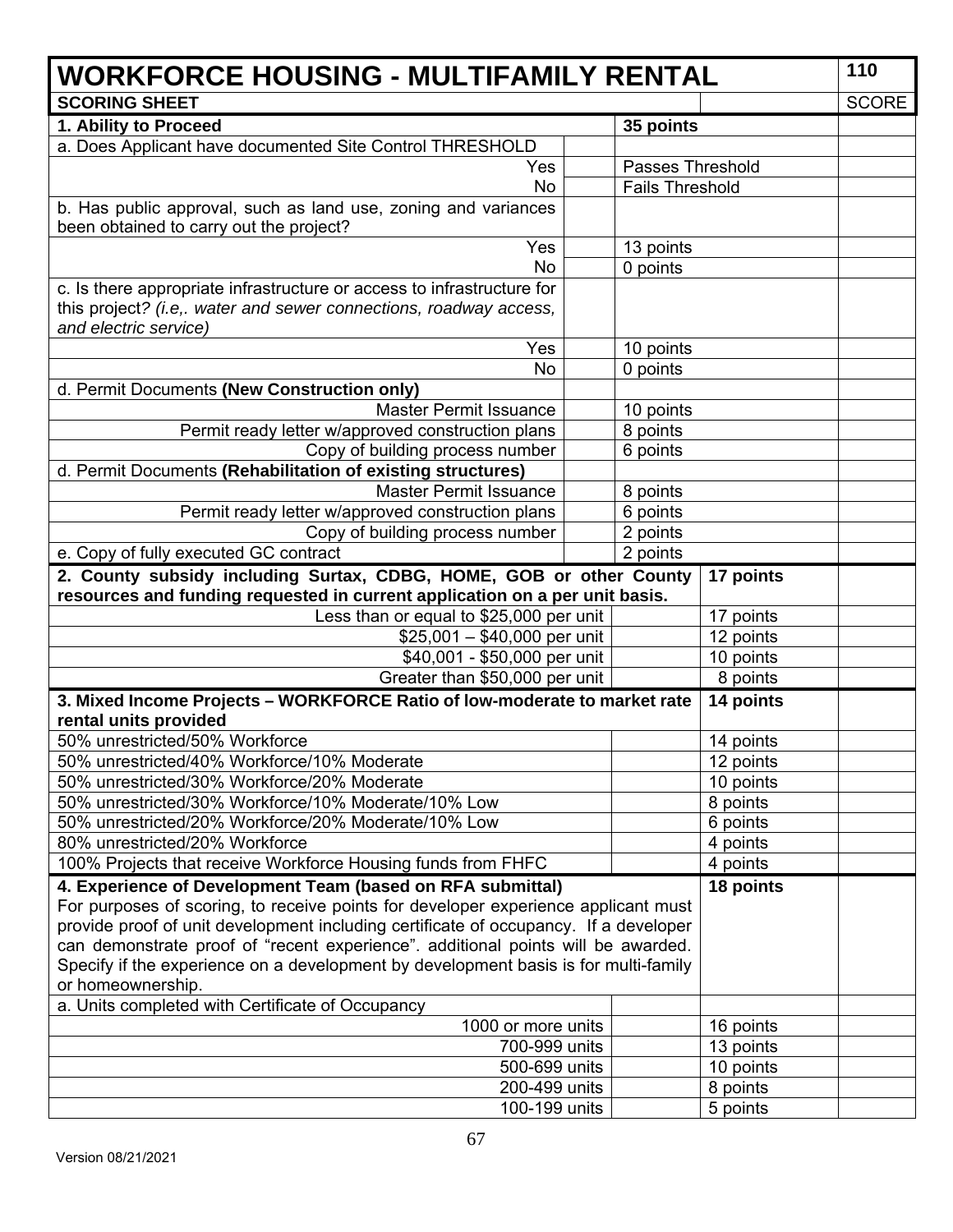| 50-99 units                                                                                                                                      |      | 3 points                   |    |
|--------------------------------------------------------------------------------------------------------------------------------------------------|------|----------------------------|----|
| 25-49 units                                                                                                                                      |      | 2 points                   |    |
| Less than 25 units                                                                                                                               |      | 1 point                    |    |
| b. Recent Experience - Projects completed within the last 4 years (based<br>on units counted above)                                              |      |                            |    |
| 51% or more of the units                                                                                                                         |      | 2 points                   |    |
| Less than 51% of the units                                                                                                                       |      | 0 points                   |    |
| 5. Not-for-Profit and/or Public Housing projects as member of development<br>team. Not-for-Profit must be at least 51% owner.                    |      | 8 points                   |    |
| Yes                                                                                                                                              |      | 8 points                   |    |
| <b>No</b>                                                                                                                                        |      | 0 points                   |    |
| 6. Construction Features - Does the development commit to providing Green<br><b>Threshold</b><br><b>building Certification? THRESHOLD</b>        |      |                            |    |
| Green Certified (LEED, FGBC, NGBS, Energy Star, etc.)<br>Yes                                                                                     |      | Passes<br><b>Threshold</b> |    |
| <b>No</b>                                                                                                                                        |      | <b>Fails Threshold</b>     |    |
| 7. Disability Set-Aside: Does the Development provide additional units for                                                                       |      | 8 points                   |    |
| disabled households, beyond what is required by Federal, State or local fair<br>housing laws? Evidence at contract execution is required.        |      |                            |    |
| 6% or greater set-aside units for disabled households                                                                                            |      | 8 points                   |    |
|                                                                                                                                                  |      |                            |    |
| <b>Number of Housing HOME Set Aside Units</b>                                                                                                    |      | 10 points                  |    |
|                                                                                                                                                  | 100% | 10 points                  |    |
|                                                                                                                                                  | 75%  | 7 points                   |    |
|                                                                                                                                                  | 50%  | 5 points                   |    |
|                                                                                                                                                  | 25%  | 3 points                   |    |
|                                                                                                                                                  |      |                            |    |
|                                                                                                                                                  | 0%   | 0 points                   |    |
| <b>BONUS POINTS</b>                                                                                                                              |      |                            | 82 |
| <b>Proximity to Community Services and/or Rapid Transit Services</b>                                                                             |      | 14 points                  |    |
| Choose the appropriate answer: a, b, c, or d                                                                                                     |      |                            |    |
| a. Located within approximately 1/2 mile of the Strategic Miami Area Rapid<br>Transit Corridors (map of SMART plan can be found on PHCD website) |      | 2 points                   |    |
| b. Located within approximately 1/2 mile of rapid transit (Tri-Rail, Metrorail,<br>Metromover or South Miami-Dade Transitway)                    |      | 5 points                   |    |
| c. Located within 1/ <sub>4</sub> -mile of rapid transit (Tri-Rail, Metrorail, Metromover                                                        |      | 7 points                   |    |
| or South Miami-Dade Transitway)<br>Located within 1/10-mile of rapid transit (Tri-Rail, Metrorail,<br>d.                                         |      | 9 points                   |    |
| Metromover or South Miami-Dade Transitway)<br><b>Recreation &amp; health facilities</b>                                                          |      |                            |    |
|                                                                                                                                                  |      |                            |    |
| Choose the appropriate answer: a or b<br>a. Within 1 mile of development                                                                         |      | 5 points                   |    |
| b. Within 1.25 miles                                                                                                                             |      | 4 points                   |    |
|                                                                                                                                                  |      | 8 points                   |    |
| <b>Project Completion and Compliance points.</b><br>Projects associated, through ownership, to projects that have been in progress               |      |                            |    |
| for two years prior to this application and are contiguous to such previously<br>initiated projects.                                             |      |                            |    |
| Completed projects choose up to 3                                                                                                                |      |                            |    |
| Completed the initial project on time                                                                                                            |      | 2 points                   |    |
| Completed the initial project within the original budget                                                                                         |      | 2 points                   |    |
| Completed the initial project and is currently in compliance<br>Projects still in progress                                                       |      | 2 points                   |    |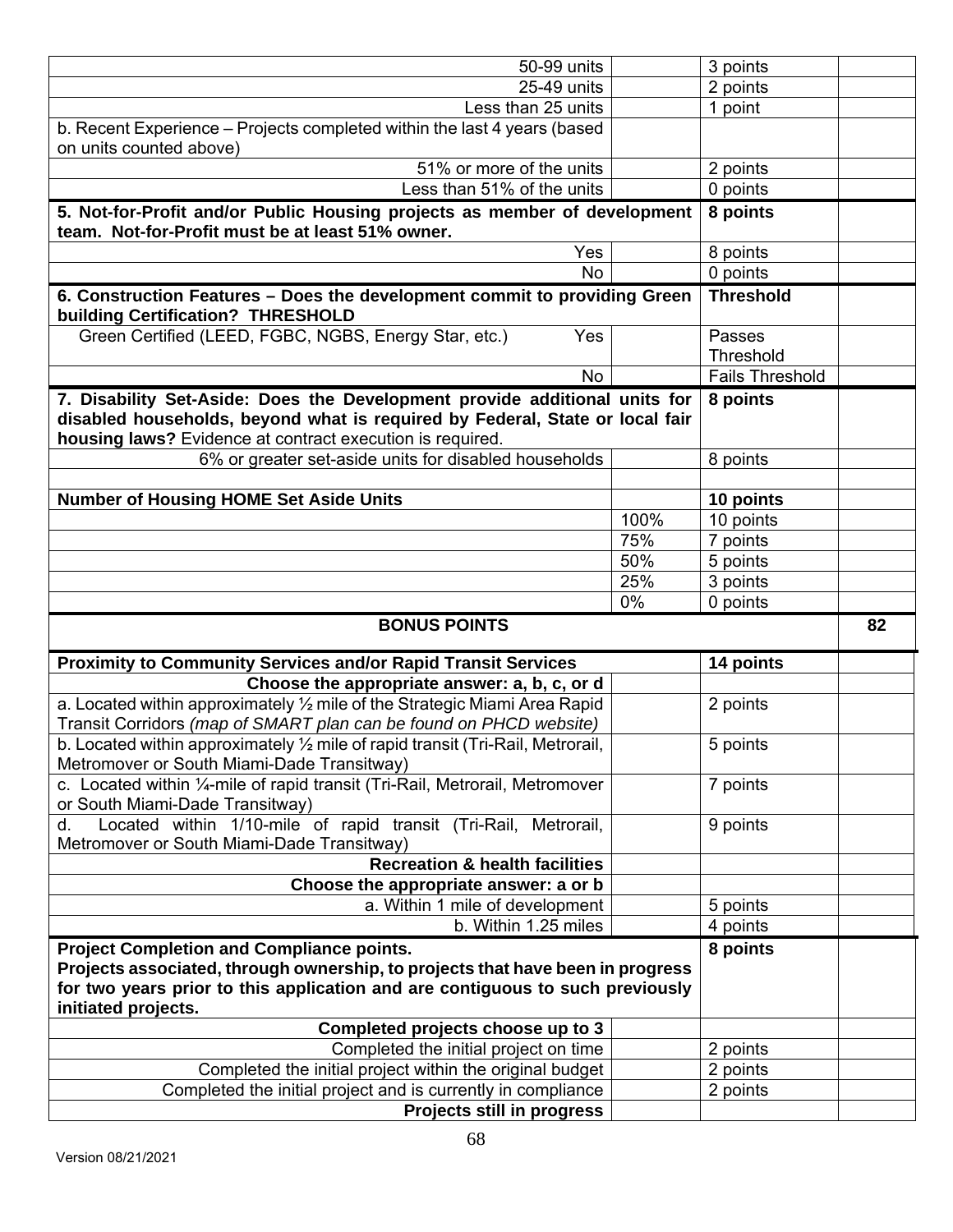| The initial project if still in progress and if previously awarded                                                                                                                                                                                                                                                                                                                                                                                                                                                                           | 2 points                                  |  |
|----------------------------------------------------------------------------------------------------------------------------------------------------------------------------------------------------------------------------------------------------------------------------------------------------------------------------------------------------------------------------------------------------------------------------------------------------------------------------------------------------------------------------------------------|-------------------------------------------|--|
| Surtax/SHIP funding is currently in compliance                                                                                                                                                                                                                                                                                                                                                                                                                                                                                               |                                           |  |
| Projects with FHFC or other Non-County firm commitments<br>(Community Redevelopment Agency, Federal Home Loan Bank, Non-County HOME,<br>Opportunity Zones resources, Philanthropic donations, etc.)                                                                                                                                                                                                                                                                                                                                          | 10 points                                 |  |
| 9% LIHTC projects with letter of firm financial commitment from FHFC                                                                                                                                                                                                                                                                                                                                                                                                                                                                         | 10 points                                 |  |
| Firm aggregate commitments totaling \$50,000 or more per unit                                                                                                                                                                                                                                                                                                                                                                                                                                                                                | 10 points                                 |  |
| Firm aggregate commitments totaling \$40,000-\$49,999 per unit                                                                                                                                                                                                                                                                                                                                                                                                                                                                               | 6 points                                  |  |
| Firm aggregate commitments totaling \$25,000- \$39,999 per unit                                                                                                                                                                                                                                                                                                                                                                                                                                                                              | 3 points                                  |  |
| Firm aggregate commitments totaling \$1,000 - \$24,999 per unit                                                                                                                                                                                                                                                                                                                                                                                                                                                                              | 1 point                                   |  |
| Projects with 4% tax credit deals                                                                                                                                                                                                                                                                                                                                                                                                                                                                                                            |                                           |  |
| Firm financial commitments less than or equal to \$50,000                                                                                                                                                                                                                                                                                                                                                                                                                                                                                    | 8 points                                  |  |
| $$50,001 - $60,000$<br>Firm financial commitments totaling                                                                                                                                                                                                                                                                                                                                                                                                                                                                                   | 6 points                                  |  |
| Firm financial commitments totaling<br>\$60,001 - \$70,000                                                                                                                                                                                                                                                                                                                                                                                                                                                                                   | 5 points                                  |  |
| Firm financial commitments greater than<br>\$70,000                                                                                                                                                                                                                                                                                                                                                                                                                                                                                          | 4 points                                  |  |
| <b>Commitment of Opportunity Zones Resources</b><br>To achieve points, applications must document a commitment of<br>Qualified Opportunity Funds or eligible investments in Qualified<br>Opportunity Zones to support development of affordable housing.                                                                                                                                                                                                                                                                                     | 2 points<br>2 points                      |  |
| <b>Efficient Building Costs for New Developments</b><br>To achieve points, applications for proposed developments must show<br>a total development cost lower than the published 2020 Total<br>Development Cost. In order to qualify for the bonus, the total<br>development cost per unit listed in the Pro Forma portion of the<br>application must be lower than:<br>High-Rise \$337,000<br>Mid-Rise ESS \$295,600<br>Mid-Rise Wood \$267,800<br>Garden Style ESS \$267,800<br>Garden Style Wood \$223,500                                | 5 points                                  |  |
| <b>Non-Affiliated General Contractors</b><br>To achieve points, applications must evidence that the general<br>contractor is not affiliated with the applicant/developer. In order to<br>qualify for the bonus, the applicant/developer must provide<br>documentation in the form of an agreement that evidences that the<br>selected general contractor is not affiliated with the applicant/developer.                                                                                                                                     | 1 point                                   |  |
| <b>Mixed Income Flexibility in Local Government Ordinances</b><br>To achieve points, applications must provide documentation that the<br>proposed development specified in the application is a mixed income project<br>within a municipality or jurisdiction that has local ordinances that allow for<br>flexibility in developing and incentivizing mixed income housing, e.g.,<br>allowing for higher densities if only a portion of a project abuts a residentially<br>zoned parcel; expedited permitting processing and approvals, etc. | 2 points                                  |  |
| <b>RER Pre-Application Meeting</b><br>To achieve points, applications must provide documentation of County response<br>memorandums received as part of RER's Pre-Application meeting or similar<br>documentation from municipalities. 1 point is awarded for each departmental<br>memorandum and/or letter that states no objections or no further action required<br>(maximum of 5 points). (Development Services, WASD, DERM, Traffic and<br><b>Plotting and MDFR)</b>                                                                     | 5 points<br>0 points<br>Up to<br>5 points |  |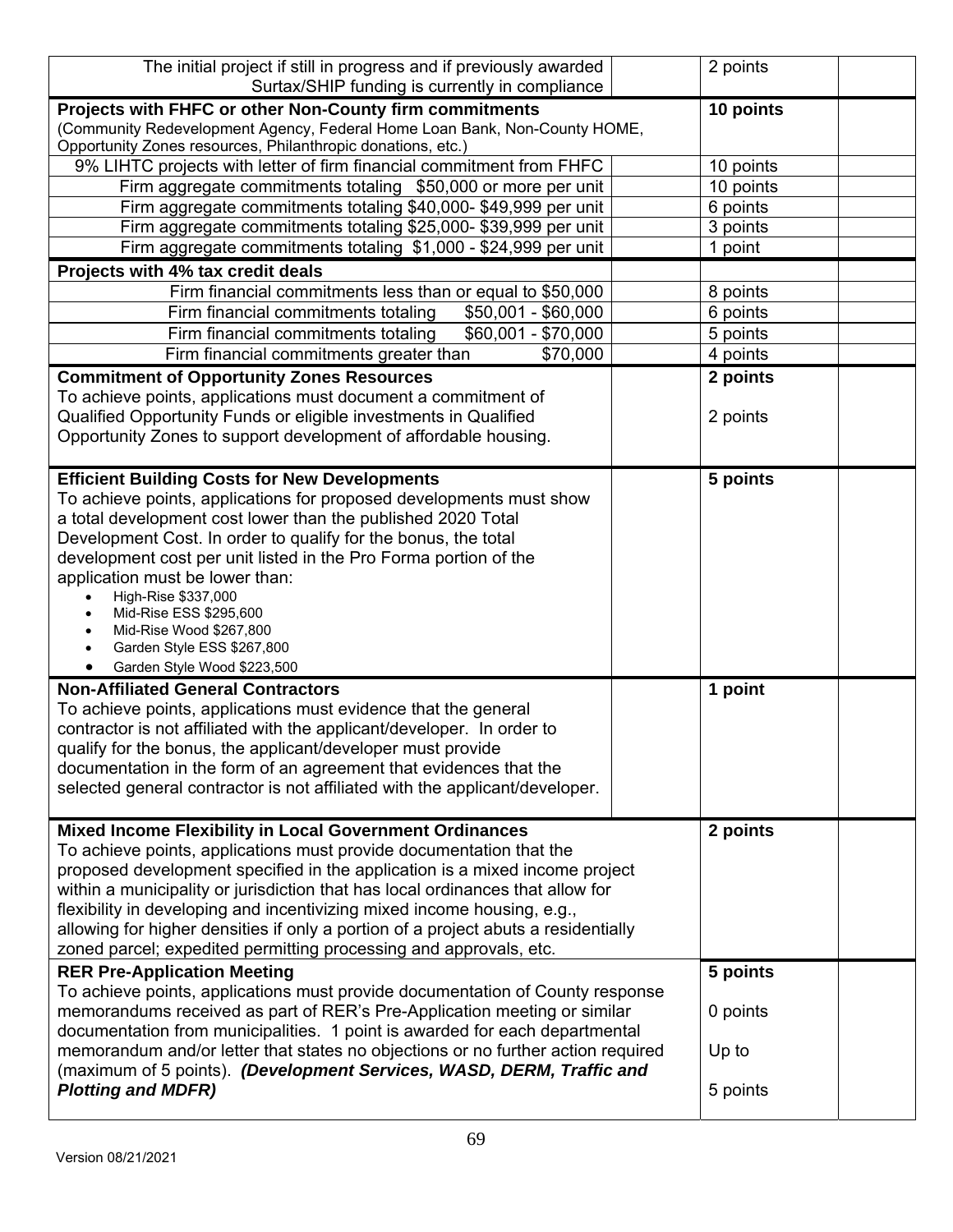| <b>Applicants with an approved ASPR</b>                                                                                                                                                                                                                                                                                                                                                                                                                                                                                                                                                  | <b>5 Points</b> |
|------------------------------------------------------------------------------------------------------------------------------------------------------------------------------------------------------------------------------------------------------------------------------------------------------------------------------------------------------------------------------------------------------------------------------------------------------------------------------------------------------------------------------------------------------------------------------------------|-----------------|
| <b>Water and Sewer Capacity Analysis</b><br>To achieve points, applications must provide documentation of a Water<br>and Sewer capacity analysis, active and dated within one year prior to<br>the date of RFA application.                                                                                                                                                                                                                                                                                                                                                              | 2 points        |
| <b>Crime Preventative Measures (up to 10 Points)</b>                                                                                                                                                                                                                                                                                                                                                                                                                                                                                                                                     |                 |
| Real-time Security Integration System that integrates with local law<br>enforcement agencies. Proof of security system integration must be included<br>in approved development plans.                                                                                                                                                                                                                                                                                                                                                                                                    | 5 points        |
| License Plate Recognition (LPR) camera equipment with built in capability of<br>capturing pictures and video of license plates.                                                                                                                                                                                                                                                                                                                                                                                                                                                          | 4 points        |
| Crime Prevention Through Environmental Design (CPTED) plan is<br>incorporated in development design.                                                                                                                                                                                                                                                                                                                                                                                                                                                                                     | 1 point         |
| Developments that are equipped with the necessary infrastructure in each<br>unit allowing connection to <b>Broadband internet service</b> and allow residents<br>free WiFi, cable and internet service.                                                                                                                                                                                                                                                                                                                                                                                  | 8 points        |
| Developments that are equipped with the necessary infrastructure in common<br>areas allowing connection to <b>Broadband internet service</b> for free WiFi,<br>cable and internet service.                                                                                                                                                                                                                                                                                                                                                                                               | 3 points        |
| <b>Diversity in Development Teams</b>                                                                                                                                                                                                                                                                                                                                                                                                                                                                                                                                                    | 5 points        |
| To achieve points, developers should provide evidence (through                                                                                                                                                                                                                                                                                                                                                                                                                                                                                                                           |                 |
| narrative and other documentation – 4 pages maximum) of the team's<br>diversity in this project. Diversity can be achieved either through the<br>Developer's own internal hiring practices, planned mentoring activities<br>or through inclusion of these practices within the required development<br>team components in the application such as Architect, Engineer,<br>Attorney and other essential staff/professionals. Diversity can also be<br>achieved through MBE/WBE/DBE contracting practices specific to this<br>application for which Surtax/SHIP funds are being requested. | 5 points        |
| Community Breakdown Chart from Resolution R-1080-14<br>Miami-Dade's Diverse Community<br>65.6% Hispanic / Latino<br>16.8% Non-Hispanic Black or African American<br>15.0% Non-Hispanic White<br>1.6% Non-Hispanic Asian<br>1.0% Other                                                                                                                                                                                                                                                                                                                                                    |                 |
| <b>Sea Level Rise</b>                                                                                                                                                                                                                                                                                                                                                                                                                                                                                                                                                                    | 2 Points        |
| Bonus points may be achieved by providing documentation within<br>the application that the development will prepare for sea level rise<br>and natural environmental hazards, such as elevating AC units, or<br>raising the building.                                                                                                                                                                                                                                                                                                                                                     |                 |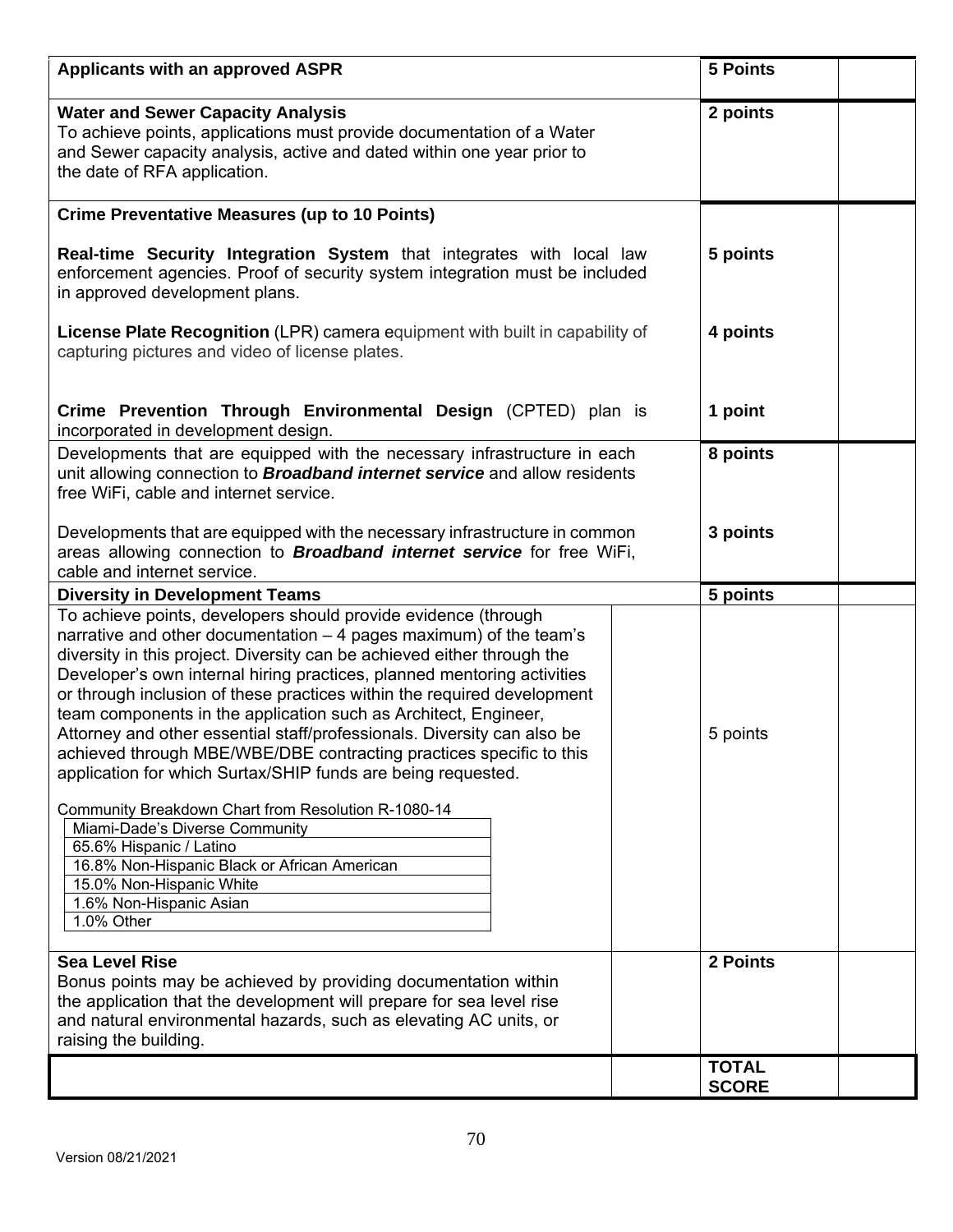| <b>ELDERLY HOUSING - MULTIFAMILY RENTAL</b>                                                                                         |                        | 110          |
|-------------------------------------------------------------------------------------------------------------------------------------|------------------------|--------------|
| <b>SCORING SHEET</b>                                                                                                                |                        | <b>SCORE</b> |
| 1. Ability to Proceed                                                                                                               | 34 points              |              |
| a. Does Applicant have documented Site Control THRESHOLD                                                                            |                        |              |
| Yes                                                                                                                                 | Passes                 |              |
| <b>No</b>                                                                                                                           | Threshold              |              |
|                                                                                                                                     | <b>Fails Threshold</b> |              |
| b. Has public approval, such as land use, zoning and variances                                                                      |                        |              |
| been obtained to carry out the project?                                                                                             |                        |              |
| Yes                                                                                                                                 | 12 points              |              |
| <b>No</b>                                                                                                                           | 0 points               |              |
| c. Is there appropriate infrastructure or access to infrastructure<br>for this project? (i.e,. water and sewer connections, roadway |                        |              |
| access, and electric service)                                                                                                       |                        |              |
| Yes                                                                                                                                 | 10 points              |              |
| <b>No</b>                                                                                                                           | 0 points               |              |
| d. Permit Documents (New Construction only)                                                                                         |                        |              |
| Master Permit Issuance                                                                                                              | 10 points              |              |
| Permit ready letter w/approved construction plans                                                                                   | 8 points               |              |
| Copy of building process number                                                                                                     | 6 points               |              |
| d. Permit Documents (Rehabilitation of existing structures)                                                                         |                        |              |
| <b>Master Permit Issuance</b>                                                                                                       | 8 points               |              |
| Permit ready letter w/approved construction plans                                                                                   | 6 points               |              |
| Copy of building process number                                                                                                     | 2 points               |              |
| e. Copy of fully executed GC contract                                                                                               | 2 points               |              |
| 2. County subsidy including Surtax, CDBG, HOME, GOB or other                                                                        | 16 points              |              |
| County resources and funding requested in current application on<br>a per unit basis.                                               |                        |              |
| Less than or equal to \$25,000 per unit                                                                                             | 16 points              |              |
| $$25,001 - $40,000$ per unit                                                                                                        | 12 points              |              |
| \$40,001 - \$50,000 per unit                                                                                                        | 10 points              |              |
| Greater than \$50,000 per unit                                                                                                      | 8 points               |              |
| 3. Districts with highest need                                                                                                      | 12 points              |              |
| District 10                                                                                                                         | 12 points              |              |
| District 6                                                                                                                          | 11 points              |              |
| District 11                                                                                                                         | 10 points              |              |
| District 4                                                                                                                          | 9 points               |              |
| District 7                                                                                                                          | 8 points               |              |
| District 12 or 3                                                                                                                    | 7 points               |              |
| District 2 or 13                                                                                                                    | 6 points               |              |
| District 9 or 5                                                                                                                     | 5 points               |              |
| District 8 or 1                                                                                                                     | 4 points               |              |
| 4. Experience of Development Team (based on RFA submittal)                                                                          | 17 points              |              |
| For purposes of scoring, to receive points for developer experience                                                                 |                        |              |
| applicant must provide proof of unit development including certificate of                                                           |                        |              |
| occupancy. If a developer can demonstrate proof of "recent experience"                                                              |                        |              |
| additional points will be awarded. Specify if the experience on a                                                                   |                        |              |
| development by development basis is for multi-family or homeownership.                                                              |                        |              |
| a. Units completed with Certificate of Occupancy                                                                                    |                        |              |
| More than 1000 units                                                                                                                | 15 points              |              |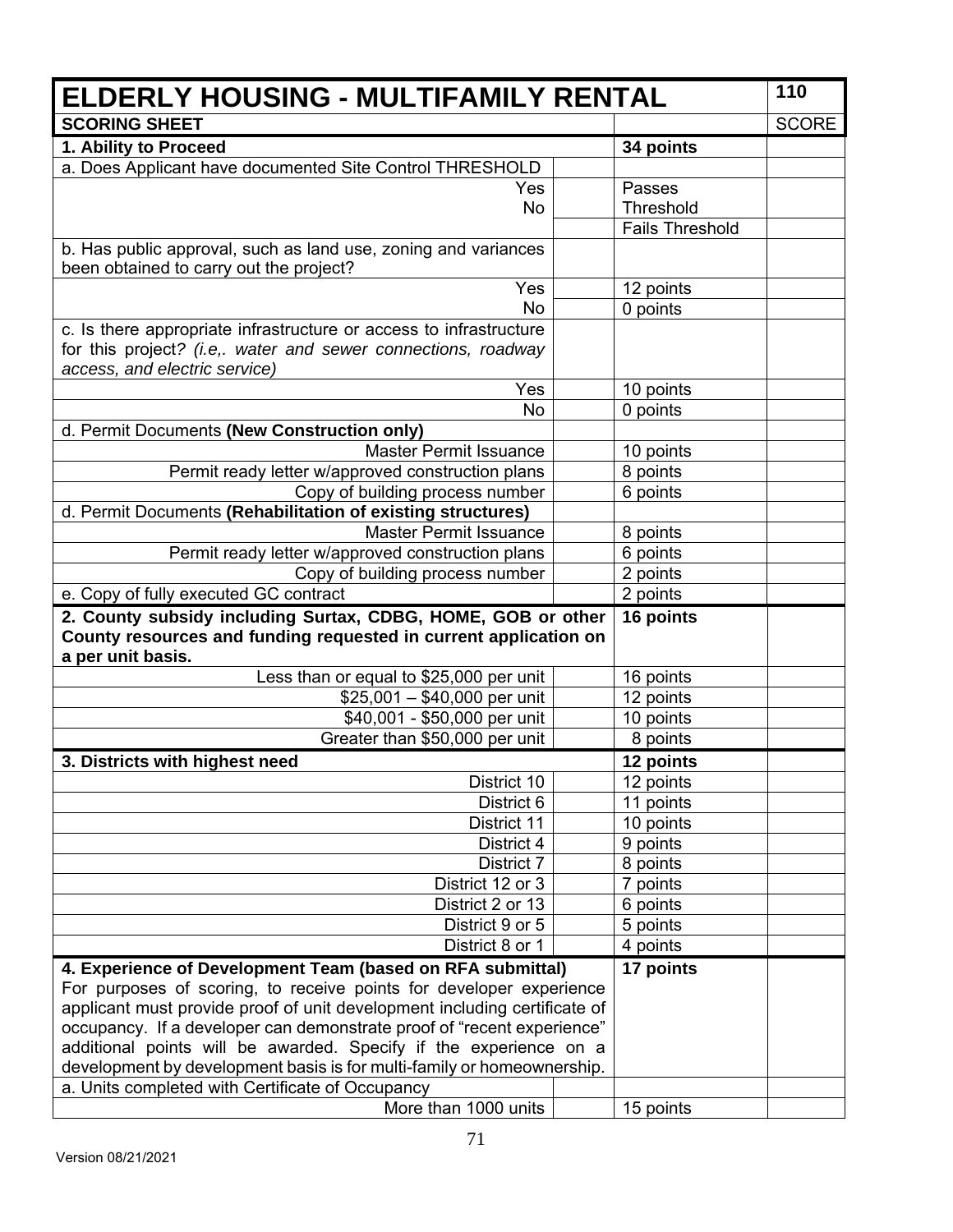| 700-999 units                                                                                                                                                                                                              |       | 12 points              |    |
|----------------------------------------------------------------------------------------------------------------------------------------------------------------------------------------------------------------------------|-------|------------------------|----|
| 500-699 units                                                                                                                                                                                                              |       | 9 points               |    |
| 200-499 units                                                                                                                                                                                                              |       | 7 points               |    |
| 100-199 units                                                                                                                                                                                                              |       | 5 points               |    |
| 50-99 units                                                                                                                                                                                                                |       | 3 points               |    |
| 25-49 units                                                                                                                                                                                                                |       | 2 points               |    |
| Less than 25 units                                                                                                                                                                                                         |       | 1 point                |    |
| b. Recent Experience - Projects completed within the last 4<br>years (based on units counted above)                                                                                                                        |       |                        |    |
| 51% or more of the units                                                                                                                                                                                                   |       | 2 points               |    |
| Less than 51% of the units                                                                                                                                                                                                 |       | 0 points               |    |
| 5. Set Asides for Extremely Low Income (ELI) - at or below 33%<br><b>AMI</b>                                                                                                                                               |       | 7 points               |    |
| 16-20% of total units                                                                                                                                                                                                      |       | 7 points               |    |
| 11%-15% of total units                                                                                                                                                                                                     |       | 4 points               |    |
| 10% or fewer of total units                                                                                                                                                                                                |       | 0 points               |    |
|                                                                                                                                                                                                                            |       |                        |    |
| <b>Number of Housing HOME Set Aside Units</b>                                                                                                                                                                              |       | 10 points              |    |
|                                                                                                                                                                                                                            | 100%  | 10 points              |    |
|                                                                                                                                                                                                                            | 75%   | 7 points               |    |
|                                                                                                                                                                                                                            | 50%   | 5 points               |    |
|                                                                                                                                                                                                                            | 25%   | 3 points               |    |
|                                                                                                                                                                                                                            | $0\%$ | 0 points               |    |
| 6. Not-for-Profit and/or Public Housing projects as member of<br>7 points<br>development team. Not-for-Profit must be at least 51% owner.                                                                                  |       |                        |    |
| Yes                                                                                                                                                                                                                        |       | 7 points               |    |
| <b>No</b>                                                                                                                                                                                                                  |       | 0 points               |    |
| 7. Construction Features - Does the development commit to<br>providing Green building Certification? THRESHOLD                                                                                                             |       | <b>Threshold</b>       |    |
| Green Certified (LEED, FGBC, NGBS, Energy Star, etc.)                                                                                                                                                                      |       | Passes                 |    |
| Yes                                                                                                                                                                                                                        |       | Threshold              |    |
| <b>No</b>                                                                                                                                                                                                                  |       | <b>Fails Threshold</b> |    |
| 8. Disability Set-Aside: Does the Development provide additional<br>units for disabled households, beyond what is required by Federal,<br>State or local fair housing laws? Evidence at contract execution is<br>required. |       | 7 points               |    |
| 6% or greater set-aside units for disabled households                                                                                                                                                                      |       | 7 points               |    |
| <b>BONUS POINTS</b>                                                                                                                                                                                                        |       |                        | 84 |
| <b>Proximity to Community Services and/or Rapid Transit Services</b>                                                                                                                                                       |       | 14 points              |    |
| Choose the appropriate answer: a, b, c, or d                                                                                                                                                                               |       |                        |    |
| a. Located within approximately $\frac{1}{2}$ mile of the Strategic Miami<br>Area Rapid Transit Corridors (map of SMART plan can be found<br>on PHCD website)                                                              |       | 2 points               |    |
| b. Located within approximately $\frac{1}{2}$ mile of rapid transit (Tri-Rail,<br>Metrorail, Metromover or South Miami-Dade Transitway)                                                                                    |       | 5 points               |    |
| c. Located within 1/4-mile of rapid transit (Tri-Rail, Metrorail,<br>Metromover or South Miami-Dade Transitway)                                                                                                            |       | 7 points               |    |
| d. Located within 1/10-mile of rapid transit (Tri-Rail, Metrorail,<br>Metromover or South Miami-Dade Transitway)                                                                                                           |       | 9 points               |    |
|                                                                                                                                                                                                                            |       |                        |    |
| e. Located within $\frac{1}{4}$ mile of a Transportation (HUB) Center                                                                                                                                                      |       | 2 points               |    |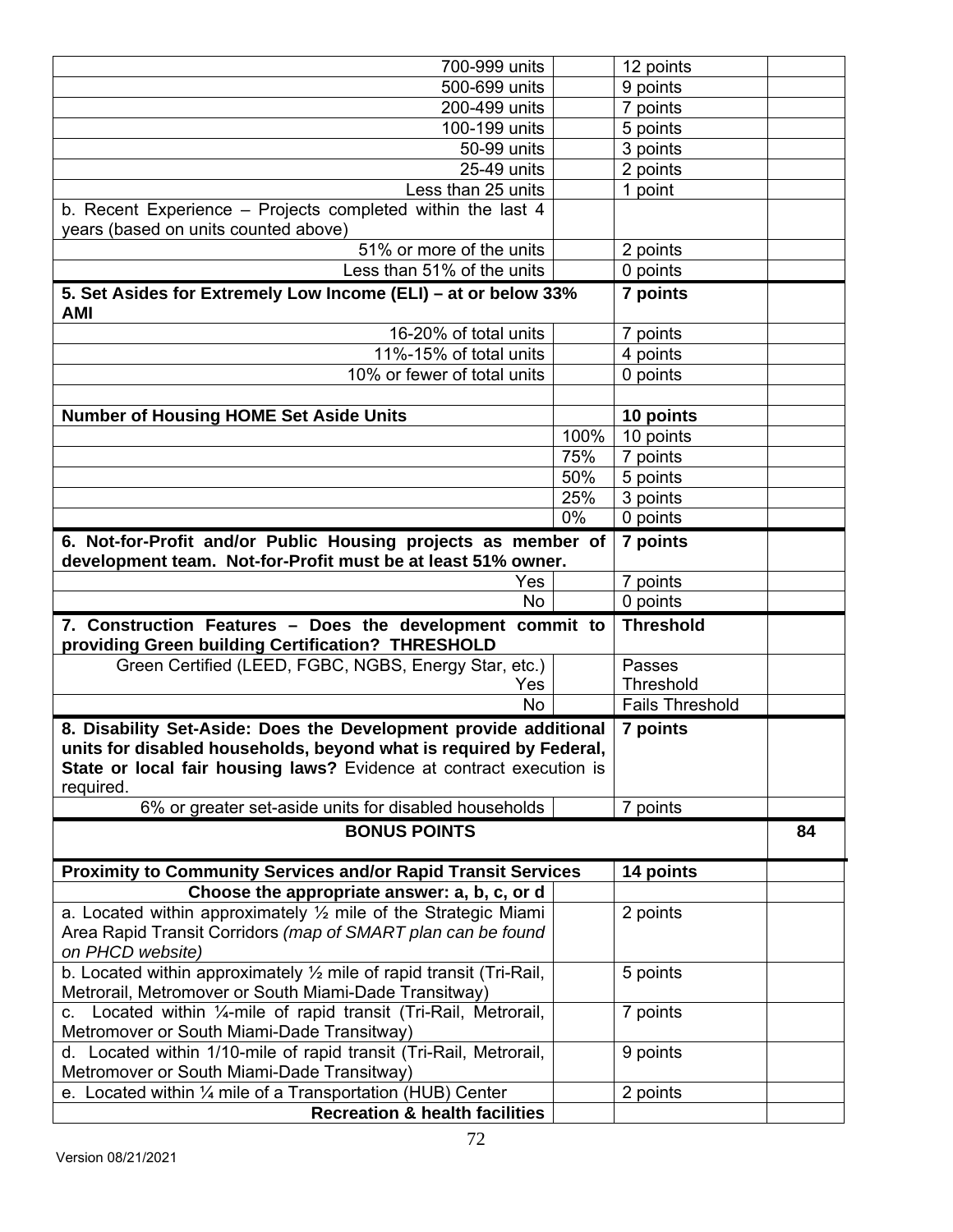| Choose the appropriate answer: a or b                                                                                                    |           |  |
|------------------------------------------------------------------------------------------------------------------------------------------|-----------|--|
| a. Within 1 mile of development                                                                                                          | 5 points  |  |
| b. Within 1.25 miles                                                                                                                     | 4 points  |  |
| <b>Project Completion and Compliance points.</b>                                                                                         | 8 points  |  |
| Projects associated, through ownership, to projects that have been                                                                       |           |  |
| in progress for two years prior to this application and are                                                                              |           |  |
| contiguous to such previously initiated projects.                                                                                        |           |  |
| Completed projects choose up to 3                                                                                                        |           |  |
| Completed the initial project on time                                                                                                    | 2 points  |  |
| Completed the initial project within the original budget                                                                                 | 2 points  |  |
| Completed the initial project and is currently in compliance                                                                             | 2 points  |  |
| Projects still in progress                                                                                                               |           |  |
| The initial project if still in progress and if previously awarded                                                                       | 2 points  |  |
| Surtax/SHIP funding is currently in compliance                                                                                           |           |  |
| Projects with FHFC or other Non-County firm commitments                                                                                  | 10 points |  |
| (Community Redevelopment Agency, Federal Home Loan Bank, Non-County<br>HOME, Opportunity Zones resources, Philanthropic donations, etc.) |           |  |
| 9% LIHTC projects with letter of firm financial commitment from FHFC                                                                     | 10 points |  |
| Firm aggregate commitments totaling \$50,000 or more per unit                                                                            | 10 points |  |
| Firm aggregate commitments totaling \$40,000- \$49,999 per unit                                                                          | 6 points  |  |
| Firm aggregate commitments totaling \$25,000- \$39,999 per unit                                                                          | 3 points  |  |
| Firm aggregate commitments totaling \$1,000 - \$24,999 per unit                                                                          | 1 point   |  |
| Projects with 4% tax credit deals                                                                                                        |           |  |
| Firm financial commitments less than or equal to \$50,000                                                                                | 8 points  |  |
| Firm financial commitments totaling<br>$$50,001 - $60,000$                                                                               | 6 points  |  |
| Firm financial commitments totaling<br>\$60,001 - \$70,000                                                                               | 5 points  |  |
| Firm financial commitments greater than<br>\$70,000                                                                                      | 4 points  |  |
| <b>Commitment of Opportunity Zones Resources</b>                                                                                         | 2 points  |  |
| To achieve points, applications must document a commitment                                                                               |           |  |
| of Qualified Opportunity Funds or eligible investments in                                                                                |           |  |
| Qualified Opportunity Zones to support development of                                                                                    |           |  |
| affordable housing.                                                                                                                      |           |  |
|                                                                                                                                          |           |  |
| <b>Efficient Building Costs for New Developments</b>                                                                                     | 5 points  |  |
| To achieve points, applications for proposed developments                                                                                |           |  |
| must show a total development cost lower than the published                                                                              |           |  |
| 2020 Total Development Cost. In order to qualify for the bonus,                                                                          |           |  |
| the total development cost per unit listed in the Pro Forma<br>portion of the application must be lower than:                            |           |  |
| High-Rise \$337,000                                                                                                                      |           |  |
| Mid-Rise ESS \$295,600<br>$\bullet$                                                                                                      |           |  |
| Mid-Rise Wood \$267,800                                                                                                                  |           |  |
| Garden Style ESS \$267,800<br>Garden Style Wood \$223,500                                                                                |           |  |
| <b>Non-Affiliated General Contractors</b>                                                                                                | 1 point   |  |
| To achieve points, applications must evidence that the general                                                                           |           |  |
| contractor is not affiliated with the applicant/developer. In order                                                                      |           |  |
| to qualify for the bonus, the applicant/developer must provide                                                                           |           |  |
| documentation in the form of an agreement that evidences that                                                                            |           |  |
| the selected general contractor is not affiliated with the                                                                               |           |  |
| applicant/developer.                                                                                                                     |           |  |
|                                                                                                                                          |           |  |
| <b>Mixed Income Flexibility in Local Government Ordinances</b>                                                                           | 2 points  |  |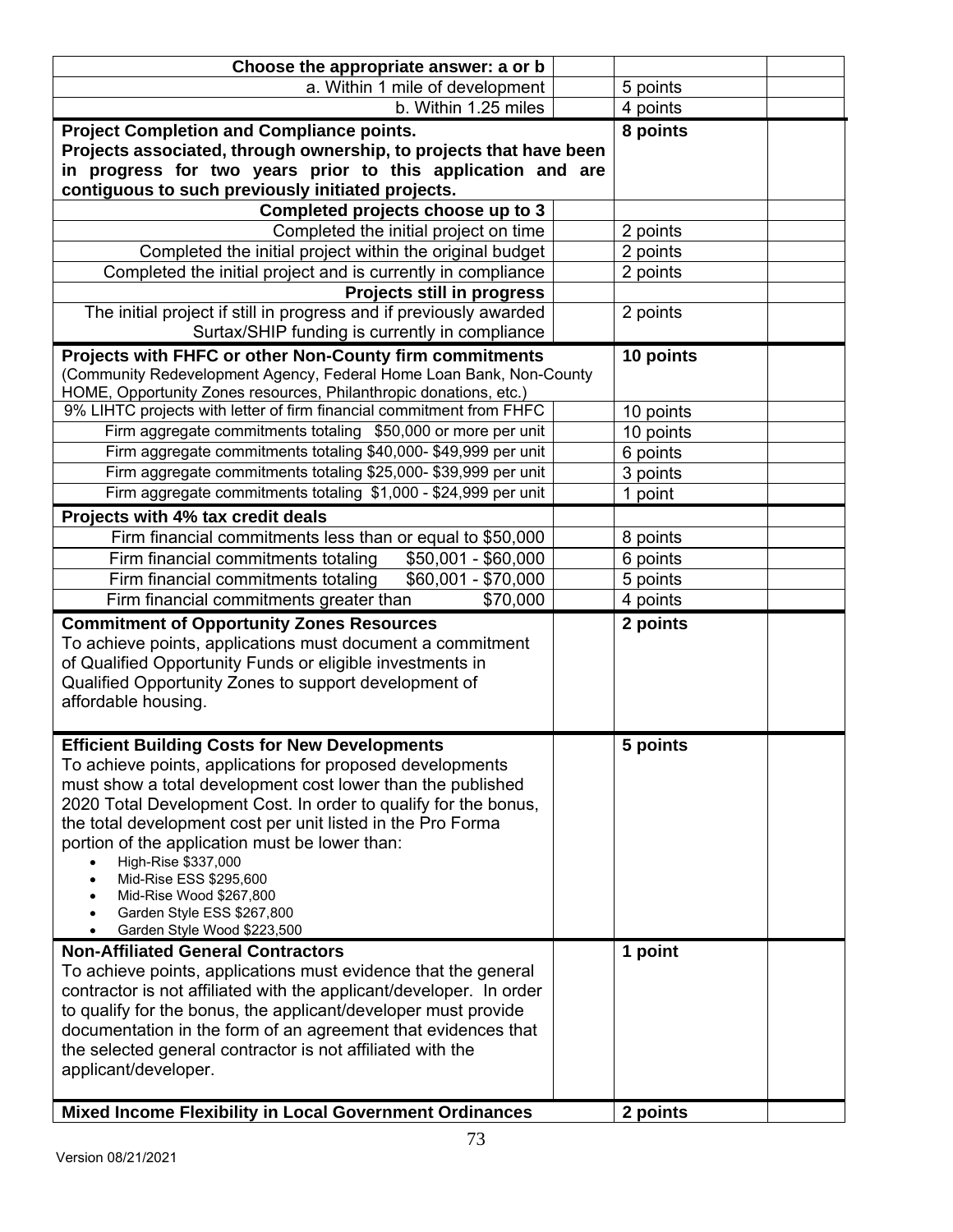| To achieve points, applications must provide documentation that<br>the proposed development specified in the application is a<br>mixed income project within a municipality or jurisdiction that<br>has local ordinances that allow for flexibility in developing and<br>incentivizing mixed income housing, e.g., allowing for higher<br>densities if only a portion of a project abuts a residentially zoned<br>parcel; expedited permitting processing and approvals, etc. |                               |  |
|-------------------------------------------------------------------------------------------------------------------------------------------------------------------------------------------------------------------------------------------------------------------------------------------------------------------------------------------------------------------------------------------------------------------------------------------------------------------------------|-------------------------------|--|
| <b>RER Pre-Application Meeting</b><br>To achieve points, applications must provide documentation of County<br>response memorandums received as part of RER's Pre-Application<br>meeting or similar documentation from municipalities. 1 point is<br>awarded for each departmental memorandum and/or letter that states                                                                                                                                                        | 5 points<br>0 points<br>Up to |  |
| no objections or no further action required (maximum of 5 points).<br>(Development Services, WASD, DERM, Traffic and Plotting and<br><b>MDFR)</b>                                                                                                                                                                                                                                                                                                                             | 5 points                      |  |
| Applicants with an approved ASPR                                                                                                                                                                                                                                                                                                                                                                                                                                              | <b>5 Points</b>               |  |
| <b>Water and Sewer Capacity Analysis</b><br>To achieve points, applications must provide documentation of a Water<br>and Sewer capacity analysis, active and dated within one year prior to<br>the date of RFA application.                                                                                                                                                                                                                                                   | 2 points                      |  |
| <b>Crime Preventative Measures (up to 10 Points)</b>                                                                                                                                                                                                                                                                                                                                                                                                                          |                               |  |
| Real-time Security Integration System that integrates with local<br>law enforcement agencies. Proof of security system integration<br>must be included in approved development plans.                                                                                                                                                                                                                                                                                         | 5 points                      |  |
| License Plate Recognition (LPR) camera equipment with built in<br>capability of capturing pictures and video of license plates.                                                                                                                                                                                                                                                                                                                                               | 4 points                      |  |
| <b>Crime Prevention Through Environmental Design (CPTED)</b><br>plan is incorporated in development design.                                                                                                                                                                                                                                                                                                                                                                   | 1 point                       |  |
| <b>Providing Direct Services to the Elderly (transportation or</b><br>meals)                                                                                                                                                                                                                                                                                                                                                                                                  | 2 points                      |  |
| Developments that are equipped with the necessary<br>infrastructure in each unit allowing connection to <b>Broadband</b><br>internet service and allow residents free WiFi, cable and<br>internet service.                                                                                                                                                                                                                                                                    | 8 Points                      |  |
| Developments that are equipped with the necessary<br>infrastructure in common areas allowing connection to<br><b>Broadband internet service for free WiFi, cable and internet</b><br>service.                                                                                                                                                                                                                                                                                 | <b>3 Points</b>               |  |
| <b>Diversity in Development Teams</b>                                                                                                                                                                                                                                                                                                                                                                                                                                         | 5 points                      |  |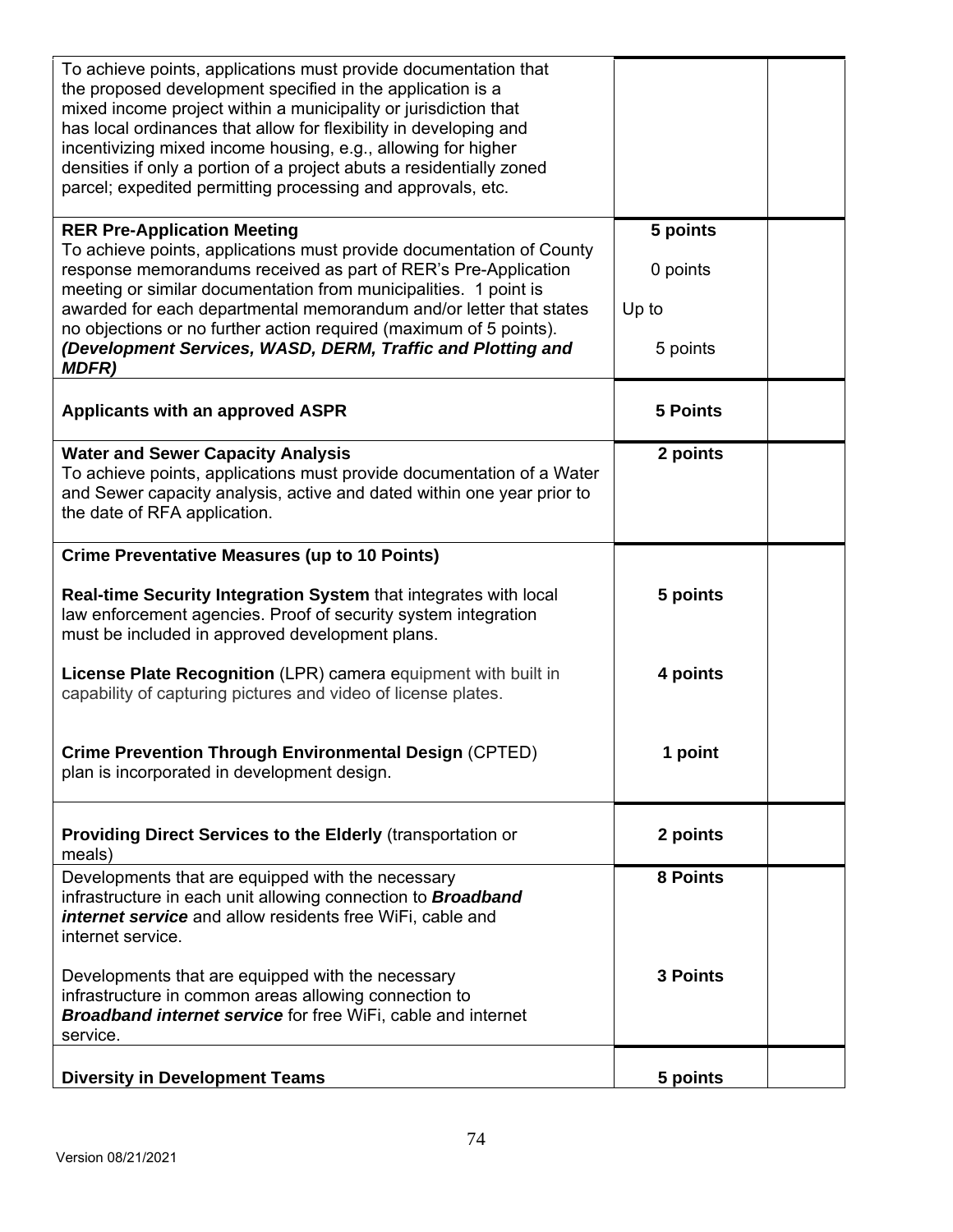| To achieve points, developers should provide evidence<br>(through narrative and other documentation - 4 pages<br>maximum) of the team's diversity in this project. Diversity can<br>be achieved either through the Developer's own internal hiring<br>practices, planned mentoring activities or through inclusion of |                    |  |
|-----------------------------------------------------------------------------------------------------------------------------------------------------------------------------------------------------------------------------------------------------------------------------------------------------------------------|--------------------|--|
| these practices within the required development team<br>components in the application such as Architect, Engineer,<br>Attorney and other essential staff/professionals. Diversity can<br>also be achieved through MBE/WBE/DBE contracting practices<br>specific to this application for which Surtax/SHIP funds are   | 5 points           |  |
| being requested.                                                                                                                                                                                                                                                                                                      |                    |  |
| Community Breakdown Chart from Resolution R-1080-14                                                                                                                                                                                                                                                                   |                    |  |
| Miami-Dade's Diverse Community                                                                                                                                                                                                                                                                                        |                    |  |
| 65.6% Hispanic / Latino                                                                                                                                                                                                                                                                                               |                    |  |
| 16.8% Non-Hispanic Black or African American                                                                                                                                                                                                                                                                          |                    |  |
| 15.0% Non-Hispanic White                                                                                                                                                                                                                                                                                              |                    |  |
| 1.6% Non-Hispanic Asian                                                                                                                                                                                                                                                                                               |                    |  |
| 1.0% Other                                                                                                                                                                                                                                                                                                            |                    |  |
|                                                                                                                                                                                                                                                                                                                       |                    |  |
| <b>Sea Level Rise</b><br>Bonus points may be achieved by providing<br>documentation within the application that the<br>development will prepare for sea level rise and natural<br>environmental hazards, such as elevating AC units, or<br>raising the building.                                                      | 2 Points           |  |
|                                                                                                                                                                                                                                                                                                                       | <b>TOTAL SCORE</b> |  |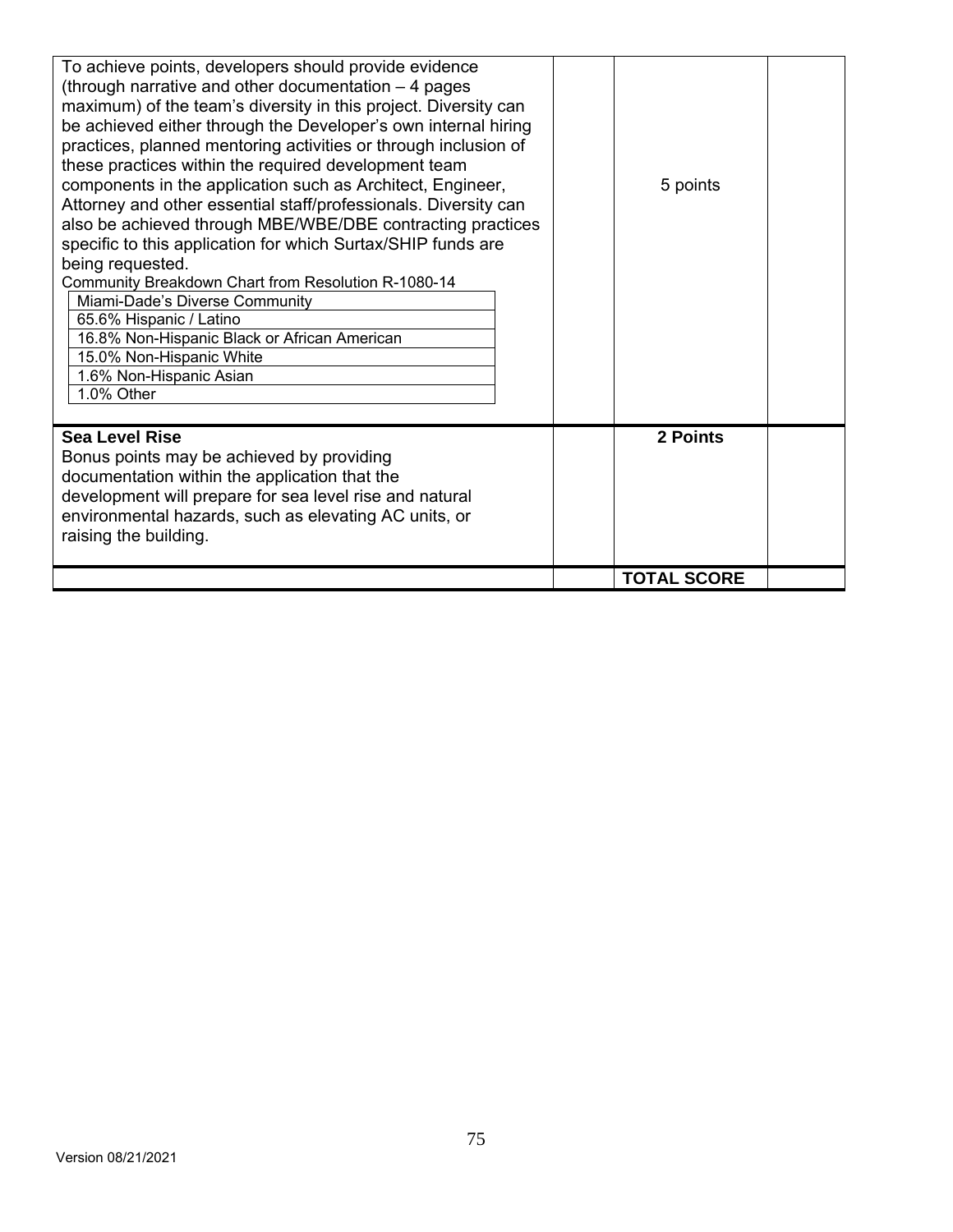| <b>PUBLIC HOUSING - MULTIFAMILY RENTAL</b>                                                                                                         |  |                  | 114          |
|----------------------------------------------------------------------------------------------------------------------------------------------------|--|------------------|--------------|
| <b>SCORING SHEET</b>                                                                                                                               |  |                  | <b>SCORE</b> |
| 1. Ability to Proceed                                                                                                                              |  | 42 points        |              |
| a. Does Applicant have documented Site Control? THRESHOLD                                                                                          |  |                  |              |
| Yes                                                                                                                                                |  | Passes           |              |
| No                                                                                                                                                 |  | <b>Threshold</b> |              |
|                                                                                                                                                    |  | Fails            |              |
|                                                                                                                                                    |  | Threshold        |              |
| b. Has disposition of the site been approved by HUD in form of a<br><b>CHAP? THRESHOLD</b>                                                         |  |                  |              |
| Yes                                                                                                                                                |  | Passes           |              |
| No                                                                                                                                                 |  | <b>Threshold</b> |              |
|                                                                                                                                                    |  | Fails            |              |
|                                                                                                                                                    |  | Threshold        |              |
| c. Has public approval, such as land use, zoning and variances been<br>obtained to carry out the project?                                          |  |                  |              |
| Yes                                                                                                                                                |  | 16 points        |              |
| No                                                                                                                                                 |  | 0 points         |              |
| d. Is there appropriate infrastructure or access to infrastructure for                                                                             |  |                  |              |
| this project (i.e. water and sewer connections, roadway access, and<br>electric service)                                                           |  |                  |              |
| Yes                                                                                                                                                |  | 10 points        |              |
| <b>No</b>                                                                                                                                          |  | 0 points         |              |
| e. Choose the appropriate item, New Construction or Rehabilitation:<br>(New Construction only) - Permit Documents                                  |  |                  |              |
| <b>Master Permit Issuance</b>                                                                                                                      |  | 14 points        |              |
| Permit ready letter w/approved construction plans                                                                                                  |  | 10 points        |              |
| Copy of building process number                                                                                                                    |  | 6 points         |              |
| e. (Rehabilitation of existing structures) - Permit Documents                                                                                      |  |                  |              |
| <b>Master Permit Issuance</b>                                                                                                                      |  | 11 points        |              |
| Permit ready letter w/approved construction plans                                                                                                  |  | 7 points         |              |
| Copy of building process number                                                                                                                    |  | 3 points         |              |
| f. Copy of fully executed GC contract                                                                                                              |  | 2 points         |              |
| 2. County subsidy including Surtax, CDBG, HOME, GOB or other County<br>resources and funding requested in current application on a per unit basis. |  | 20 points        |              |
| Less than or equal to \$25,000 per unit                                                                                                            |  | 20 points        |              |
| $$25,001 - $40,000$ per unit                                                                                                                       |  | 12 points        |              |
| \$40,001 - \$50,000 per unit                                                                                                                       |  | 10 points        |              |
| Greater than \$50,000 per unit                                                                                                                     |  | 8 points         |              |
| 3. Experience of Development Team (based on RFA submittal)<br>For purposes of scoring, to receive points for developer experience applicant        |  | 20 points        |              |
| must provide proof of unit development including certificate of occupancy. If a                                                                    |  |                  |              |
| developer can demonstrate proof of "recent experience". additional points will                                                                     |  |                  |              |
| be awarded. Specify if the experience on a development by development basis<br>is for multi-family or homeownership.                               |  |                  |              |
| a. Units completed with Certificate of Occupancy                                                                                                   |  |                  |              |
| More than 1000 units                                                                                                                               |  | 18 points        |              |
| 700-999 units                                                                                                                                      |  | 15 points        |              |
| 500-699 units                                                                                                                                      |  | 12 points        |              |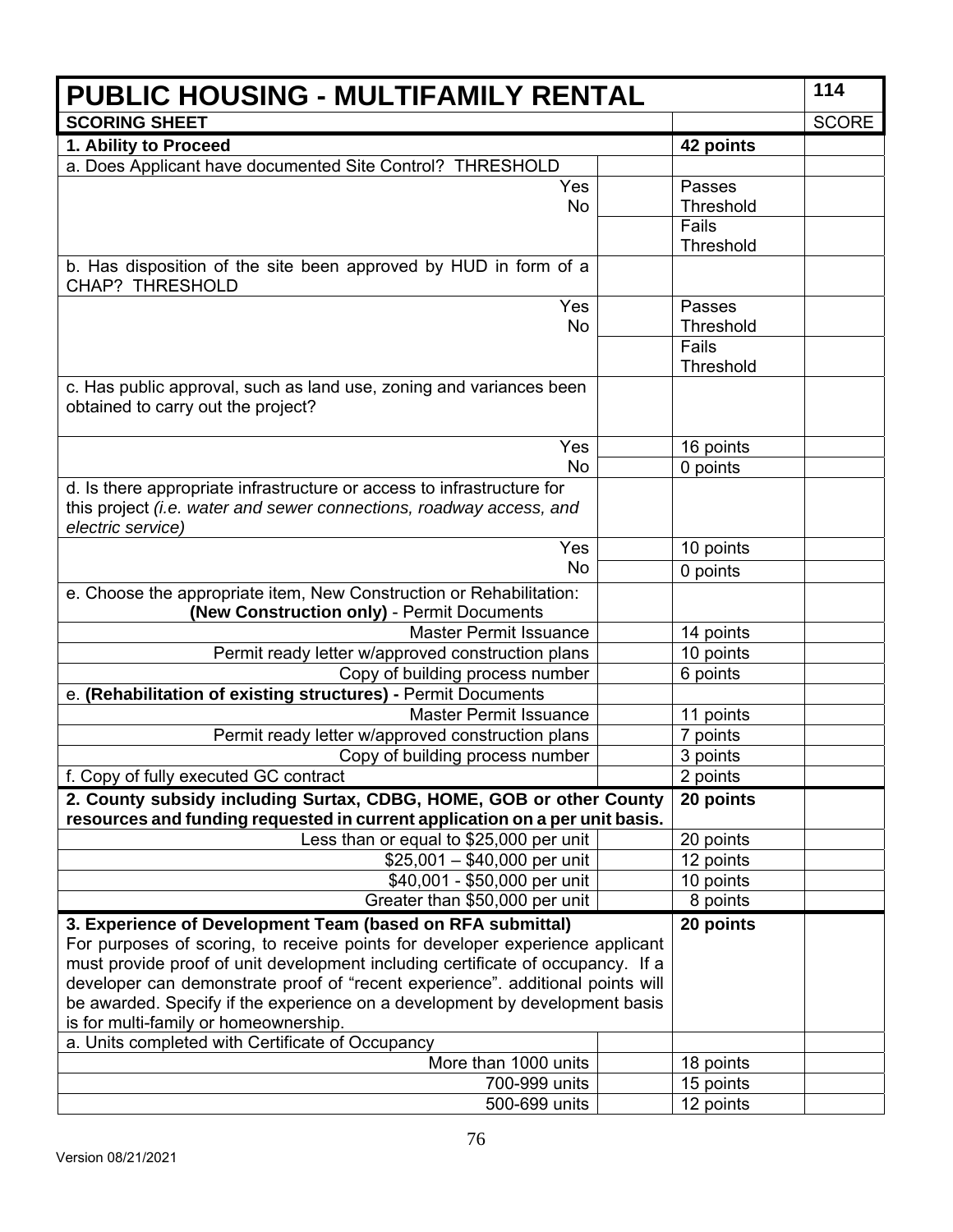| 200-499 units                                                                    | 9 points         |    |
|----------------------------------------------------------------------------------|------------------|----|
| 100-199 units                                                                    | 7 points         |    |
| 50-99 units                                                                      | 5 points         |    |
| 25-49 units                                                                      | 3 point          |    |
| Less than 25 units                                                               | 1 point          |    |
| b. Recent Experience - Projects completed within the last 4 years                |                  |    |
| (based on units counted above)                                                   |                  |    |
| 51% or more of the units                                                         | 2 points         |    |
| Less than 51% of the units                                                       | 0 points         |    |
| 4. Has PHCD and/or HUD approval been obtained for the development of             |                  |    |
| public housing/RAD development (as defined on page 24)?                          | 11 points        |    |
| Yes                                                                              | 11 points        |    |
| <b>No</b>                                                                        | 0 points         |    |
| 5. Construction Features - Does the development commit to providing              | <b>Threshold</b> |    |
| <b>Green building Certification? THRESHOLD</b>                                   |                  |    |
| Green Certified (LEED, FGBC, NGBS, Energy Star, etc.)                            | Passes           |    |
| Yes                                                                              | Threshold        |    |
| No                                                                               | Fails            |    |
|                                                                                  | Threshold        |    |
| 6. Disability Set-Aside: Does the Development provide additional units for       | 11 points        |    |
| disabled households, beyond what is required by Federal, State or local          |                  |    |
| fair housing laws? Evidence at contract execution is required.                   |                  |    |
| 6% or greater set-aside units for disabled households                            | 11 points        |    |
|                                                                                  |                  |    |
| <b>Number of Housing HOME Set Aside Units</b>                                    | 10 points        |    |
| 100 %                                                                            | 10 points        |    |
| 75%                                                                              | 7 points         |    |
| 50%                                                                              | 5 points         |    |
| 25%                                                                              | 3 points         |    |
| 0%                                                                               | 0 points         |    |
| <b>BONUS POINTS</b>                                                              |                  | 82 |
|                                                                                  |                  |    |
| <b>Proximity to Community Services and/or Rapid Transit Services</b>             | 14 points        |    |
| Choose the appropriate answer: a, b, c, or d                                     |                  |    |
| a. Located within approximately $\frac{1}{2}$ mile of the Strategic Miami Area   | 2 points         |    |
| Rapid Transit Corridors (map of SMART plan can be found on PHCD                  |                  |    |
| website)<br>b. Located within approximately 1/2 mile of rapid transit (Tri-Rail, |                  |    |
| Metrorail, Metromover or South Miami-Dade Transitway)                            | 5 points         |    |
| Located within 1/4-mile of rapid transit (Tri-Rail, Metrorail,<br>C.             | 7 points         |    |
| Metromover or South Miami-Dade Transitway)                                       |                  |    |
| Located within 1/10-mile of rapid transit (Tri-Rail, Metrorail,<br>d.            | 9 points         |    |
| Metromover or South Miami-Dade Transitway)                                       |                  |    |
| <b>Recreation &amp; health facilities</b>                                        |                  |    |
| Choose the appropriate answer: a or b                                            |                  |    |
| a. Within 1 mile of development                                                  | 5 points         |    |
| b. Within 1.25 miles                                                             | 4 points         |    |
| <b>Project Completion and Compliance points.</b>                                 | 8 points         |    |
| Projects associated, through ownership, to projects that have been in            |                  |    |
| progress for two years prior to this application and are contiguous to such      |                  |    |
| previously initiated projects.                                                   |                  |    |
|                                                                                  |                  |    |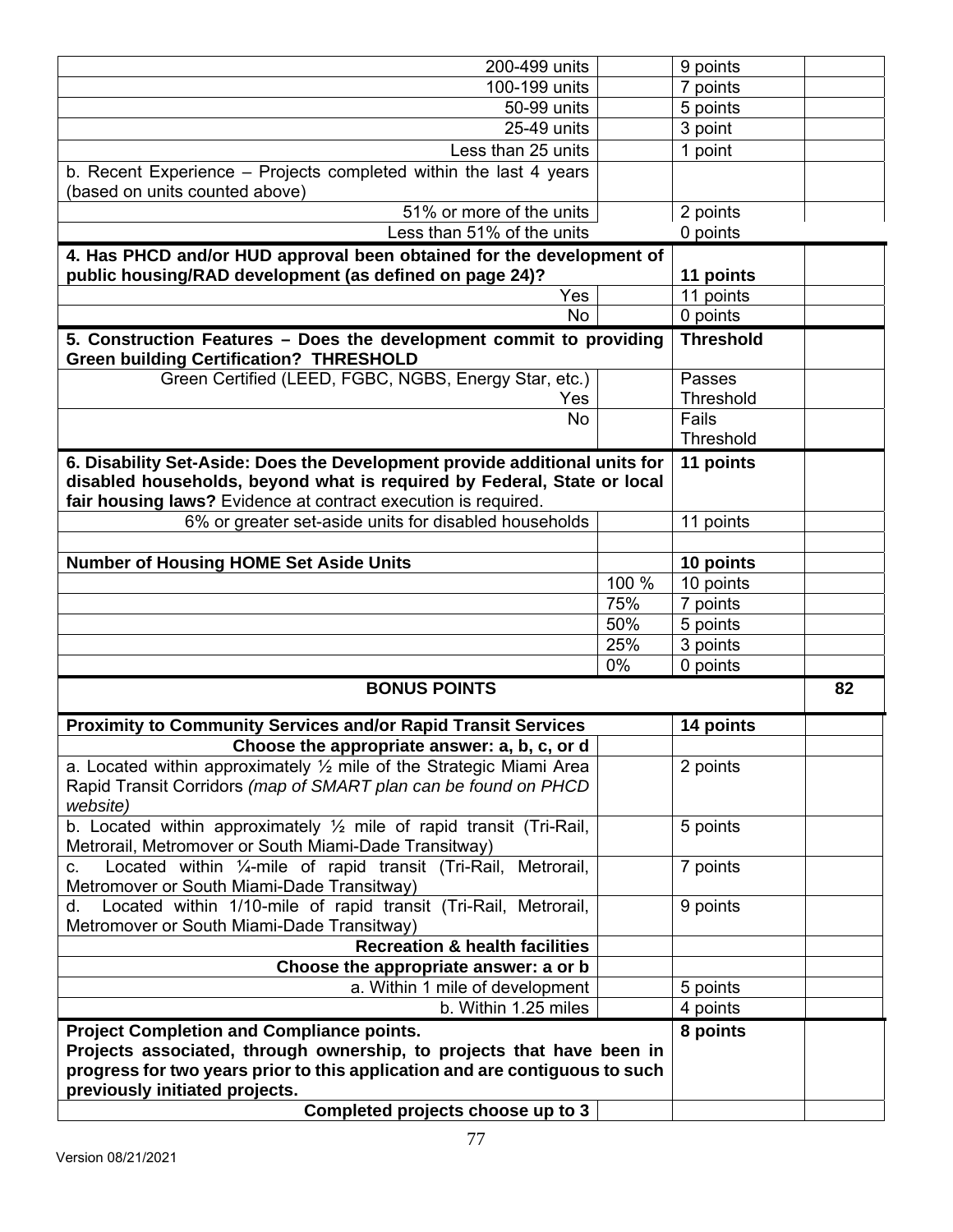| Completed the initial project on time                                                                                                                                                                                                                                                                                                                                                                                 | 2 points  |
|-----------------------------------------------------------------------------------------------------------------------------------------------------------------------------------------------------------------------------------------------------------------------------------------------------------------------------------------------------------------------------------------------------------------------|-----------|
| Completed the initial project within the original budget                                                                                                                                                                                                                                                                                                                                                              | 2 points  |
| Completed the initial project and is currently in compliance                                                                                                                                                                                                                                                                                                                                                          | 2 points  |
| Projects still in progress                                                                                                                                                                                                                                                                                                                                                                                            |           |
| The initial project if still in progress and if previously awarded                                                                                                                                                                                                                                                                                                                                                    | 2 points  |
| Surtax/SHIP funding is currently in compliance                                                                                                                                                                                                                                                                                                                                                                        |           |
| Projects with FHFC or other Non-County firm commitments                                                                                                                                                                                                                                                                                                                                                               | 10 points |
| (Community Redevelopment Agency, Federal Home Loan Bank, Non-County HOME,                                                                                                                                                                                                                                                                                                                                             |           |
| Opportunity Zones resources, Philanthropic donations, etc.)                                                                                                                                                                                                                                                                                                                                                           |           |
| 9% LIHTC projects with letter of firm financial commitment from<br><b>FHFC</b>                                                                                                                                                                                                                                                                                                                                        | 10 points |
| Firm aggregate commitments totaling \$50,000 or more per unit                                                                                                                                                                                                                                                                                                                                                         | 10 points |
| Firm aggregate commitments totaling \$40,000-\$49,999 per unit                                                                                                                                                                                                                                                                                                                                                        | 6 points  |
| Firm aggregate commitments totaling \$25,000- \$39,999 per unit                                                                                                                                                                                                                                                                                                                                                       | 3 points  |
| Firm aggregate commitments totaling \$1,000 - \$24,999 per unit                                                                                                                                                                                                                                                                                                                                                       | 1 point   |
| Projects with 4% tax credit deals                                                                                                                                                                                                                                                                                                                                                                                     |           |
| Firm financial commitments less than or equal to \$50,000                                                                                                                                                                                                                                                                                                                                                             | 8 points  |
| Firm financial commitments totaling<br>$$50,001 - $60,000$                                                                                                                                                                                                                                                                                                                                                            | 6 points  |
| Firm financial commitments totaling<br>\$60,001 - \$70,000                                                                                                                                                                                                                                                                                                                                                            | 5 points  |
| Firm financial commitments greater than<br>\$70,000                                                                                                                                                                                                                                                                                                                                                                   | 4 points  |
| <b>Commitment of Opportunity Zones Resources</b>                                                                                                                                                                                                                                                                                                                                                                      | 2 points  |
| To achieve points, applications must document a commitment of                                                                                                                                                                                                                                                                                                                                                         |           |
| Qualified Opportunity Funds or eligible investments in Qualified                                                                                                                                                                                                                                                                                                                                                      | 2 points  |
| Opportunity Zones to support development of affordable housing.                                                                                                                                                                                                                                                                                                                                                       |           |
|                                                                                                                                                                                                                                                                                                                                                                                                                       |           |
| <b>Efficient Building Costs for New Developments</b><br>To achieve points, applications for proposed developments must<br>show a total development cost lower than the published 2020 Total<br>Development Cost. In order to qualify for the bonus, the total<br>development cost per unit listed in the Pro Forma portion of the<br>application must be lower than:<br>High-Rise \$337,000<br>Mid-Rise ESS \$295,600 | 5 points  |
| Mid-Rise Wood \$267,800<br>Garden Style ESS \$267,800<br>Garden Style Wood \$223,500<br><b>Non-Affiliated General Contractors</b><br>To achieve points, applications must evidence that the general                                                                                                                                                                                                                   | 1 point   |
| contractor is not affiliated with the applicant/developer. In order to<br>qualify for the bonus, the applicant/developer must provide<br>documentation in the form of an agreement that evidences that the<br>selected general contractor is not affiliated with the<br>applicant/developer.<br><b>Mixed Income Flexibility in Local Government Ordinances</b>                                                        | 2 points  |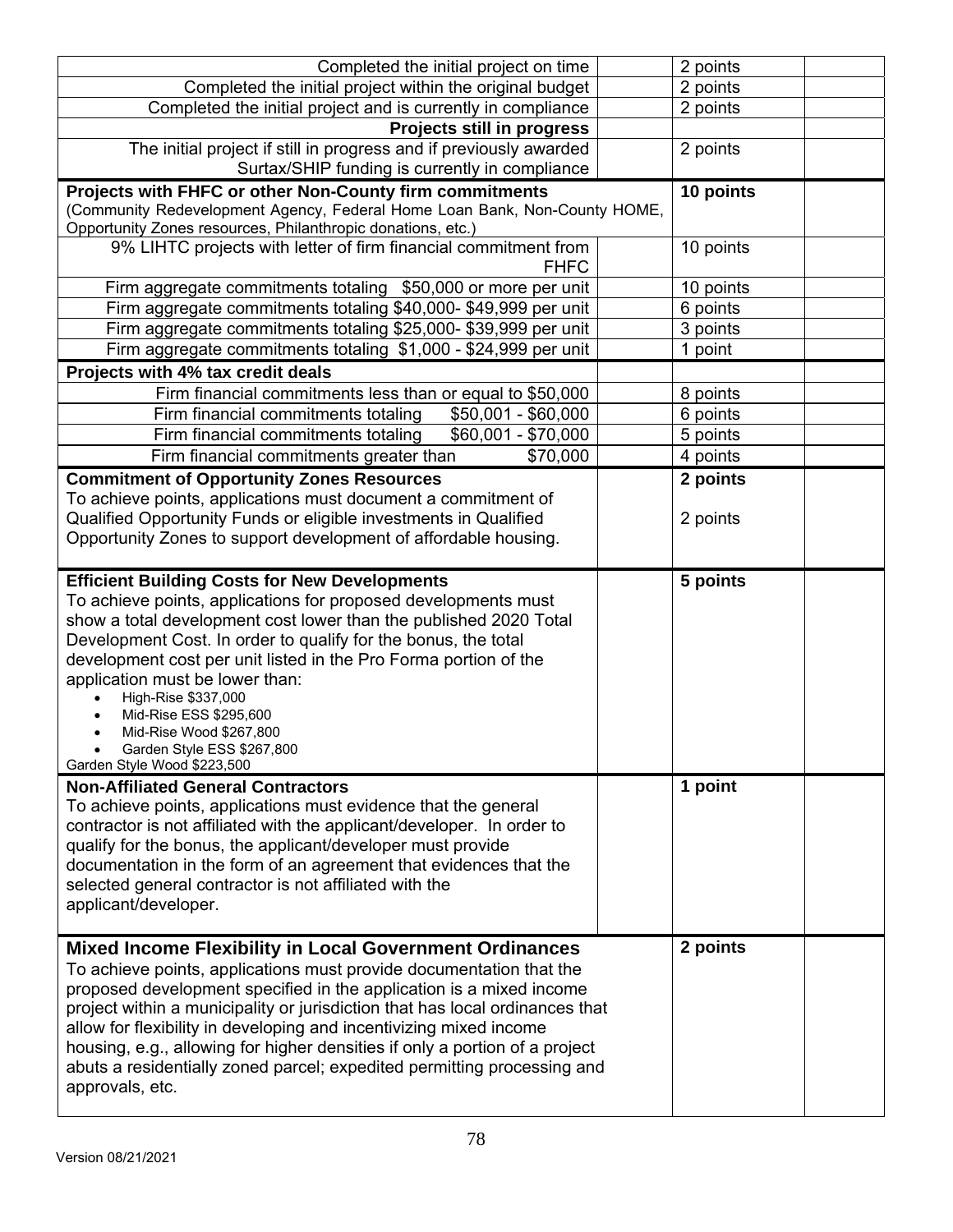| <b>RER Pre-Application Meeting</b>                                                                                                       | 5 points        |
|------------------------------------------------------------------------------------------------------------------------------------------|-----------------|
| To achieve points, applications must provide documentation of County                                                                     |                 |
| response memorandums received as part of RER's Pre-Application meeting or                                                                | 0 points        |
| similar documentation from municipalities. 1 point is awarded for each                                                                   |                 |
| departmental memorandum and/or letter that states no objections or no further                                                            | Up to           |
| action required (maximum of 5 points). (Development Services, WASD,                                                                      |                 |
| <b>DERM, Traffic and Plotting and MDFR)</b>                                                                                              | 5 points        |
|                                                                                                                                          |                 |
| <b>Applicants with an approved ASPR</b>                                                                                                  | <b>5 Points</b> |
|                                                                                                                                          |                 |
| <b>Water and Sewer Capacity Analysis</b>                                                                                                 | 2 points        |
| To achieve points, applications must provide documentation of a Water                                                                    |                 |
| and Sewer capacity analysis, active and dated within one year prior to                                                                   |                 |
| the date of RFA application.                                                                                                             |                 |
|                                                                                                                                          |                 |
| <b>Crime Preventative Measures (up to 10 Points)</b>                                                                                     |                 |
|                                                                                                                                          |                 |
| Real-time Security Integration System that integrates with local law                                                                     | 5 points        |
| enforcement agencies. Proof of security system integration must be                                                                       |                 |
| included in approved development plans.                                                                                                  |                 |
|                                                                                                                                          |                 |
| License Plate Recognition (LPR) camera equipment with built in                                                                           | 4 points        |
| capability of capturing pictures and video of license plates.                                                                            |                 |
|                                                                                                                                          |                 |
|                                                                                                                                          |                 |
| Crime Prevention Through Environmental Design (CPTED) plan is                                                                            | 1 point         |
| incorporated in development design.                                                                                                      |                 |
|                                                                                                                                          |                 |
| Developments that are equipped with the necessary infrastructure in                                                                      | <b>8 Points</b> |
| each unit allowing connection to <b>Broadband internet service</b> and allow                                                             |                 |
| residents free WiFi, cable and internet service.                                                                                         |                 |
|                                                                                                                                          |                 |
| Developments that are equipped with the necessary infrastructure in                                                                      | <b>3 Points</b> |
| common areas allowing connection to <b>Broadband internet service</b> for                                                                |                 |
| free WiFi, cable and internet service.                                                                                                   |                 |
|                                                                                                                                          |                 |
| <b>Diversity in Development Teams</b>                                                                                                    | 5 points        |
| To achieve points, developers should provide evidence (through                                                                           |                 |
| narrative and other documentation $-4$ pages maximum) of the                                                                             |                 |
| team's diversity in this project. Diversity can be achieved either                                                                       |                 |
| through the Developer's own internal hiring practices, planned                                                                           |                 |
| mentoring activities or through inclusion of these practices within the                                                                  |                 |
| required development team components in the application such as                                                                          |                 |
|                                                                                                                                          |                 |
| Architect, Engineer, Attorney and other essential staff/professionals.<br>Diversity can also be achieved through MBE/WBE/DBE contracting | 5 points        |
|                                                                                                                                          |                 |
| practices specific to this application for which Surtax/SHIP funds are                                                                   |                 |
| being requested.                                                                                                                         |                 |
| Community Breakdown Chart from Resolution R-1080-14                                                                                      |                 |
| Miami-Dade's Diverse Community                                                                                                           |                 |
| 65.6% Hispanic / Latino                                                                                                                  |                 |
| 16.8% Non-Hispanic Black or African American                                                                                             |                 |
| 15.0% Non-Hispanic White                                                                                                                 |                 |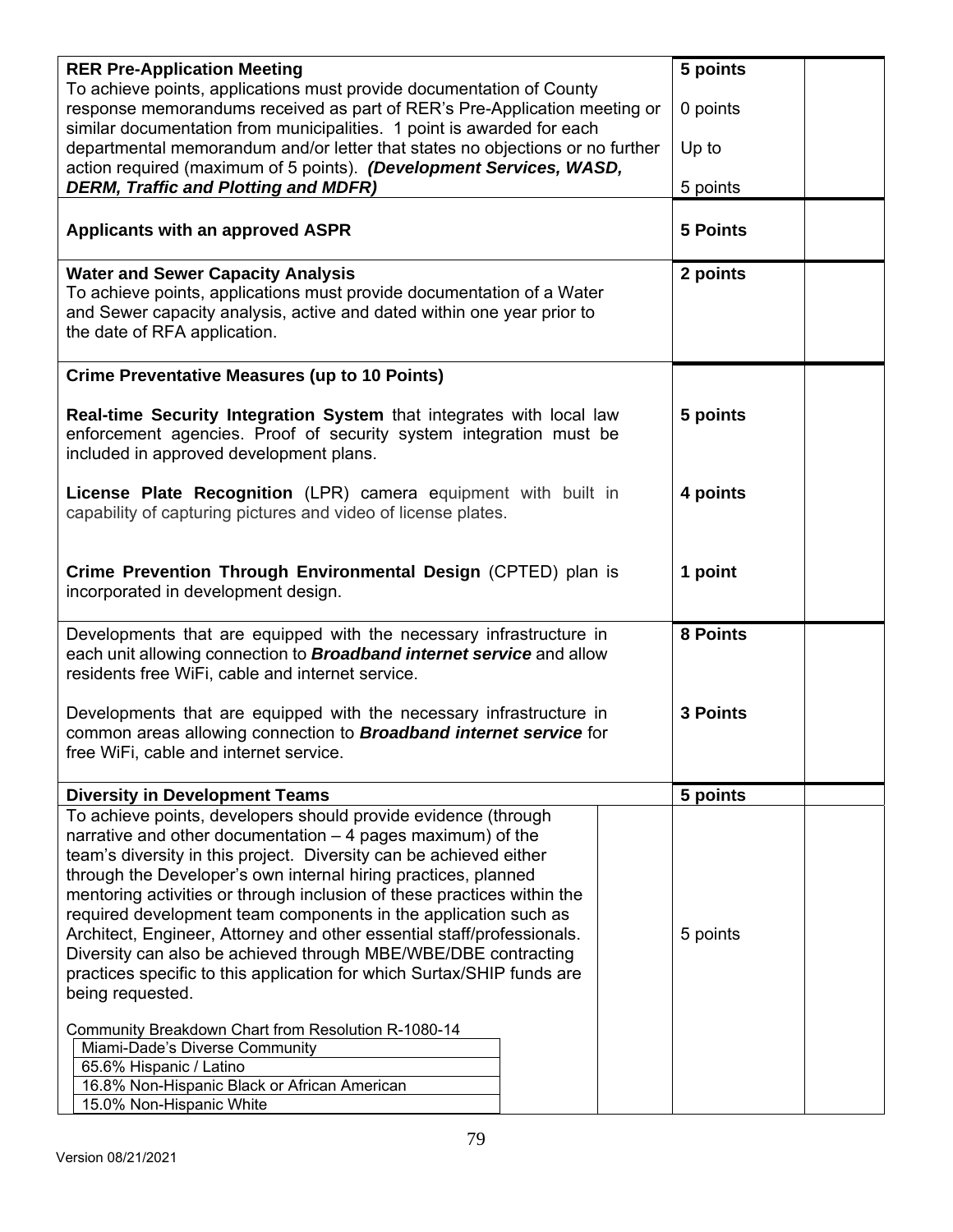| 1.6% Non-Hispanic Asian<br>1.0% Other                                                                                                                                                                                                                         |                              |  |
|---------------------------------------------------------------------------------------------------------------------------------------------------------------------------------------------------------------------------------------------------------------|------------------------------|--|
| <b>Sea Level Rise</b><br>Bonus points may be achieved by providing documentation<br>within the application that the development will prepare for sea<br>level rise and natural environmental hazards, such as elevating<br>AC units, or raising the building. | 2 Points                     |  |
|                                                                                                                                                                                                                                                               | <b>TOTAL</b><br><b>SCORE</b> |  |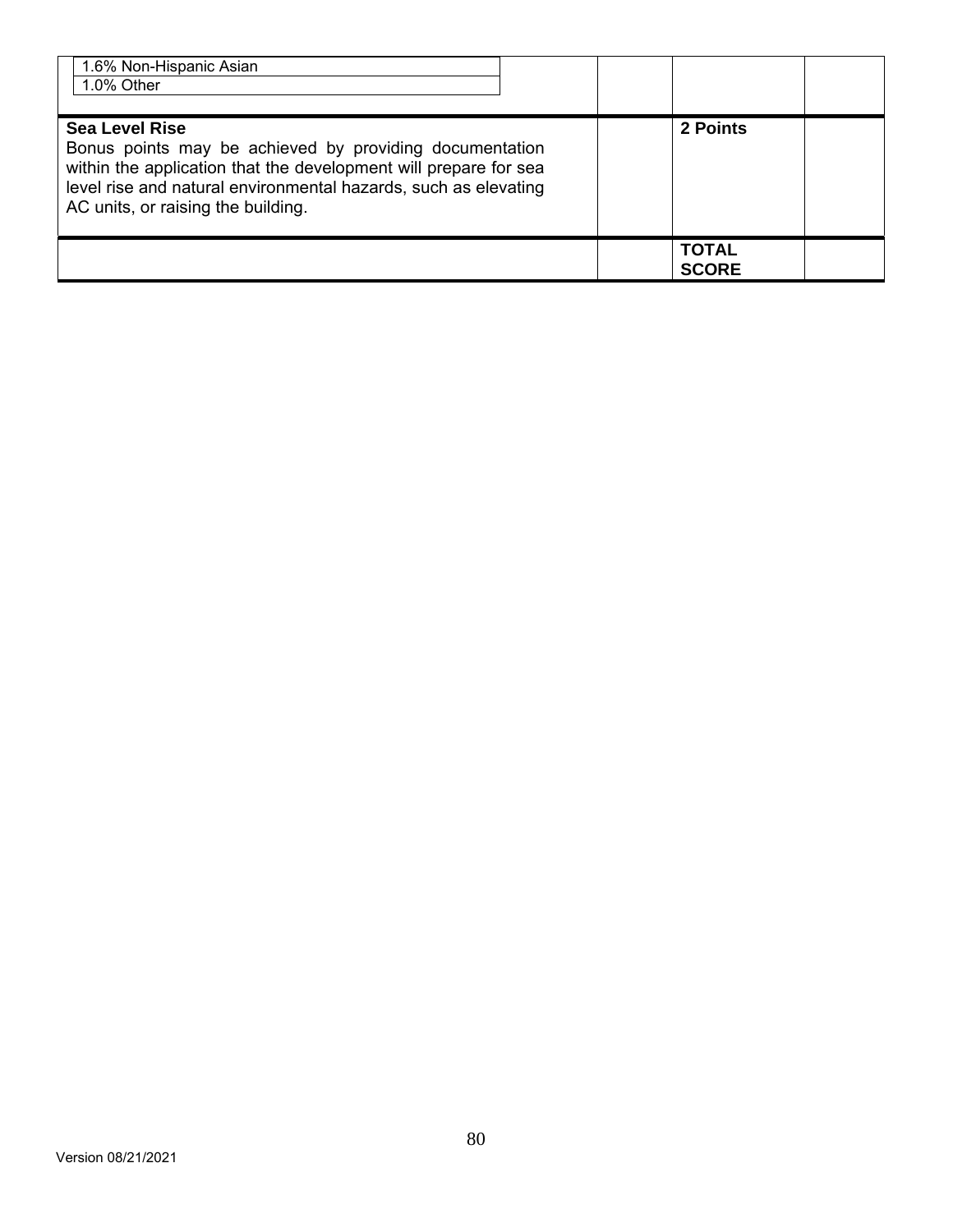| <b>SMALL DEVELOPMENTS</b>                                                                                 |  |                  | 110          |
|-----------------------------------------------------------------------------------------------------------|--|------------------|--------------|
| <b>SCORING SHEET</b>                                                                                      |  |                  | <b>SCORE</b> |
| 1. Ability to Proceed                                                                                     |  | 34 points        |              |
| a. Does Applicant have documented Site Control THRESHOLD                                                  |  |                  |              |
| Yes                                                                                                       |  | Passes           |              |
| No                                                                                                        |  | <b>Threshold</b> |              |
|                                                                                                           |  | Fails            |              |
|                                                                                                           |  | Threshold        |              |
| b. Has public approval, such as land use, zoning and variances<br>been obtained to carry out the project? |  |                  |              |
| Yes                                                                                                       |  | 12 points        |              |
| <b>No</b>                                                                                                 |  | 0 points         |              |
| c. Is there appropriate infrastructure or access to infrastructure for                                    |  |                  |              |
| this project? (i.e,. water and sewer connections, roadway access,<br>and electric service)                |  |                  |              |
| Yes                                                                                                       |  | 10 points        |              |
| No                                                                                                        |  | 0 points         |              |
| d. Permit Documents (New Construction only)                                                               |  |                  |              |
| <b>Master Permit Issuance</b>                                                                             |  | 10 points        |              |
| Permit ready letter w/approved construction plans                                                         |  | 8 points         |              |
| Copy of building process number                                                                           |  | 6 points         |              |
| d. Permit Documents (Rehabilitation of existing structures)                                               |  |                  |              |
| <b>Master Permit Issuance</b>                                                                             |  | 8 points         |              |
| Permit ready letter w/approved construction plans                                                         |  | 6 points         |              |
| Copy of building process number                                                                           |  | 2 points         |              |
| e. Copy of fully executed GC contract                                                                     |  | 2 points         |              |
| 2. Mixed Income Projects - Ratio of low-moderate to market rate<br>rental units provided                  |  | 15 points        |              |
| 65% unrestricted/15% moderate/20% very low                                                                |  | 15 points        |              |
| 45% unrestricted/15% moderate/20% low /20% very low                                                       |  | 15 points        |              |
| 70% unrestricted/10% moderate/20% very low                                                                |  | 12 points        |              |
| 50% unrestricted/10% moderate/40% very low                                                                |  | 12 points        |              |
| 80% unrestricted/20% very low                                                                             |  | 8 points         |              |
| 60% unrestricted/40% very low                                                                             |  | 8 points         |              |
| 90% at or below 60% AMI                                                                                   |  | 5 points         |              |
| 100% at or below 60% AMI or (up to 80% AMI using LIHTC income                                             |  | 5 points         |              |
| averaging or workforce housing)                                                                           |  |                  |              |
| 3. Experience of Development Team (based on RFA submittal)                                                |  | 13 points        |              |
| For purposes of scoring, to receive points for developer experience                                       |  |                  |              |
| applicant must provide proof of unit development including certificate                                    |  |                  |              |
| of occupancy. If a developer can demonstrate proof of "recent                                             |  |                  |              |
| experience". additional points will be awarded. Specify if the                                            |  |                  |              |
| experience on a development by development basis is for multi-family                                      |  |                  |              |
| or homeownership.                                                                                         |  |                  |              |
| a. Units completed with Certificate of Occupancy                                                          |  |                  |              |
| More than 250 units                                                                                       |  | 11 points        |              |
| 150-249 units                                                                                             |  | 9 points         |              |
| 50-149 units                                                                                              |  | 6 points         |              |
| Less than 50 units                                                                                        |  | 2 points         |              |
| b. Recent Experience – Projects completed within the last 4 years                                         |  |                  |              |
| (based on units counted above)                                                                            |  |                  |              |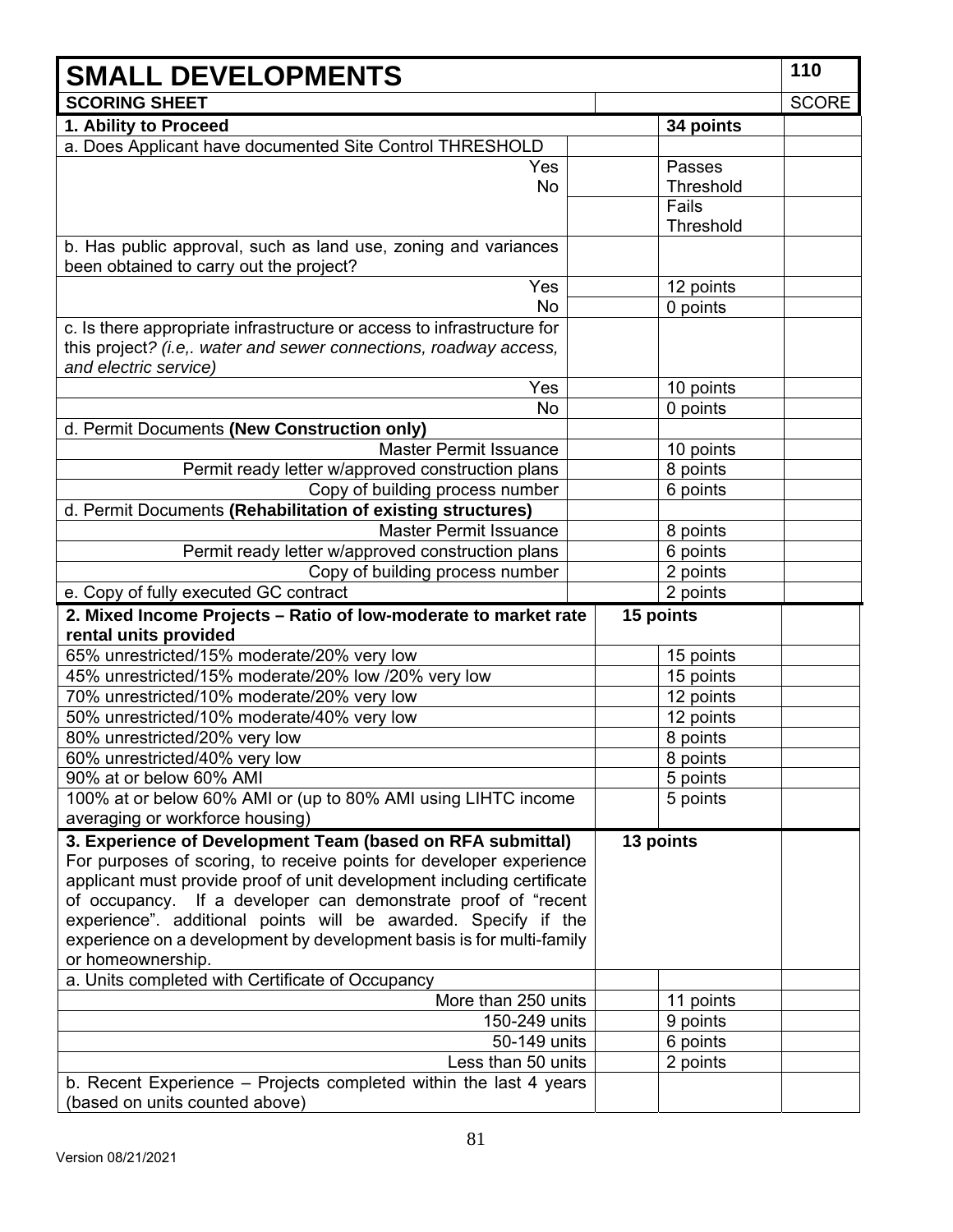| 51% or more of the units                                                                                                                |              | 2 points             |    |
|-----------------------------------------------------------------------------------------------------------------------------------------|--------------|----------------------|----|
| Less than 51% of the units                                                                                                              |              | 0 points             |    |
| 4. Set Asides for Extremely Low Income (ELI) - at or below 33%<br><b>AMI</b>                                                            | 8 points     |                      |    |
| 16-20% of total units                                                                                                                   |              | 8 points             |    |
| 11%-15% of total units                                                                                                                  |              | 4 points             |    |
| 10% or fewer of total units                                                                                                             |              | 0 points             |    |
|                                                                                                                                         |              |                      |    |
| <b>Number of Housing HOME Set Aside Units</b>                                                                                           |              | 10 points            |    |
|                                                                                                                                         | 100%         | 10 points            |    |
|                                                                                                                                         | 75%          | 7 points             |    |
|                                                                                                                                         | 50%          | 5 points             |    |
|                                                                                                                                         | 25%<br>$0\%$ | 3 points             |    |
|                                                                                                                                         |              | 0 points             |    |
| 5. Not-for-Profit and/or Public Housing projects as member of<br>development team. Not-for-Profit must be at least 51% owner.           | 8 points     |                      |    |
| Yes                                                                                                                                     |              | 8 points             |    |
| No                                                                                                                                      |              | 0 points             |    |
| 6. Construction Features - Does the development commit to<br>providing Green building Certification? THRESHOLD                          |              | <b>Threshold</b>     |    |
| Green Certified (LEED, FGBC, NGBS, Energy Star, etc.)                                                                                   |              | Passes               |    |
| Yes                                                                                                                                     |              | <b>Threshold</b>     |    |
| <b>No</b>                                                                                                                               |              | Fails                |    |
|                                                                                                                                         |              | Threshold            |    |
| 7. Total subsidy requested per unit based on Total<br><b>Development Cost.</b>                                                          |              | 14 points            |    |
| Less than \$60,000                                                                                                                      |              | 14 points            |    |
| $$60,001 - $80,000$                                                                                                                     |              | 11 points            |    |
| \$80,001 - \$100,000<br>\$100,001 - \$120,000                                                                                           |              | 8 points<br>7 points |    |
| Greater than \$120,000                                                                                                                  |              | 5 points             |    |
| 8. Disability Set-Aside: Does the Development provide                                                                                   |              | 8 points             |    |
| additional units for disabled households, beyond what is                                                                                |              |                      |    |
| required by Federal, State or local fair housing laws? Evidence                                                                         |              |                      |    |
| at contract execution is required.                                                                                                      |              |                      |    |
| 6% or greater set-aside units for disabled households                                                                                   |              | 8 points             |    |
| <b>BONUS POINTS</b>                                                                                                                     |              |                      | 71 |
| <b>Proximity to Community Services and/or Rapid Transit Services</b>                                                                    |              | 14 points            |    |
| Choose the appropriate answer: a, b, c, or d                                                                                            |              |                      |    |
| a. Located within approximately $\frac{1}{2}$ mile of the Strategic Miami Area                                                          |              | 2 points             |    |
| Rapid Transit Corridors (map of SMART plan can be found on PHCD                                                                         |              |                      |    |
| website)                                                                                                                                |              |                      |    |
| b. Located within approximately $\frac{1}{2}$ mile of rapid transit (Tri-Rail,<br>Metrorail, Metromover or South Miami-Dade Transitway) |              | 5 points             |    |
| Located within 1/4-mile of rapid transit (Tri-Rail, Metrorail,<br>C.                                                                    |              | 7 points             |    |
| Metromover or South Miami-Dade Transitway)                                                                                              |              |                      |    |
| Located within 1/10-mile of rapid transit (Tri-Rail, Metrorail,<br>d. I                                                                 |              | 9 points             |    |
| Metromover or South Miami-Dade Transitway)<br><b>Recreation &amp; health facilities</b>                                                 |              |                      |    |
| Choose the appropriate answer: a or b                                                                                                   |              |                      |    |
| a. Within 1 mile of development                                                                                                         |              | 5 points             |    |
|                                                                                                                                         |              |                      |    |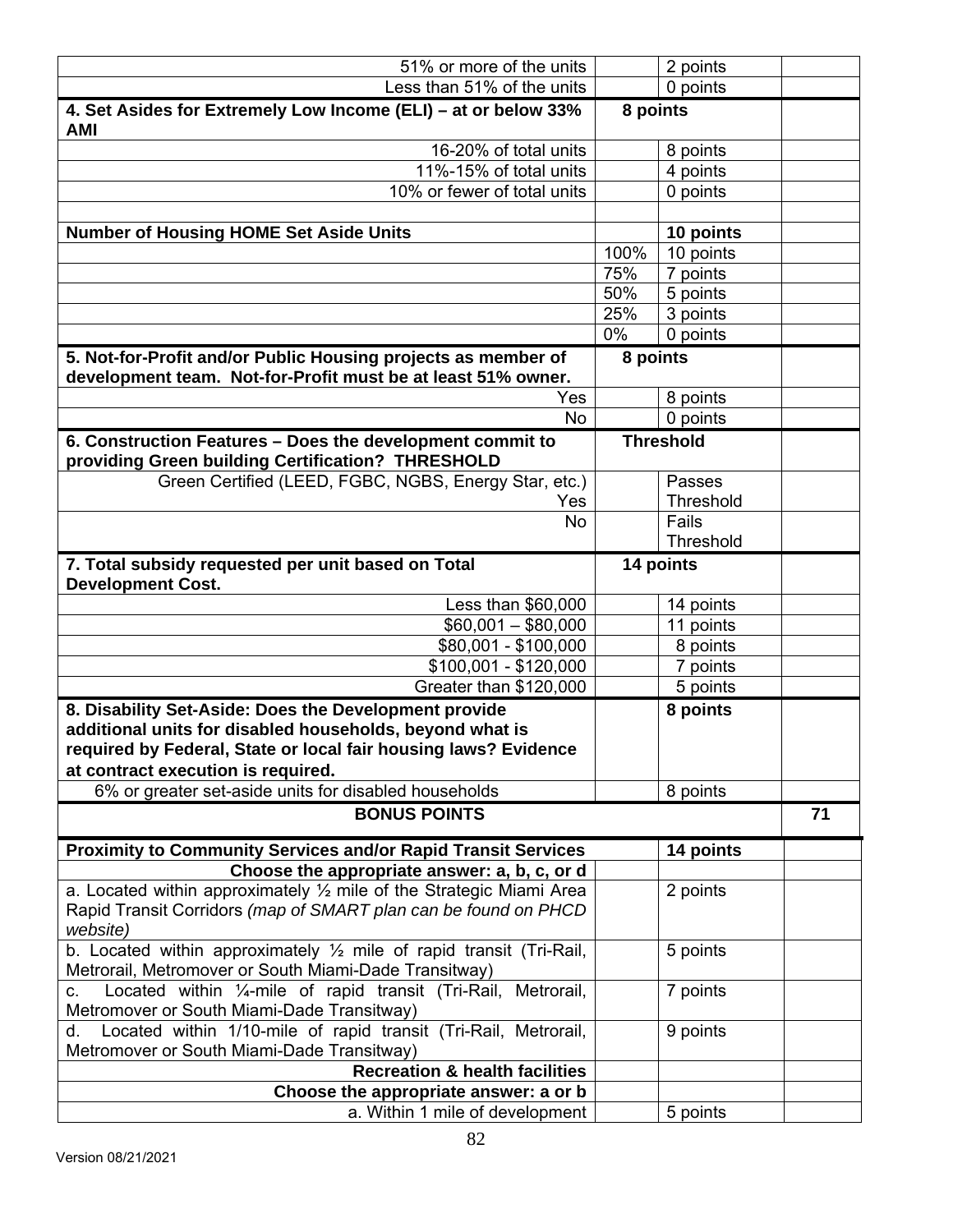| b. Within 1.25 miles                                                     |           | 4 points  |  |
|--------------------------------------------------------------------------|-----------|-----------|--|
| Projects with FHFC or other Non-County firm commitments                  | 10 points |           |  |
| (Community Redevelopment Agency, Federal Home Loan Bank, Non-            |           |           |  |
| County HOME, Opportunity Zones resources, Philanthropic donations, etc.) |           |           |  |
| 9% LIHTC projects with letter of firm financial commitment from          |           | 10 points |  |
| <b>FHFC</b>                                                              |           |           |  |
| Firm aggregate commitments totaling \$50,000 or more per unit            |           | 10 points |  |
| Firm aggregate commitments totaling \$40,000-\$49,999 per unit           |           | 8 points  |  |
| Firm aggregate commitments totaling \$30,000- \$39,999 per unit          |           | 6 points  |  |
| Firm aggregate commitments totaling \$20,000-\$29,999 per unit           |           | 4 points  |  |
| Firm aggregate commitments totaling \$10,000 - \$9,999 per unit          |           | 2 points  |  |
| Projects with 4% tax credit deals                                        |           |           |  |
| Firm financial commitments less than or equal to \$50,000                |           | 8 points  |  |
| Firm financial commitments totaling<br>\$50,001 - \$60,000               |           | 6 points  |  |
| Firm financial commitments totaling<br>\$60,001 - \$70,000               |           | 5 points  |  |
| Firm financial commitments greater than<br>\$70,000                      |           | 4 points  |  |
| <b>Commitment of Opportunity Zones Resources</b>                         | 2 points  |           |  |
| To achieve points, applications must document a commitment of            |           |           |  |
| Qualified Opportunity Funds or eligible investments in Qualified         | 2 points  |           |  |
| Opportunity Zones to support development of affordable housing.          |           |           |  |
| <b>Community Land Trust</b>                                              | 2 Points  |           |  |
| Is the Developer a Community Land Trust?                                 |           |           |  |
| Yes                                                                      |           | 2 points  |  |
| <b>No</b>                                                                |           | 0 points  |  |
| <b>Non-Affiliated General Contractors</b>                                |           | 1 point   |  |
| To achieve points, applications must evidence that the general           |           |           |  |
| contractor is not affiliated with the applicant/developer. In order to   |           |           |  |
| qualify for the bonus, the applicant/developer must provide              |           |           |  |
| documentation in the form of an agreement that evidences that the        |           |           |  |
| selected general contractor is not affiliated with the                   |           |           |  |
| applicant/developer.                                                     |           |           |  |
|                                                                          |           |           |  |
| <b>Mixed Income Flexibility in Local Government Ordinances</b>           | 2 points  |           |  |
| To achieve points, applications must provide documentation               |           |           |  |
| that the proposed development specified in the application is            |           |           |  |
| a mixed income project within a municipality or jurisdiction             |           |           |  |
| that has local ordinances that allow for flexibility in                  |           |           |  |
| developing and incentivizing mixed income housing, e.g.,                 |           |           |  |
| allowing for higher densities if only a portion of a project             |           |           |  |
| abuts a residentially zoned parcel; expedited permitting                 |           |           |  |
| processing and approvals, etc.                                           |           |           |  |
|                                                                          |           |           |  |
| <b>RER Pre-Application Meeting</b>                                       | 5 points  |           |  |
| To achieve points, applications must provide documentation of            |           |           |  |
| County response memorandums received as part of RER's Pre-               | 0 points  |           |  |
| Application meeting or similar documentation from municipalities. 1      |           |           |  |
| point is awarded for each departmental memorandum and/or letter          | Up to     |           |  |
| that states no objections or no further action required (maximum of 5    |           |           |  |
| points). (Development Services, WASD, DERM, Traffic and                  | 5 points  |           |  |
| <b>Plotting and MDFR)</b>                                                |           |           |  |
|                                                                          |           |           |  |
|                                                                          |           |           |  |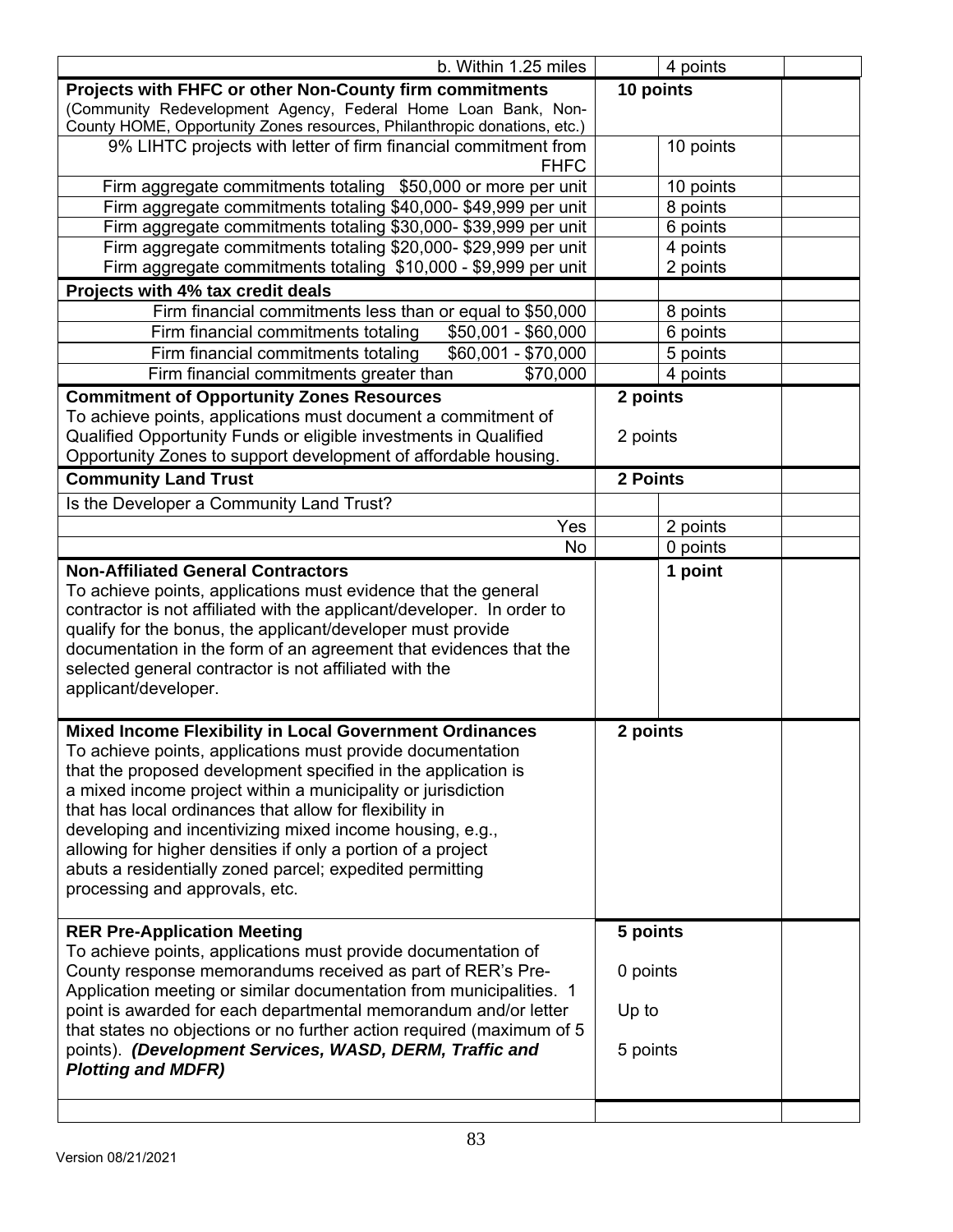| <b>Applicants with an approved ASPR</b>                                                                                                                                                                                                                                                                                                                                                                                                                                                                                                                                                                                                                                                                                                                | <b>5 Points</b>      |          |  |
|--------------------------------------------------------------------------------------------------------------------------------------------------------------------------------------------------------------------------------------------------------------------------------------------------------------------------------------------------------------------------------------------------------------------------------------------------------------------------------------------------------------------------------------------------------------------------------------------------------------------------------------------------------------------------------------------------------------------------------------------------------|----------------------|----------|--|
| <b>Water and Sewer Capacity Analysis</b><br>To achieve points, applications must provide documentation of a<br>Water and Sewer capacity analysis, active and dated within one<br>year prior to the date of RFA application.                                                                                                                                                                                                                                                                                                                                                                                                                                                                                                                            | 2 points             |          |  |
| <b>Crime Preventative Measures (up to 10 Points)</b>                                                                                                                                                                                                                                                                                                                                                                                                                                                                                                                                                                                                                                                                                                   |                      |          |  |
| Real-time Security Integration System that integrates with<br>local law enforcement agencies. Proof of security system<br>integration must be included in approved development plans.                                                                                                                                                                                                                                                                                                                                                                                                                                                                                                                                                                  | 5 points             |          |  |
| License Plate Recognition (LPR) camera equipment with built<br>in capability of capturing pictures and video of license plates.                                                                                                                                                                                                                                                                                                                                                                                                                                                                                                                                                                                                                        | 4 points             |          |  |
| <b>Crime Prevention Through Environmental Design (CPTED)</b><br>plan is incorporated in development design.                                                                                                                                                                                                                                                                                                                                                                                                                                                                                                                                                                                                                                            | 1 point              |          |  |
| Developments that are equipped with the necessary<br>infrastructure in each unit allowing connection to <b>Broadband</b><br><b>internet service</b> and allow residents free WiFi, cable and<br>internet service.<br>Developments that are equipped with the necessary<br>infrastructure in common areas allowing connection to<br><b>Broadband internet service for free WiFi, cable and internet</b><br>service.                                                                                                                                                                                                                                                                                                                                     | 8 points<br>3 points |          |  |
| <b>Diversity in Development Teams</b>                                                                                                                                                                                                                                                                                                                                                                                                                                                                                                                                                                                                                                                                                                                  | 5 points             |          |  |
| To achieve points, developers should provide evidence (through<br>narrative and other documentation - 4 pages maximum) of the<br>team's diversity in this project. Diversity can be achieved either<br>through the Developer's own internal hiring practices, planned<br>mentoring activities or through inclusion of these practices within the<br>required development team components in the application such as<br>Architect, Engineer, Attorney and other essential staff/professionals.<br>Diversity can also be achieved through MBE/WBE/DBE contracting<br>practices specific to this application for which Surtax/SHIP funds are<br>being requested.<br>Community Breakdown Chart from Resolution R-1080-14<br>Miami-Dade's Diverse Community |                      | 5 points |  |
| 65.6% Hispanic / Latino<br>16.8% Non-Hispanic Black or African American<br>15.0% Non-Hispanic White<br>1.6% Non-Hispanic Asian<br>1.0% Other                                                                                                                                                                                                                                                                                                                                                                                                                                                                                                                                                                                                           |                      |          |  |
| <b>Sea Level Rise</b>                                                                                                                                                                                                                                                                                                                                                                                                                                                                                                                                                                                                                                                                                                                                  |                      | 2 Points |  |
| Bonus points may be achieved by providing documentation<br>within the application that the development will prepare for sea                                                                                                                                                                                                                                                                                                                                                                                                                                                                                                                                                                                                                            |                      |          |  |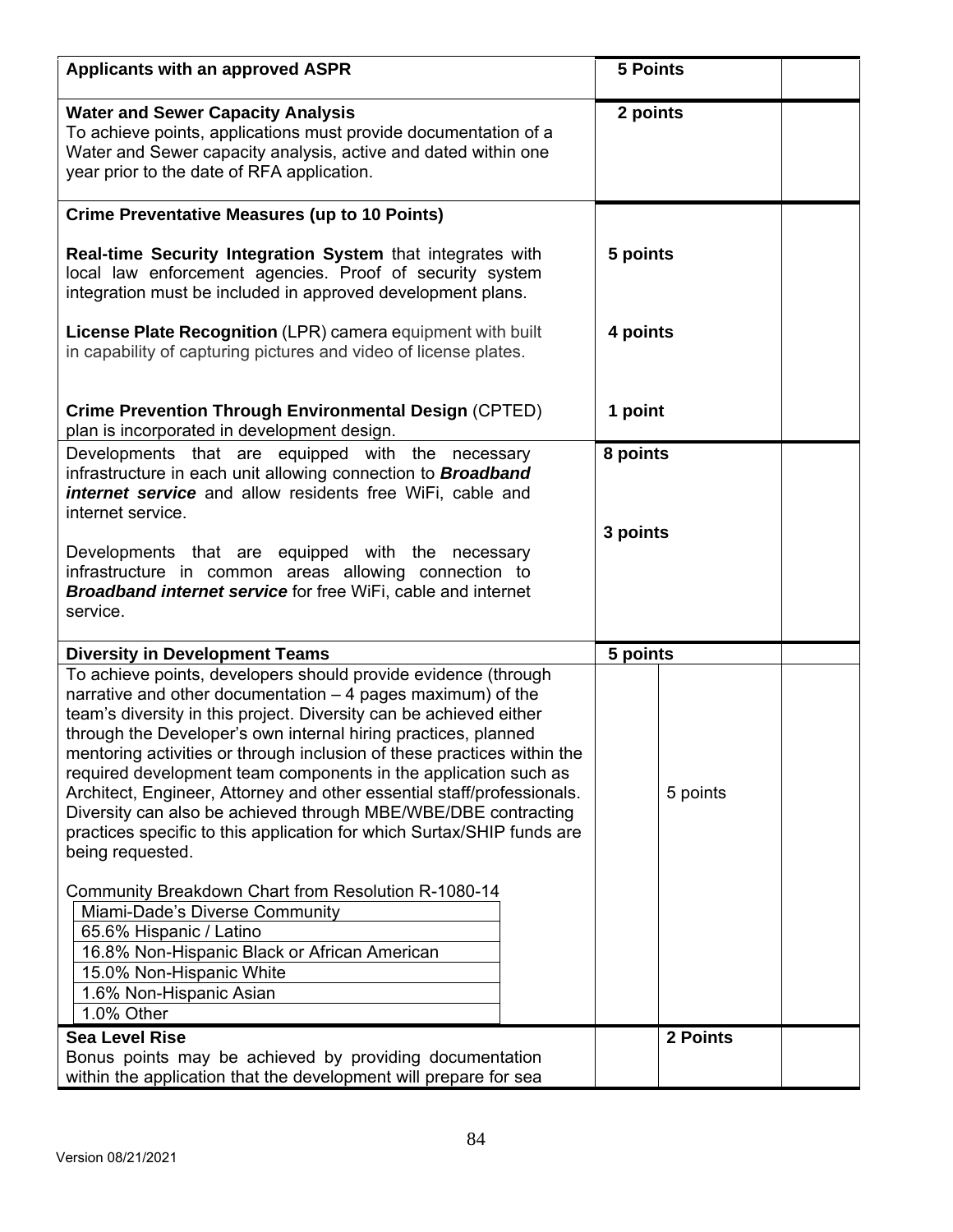| level rise and natural environmental hazards, such as elevating<br>AC units, or raising the building. |                              |  |
|-------------------------------------------------------------------------------------------------------|------------------------------|--|
|                                                                                                       | <b>TOTAL</b><br><b>SCORE</b> |  |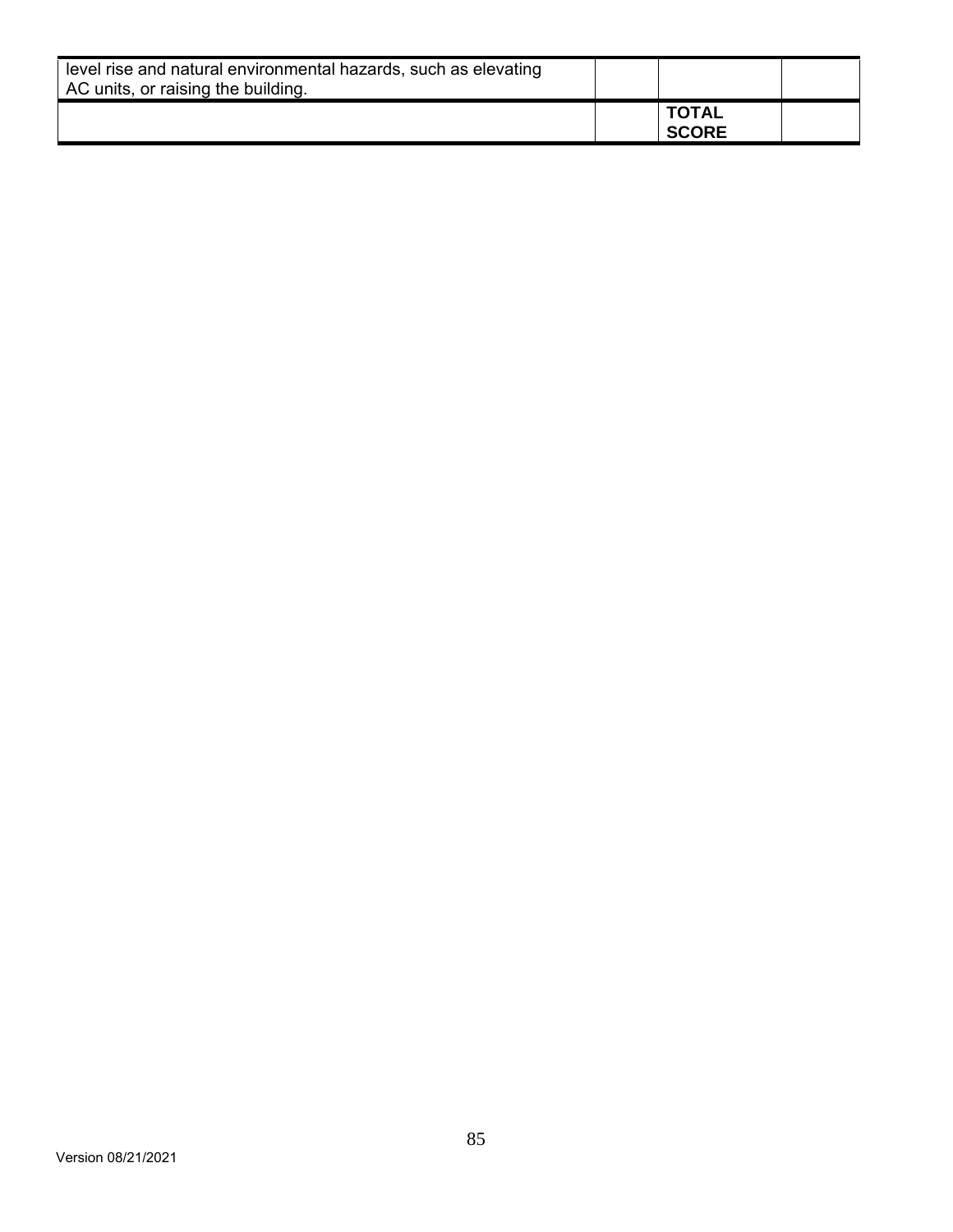## **FAITH-BASED DEVELOPMENTS SCORING SHEET** 110 **1. Ability to Proceed 35 points**  a. Does Applicant have documented Site Control THRESHOLD Yes No Passes Threshold Fails Threshold b. Has public approval, such as land use, zoning and variances been obtained to carry out the project? Yes No 13 points 0 points c. Is there appropriate infrastructure or access to infrastructure for this project*? (i.e,. water and sewer connections, roadway access, and electric service)*  Yes | 10 points No 0 points d. Permit Documents **(New Construction only)** Master Permit Issuance | 10 points Permit ready letter w/approved construction plans  $\vert$  | 8 points Copy of building process number 6 points d. Permit Documents **(Rehabilitation of existing structures)** Master Permit Issuance | 8 points Permit ready letter w/approved construction plans  $\vert$  | 6 points Copy of building process number  $\vert$  2 points e. Copy of fully executed GC contract **2** points **2** points **2. County subsidy including Surtax, CDBG, HOME, GOB or other County resources and funding requested in current application on a per unit basis. 17 points**  Less than or equal to  $$25,000$  per unit | 17 points  $$25,001 - $40,000$  per unit | 12 points \$40,001 - \$50,000 per unit | 10 points Greater than \$50,000 per unit | 8 points **3. Mixed Income Projects – Ratio of low-moderate to market rate rental units provided 14 points**  50% unrestricted/50% Workforce 14 points 14 points 50% unrestricted/40% Workforce/10% Moderate 12 points 12 points 50% unrestricted/30% Workforce/20% Moderate 10 points 10 points 50% unrestricted/30% Workforce/10% Moderate/10% Low Book Research 18 points 50% unrestricted/20% Workforce/20% Moderate/10% Low **6 points** 6 points 80% unrestricted/20% Workforce 4 points and the set of the set of the set of the set of the set of the set of the set of the set of the set of the set of the set of the set of the set of the set of the set of the set of th 100% Projects that receive Workforce Housing funds from FHFC  $\vert$  4 points **4. Experience of Development Team (based on RFA submittal)**  For purposes of scoring, to receive points for developer experience applicant must provide proof of unit development including certificate of occupancy. If a developer can demonstrate proof of "recent experience". additional points will be awarded. Specify if the experience on a development by development basis is for multi-family or homeownership. **18 points**  a. Units completed with Certificate of Occupancy 1000 or more units | 16 points 700-999 units 13 points 500-699 units 10 points 200-499 units | 8 points 100-199 units | 5 points 50-99 units | 3 points 25-49 units | 2 points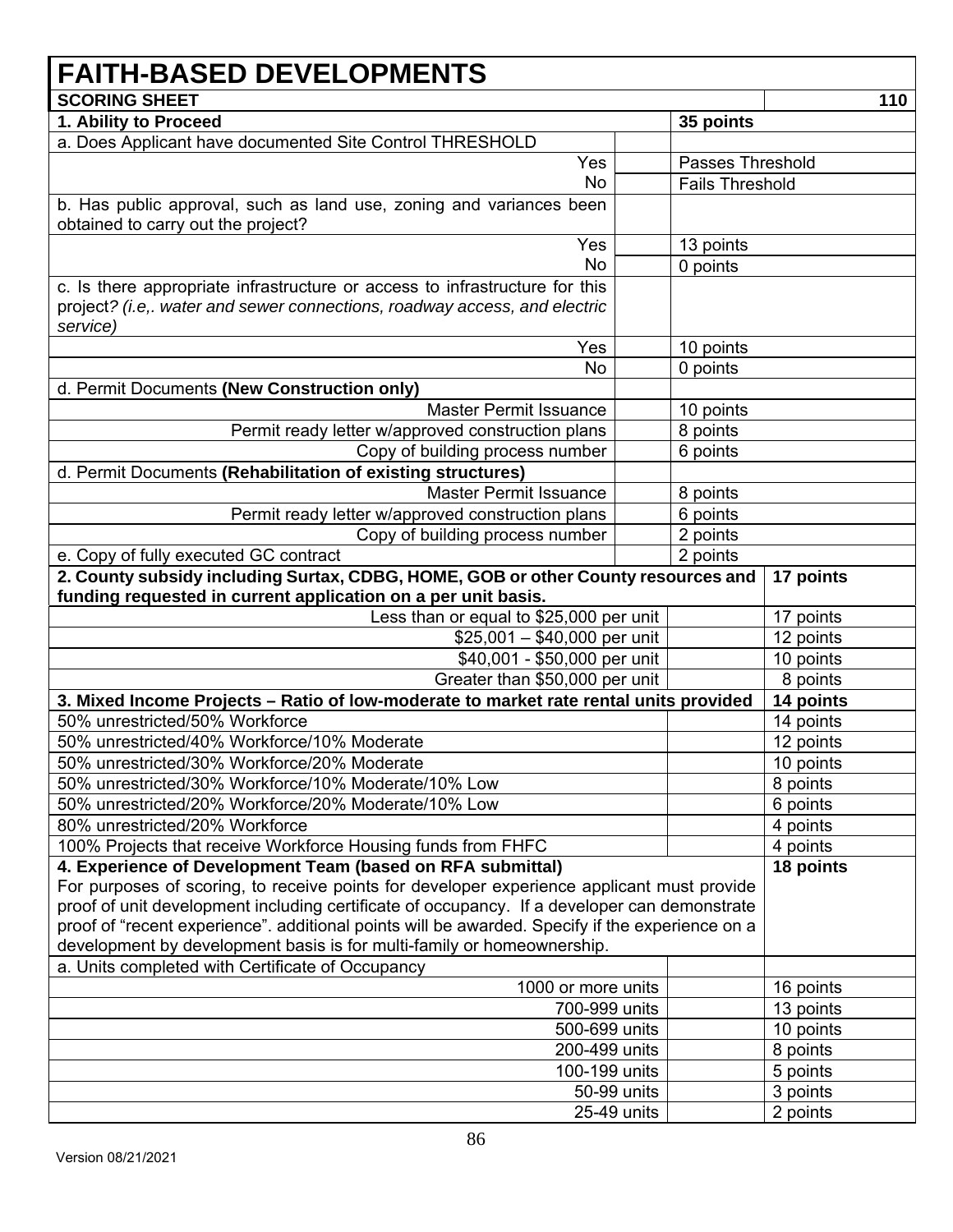| Less than 25 units                                                                                                                                                                                                      |      | 1 point                |
|-------------------------------------------------------------------------------------------------------------------------------------------------------------------------------------------------------------------------|------|------------------------|
| b. Recent Experience - Projects completed within the last 4 years (based on                                                                                                                                             |      |                        |
| units counted above)                                                                                                                                                                                                    |      |                        |
| 51% or more of the units                                                                                                                                                                                                |      | 2 points               |
| Less than 51% of the units                                                                                                                                                                                              |      | 0 points               |
| 5. Not-for-Profit and/or Public Housing projects as member of development team. Not-<br>for-Profit must be at least 51% owner.                                                                                          |      | 8 points               |
| Yes                                                                                                                                                                                                                     |      | 8 points               |
| <b>No</b>                                                                                                                                                                                                               |      | 0 points               |
| 6. Construction Features - Does the development commit to providing Green building<br><b>Certification? THRESHOLD</b>                                                                                                   |      | <b>Threshold</b>       |
| Green Certified (LEED, FGBC, NGBS, Energy Star, etc.)<br>Yes                                                                                                                                                            |      | Passes<br>Threshold    |
| <b>No</b>                                                                                                                                                                                                               |      | <b>Fails Threshold</b> |
| 7. Disability Set-Aside: Does the Development provide additional units for disabled<br>households, beyond what is required by Federal, State or local fair housing laws?<br>Evidence at contract execution is required. |      | 8 points               |
| 6% or greater set-aside units for disabled households                                                                                                                                                                   |      | 8 points               |
|                                                                                                                                                                                                                         |      |                        |
| <b>Number of Housing HOME Set Aside Units</b>                                                                                                                                                                           |      | 10 points              |
|                                                                                                                                                                                                                         | 100% | 10 points              |
|                                                                                                                                                                                                                         | 75%  | 7 points               |
|                                                                                                                                                                                                                         | 50%  | 5 points               |
|                                                                                                                                                                                                                         | 25%  | 3 points               |
|                                                                                                                                                                                                                         | 0%   | 0 points               |
| <b>BONUS POINTS</b>                                                                                                                                                                                                     |      | 82 Points              |
| <b>Proximity to Community Services and/or Rapid Transit Services</b>                                                                                                                                                    |      | 14 points              |
| Choose the appropriate answer: a, b, c, or d                                                                                                                                                                            |      |                        |
| a. Located within approximately 1/2 mile of the Strategic Miami Area Rapid Transit<br>Corridors (map of SMART plan can be found on PHCD website)                                                                        |      | 2 points               |
| b. Located within approximately 1/2 mile of rapid transit (Tri-Rail, Metrorail,<br>Metromover or South Miami-Dade Transitway)                                                                                           |      | 5 points               |
| c. Located within 1/4-mile of rapid transit (Tri-Rail, Metrorail, Metromover or South<br>Miami-Dade Transitway)                                                                                                         |      | 7 points               |
| d. Located within 1/10-mile of rapid transit (Tri-Rail, Metrorail, Metromover or<br>South Miami-Dade Transitway)                                                                                                        |      | 9 points               |
| <b>Recreation &amp; health facilities</b>                                                                                                                                                                               |      |                        |
| Choose the appropriate answer: a or b                                                                                                                                                                                   |      |                        |
| a. Within 1 mile of development                                                                                                                                                                                         |      | 5 points               |
| b. Within 1.25 miles                                                                                                                                                                                                    |      | 4 points               |
| <b>Project Completion and Compliance points.</b>                                                                                                                                                                        |      | 8 points               |
| Projects associated, through ownership, to projects that have been in progress for two<br>years prior to this application and are contiguous to such previously initiated projects.                                     |      |                        |
| Completed projects choose up to 3                                                                                                                                                                                       |      |                        |
| Completed the initial project on time                                                                                                                                                                                   |      | 2 points               |
| Completed the initial project within the original budget                                                                                                                                                                |      | 2 points               |
| Completed the initial project and is currently in compliance                                                                                                                                                            |      | 2 points               |
| Projects still in progress                                                                                                                                                                                              |      |                        |
| The initial project if still in progress and if previously awarded Surtax/SHIP<br>funding is currently in compliance                                                                                                    |      | 2 points               |
| Projects with FHFC or other Non-County firm commitments                                                                                                                                                                 |      | 10 points              |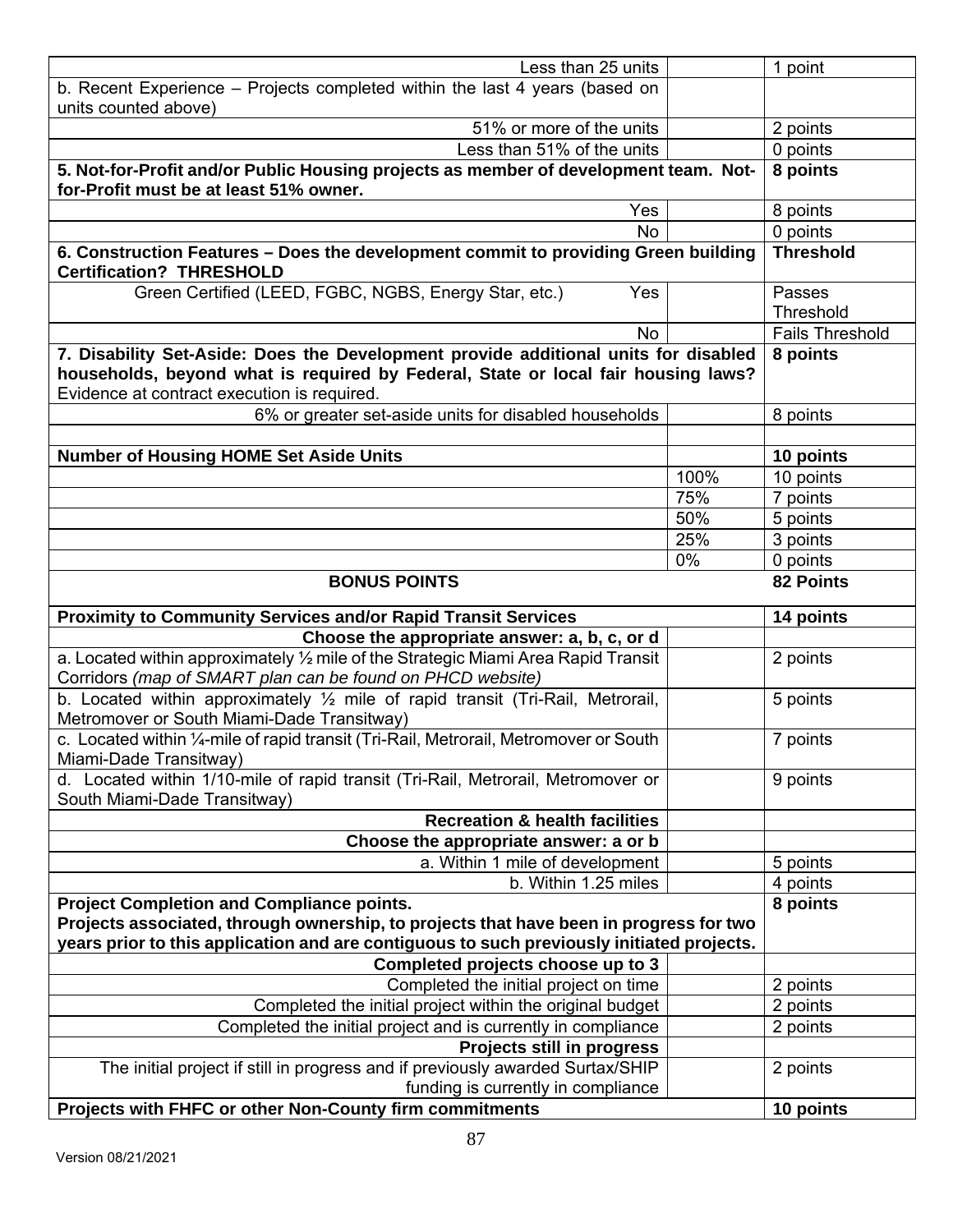| (Community Redevelopment Agency, Federal Home Loan Bank, Non-County HOME, Opportunity<br>Zones resources, Philanthropic donations, etc.) |           |
|------------------------------------------------------------------------------------------------------------------------------------------|-----------|
| 9% LIHTC projects with letter of firm financial commitment from FHFC                                                                     | 10 points |
| Firm aggregate commitments totaling \$50,000 or more per unit                                                                            | 10 points |
| Firm aggregate commitments totaling \$40,000-\$49,999 per unit                                                                           | 6 points  |
| Firm aggregate commitments totaling \$25,000-\$39,999 per unit                                                                           | 3 points  |
| Firm aggregate commitments totaling<br>\$1,000 - \$24,999 per unit                                                                       | 1 point   |
| Projects with 4% tax credit deals                                                                                                        |           |
| Firm financial commitments less than or equal to \$50,000                                                                                | 8 points  |
| Firm financial commitments totaling<br>$$50,001 - $60,000$                                                                               | 6 points  |
| Firm financial commitments totaling<br>\$60,001 - \$70,000                                                                               | 5 points  |
| Firm financial commitments greater than<br>\$70,000                                                                                      | 4 points  |
| <b>Commitment of Opportunity Zones Resources</b>                                                                                         | 2 points  |
| To achieve points, applications must document a commitment of Qualified                                                                  |           |
| Opportunity Funds or eligible investments in Qualified Opportunity Zones to                                                              |           |
| support development of affordable housing.                                                                                               |           |
|                                                                                                                                          |           |
| <b>Efficient Building Costs for New Developments</b>                                                                                     | 5 points  |
| To achieve points, applications for proposed developments must show a total                                                              |           |
| development cost lower than the published 2020 Total Development Cost. In                                                                |           |
| order to qualify for the bonus, the total development cost per unit listed in the                                                        |           |
| Pro Forma portion of the application must be lower than:<br>High-Rise \$337,000<br>$\bullet$                                             |           |
| Mid-Rise ESS \$295,600<br>$\bullet$                                                                                                      |           |
| Mid-Rise Wood \$267,800                                                                                                                  |           |
| Garden Style ESS \$267,800                                                                                                               |           |
| Garden Style Wood \$223,500<br><b>Non-Affiliated General Contractors</b>                                                                 | 1 point   |
| To achieve points, applications must evidence that the general contractor is not                                                         |           |
| affiliated with the applicant/developer. In order to qualify for the bonus, the                                                          |           |
| applicant/developer must provide documentation in the form of an agreement                                                               |           |
| that evidences that the selected general contractor is not affiliated with the                                                           |           |
| applicant/developer.                                                                                                                     |           |
|                                                                                                                                          |           |
| <b>Mixed Income Flexibility in Local Government Ordinances</b>                                                                           | 2 points  |
| To achieve points, applications must provide documentation that the proposed                                                             |           |
| development specified in the application is a mixed income project within a                                                              |           |
| municipality or jurisdiction that has local ordinances that allow for flexibility in                                                     |           |
| developing and incentivizing mixed income housing, e.g., allowing for higher                                                             |           |
| densities if only a portion of a project abuts a residentially zoned parcel; expedited                                                   |           |
| permitting processing and approvals, etc.                                                                                                |           |
| <b>RER Pre-Application Meeting</b>                                                                                                       | 5 points  |
| To achieve points, applications must provide documentation of County response                                                            |           |
| memorandums received as part of RER's Pre-Application meeting or similar documentation                                                   | 0 points  |
| from municipalities. 1 point is awarded for each departmental memorandum and/or letter                                                   |           |
| that states no objections or no further action required (maximum of 5 points).                                                           | Up to     |
| (Development Services, WASD, DERM, Traffic and Plotting and MDFR)                                                                        |           |
|                                                                                                                                          | 5 points  |
|                                                                                                                                          |           |
| <b>Applicants with an approved ASPR</b>                                                                                                  | 5 points  |
|                                                                                                                                          |           |
| <b>Water and Sewer Capacity Analysis</b>                                                                                                 | 2 points  |
| To achieve points, applications must provide documentation of a Water                                                                    |           |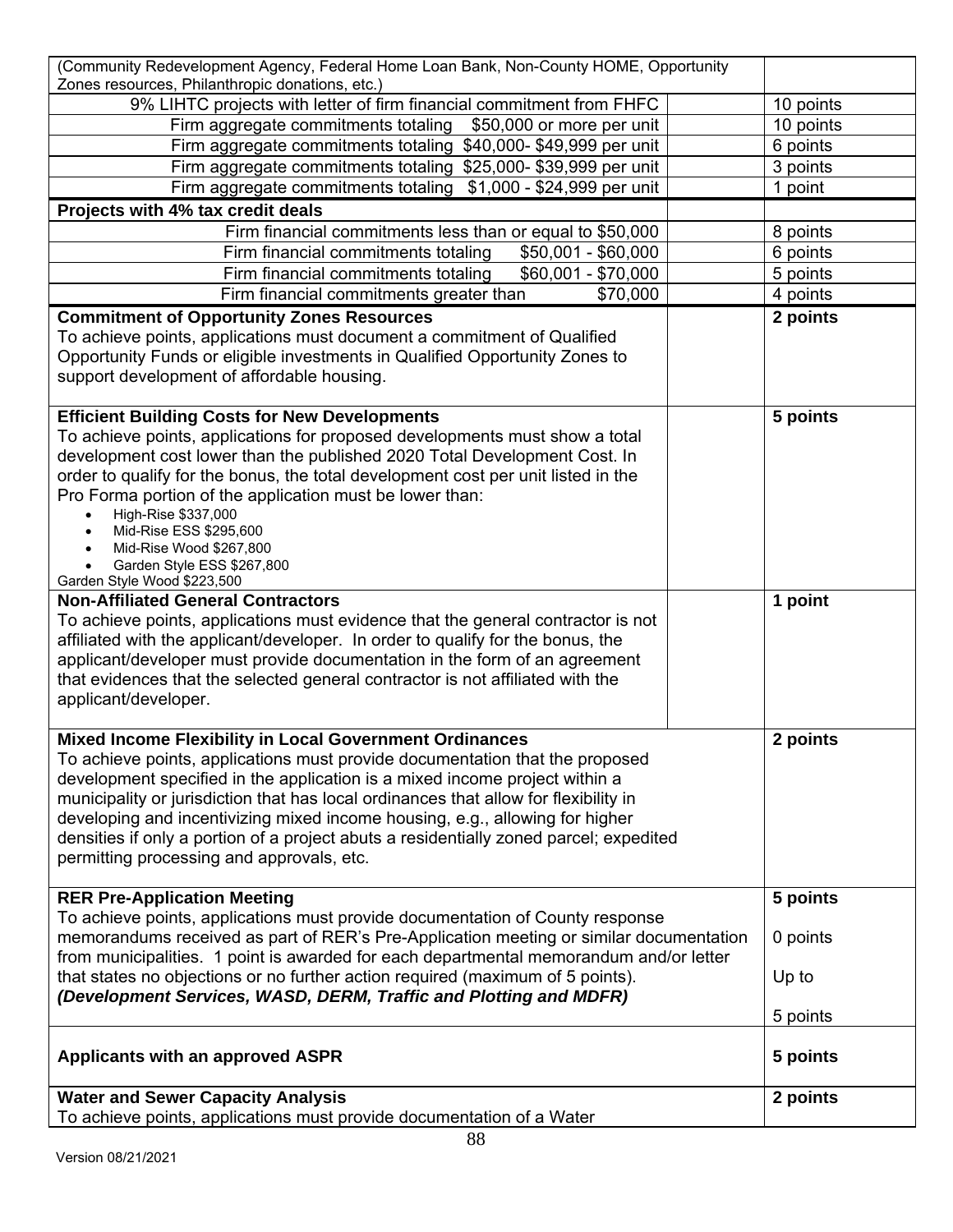| and Sewer capacity analysis, active and dated within one year prior to<br>the date of RFA application.                                                                                                                                                                                                                                                                                                                                                                                                                                                                                                                                                  |                    |
|---------------------------------------------------------------------------------------------------------------------------------------------------------------------------------------------------------------------------------------------------------------------------------------------------------------------------------------------------------------------------------------------------------------------------------------------------------------------------------------------------------------------------------------------------------------------------------------------------------------------------------------------------------|--------------------|
| <b>Crime Preventative Measures (up to 10 Points)</b>                                                                                                                                                                                                                                                                                                                                                                                                                                                                                                                                                                                                    |                    |
| Real-time Security Integration System that integrates with local law enforcement<br>agencies. Proof of security system integration must be included in approved<br>development plans.                                                                                                                                                                                                                                                                                                                                                                                                                                                                   | 5 points           |
| <b>License Plate Recognition</b> (LPR) camera equipment with built in capability of<br>capturing pictures and video of license plates.                                                                                                                                                                                                                                                                                                                                                                                                                                                                                                                  | 4 points           |
| Crime Prevention Through Environmental Design (CPTED) plan is incorporated in<br>development design.                                                                                                                                                                                                                                                                                                                                                                                                                                                                                                                                                    | 1 point            |
| Developments that are equipped with the necessary infrastructure in each unit<br>allowing connection to <b>Broadband internet service</b> and allow residents free WiFi,<br>cable and internet service.                                                                                                                                                                                                                                                                                                                                                                                                                                                 | 8 points           |
| Developments that are equipped with the necessary infrastructure in common areas<br>allowing connection to <b>Broadband internet service</b> for free WiFi, cable and internet                                                                                                                                                                                                                                                                                                                                                                                                                                                                          | 3 points           |
| service.                                                                                                                                                                                                                                                                                                                                                                                                                                                                                                                                                                                                                                                |                    |
| <b>Diversity in Development Teams</b>                                                                                                                                                                                                                                                                                                                                                                                                                                                                                                                                                                                                                   | 5 points           |
|                                                                                                                                                                                                                                                                                                                                                                                                                                                                                                                                                                                                                                                         |                    |
| To achieve points, developers should provide evidence (through narrative and<br>other documentation – 4 pages maximum) of the team's diversity in this project.<br>Diversity can be achieved either through the Developer's own internal hiring<br>practices, planned mentoring activities or through inclusion of these practices<br>within the required development team components in the application such as<br>Architect, Engineer, Attorney and other essential staff/professionals. Diversity<br>can also be achieved through MBE/WBE/DBE contracting practices specific to<br>this application for which Surtax/SHIP funds are being requested. | 5 points           |
| Community Breakdown Chart from Resolution R-1080-14<br>Miami-Dade's Diverse Community<br>65.6% Hispanic / Latino<br>16.8% Non-Hispanic Black or African American<br>15.0% Non-Hispanic White<br>1.6% Non-Hispanic Asian<br>1.0% Other                                                                                                                                                                                                                                                                                                                                                                                                                   |                    |
| <b>Sea Level Rise</b>                                                                                                                                                                                                                                                                                                                                                                                                                                                                                                                                                                                                                                   | 2 points           |
| Bonus points may be achieved by providing documentation within the<br>application that the development will prepare for sea level rise and natural<br>environmental hazards, such as elevating AC units, or raising the building.                                                                                                                                                                                                                                                                                                                                                                                                                       | <b>TOTAL SCORE</b> |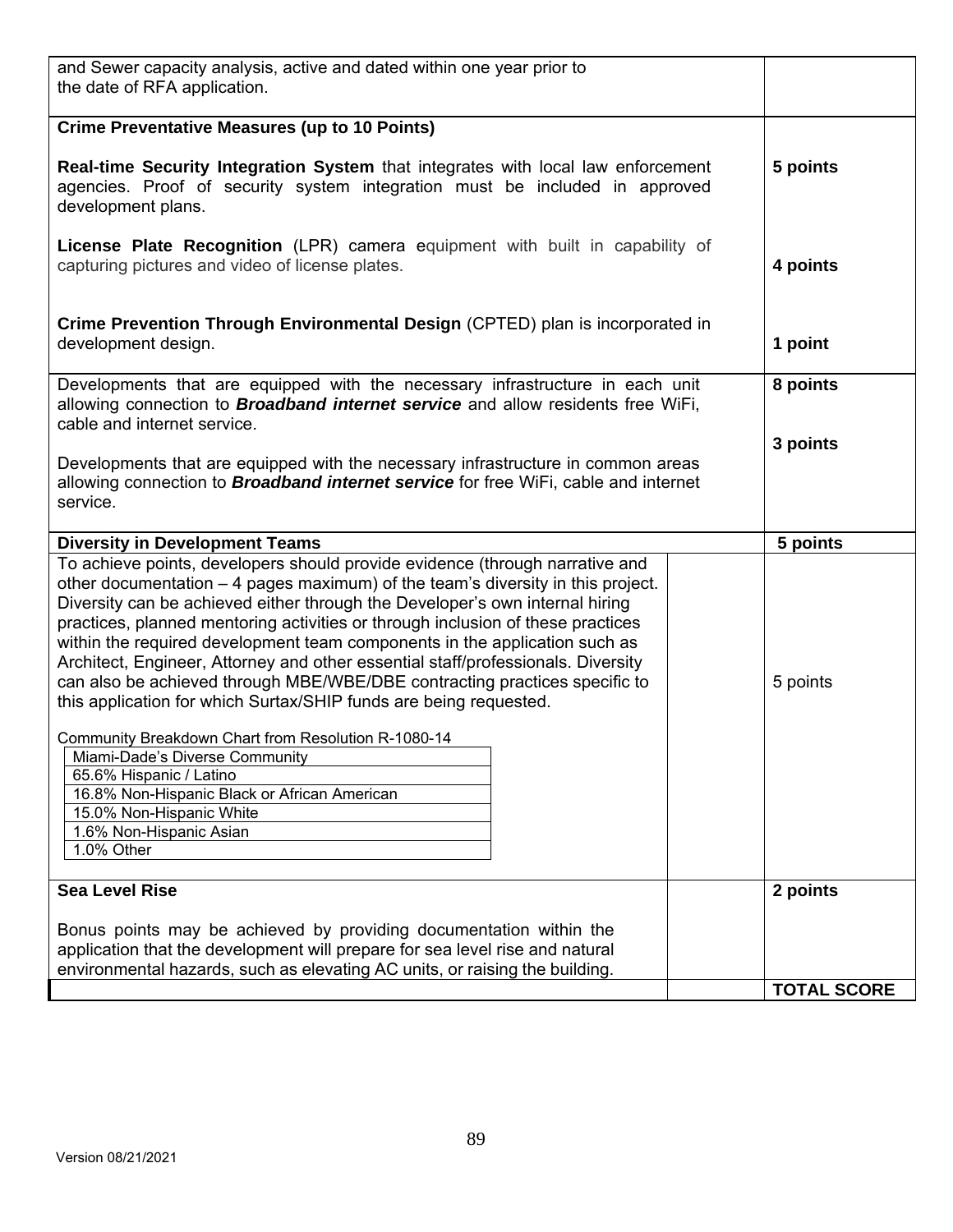## **Innovations**

Miami-Dade County is aware of the great need for affordable housing to serve low- and moderate-income individuals and families. In order to incentivize a broad range of solutions to provide housing stock, PHCD is establishing a new set-aside category in this RFA for Innovations. Innovations are novel ideas for developing affordable housing, which may include, among other things: new technologies or non-traditional development spaces; use of land owned by educational organizations or religious institutions; developing affordable housing suspended above a railyard; converting a former warehouse or public school building to function as a renovated multi-family housing building; or creating a live/work building with bottom floor commercial space and affordable rental housing above. Innovations, as defined in this RFA, may also include development of micro housing units and accessory dwelling units where allowed by the CDMP and local zoning code, and units assisted by community land trusts. PHCD welcomes applicants to propose Innovations.

| <b>INNOVATIONS</b>                                                     |           | 120          |
|------------------------------------------------------------------------|-----------|--------------|
| <b>SCORING SHEET</b>                                                   |           | <b>SCORE</b> |
| 1. Ability to Proceed                                                  | 34 points |              |
| a. Does Applicant have documented Site Control? THRESHOLD              |           |              |
| Yes                                                                    | Passes    |              |
| <b>No</b>                                                              | Threshold |              |
|                                                                        | Fails     |              |
|                                                                        | Threshold |              |
| b. Has public approval, such as land use, zoning and variances         |           |              |
| been obtained to carry out the project?                                |           |              |
| Yes                                                                    | 12 points |              |
| <b>No</b>                                                              | 0 points  |              |
| c. Is there appropriate infrastructure or access to infrastructure for |           |              |
| this project (i.e., water and sewer connections, roadway access,       |           |              |
| and electric service)?                                                 |           |              |
| Yes                                                                    | 10 points |              |
| <b>No</b>                                                              | 0 points  |              |
| d. Choose the appropriate item, New Construction or Rehabilitation:    |           |              |
| (New Construction only) - Permit Documents                             |           |              |
| <b>Master Permit Issuance</b>                                          | 10 points |              |
| Permit ready letter w/approved construction plans                      | 8 points  |              |
| Copy of building process number                                        | 6 points  |              |
| d. (Rehabilitation of existing structures) - Permit Documents          |           |              |
| <b>Master Permit Issuance</b>                                          | 8 points  |              |
| Permit ready letter w/approved construction plans                      | 6 points  |              |
| Copy of building process number                                        | 2 points  |              |
| e. Copy of fully executed GC contract                                  | 2 points  |              |
| 2. Mixed Income Projects - Ratio of low-moderate to market             | 15 points |              |
| rate rental units provided                                             |           |              |
| 65% unrestricted/15% moderate/20% very low                             | 15 points |              |
| 45% unrestricted/15% moderate/20% low /20% very low                    | 15 points |              |
| 70% unrestricted/10% moderate/20% very low                             | 12 points |              |
| 50% unrestricted/10% moderate/40% very low                             | 12 points |              |
| 80% unrestricted/20% very low                                          | 8 points  |              |
| 60% unrestricted/40% very low                                          | 8 points  |              |
| 90% at or below 60% AMI                                                | 5 points  |              |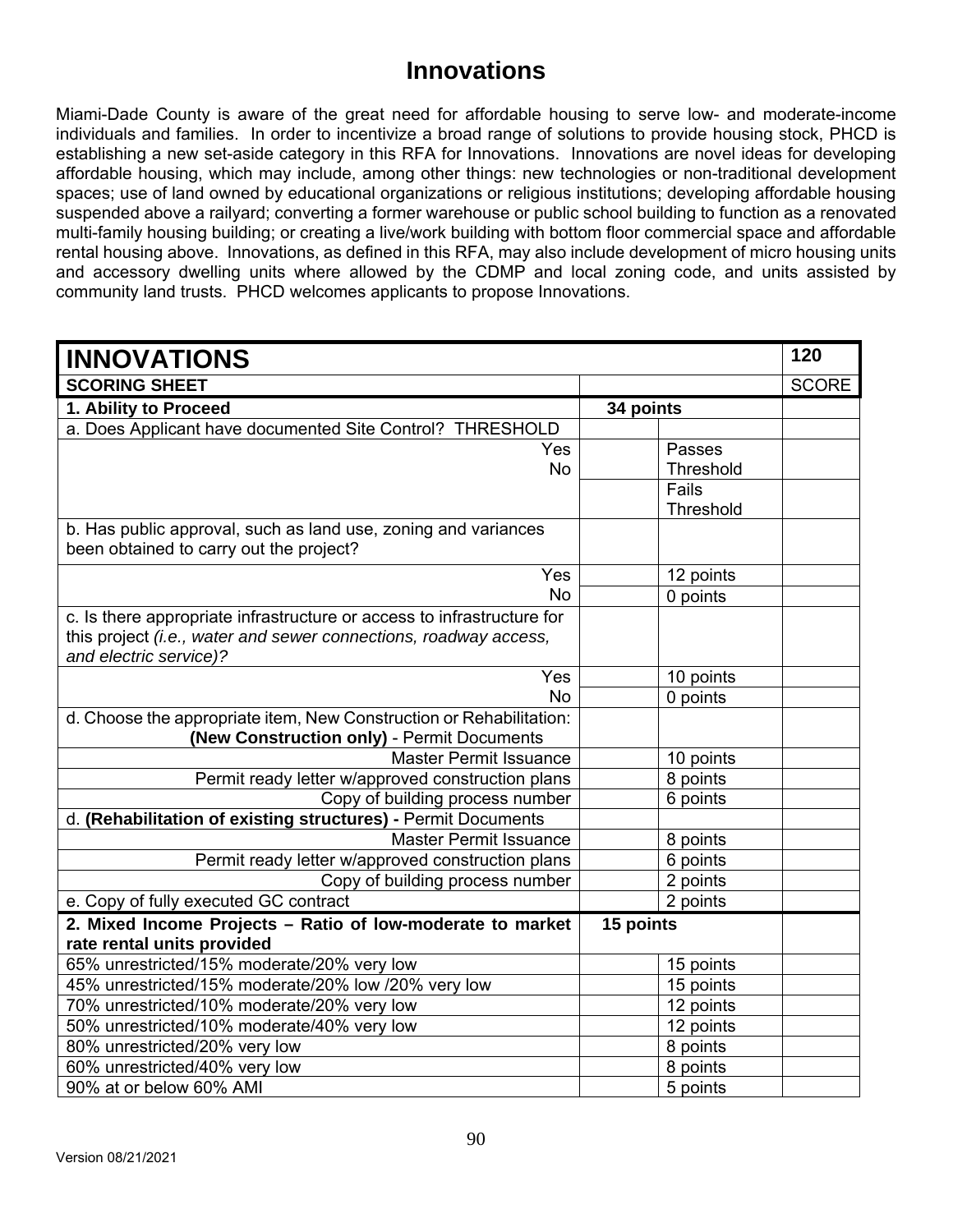| 100% at or below 60% AMI (or up to 80% AMI using LIHTC<br>income averaging or workforce housing)               |                  | 5 points             |  |
|----------------------------------------------------------------------------------------------------------------|------------------|----------------------|--|
| 3. Experience of Offeror/Development Team (based on RFA                                                        | 13 points        |                      |  |
| submittal)                                                                                                     |                  |                      |  |
| For purposes of scoring, to receive points for developer experience                                            |                  |                      |  |
| applicant must provide proof of unit development including                                                     |                  |                      |  |
| certificate of occupancy. If a developer can demonstrate proof of                                              |                  |                      |  |
| "recent experience". additional points will be awarded. Specify if the                                         |                  |                      |  |
| experience on a development by development basis is for multi-                                                 |                  |                      |  |
| family or homeownership.                                                                                       |                  |                      |  |
| a. Units completed with Certificate of Occupancy                                                               |                  |                      |  |
| More than 150 units                                                                                            |                  | 11 points            |  |
| 100-149 units                                                                                                  |                  | 9 points             |  |
| 50-99 units                                                                                                    |                  | 6 points             |  |
| Less than 50 units                                                                                             |                  | 2 points             |  |
| b. Recent Experience - Projects completed within the last 4 years                                              |                  |                      |  |
| (based on units counted above)<br>51% or more of the units                                                     |                  |                      |  |
| Less than 51% of the units                                                                                     |                  | 2 points<br>0 points |  |
|                                                                                                                |                  |                      |  |
| 4. Set Asides for Extremely Low Income (ELI) - at or below<br>33% AMI                                          |                  | 8 points             |  |
| 16-20% of total units                                                                                          |                  | 8 points             |  |
| 11%-15% of total units                                                                                         |                  | 4 points             |  |
| 10% or fewer of total units                                                                                    |                  | 0 points             |  |
|                                                                                                                |                  |                      |  |
| <b>Number of Housing HOME Set Aside Units</b>                                                                  |                  | 10 points            |  |
|                                                                                                                | 100%             | 10 points            |  |
|                                                                                                                | 75%              | 7 points             |  |
|                                                                                                                | 50%              | 5 points             |  |
|                                                                                                                | 25%              | 3 points             |  |
|                                                                                                                | 0%               | 0 points             |  |
| 5. Not-for-Profit as member of development team. Not-for-                                                      |                  | 8 points             |  |
| Profit must be at least 51% owner.                                                                             |                  |                      |  |
| Yes                                                                                                            |                  | 8 points             |  |
| No                                                                                                             |                  | 0 points             |  |
| 6. Construction Features - Does the development commit to<br>providing Green building Certification? THRESHOLD | <b>Threshold</b> |                      |  |
| Green Certified (LEED, FGBC, NGBS, Energy Star, etc.)                                                          |                  | Passes               |  |
| Yes                                                                                                            |                  | <b>Threshold</b>     |  |
| <b>No</b>                                                                                                      |                  | Fails                |  |
|                                                                                                                |                  | Threshold            |  |
| 7. Total subsidy requested per unit based on Total<br><b>Development Cost.</b>                                 |                  | 14 points            |  |
| Less than \$60,000                                                                                             |                  | 14 points            |  |
| $$60,001 - $80,000$                                                                                            |                  | 11 points            |  |
| \$80,001 - \$100,000                                                                                           |                  | 9 points             |  |
| $$100,001 - $120,000$                                                                                          |                  | 7 points             |  |
| Greater than \$120,000                                                                                         |                  | 5 points             |  |
| 8. Disability Set-Aside: Does the Development provide                                                          |                  | 8 points             |  |
| additional units for disabled households, beyond what is                                                       |                  |                      |  |
| required by Federal, State or local fair housing laws?                                                         |                  |                      |  |
| Evidence at contract execution is required.                                                                    |                  |                      |  |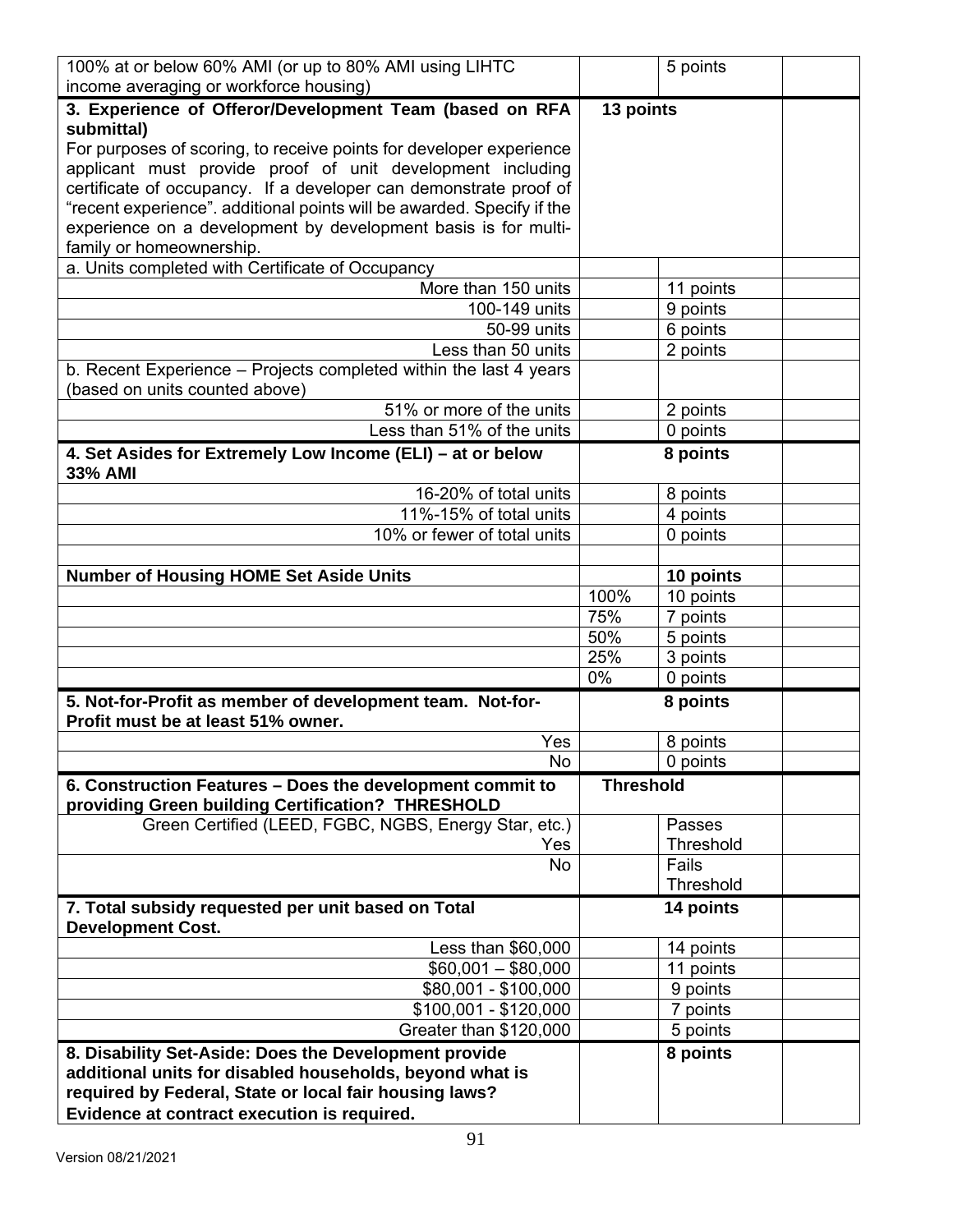| 6% or greater set-aside units for disabled households                                                                                   | 8 points  |    |
|-----------------------------------------------------------------------------------------------------------------------------------------|-----------|----|
| 9. Innovation/Creativity Level: A measure of how innovative                                                                             | 10 points |    |
| a proposed idea is, for a novel way of developing affordable                                                                            |           |    |
| housing in Miami-Dade County.                                                                                                           |           |    |
| High Level of Innovation or Creativity: This idea is truly novel                                                                        | 10 points |    |
| or avant-garde. It is a complex or highly creative idea, a unique                                                                       |           |    |
| solution tailored to the development of affordable housing in a new                                                                     |           |    |
| way in Miami-Dade County.                                                                                                               |           |    |
| Moderate Level of Innovation or Creativity: This idea is<br>moderately creative. It may involve adaptive re-use of existing             | 5 points  |    |
| buildings, with rehabilitation to provide affordable housing. Or, it                                                                    |           |    |
| may involve utilizing new zoning incentives for affordable or                                                                           |           |    |
| workforce housing and implementing them in creative ways to                                                                             |           |    |
| provide housing units.                                                                                                                  |           |    |
| <b>BONUS POINTS</b>                                                                                                                     |           | 69 |
| <b>Proximity to Community Services and/or Rapid Transit Services</b>                                                                    | 14 points |    |
| Choose the appropriate answer: a, b, c, or d                                                                                            |           |    |
| a. Located within approximately $\frac{1}{2}$ mile of the Strategic Miami Area                                                          | 2 points  |    |
| Rapid Transit Corridors (map of SMART plan can be found on                                                                              |           |    |
| PHCD website)                                                                                                                           |           |    |
| b. Located within approximately $\frac{1}{2}$ mile of rapid transit (Tri-Rail,<br>Metrorail, Metromover or South Miami-Dade Transitway) | 5 points  |    |
| Located within 1/ <sub>4</sub> -mile of rapid transit (Tri-Rail, Metrorail,<br>$\mathbf{C}$ .                                           | 7 points  |    |
| Metromover or South Miami-Dade Transitway                                                                                               |           |    |
| d. Located within 1/10-mile of rapid transit (Tri-Rail, Metrorail,                                                                      | 9 points  |    |
| Metromover or South Miami-Dade Transitway)                                                                                              |           |    |
| <b>Recreation &amp; health facilities</b>                                                                                               |           |    |
| Choose the appropriate answer: a or b                                                                                                   |           |    |
| a. Within 1 mile of development                                                                                                         | 5 points  |    |
| b. Within 1.25 miles                                                                                                                    | 4 points  |    |
| Projects with FHFC or other Non-County firm commitments                                                                                 | 10 points |    |
| (Community Redevelopment Agency, Federal Home Loan Bank, Non-                                                                           |           |    |
| County HOME, Opportunity Zones resources, Philanthropic donations,                                                                      |           |    |
| $etc.$ )<br>9% LIHTC projects with letter of firm financial commitment from                                                             | 10 points |    |
| <b>FHFC</b>                                                                                                                             |           |    |
| Firm aggregate commitments totaling<br>\$50,000 or more per unit                                                                        | 10 points |    |
| Firm aggregate commitments totaling \$40,000-\$49,999 per unit                                                                          | 6 points  |    |
| Firm aggregate commitments totaling \$25,000-\$39,999 per unit                                                                          | 3 points  |    |
| \$1,000 - \$24,999 per unit<br>Firm aggregate commitments totaling                                                                      | 1 point   |    |
| Projects with 4% tax credit deals                                                                                                       |           |    |
| Firm financial commitments less than or equal to \$50,000                                                                               | 8 points  |    |
| Firm financial commitments totaling<br>$$50,001 - $60,000$                                                                              | 6 points  |    |
| Firm financial commitments totaling<br>\$60,001 - \$70,000                                                                              | 5 points  |    |
| Firm financial commitments greater than<br>\$70,000                                                                                     | 4 points  |    |
| <b>Commitment of Opportunity Zones Resources</b>                                                                                        | 2 points  |    |
| To achieve points, applications must document a commitment of                                                                           |           |    |
| Qualified Opportunity Funds or eligible investments in Qualified                                                                        |           |    |
| Opportunity Zones to support development of affordable housing.                                                                         |           |    |
| <b>Non-Affiliated General Contractors</b>                                                                                               | 1 point   |    |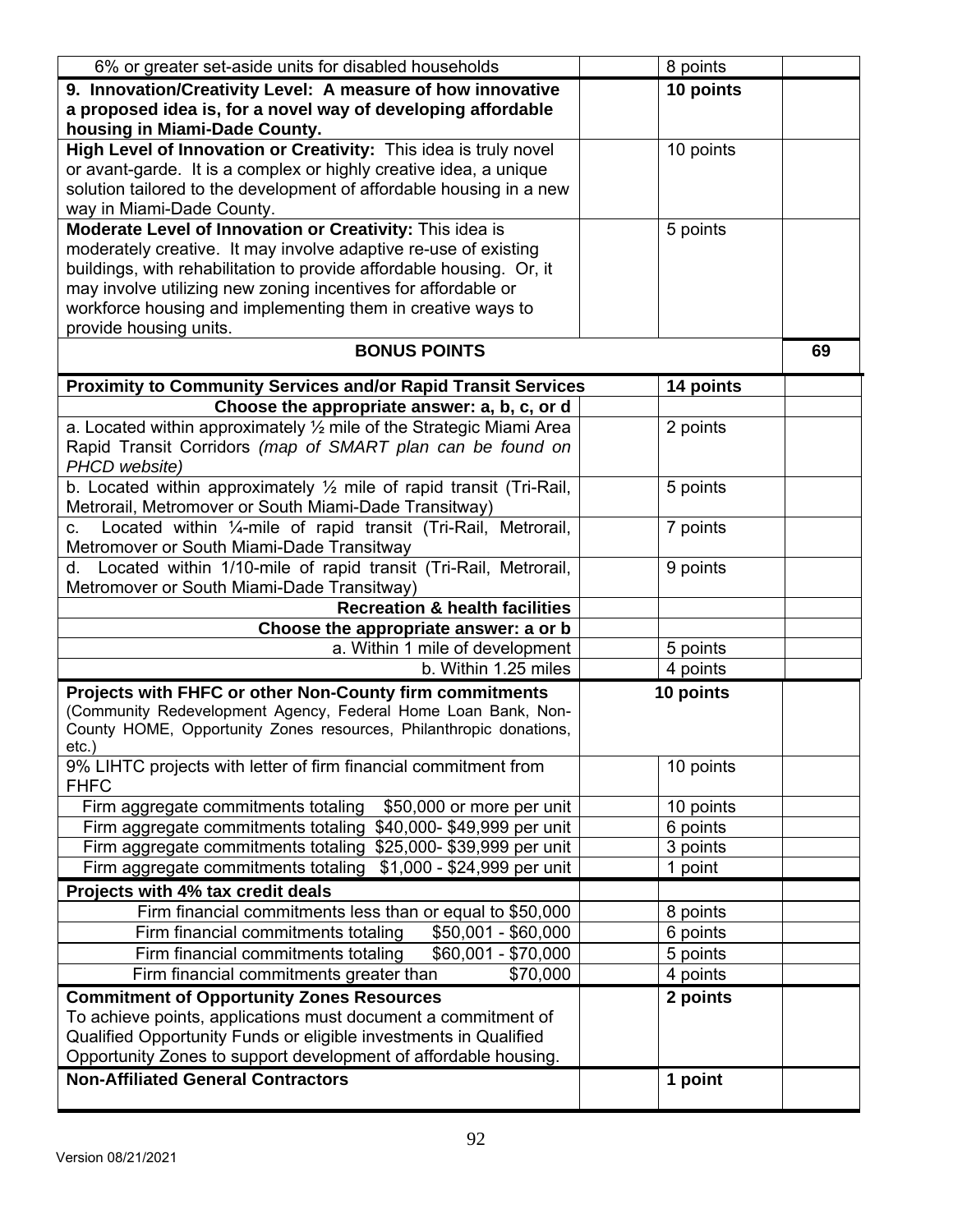| To achieve points, applications must evidence that the general<br>contractor is not affiliated with the applicant/developer. In order to<br>qualify for the bonus, the applicant/developer must provide<br>documentation in the form of an agreement that evidences that the<br>selected general contractor is not affiliated with the<br>applicant/developer.                                                                                                                                                                                     |                                           |  |
|----------------------------------------------------------------------------------------------------------------------------------------------------------------------------------------------------------------------------------------------------------------------------------------------------------------------------------------------------------------------------------------------------------------------------------------------------------------------------------------------------------------------------------------------------|-------------------------------------------|--|
| <b>Mixed Income Flexibility in Local Government Ordinances</b><br>To achieve points, applications must provide<br>documentation that the proposed development specified in<br>the application is a mixed income project within a<br>municipality or jurisdiction that has local ordinances that<br>allow for flexibility in developing and incentivizing mixed<br>income housing, e.g., allowing for higher densities if only a<br>portion of a project abuts a residentially zoned parcel;<br>expedited permitting processing and approvals, etc. | 2 points                                  |  |
| <b>RER Pre-Application Meeting</b><br>To achieve points, applications must provide documentation of<br>County response memorandums received as part of RER's Pre-<br>Application meeting or similar documentation from municipalities.<br>1 point is awarded for each departmental memorandum and/or<br>letter that states no objections or no further action required<br>(maximum of 5 points). (Development Services, WASD, DERM,<br><b>Traffic and Plotting and MDFR)</b>                                                                       | 5 points<br>0 points<br>Up to<br>5 points |  |
| <b>Applicants with an approved ASPR</b>                                                                                                                                                                                                                                                                                                                                                                                                                                                                                                            | 5 points                                  |  |
| <b>Water and Sewer Capacity Analysis</b><br>To achieve points, applications must provide documentation of a<br>Water and Sewer capacity analysis, active and dated within one<br>year prior to the date of RFA application.                                                                                                                                                                                                                                                                                                                        | 2 points                                  |  |
| <b>Crime Preventative Measures (up to 10 Points)</b><br>Real-time Security Integration System that integrates with<br>local law enforcement agencies. Proof of security system<br>integration must be included in approved development plans.                                                                                                                                                                                                                                                                                                      | 5 points                                  |  |
| License Plate Recognition (LPR) camera equipment with<br>built in capability of capturing pictures and video of license<br>plates.                                                                                                                                                                                                                                                                                                                                                                                                                 | 4 points                                  |  |
| Crime Prevention Through Environmental Design<br>(CPTED) plan is incorporated in development design.                                                                                                                                                                                                                                                                                                                                                                                                                                               | 1 point                                   |  |
| Developments that are equipped with the necessary<br>infrastructure in each unit allowing connection to<br><b>Broadband internet service and allow residents free WiFi,</b><br>cable and internet service.                                                                                                                                                                                                                                                                                                                                         | 8 points                                  |  |
| Developments that are equipped with the necessary<br>infrastructure in common areas allowing connection to<br><b>Broadband internet service</b> for free WiFi, cable and<br>internet service.                                                                                                                                                                                                                                                                                                                                                      | 3 points                                  |  |
| <b>Diversity in Development Teams</b>                                                                                                                                                                                                                                                                                                                                                                                                                                                                                                              | 5 points                                  |  |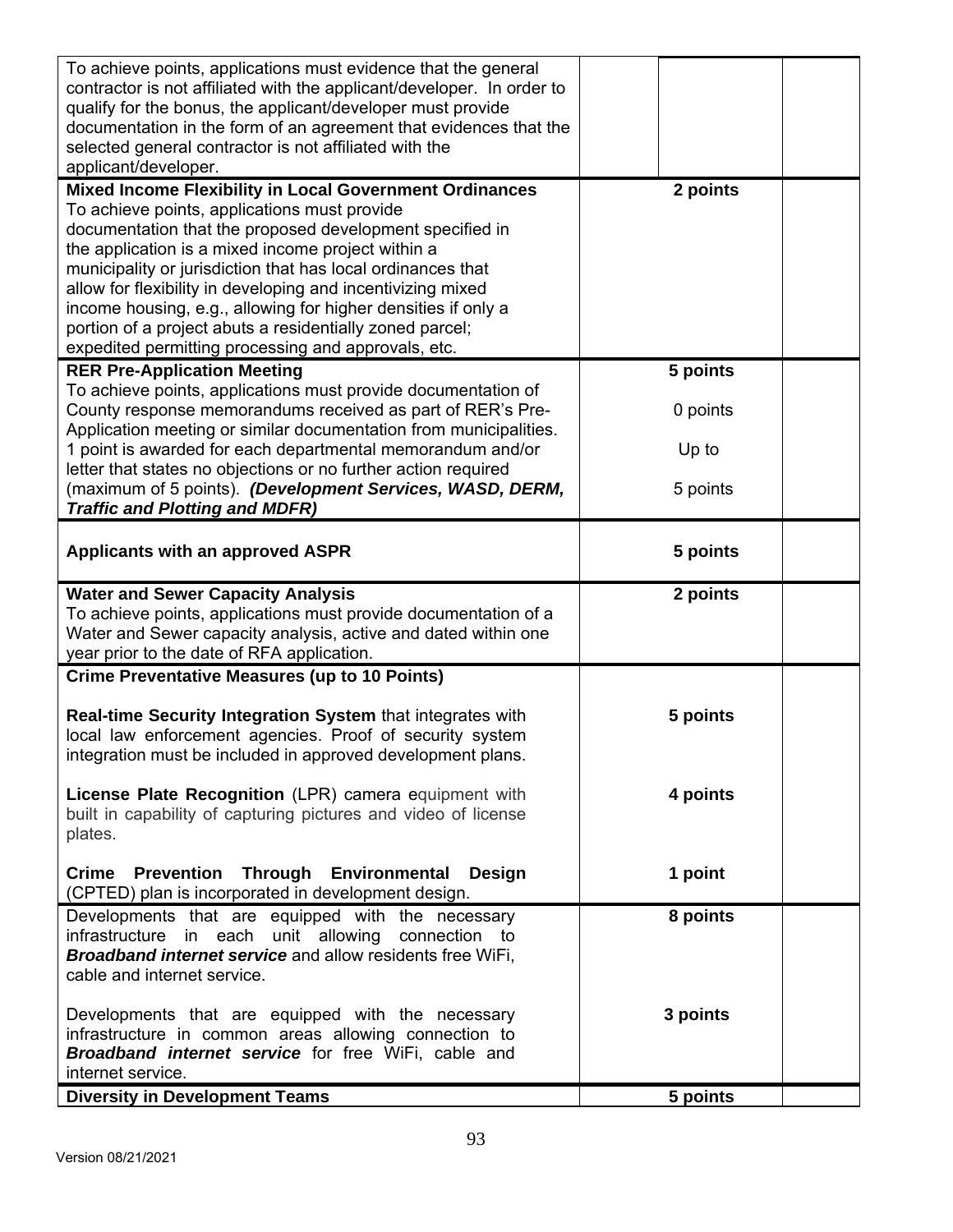| To achieve points, developers should provide evidence (through<br>narrative and other documentation $-4$ pages maximum) of the<br>team's diversity in this project. Diversity can be achieved either<br>through the Developer's own internal hiring practices, planned<br>mentoring activities or through inclusion of these practices within<br>the required development team components in the application<br>such as Architect, Engineer, Attorney and other essential<br>staff/professionals. Diversity can also be achieved through<br>MBE/WBE/DBE contracting practices specific to this application<br>for which Surtax/SHIP funds are being requested.<br>Community Breakdown Chart from Resolution R-1080-14<br>Miami-Dade's Diverse Community<br>65.6% Hispanic / Latino<br>16.8% Non-Hispanic Black or African American<br>15.0% Non-Hispanic White<br>1.6% Non-Hispanic Asian<br>1.0% Other | 5 points                     |
|---------------------------------------------------------------------------------------------------------------------------------------------------------------------------------------------------------------------------------------------------------------------------------------------------------------------------------------------------------------------------------------------------------------------------------------------------------------------------------------------------------------------------------------------------------------------------------------------------------------------------------------------------------------------------------------------------------------------------------------------------------------------------------------------------------------------------------------------------------------------------------------------------------|------------------------------|
| <b>Sea Level Rise</b><br>Bonus points may be achieved by providing documentation<br>within the application that the development will prepare for                                                                                                                                                                                                                                                                                                                                                                                                                                                                                                                                                                                                                                                                                                                                                        | 2 Points                     |
| sea level rise and natural environmental hazards, such as<br>elevating AC units, or raising the building.                                                                                                                                                                                                                                                                                                                                                                                                                                                                                                                                                                                                                                                                                                                                                                                               | <b>TOTAL</b><br><b>SCORE</b> |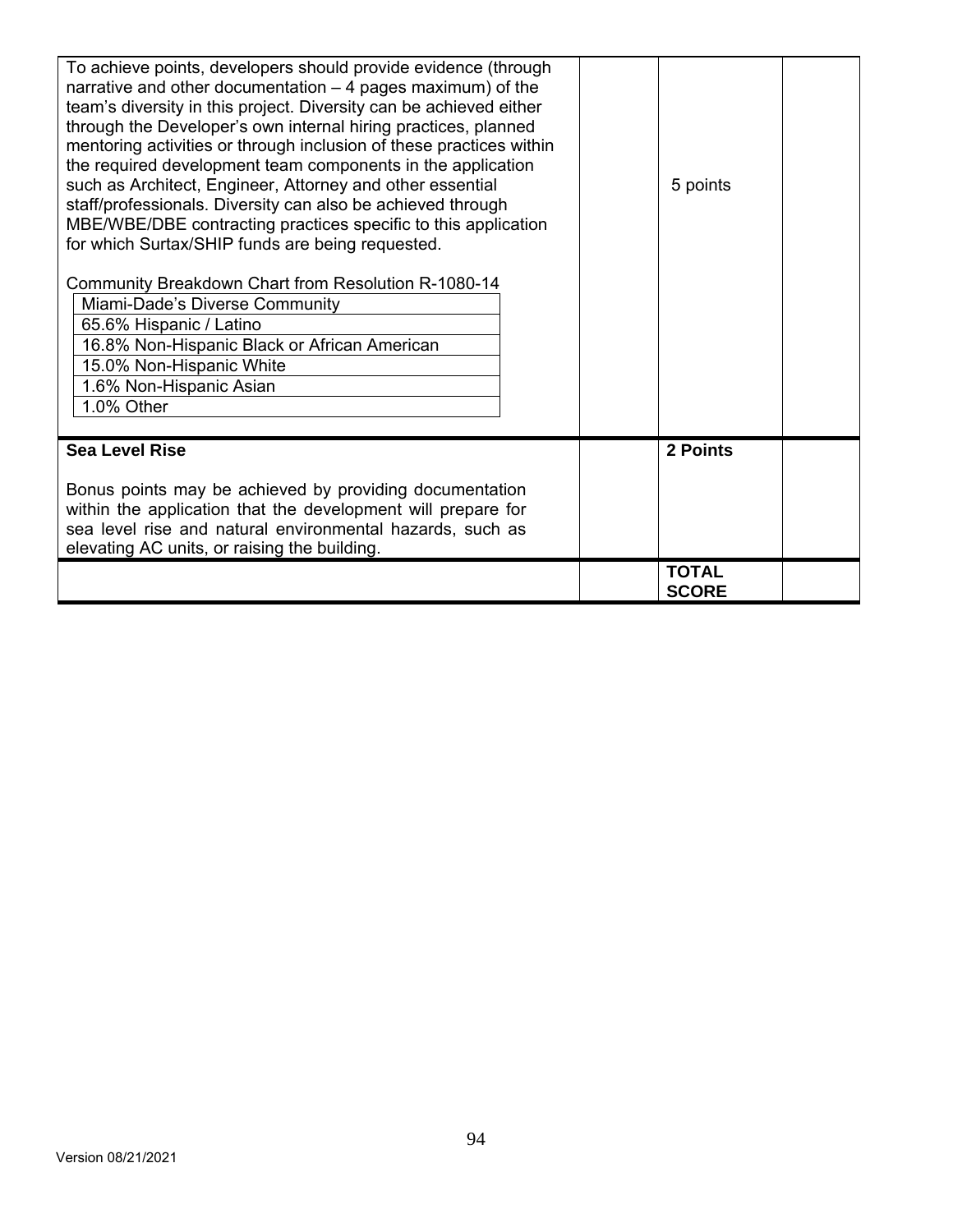## **Reference List**

## **Codes and Ordinances:**

**Miami-Dade County Code 9-71 through 9-75 and Implementing Order 8-8 Sustainable Buildings Program:** PHCD will adhere to compliance guidelines pursuant to Sections 9-71 through 9-75 of the Code, together with Miami-Dade County Implementing Order IO 8-8, PHCD will adhere to compliance guidelines pursuant to Sections 9-71 through 9-75 of the Code of Miami-Dade County. Sections 9-71 through 9-75 of the Code, together with Implementing Order IO 8-8, are referred to as the "Sustainable Buildings Program." which applies to building(s) owned, financed and/or operated by Miami-Dade County. Sustainable Building (Green) Certification through an independent third-party verifiable sustainable building standard is a contractual requirement for receiving HOME, Surtax and SHIP funding. Applicant must certify to the Green Certification and specify which certification is being sought at the time of application. **Green Certification is a contractual requirement for receiving HOME, Surtax and SHIP funding.** *This is a minimum threshold requirement.*

**Ordinance No. 14-26:** PHCD will adhere to compliance guidelines pursuant to Ordinance No.14-26 expanding training and employment opportunities for County residents for buildings or public works projects funded completely or partially by Miami-Dade County. Developers shall also execute and submit the Responsible Contractor Affidavit as set forth in Section 2-11.16, et Seq. of the Code of Miami-Dade County. *This is a minimum threshold requirement.*

**Resolution No. 630-13:** PHCD will adhere to compliance guidelines pursuant to Resolution No. R-630- 13 approved by the Miami-Dade County Board of County Commissioners on July 16, 2013, requiring (1) Entities certify that within the past five (5) years, neither Entity nor its directors, partners, principals, member or board members (i) have been sued by a funding source for breach of contract or failure to perform obligations under a contract; or (ii) have been cited by a funding source for non-compliance or default under a contract; or (iii) have been a defendant in a lawsuit based upon a contract with a funding source; and (2) Provide a detailed project budget and sources and uses statement which shall be sufficiently detailed to show (i) total project cost; (ii) the amount of funds used for administrative overhead costs; (iii) amount of funds designated toward the provision of desired services or activities; and (iv) profit to be made by the person or entity. Complete and report a Due Diligence investigation on all applicants using the Due Diligence Checklist. **Unless expressly authorized by the County Mayor or the County Mayor's designee (R-630-13, Section 3), any entity NOT clearing the Due Diligence Investigation will NOT be recommended to the Board for funding.** *This is a minimum threshold requirement.* 

**Resolution No. R-1080-14:** PHCD will encourage development teams to include a diversified team of professionals to be reflective of the Miami-Dade population.

**Resolution No. R-343-15:** PHCD will adhere to compliance guidelines pursuant to Resolution No. R-343-15 establishing a limitation on the total amount of Documentary Stamp Surtax funding awarded to any affordable housing development. Subsidy Caps for 9% and 4% Low Income Housing Tax Credits (LIHTC) are as follows (subsidy cap percentages below are of the total development cost excluding land: *This is a minimum threshold requirement.*

**Resolution No. R-345-15:** PHCD will adhere to compliance guidelines pursuant to Resolution No. R-345-15 establishing a cap on the number of additional funding applications that an agency may submit for Documentary Stamp Surtax Funds, if the project has been awarded GAP funding for its first application; and require that all applications for additional funding be approved for funding only under extenuating circumstances. Those extenuating circumstances are at the sole discretion of the County. *This is a minimum threshold requirement.*

**Resolution No. R-346-15:** PHCD will adhere to compliance guidelines pursuant to Resolution No. R-346-15 establishing the Maximum Development Costs per unit to construct rehabilitate or acquire Affordable Housing with County funds. (For purposes of this RFA, caps for total development cost per unit can be found on page.) High-Rise shall mean affordable housing structures which are seven or more stories in height. *Note: The limitations set forth in R-346-15 shall not apply to public housing projects owned or operated by Miami-Dade County. This is a minimum threshold requirement.*